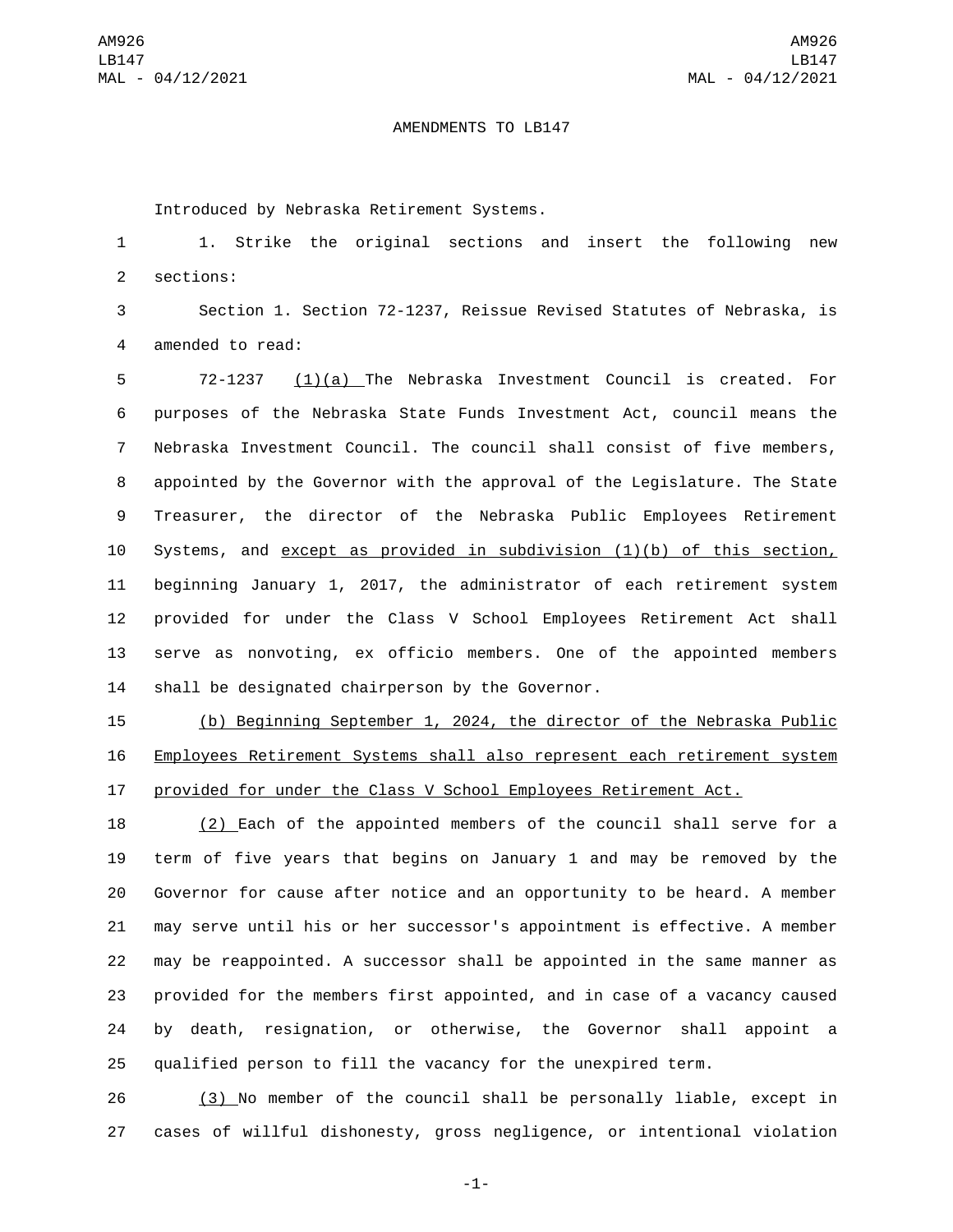of law, for actions relating to his or her duties as a member of the 2 council.

 Sec. 2. Section 72-1249.02, Reissue Revised Statutes of Nebraska, is 4 amended to read:

 72-1249.02 The State Investment Officer's Cash Fund is created. A pro rata share of the budget appropriated for the council shall be charged to the income of each fund managed, and such charges shall be transferred to the State Investment Officer's Cash Fund. The allocation of charges may be made by any method determined to be reasonably related to actual costs incurred by the council. Approval of the agencies and boards administering these funds shall not be required.

 It is the intent of this section to have funds managed by the state investment officer pay a pro rata share of the investment management expense when this is not prohibited by statute or the constitution.

 Management, custodial, and service costs which are a direct expense of state funds may be paid from the income of such funds when this is not prohibited by statute or the Constitution of Nebraska. For purposes of this section, management, custodial, and service costs shall include, but not be limited to, investment counsel fees for managing assets, real estate mortgage loan service fees, real estate management fees, and custody fees for fund securities. All such fees shall be approved by the 22 council and the state investment officer.

 Beginning on March 31, 2016, a pro rata share of the budget appropriated for the council shall be charged to the income of the Class V School Employees Retirement Fund, and such charges shall be transferred to the State Investment Officer's Cash Fund. The allocation of charges among a retirement system provided for under the Class V School Employees Retirement Act and the other funds managed by the council may be made by any method determined to be reasonably related to actual costs incurred by the council. Approval of the board of education, the board of trustees, or the retirement board, as defined in section 79-978 and as

-2-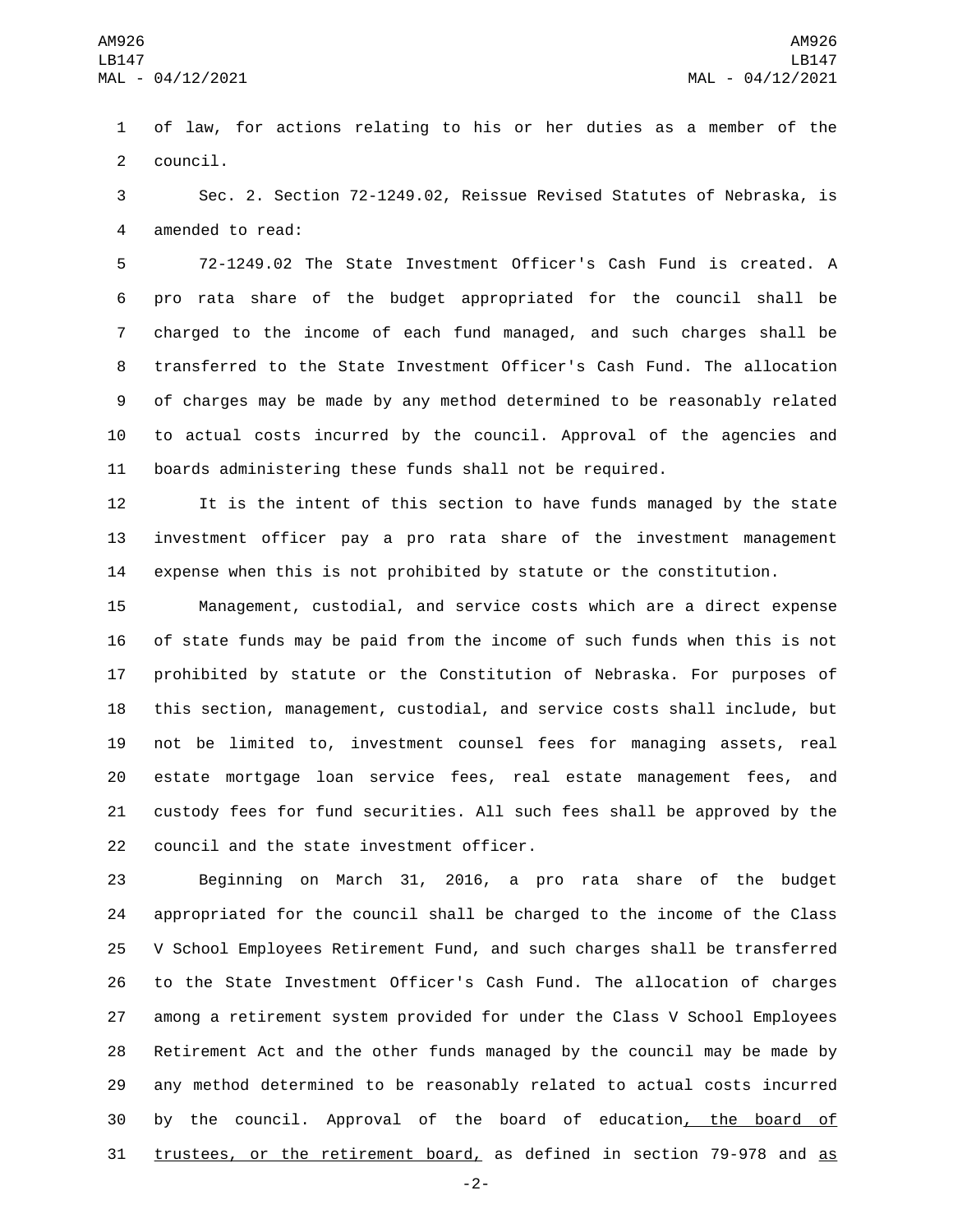1 the board of trustees provided for in section 79-980, shall not be 2 required.

 Sec. 3. Section 79-902, Revised Statutes Cumulative Supplement, 4 2020, is amended to read:

 79-902 For purposes of the School Employees Retirement Act, unless 6 the context otherwise requires:

 (1) Accumulated contributions means the sum of all amounts deducted from the compensation of a member and credited to his or her individual account in the School Retirement Fund together with regular interest thereon, compounded monthly, quarterly, semiannually, or annually;

 (2)(a) Actuarial equivalent means the equality in value of the aggregate amounts expected to be received under different forms of 13 payment.

 (b) For a school employee hired before July 1, 2017, the determinations shall be based on the 1994 Group Annuity Mortality Table reflecting sex-distinct factors blended using twenty-five percent of the male table and seventy-five percent of the female table. An interest rate of eight percent per annum shall be reflected in making these determinations except when a lump-sum settlement is made to an estate.

 (c) For a school employee hired on or after July 1, 2017, or rehired on or after July 1, 2017, after termination of employment and being paid a retirement benefit or taking a refund of contributions, the determinations shall be based on a unisex mortality table and an interest rate specified by the board. Both the mortality table and the interest rate shall be recommended by the actuary and approved by the retirement board following an actuarial experience study, a benefit adequacy study, or a plan valuation. The mortality table, interest rate, and actuarial factors in effect on the school employee's retirement date will be used to calculate actuarial equivalency of any retirement benefit. Such interest rate may be, but is not required to be, equal to the assumed 31 rate.

-3-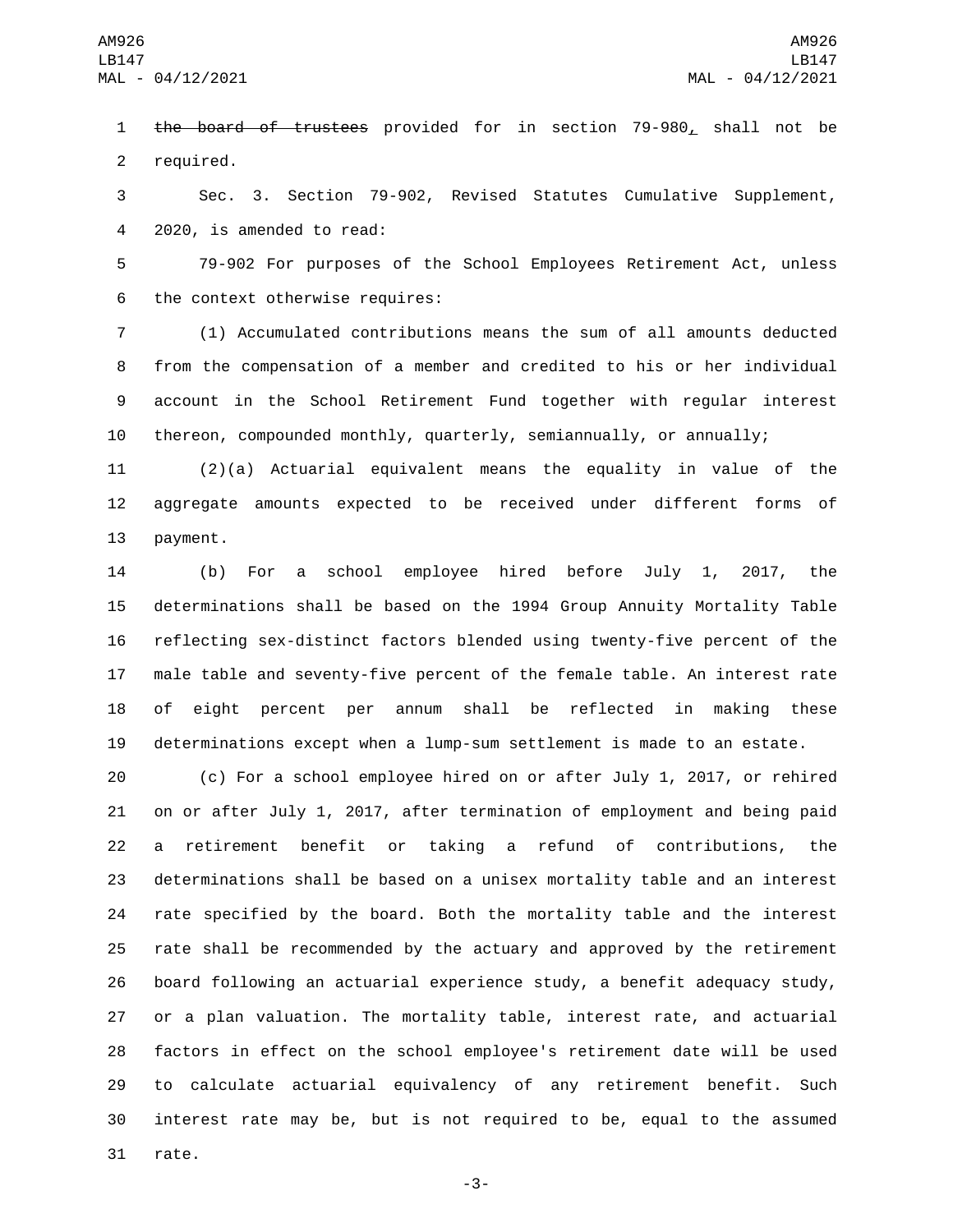(d) If the lump-sum settlement is made to an estate, the interest rate will be determined by the AAA-rated segment of the Bloomberg Barclays Long U.S. Corporate Bond Index as of the prior June 30, rounded to the next lower quarter percent. If the AAA-rated segment of the Bloomberg Barclays Long U.S. Corporate Bond Index is discontinued or replaced, a substitute index shall be selected by the board which shall 7 be a reasonably representative index;

 (3) Beneficiary means any person in receipt of a school retirement 9 allowance or other benefit provided by the act;

 (4)(a) Compensation means gross wages or salaries payable to the member for personal services performed during the plan year and includes (i) overtime pay, (ii) member retirement contributions, (iii) retroactive salary payments paid pursuant to court order, arbitration, or litigation and grievance settlements, and (iv) amounts contributed by the member to plans under sections 125, 403(b), and 457 of the Internal Revenue Code as defined in section 49-801.01 or any other section of the code which 17 defers or excludes such amounts from income.

 (b) Compensation does not include (i) fraudulently obtained amounts as determined by the retirement board, (ii) amounts for accrued unused sick leave or accrued unused vacation leave converted to cash payments, (iii) insurance premiums converted into cash payments, (iv) reimbursement for expenses incurred, (v) fringe benefits, (vi) per diems paid as expenses, (vii) bonuses for services not actually rendered, (viii) early retirement inducements, (ix) cash awards, (x) severance pay, or (xi) employer contributions made for the purposes of separation payments made 26 at retirement.

 (c) Compensation in excess of the limitations set forth in section 401(a)(17) of the Internal Revenue Code as defined in section 49-801.01 shall be disregarded. For an employee who was a member of the retirement system before the first plan year beginning after December 31, 1995, the limitation on compensation shall not be less than the amount which was

-4-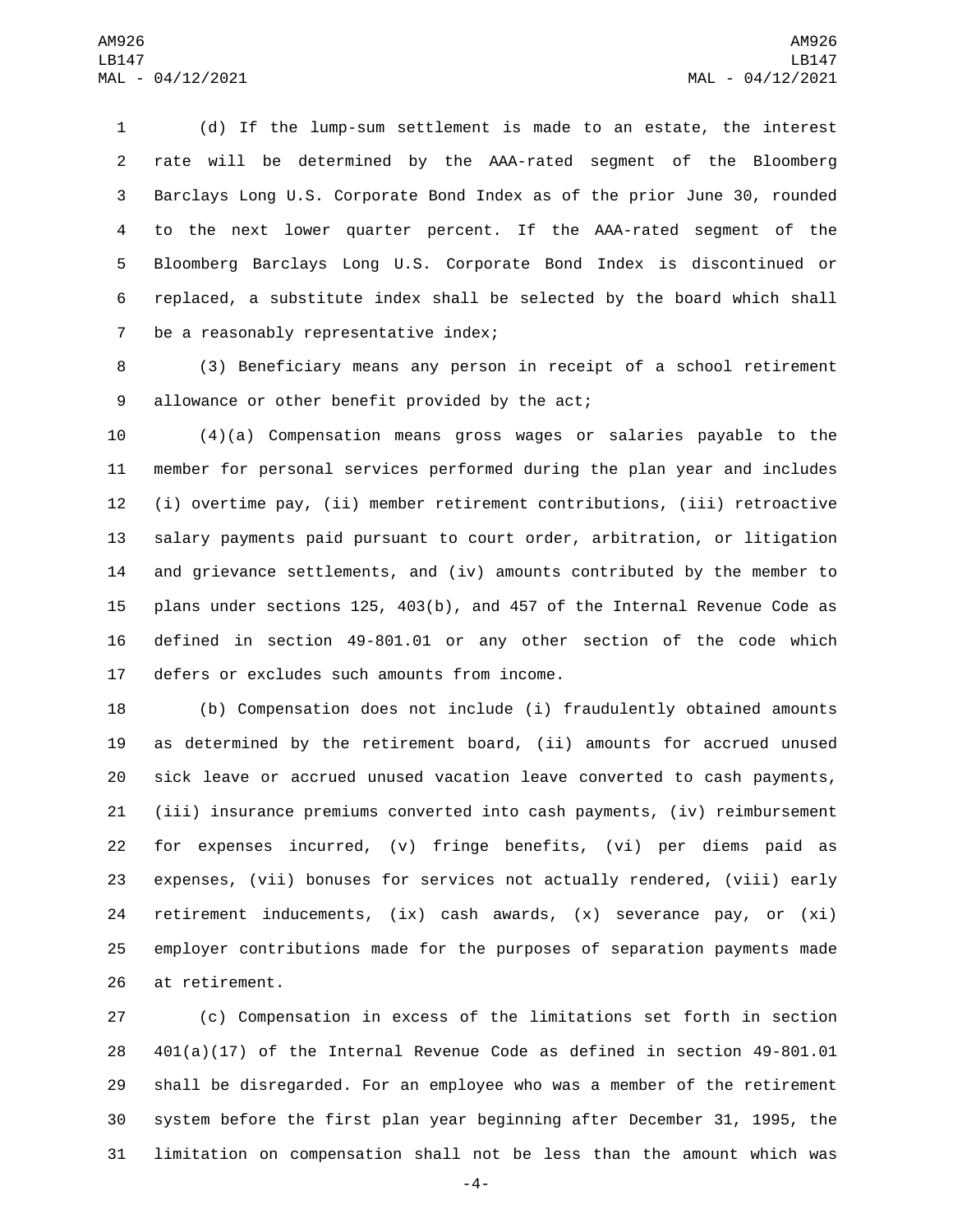allowed to be taken into account under the retirement system as in effect 2 on July 1, 1993;

 (5) County school official means (a) until July 1, 2000, the county superintendent or district superintendent and any person serving in his or her office who is required by law to have a teacher's certificate and (b) on or after July 1, 2000, the county superintendent, county school administrator, or district superintendent and any person serving in his or her office who is required by law to have a teacher's certificate;

 (6)(a) Creditable service means prior service for which credit is granted under sections 79-926 to 79-929, service credit purchased under sections 79-933.03 to 79-933.06 and 79-933.08, and all service rendered while a contributing member of the retirement system; and

 (b) Creditable service includes working days, sick days, vacation days, holidays, and any other leave days for which the employee is paid regular wages as part of the employee's agreement with the employer. Creditable service does not include lump-sum payments to the employee upon termination or retirement in lieu of accrued benefits for such days, eligibility and vesting credit, service years for which member contributions are withdrawn and not repaid by the member, service rendered for which the retirement board determines that the member was paid less in compensation than the minimum wage as provided in the Wage and Hour Act, service which the board determines was rendered with the intent to defraud the retirement system, or service provided to an employer in a retirement system established pursuant to the Class V 25 School Employees Retirement Act;

 (7) Current benefit means the initial benefit increased by all adjustments made pursuant to the School Employees Retirement Act;

 (8) Disability means an inability to engage in any substantially gainful activity by reason of any medically determinable physical or mental impairment which was initially diagnosed or became disabling while the member was an active participant in the plan and which can be

-5-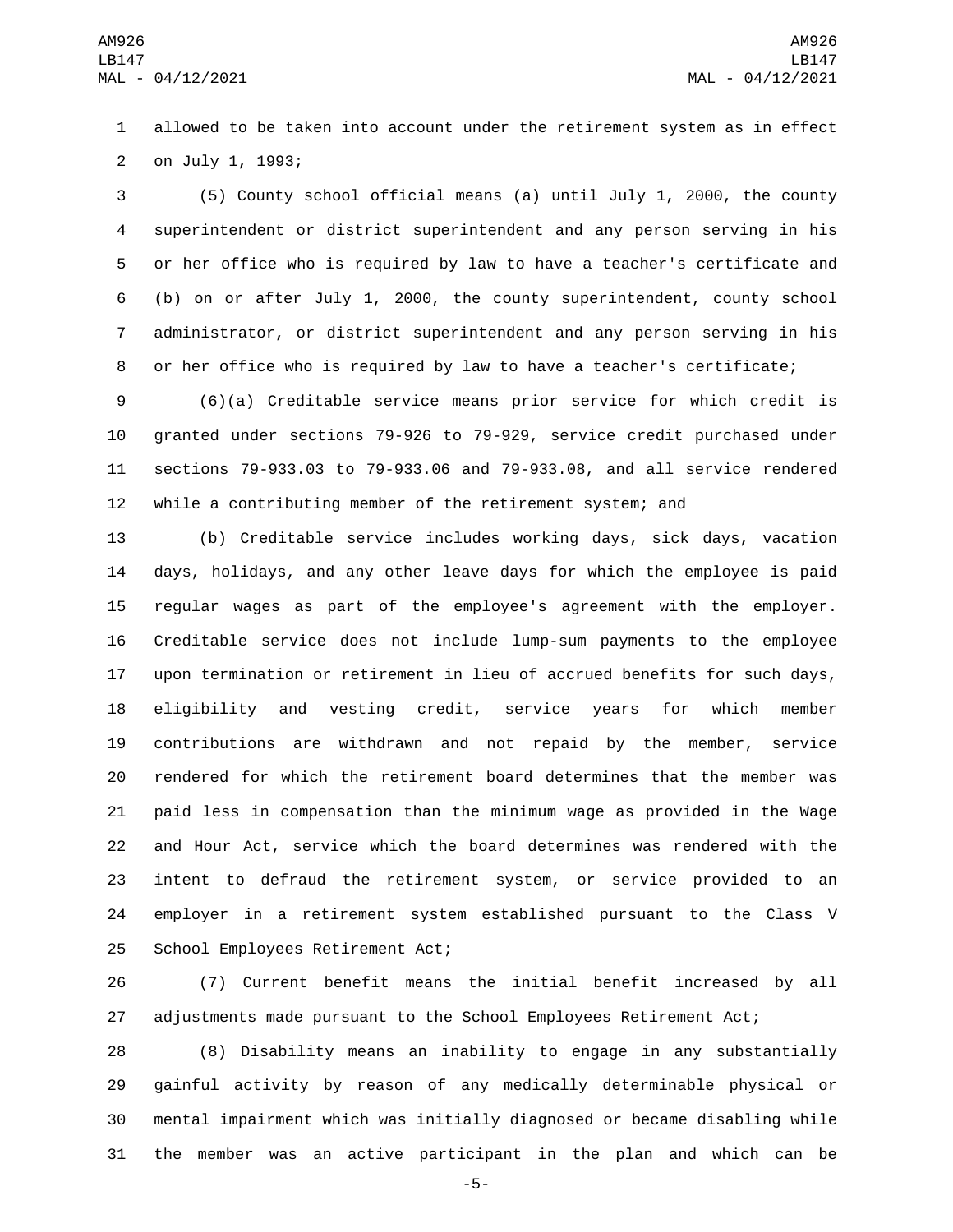expected to result in death or be of a long-continued and indefinite 2 duration;

 (9) Disability retirement allowance means the annuity paid to a person upon retirement for disability under section 79-952;

 (10) Disability retirement date means the first day of the month following the date upon which a member's request for disability retirement is received on a retirement application provided by the retirement system if the member has terminated employment in the school system and has complied with sections 79-951 to 79-954 as such sections 10 refer to disability retirement;

(11) Early retirement inducement means, but is not limited to:

 (a) A benefit, bonus, or payment to a member in exchange for an agreement by the member to terminate from employment;

 (b) A benefit, bonus, or payment paid to a member in addition to the 15 member's retirement benefit;

 (c) Lump-sum or installment cash payments, except payments for 17 accrued unused leave converted to cash payments;

 (d) An additional salary or wage component of any kind that is being paid as an incentive to leave employment and not for personal services performed for which creditable service is granted;

 (e) Partial or full employer payment of a member's health, dental, life, or long-term disability insurance benefits or cash in lieu of such insurance benefits that extend beyond the member's termination of employment and contract of employment dates. This subdivision does not apply to any period during which the member is contributing to the retirement system and being awarded creditable service; and

 (f) Any other form of separation payments made by an employer to a member at termination, including, but not limited to, purchasing retirement annuity contracts for the member pursuant to section 79-514, depositing money for the member in an account established under section 403(b) of the Internal Revenue Code except for payments for accrued

-6-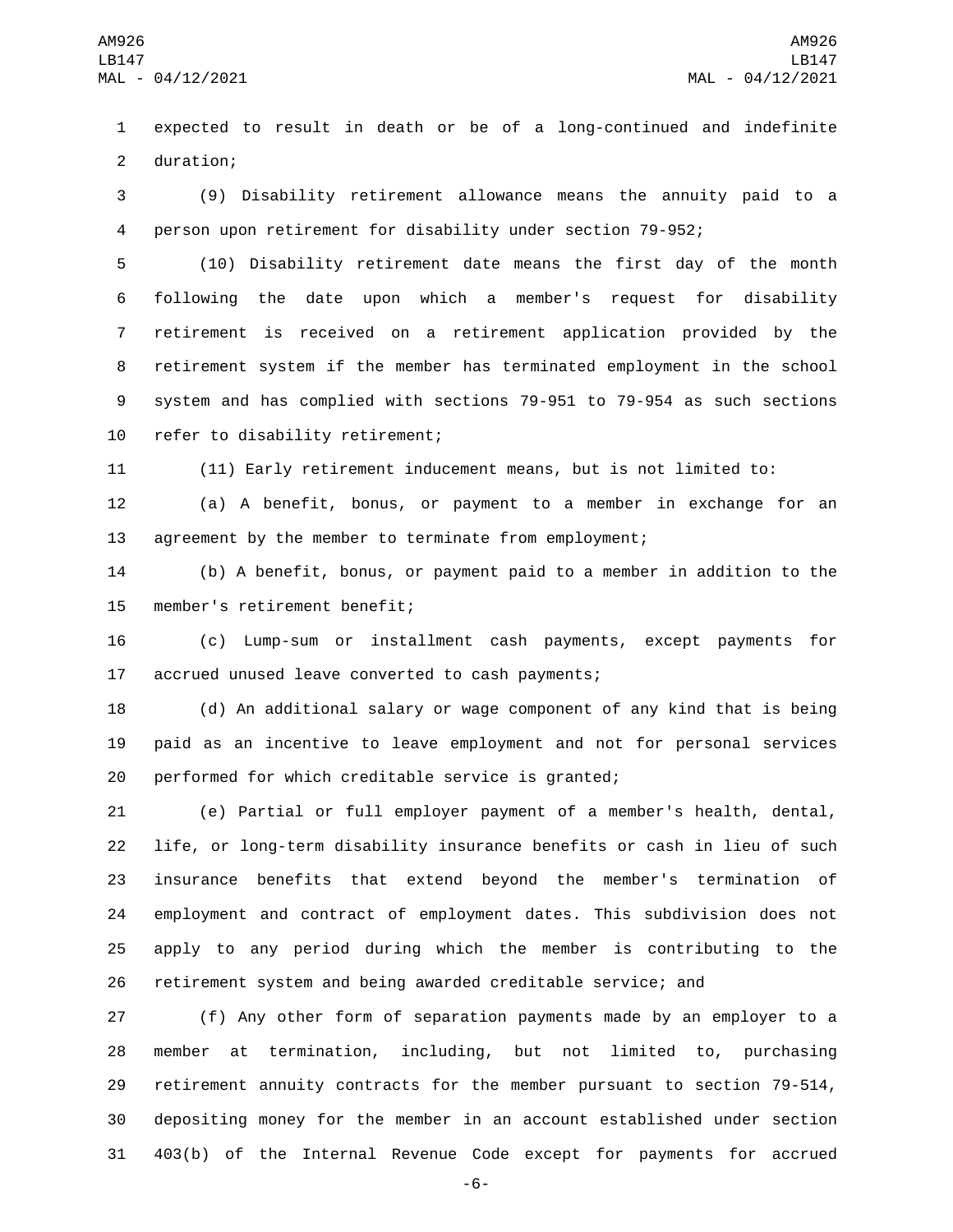unused leave, or purchasing service credit for the member pursuant to section 79-933.08;2

 (12) Eligibility and vesting credit means credit for years, or a fraction of a year, of participation in a Nebraska government plan for purposes of determining eligibility for benefits under the School Employees Retirement Act. Such credit shall not be included as years of 7 creditable service in the benefit calculation;

 (13) Emeritus member means a person (a) who has entered retirement under the provisions of the act, including those persons who have retired since July 1, 1945, under any other regularly established retirement or pension system as contemplated by section 79-916, (b) who has thereafter been reemployed in any capacity by a public school, a Class V school district, or a school under the control and management of the Board of Trustees of the Nebraska State Colleges, the Board of Regents of the University of Nebraska, or a community college board of governors or has become a state school official or county school official subsequent to such retirement, and (c) who has applied to the board for emeritus membership in the retirement system. The school district or agency shall certify to the retirement board on forms prescribed by the retirement board that the annuitant was reemployed, rendered a service, and was paid 21 by the district or agency for such services;

 (14) Employer means the State of Nebraska or any subdivision thereof or agency of the state or subdivision authorized by law to hire school 24 employees or to pay their compensation;

(15)(a) Final average compensation means:25

(i) Except as provided in subdivision (ii) of this subdivision:

 (A) The sum of the member's total compensation during the three twelve-month periods of service as a school employee in which such compensation was the greatest divided by thirty-six; or

 (B) If a member has such compensation for less than thirty-six months, the sum of the member's total compensation in all months divided

-7-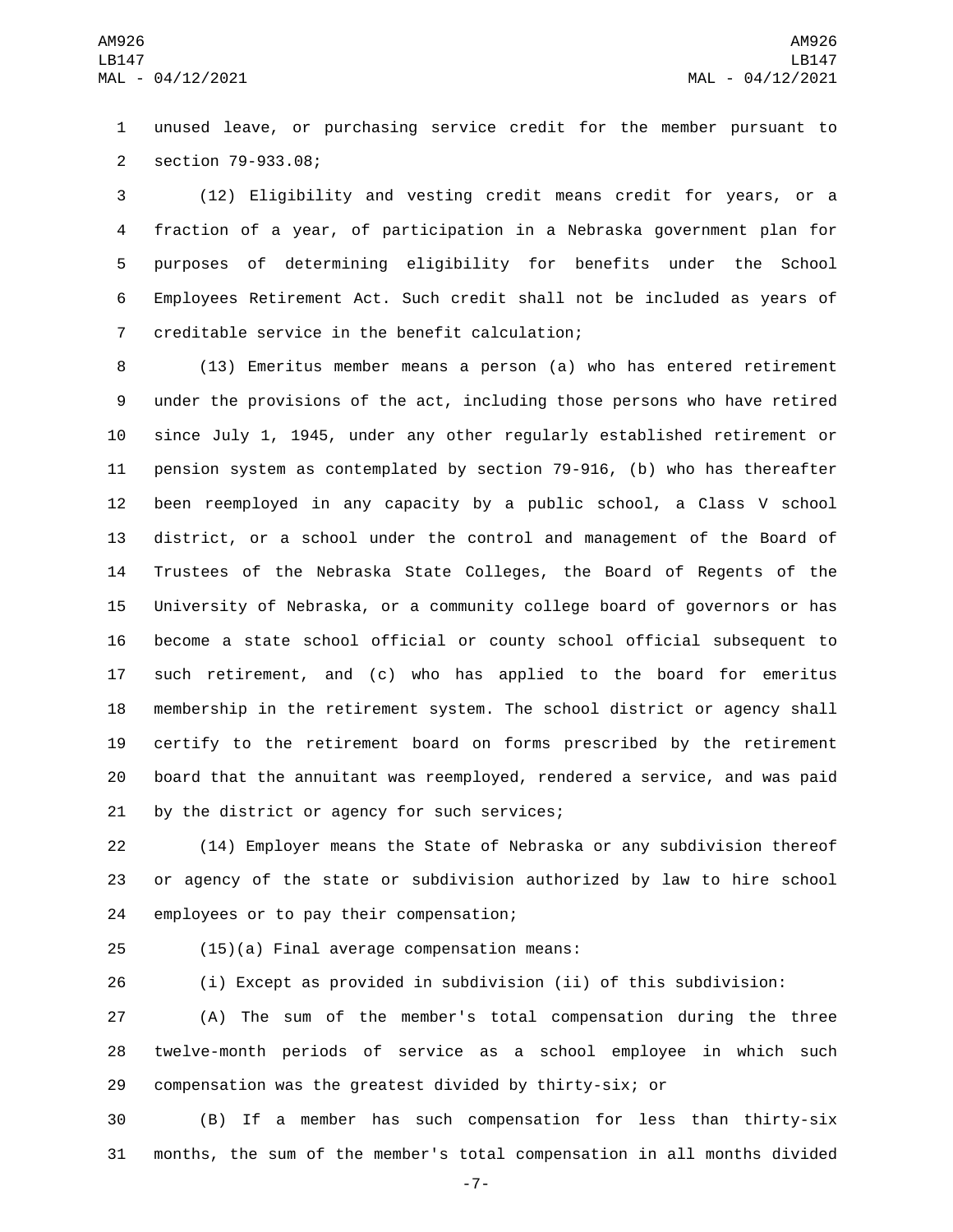by the total number of months of his or her creditable service therefor; and

 (ii) For an employee who became a member on or after July 1, 2013: (A) The sum of the member's total compensation during the five twelve-month periods of service as a school employee in which such compensation was the greatest divided by sixty; or6

 (B) If a member has such compensation for less than sixty months, the sum of the member's total compensation in all months divided by the total number of months of his or her creditable service therefor.

 (b) Payments under the Retirement Incentive Plan pursuant to section 79-855 and Staff Development Assistance pursuant to section 79-856 shall not be included in the determination of final average compensation;

 (16) Fiscal year means any year beginning July 1 and ending June 30 14 next following;

 (17) Hire date or date of hire means the first day of compensated 16 service subject to retirement contributions;

 (18) Initial benefit means the retirement benefit calculated at the 18 time of retirement;

 (19) Member means any person who has an account in the School 20 Retirement Fund;

 (20) Participation means qualifying for and making required deposits to the retirement system during the course of a plan year;

 (21) Plan year means the twelve-month period beginning on July 1 and 24 ending on June 30 of the following year;

 (22) Prior service means service rendered as a school employee in the public schools of the State of Nebraska prior to July 1, 1945;

 (23) Public school means any and all schools offering instruction in elementary or high school grades, as defined in section 79-101, which schools are supported by public funds and are wholly under the control and management of the State of Nebraska or any subdivision thereof, including (a) schools or other entities established, maintained, and

-8-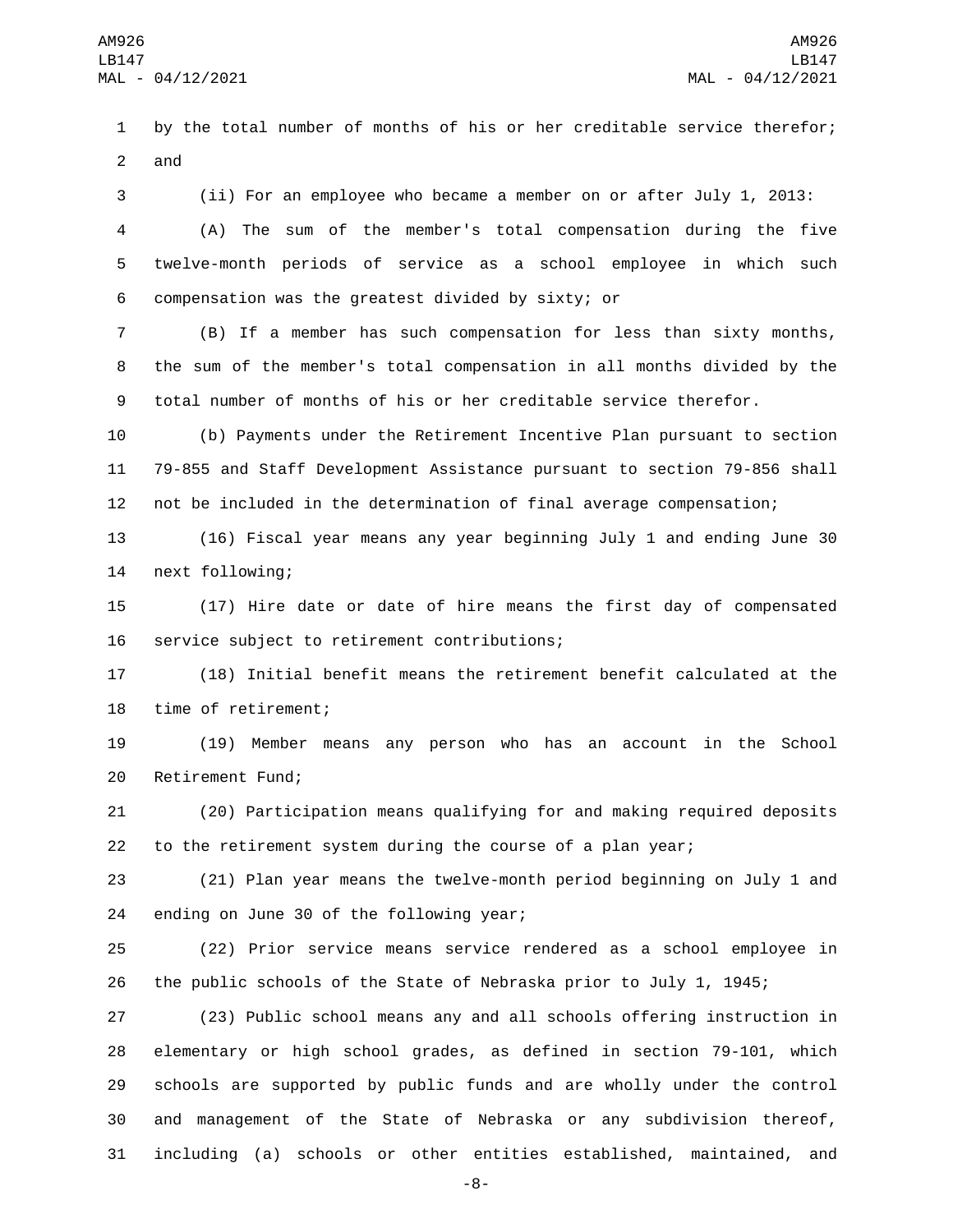controlled by the school boards of local school districts, except Class V school districts, (b) any educational service unit, and (c) any other educational institution wholly supported by public funds, except schools under the control and management of the Board of Trustees of the Nebraska State Colleges, the Board of Regents of the University of Nebraska, or the community college boards of governors for any community college 7 areas;

 (24) Regular employee means an employee hired by a public school or under contract in a regular full-time or part-time position who works a full-time or part-time schedule on an ongoing basis for twenty or more hours per week. An employee hired as described in this subdivision to provide service for less than twenty hours per week but who provides service for an average of twenty hours or more per week in each calendar month of any three calendar months of a plan year shall, beginning with the next full payroll period, commence contributions and shall be deemed a regular employee for all future employment with the same employer;

 (25) Regular interest means interest fixed at a rate equal to the daily treasury yield curve for one-year treasury securities, as published by the Secretary of the Treasury of the United States, that applies on July 1 of each year, which may be credited monthly, quarterly, semiannually, or annually as the board may direct;

 (26) Relinquished creditable service means, with respect to a member who has withdrawn his or her accumulated contributions under section 79-955, the total amount of creditable service which such member has given up as a result of his or her election not to remain a member of the 26 retirement system;

 (27) Required beginning date means, for purposes of the deferral of distributions, April 1 of the year following the calendar year in which a 29 member has:

 (a)(i) Terminated employment with all employers participating in the 31 plan; and

-9-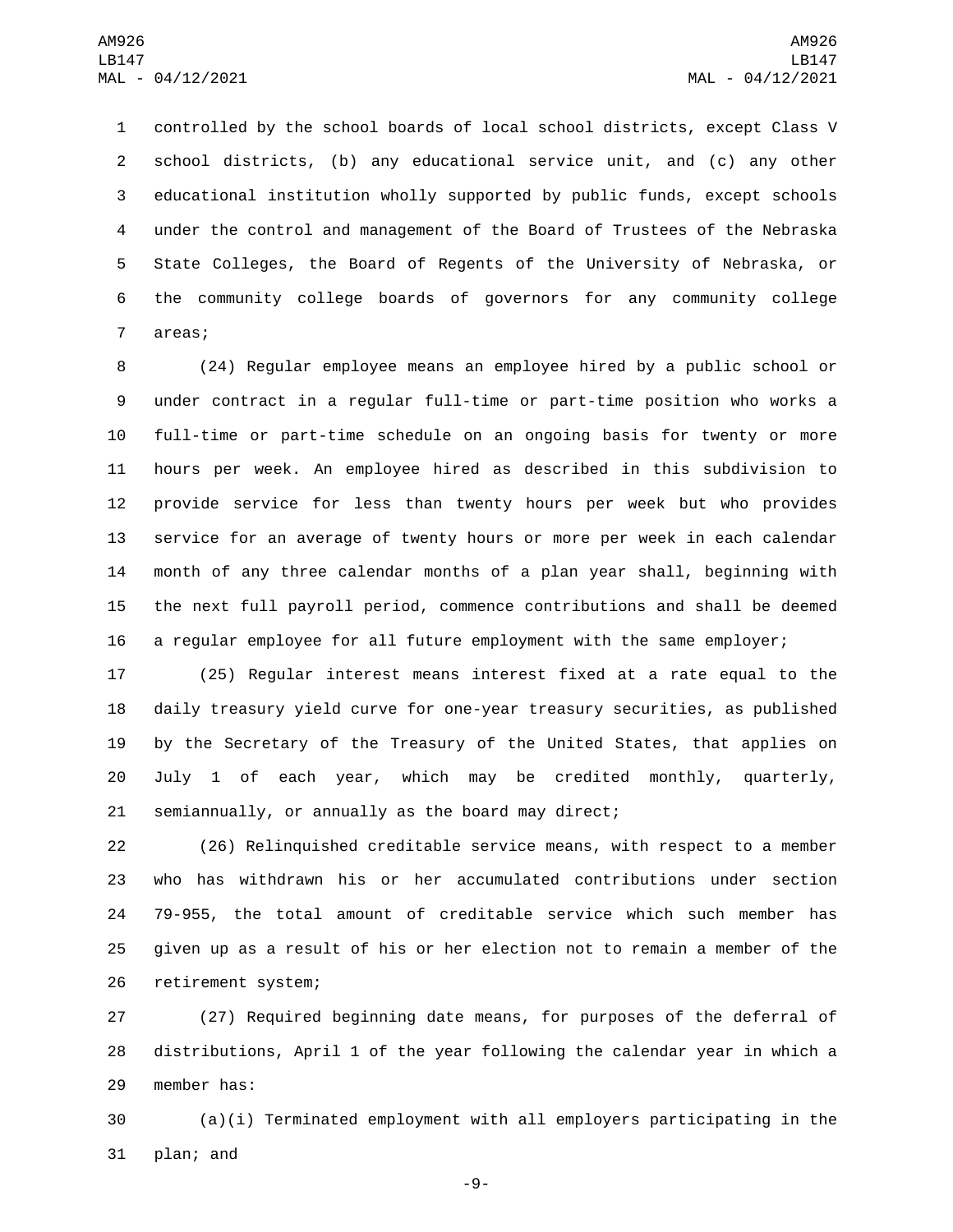(ii)(A) Attained at least seventy and one-half years of age for a member who attained seventy and one-half years of age on or before 3 December 31, 2019; or

 (B) Attained at least seventy-two years of age for a member who attained seventy and one-half years of age on or after January 1, 2020; 6 or

 (b)(i) Terminated employment with all employers participating in the 8 plan; and

 (ii) Otherwise reached the date specified by section 401(a)(9) of the Internal Revenue Code and the regulations issued thereunder;

 (28) Required deposit means the deduction from a member's compensation as provided for in section 79-958 which shall be deposited 13 in the School Retirement Fund;

 (29) Retirement means qualifying for and accepting a school or disability retirement allowance granted under the School Employees 16 Retirement Act;

 (30) Retirement application means the form approved and provided by the retirement system for acceptance of a member's request for either 19 regular or disability retirement;

 (31) Retirement board or board means the Public Employees Retirement 21 Board;

 (32) Retirement date means (a) if the member has terminated employment, the first day of the month following the date upon which a member's request for retirement is received on a retirement application provided by the retirement system or (b) if the member has filed a retirement application but has not yet terminated employment, the first day of the month following the date on which the member terminates employment. An application may be filed no more than one hundred twenty days prior to the effective date of the member's initial benefit;

 (33) Retirement system means the School Employees Retirement System 31 of the State of Nebraska;

-10-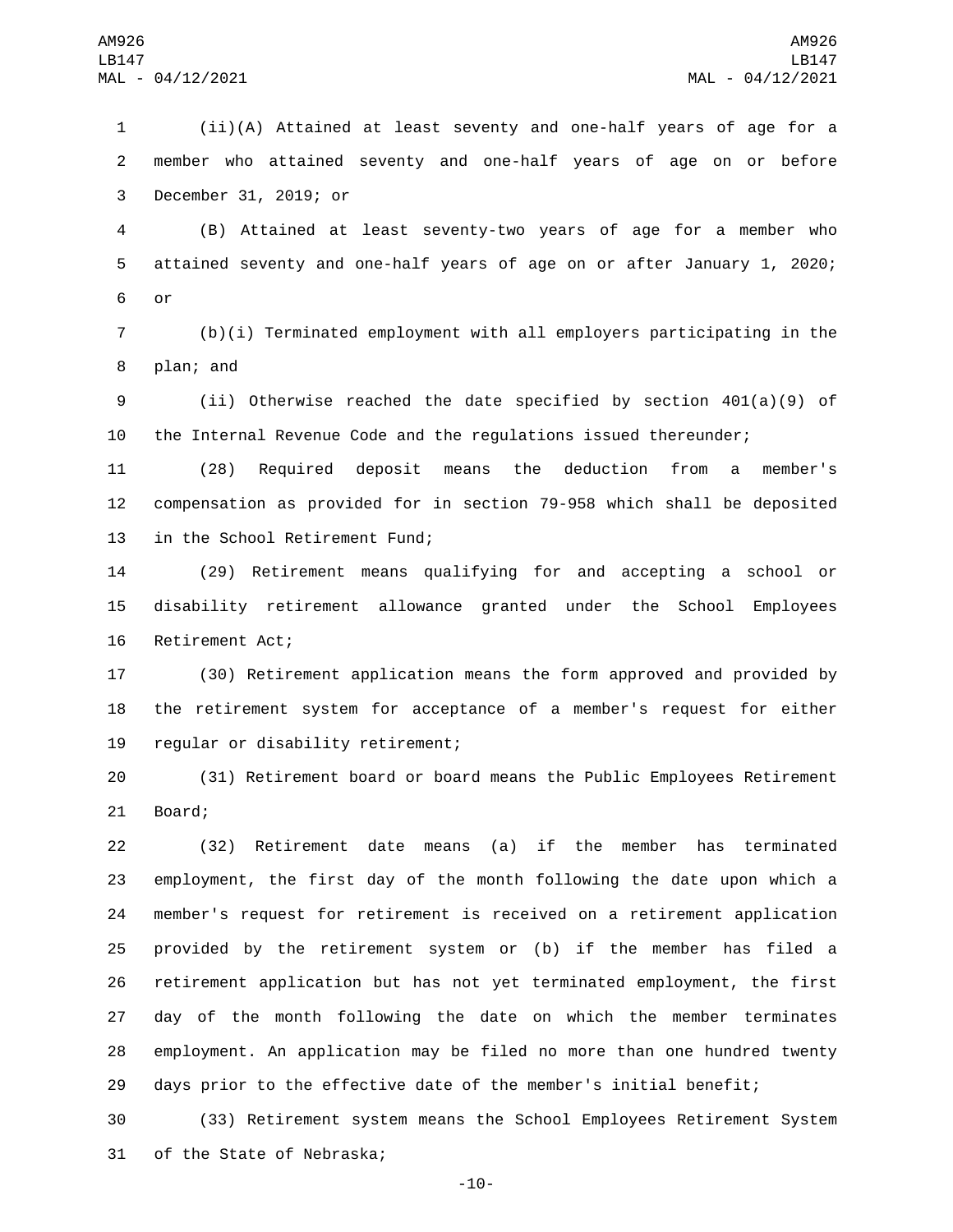(34) Savings annuity means payments for life, made in equal monthly payments, derived from the accumulated contributions of a member;

 (35) School employee means a contributing member who earns service credit pursuant to section 79-927. For purposes of this section, contributing member means the following persons who receive compensation from a public school: (a) Regular employees; (b) regular employees having retired pursuant to the School Employees Retirement Act who subsequently provide compensated service on a regular basis in any capacity; and (c) regular employees hired by a public school on an ongoing basis to assume the duties of other regular employees who are temporarily absent. Substitute employees, temporary employees, and employees who have not attained the age of eighteen years shall not be considered school 13 employees;

 (36) School year means one fiscal year which includes not less than one thousand instructional hours or, in the case of service in the State of Nebraska prior to July 1, 1945, not less than seventy-five percent of 17 the then legal school year;

 (37) School retirement allowance means the total of the savings annuity and the service annuity or formula annuity paid a person who has retired under sections 79-931 to 79-935. The monthly payments shall be payable at the end of each calendar month during the life of a retired member. The first payment shall include all amounts accrued since the effective date of the award of annuity. The last payment shall be at the end of the calendar month in which such member dies or in accordance with 25 the payment option chosen by the member;

 (38) Service means employment as a school employee and shall not be deemed interrupted by (a) termination at the end of the school year of the contract of employment of an employee in a public school if the employee enters into a contract of employment in any public school, except a school in a Class V school district, for the following school year, (b) temporary or seasonal suspension of service that does not

-11-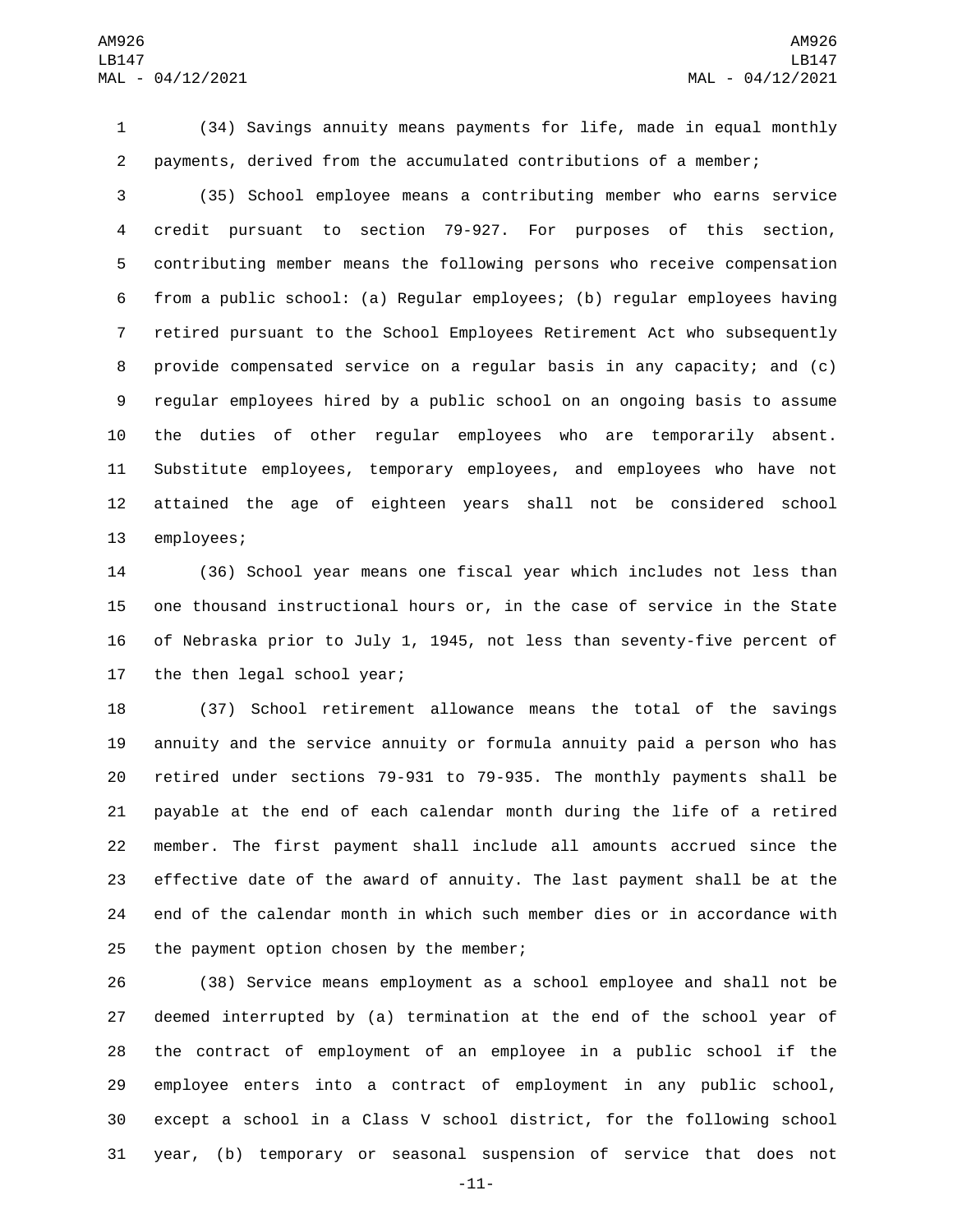terminate the employee's employment, (c) leave of absence authorized by the employer for a period not exceeding twelve months, (d) leave of absence because of disability, or (e) military service when properly authorized by the retirement board. Service does not include any period of disability for which disability retirement benefits are received under 6 sections 79-951 to 79-953;

 (39) Service annuity means payments for life, made in equal monthly installments, derived from appropriations made by the State of Nebraska 9 to the retirement system;

 (40) State deposit means the deposit by the state in the retirement 11 system on behalf of any member;

 (41) State school official means the Commissioner of Education and his or her professional staff who are required by law or by the State Department of Education to hold a certificate as such term is defined in 15 section 79-807;

 (42) Substitute employee means a person hired by a public school as a temporary employee to assume the duties of regular employees due to a temporary absence of any regular employees. Substitute employee does not mean a person hired as a regular employee on an ongoing basis to assume the duties of other regular employees who are temporarily absent;

 (43) Surviving spouse means (a) the spouse married to the member on the date of the member's death or (b) the spouse or former spouse of the member if survivorship rights are provided under a qualified domestic relations order filed with the board pursuant to the Spousal Pension Rights Act. The spouse or former spouse shall supersede the spouse married to the member on the date of the member's death as provided under a qualified domestic relations order. If the benefits payable to the spouse or former spouse under a qualified domestic relations order are less than the value of benefits entitled to the surviving spouse, the spouse married to the member on the date of the member's death shall be the surviving spouse for the balance of the benefits;

-12-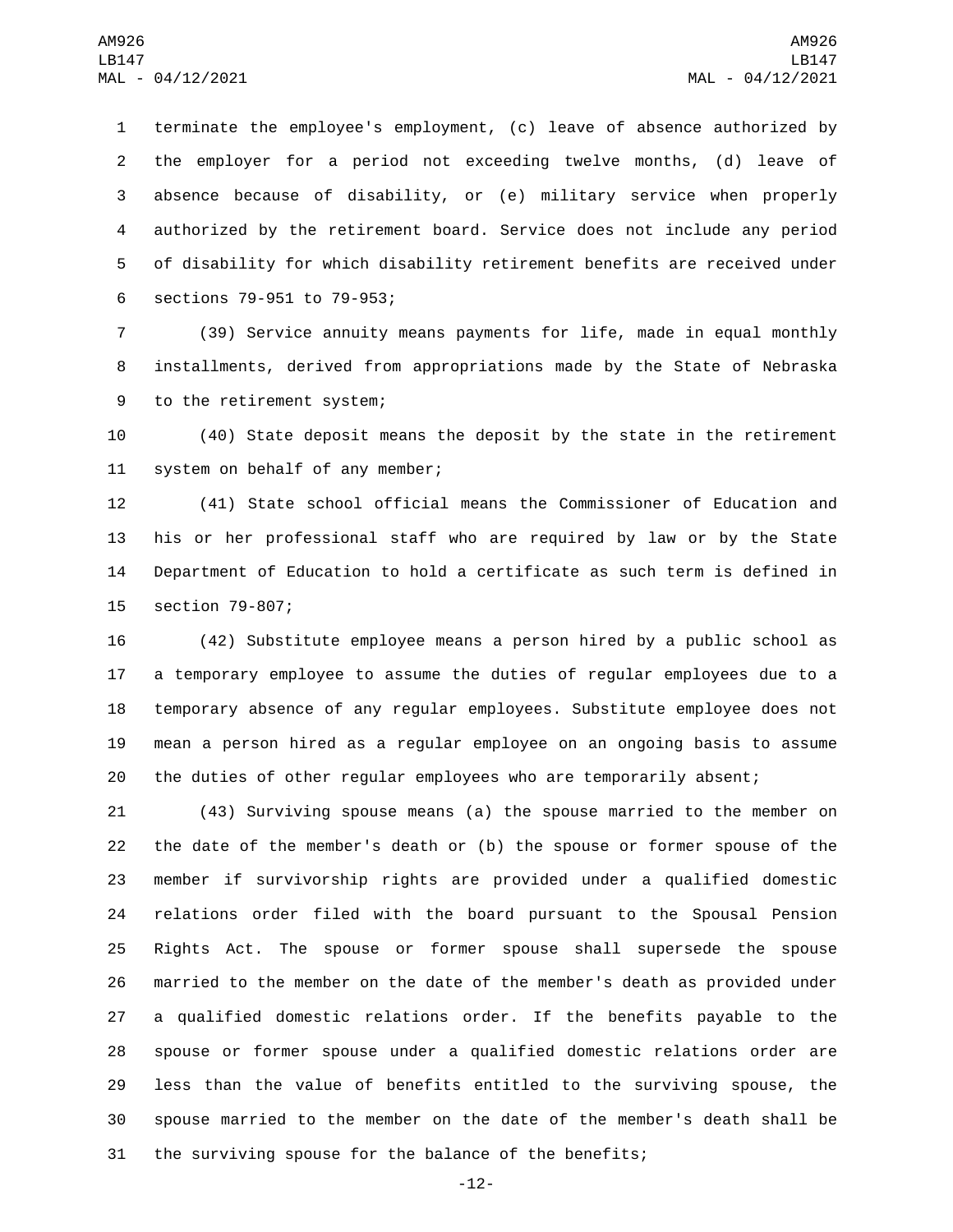(44) Temporary employee means an employee hired by a public school who is not a regular employee and who is hired to provide service for a limited period of time to accomplish a specific purpose or task. When such specific purpose or task is complete, the employment of such temporary employee shall terminate and in no case shall the temporary 6 employment period exceed one year in duration;

7 (45)(a) Termination of employment occurs on the date on which the 8 member experiences a bona fide separation from service of employment with 9 the member's employer, the date of which separation is determined by the 10 end of the member's contractual agreement or, if there is no contract or 11 only partial fulfillment of a contract, by the employer.

12 (b) A member shall not be deemed to have terminated employment if 13 the member subsequently provides service to any employer participating in 14 the retirement system provided for in the School Employees Retirement Act 15 within one hundred eighty days after ceasing employment unless such 16 service is:

 (i) Bona fide unpaid voluntary service or substitute service, provided on an intermittent basis. For purposes of this subdivision, (A) intermittent basis means service provided on a day-to-day basis that is not greater than eight days of service during a calendar month and (B) day of service means any length of substitute service or unpaid voluntary 22 service provided during a single calendar day; or

23 (ii) As provided in subsection (2) of section 79-920.

24 (c) A member shall not be deemed to have terminated employment if 25 the board determines based on facts and circumstances (i) that a claimed 26 termination was not a bona fide separation from service with the employer 27 or (ii) that a member was compensated for a full contractual period when 28 the member terminated prior to the end date of the contract.

29 (d) Nothing in this subdivision precludes an employer from adopting 30 a policy which limits or denies employees who have terminated employment 31 from providing voluntary or substitute service within one hundred eighty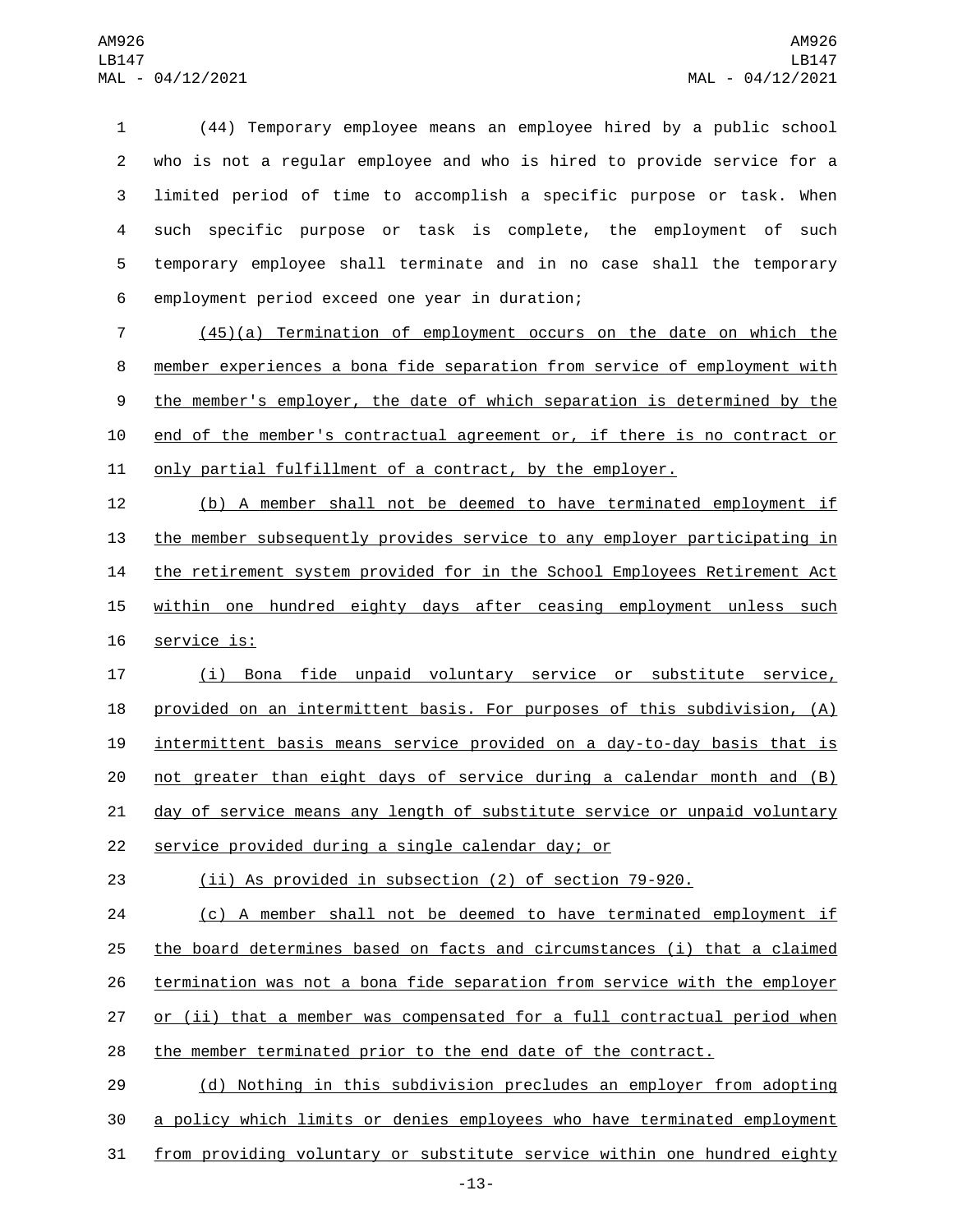## 1 days after termination; and

 (45) Termination of employment occurs on the date on which the member experiences a bona fide separation from service of employment with the member's employer, the date of which separation is determined by the end of the member's contractual agreement or, if there is no contract or only partial fulfillment of a contract, by the employer.

 A member shall not be deemed to have terminated employment if the member subsequently provides service to any employer participating in the retirement system provided for in the School Employees Retirement Act within one hundred eighty days after ceasing employment unless such 11 service:

(a) Is bona fide unpaid voluntary service or substitute service,

13 provided on an intermittent basis; or

(b) Is as provided in subsection (2) of section 79-920.

 Nothing in this subdivision precludes an employer from adopting a policy which limits or denies employees who have terminated employment from providing voluntary or substitute service within one hundred eighty 18 days after termination.

 A member shall not be deemed to have terminated employment if the board determines that a claimed termination was not a bona fide separation from service with the employer or that a member was compensated for a full contractual period when the member terminated 23 prior to the end date of the contract; and

 (46) Voluntary service or volunteer means providing bona fide unpaid 25 service to any employer.

 Sec. 4. Section 79-916, Revised Statutes Cumulative Supplement, 27 2020, is amended to read:

 79-916 (1)(a) On July 1, 2004, the board shall transfer from the School Retirement Fund to the Service Annuity Fund an amount equal to the funded ratio of the retirement system which is equal to the market value of the retirement system assets divided by the actuarial accrued

-14-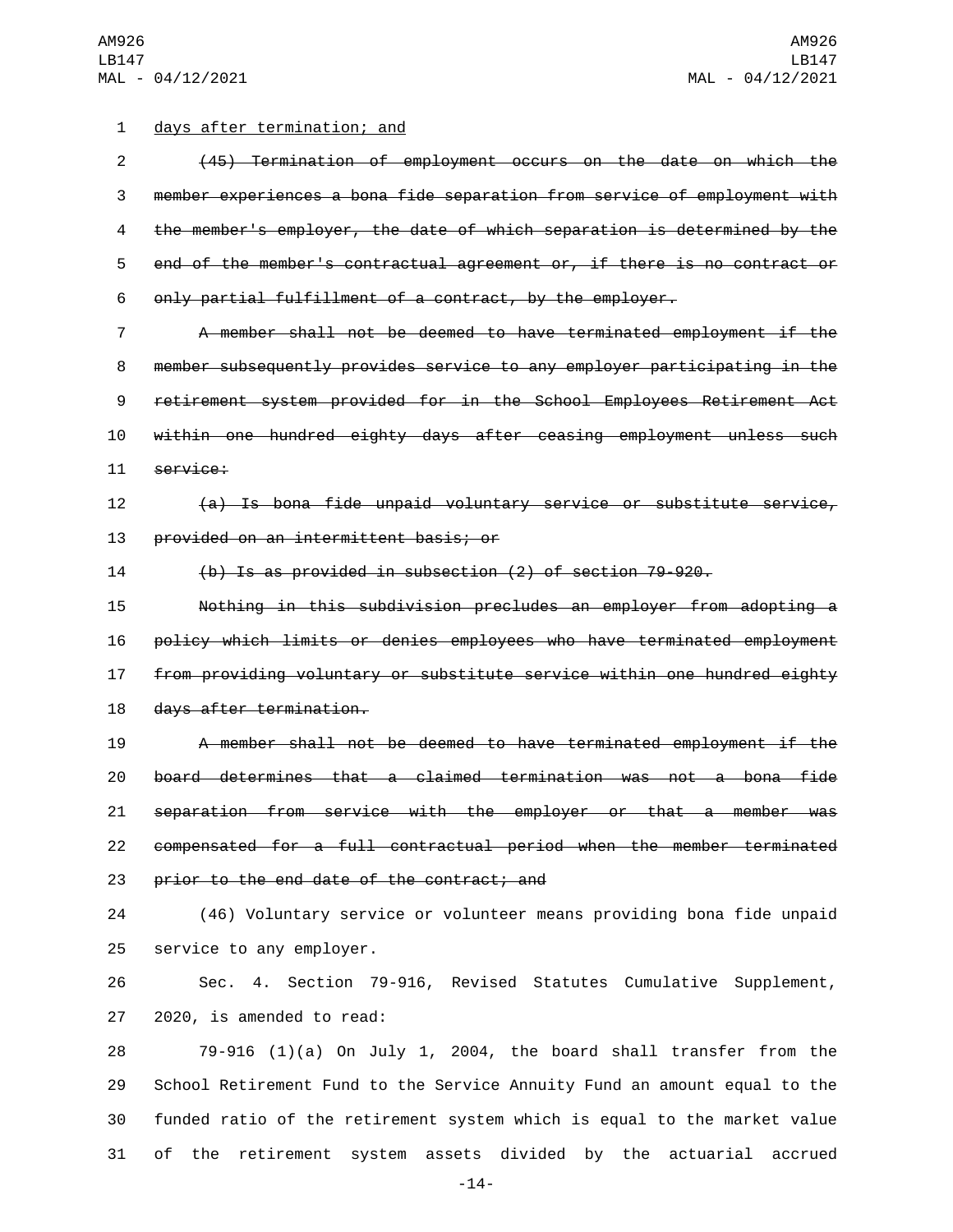liability of the retirement system, times the actuarial accrued liability of the service annuity, as determined pursuant to section 79-966.01, of the employees who are members of the retirement system established pursuant to the Class V School Employees Retirement Act. Beginning July 1, 2013, such actuarial accrued liability shall be determined for each employee on a level percentage of salary basis. On or before July 1 of 7 each fiscal year, the state shall transfer deposit into the Service Annuity Fund such amounts as may be necessary to pay the normal cost and amortize the unfunded actuarial accrued liability of the service annuity, as determined pursuant to section 79-966.01, as of the end of the previous fiscal year of the employees who are members of the retirement system established pursuant to the Class V School Employees Retirement Act. Based on the fiscal year of the retirement system established pursuant to the Class V School Employees Retirement Act, the administrator of such system shall provide all membership information needed for the actuary engaged by the retirement board to determine the normal cost and the amortization payment of the unfunded actuarial accrued liability, as determined pursuant to section 79-966.01, to be paid by the state to the Service Annuity Fund each fiscal year as 20 required by this subdivision.

 (b) At the time of retirement of any employee who is a member of the retirement system established pursuant to the Class V School Employees Retirement Act and who was hired prior to July 1, 2016, the retirement board shall, upon receipt of a certification of the administrator of such retirement system of the name, identification number, date of birth, retirement date, last date of employment, type of retirement, and number of years of service credited to such eligible employee at the date of 28 retirement, transfer to such retirement system from the Service Annuity Fund to the Class V school district for transfer to the retirement system 30 the actuarial accrued liability of the service annuity to be paid to the Class V school district by the state for transfer to the eligible

-15-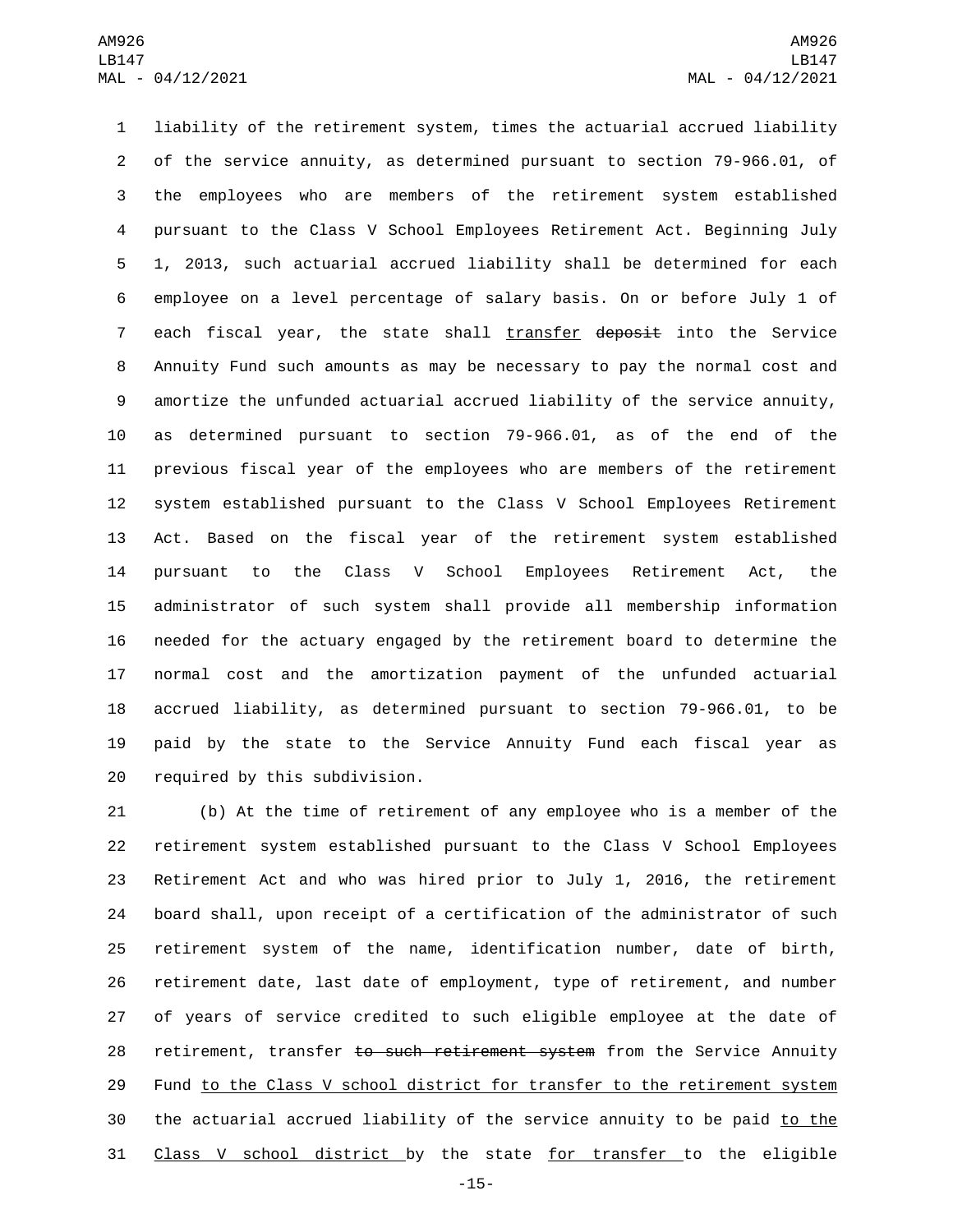employee for the years of service thus certified as provided for members of the School Employees Retirement System of the State of Nebraska under sections 79-933 and 79-952. Such transfer of the actuarial accrued liability to the Class V school district for transfer to the retirement system established pursuant to the Class V School Employees Retirement Act shall be in lieu of the payment of the service annuity to which the 7 employee would be entitled.

 (c) The Service Annuity Fund is created. The fund shall consist of the amounts paid by the state and transferred from the School Retirement Fund to the Class V school district for transfer to the retirement system pursuant to this section to pay the service annuity to the Class V school 12 district for transfer to be paid by the state to employees who are members of the retirement system established pursuant to the Class V School Employees Retirement Act. Any money in the Service Annuity Fund available for investment shall be invested by the state investment officer pursuant to the Nebraska Capital Expansion Act and the Nebraska 17 State Funds Investment Act.

 (2) In addition to the transfer of the actuarial accrued liability 19 of the service annuity pursuant to subsection  $(1)$  of this section  $t\mathbf{o}$  be 20 <del>paid by the state</del>, the state shall also transfer to the funds of the 21 Class V school district for transfer to the district's retirement system an amount determined by multiplying the compensation of all members of such retirement system by the percent specified in subsection (2) of section 79-966 for determining the amount of the state's payment to the School Retirement Fund plus the amount determined under subdivision (1) (b) of section 79-966. The transfer shall be made annually on or before 27 July 1 of each fiscal year.

 Sec. 5. Section 79-966, Revised Statutes Cumulative Supplement, 29 2020, is amended to read:

 79-966 (1)(a) On the basis of all data in the possession of the retirement board, including such mortality and other tables as are

-16-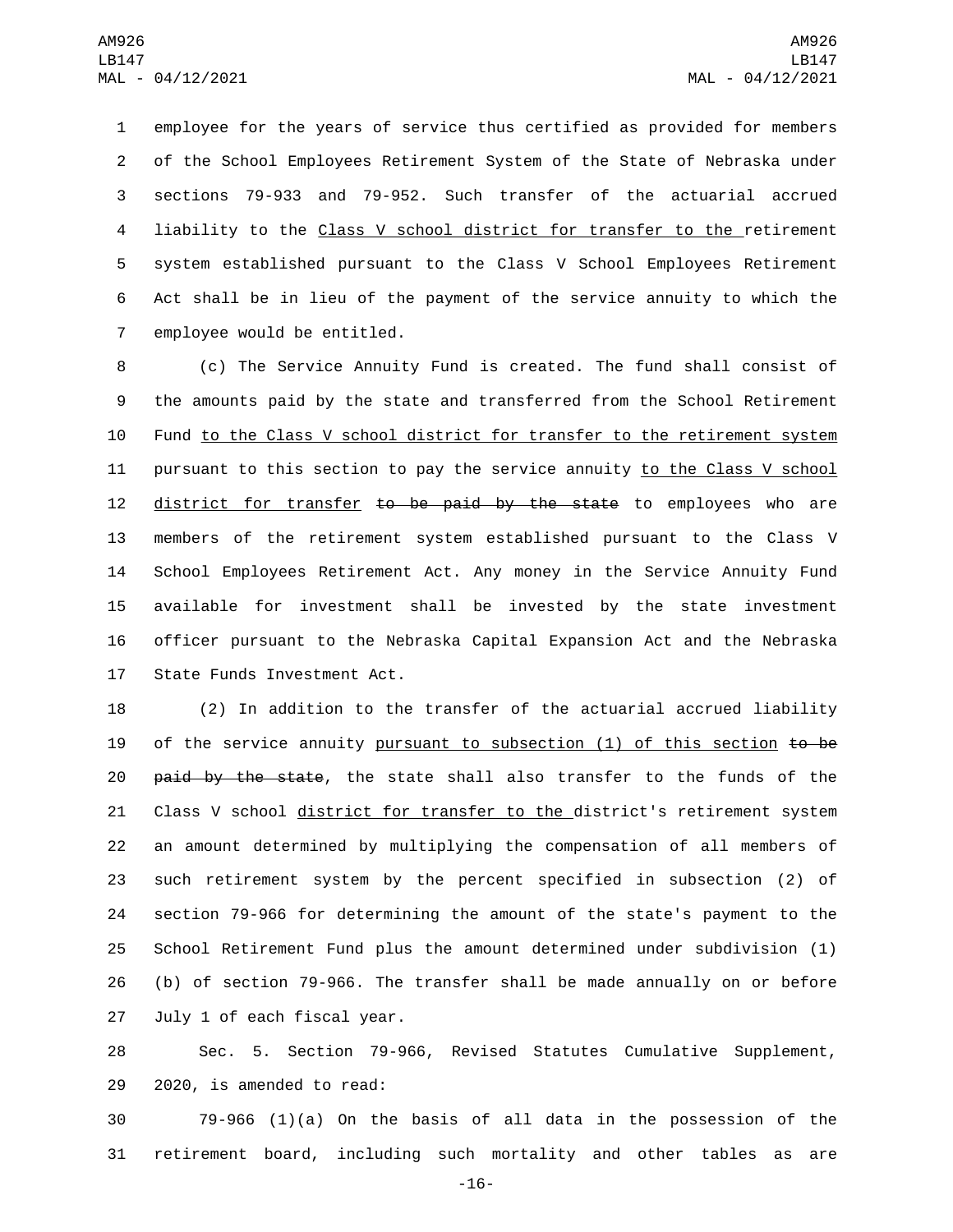recommended by the actuary engaged by the retirement board and adopted by the retirement board, the retirement board shall annually, on or before July 1, determine the state deposit to be made by the state in the School Retirement Fund for that fiscal year. The amount of such state deposit shall be determined pursuant to section 79-966.01. The retirement board shall thereupon certify the amount of such state deposit, and on the warrant of the Director of Administrative Services, the State Treasurer shall, as of July 1 of such year, transfer from funds appropriated by the state for that purpose to the School Retirement Fund the amount of such 10 state deposit.

11 (b) Beginning July 1, 2016, the contingent state transfer deposit described in this subsection shall be calculated as a percent of compensation of all members of the retirement system. For any year in which a deposit is made to the School Retirement Fund under this subsection, if the actuary for a retirement system provided for under the Class V School Employees Retirement Act determines that the actuarially required contribution rate, for the fiscal year of the retirement system that begins before the state deposit, exceeds the rate of all contributions required pursuant to the Class V School Employees Retirement Act, using the thirty-year amortization period specified in section 79-966.01, the Class V district school board may request a public hearing of the Appropriations Committee of the Legislature to ask the state to transfer to the Class V school district for transfer to the funds of the retirement system provided for under the Class V School Employees Retirement Act an amount determined by multiplying the compensation of all members of such retirement system by the lesser of 27 the percent of compensation transferred deposited into the School Retirement Fund under this subsection or the percent of compensation of the members of the retirement system provided for under the Class V School Employees Retirement Act needed to meet the actuarially required contribution rate for such system, using the thirty-year amortization

-17-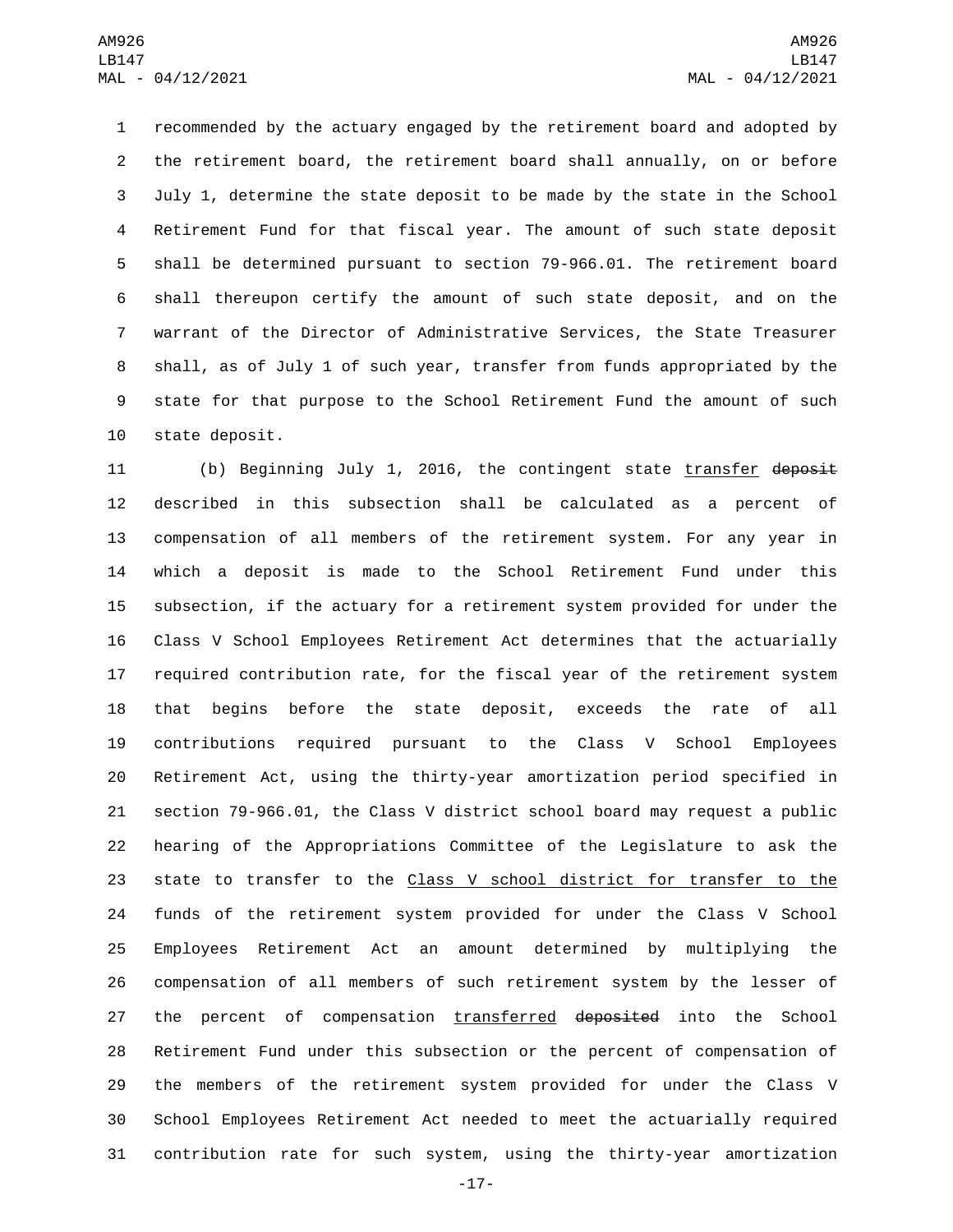period specified in section 79-966.01. Any additional amount of transfer so calculated, recommended by the Appropriations Committee of the Legislature, and approved by the Legislature, shall be added to the two percent specified in subsection (2) of this section for the amount required by subsection (2) of section 79-916 to be transferred to the Class V school district, which shall transfer such amount to the funds of the retirement system provided for under the Class V School Employees 8 Retirement Act.

9 (2) For each fiscal year beginning July 1, 2014, in addition to the 10 state transfers deposits required by subsections (1) and (3) of this 11 section, the state shall transfer into deposit in the School Retirement 12 Fund an amount equal to two percent of the compensation of all members of 13 the retirement system.

 (3) In addition to the state deposits required by subsections (1) and (2) of this section, beginning on July 1, 2005, and each fiscal year thereafter for employees who become members prior to July 1, 2016, the 17 state shall transfer into deposit in the Service Annuity Fund such amounts as may be necessary to pay the normal cost and amortize the unfunded actuarial accrued liability of the service annuity benefit established pursuant to sections 79-933 and 79-952 as accrued through the end of the previous fiscal year of the school employees who are members of the retirement system established pursuant to the Class V School 23 Employees Retirement Act.

24 Sec. 6. Section 79-972.01, Reissue Revised Statutes of Nebraska, is 25 amended to read:

 79-972.01 The School Retirement Fund is created. The required 27 deposits of an the employer, the state, and the employees shall be credited to the fund and all savings annuities, service annuities, and formula annuities shall be paid from the fund as provided in the School 30 Employees Retirement Act. Sub-funds may be established as necessary. Any unexpended balance existing on June 30, 2002, in the School Employers

-18-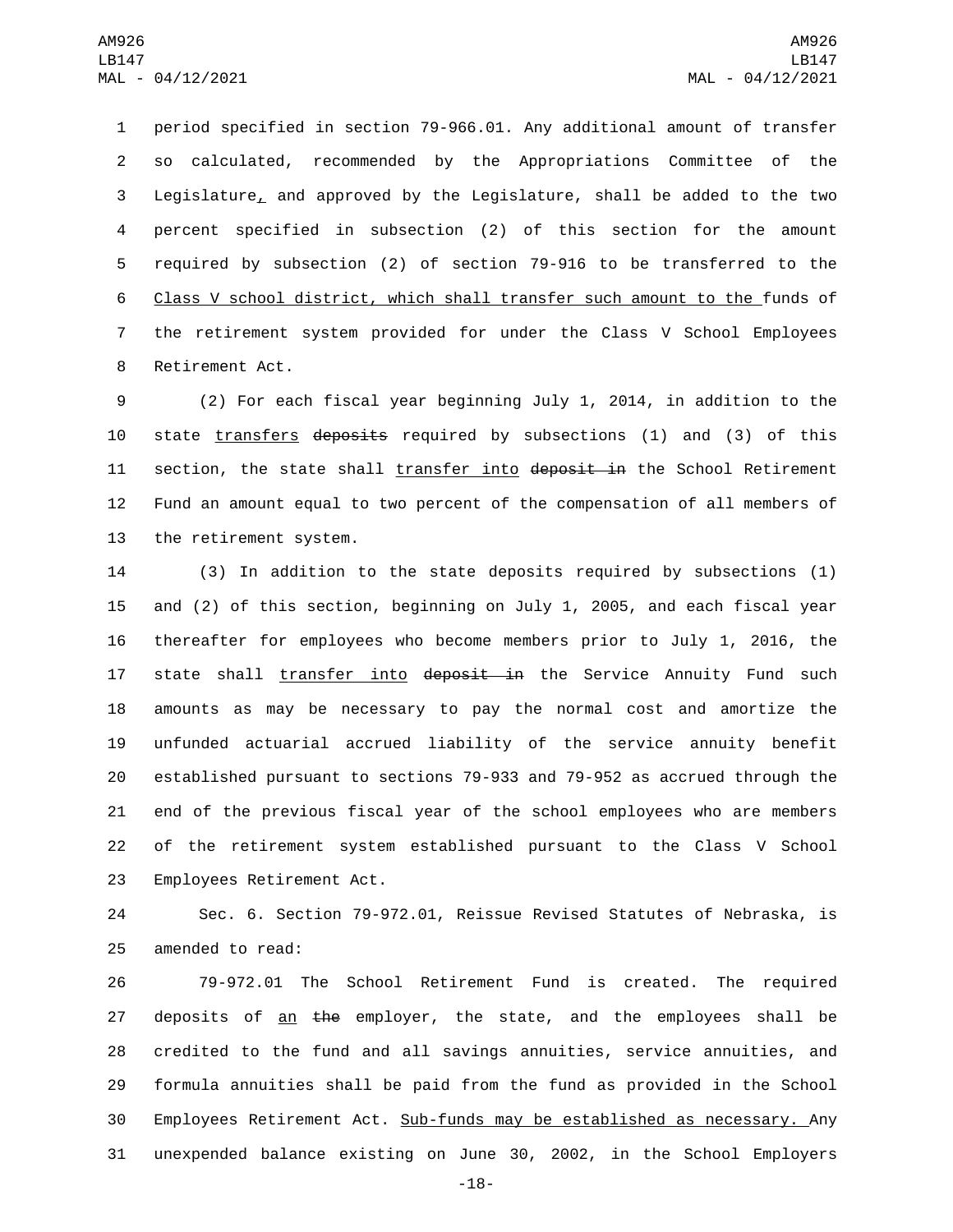Deposit Account, the Service Annuity Account, the School Employees Savings Account, the Annuity Reserve Account, and the School Employees Retirement System Reserve Fund shall be transferred to the School 4 Retirement Fund.

 Sec. 7. Section 79-978, Revised Statutes Cumulative Supplement, 6 2020, is amended to read:

 79-978 For purposes of the Class V School Employees Retirement Act, 8 unless the context otherwise requires:

 (1) Accumulated contributions means the sum of amounts contributed by a member of the system together with regular interest credited 11 thereon;

 (2) Actuarial equivalent means the equality in value of the retirement allowance for early retirement or the retirement allowance for an optional form of annuity, or both, with the normal form of the annuity to be paid, as determined by the application of the appropriate actuarial table, except that use of such actuarial tables shall not effect a reduction in benefits accrued prior to September 1, 1985, as determined by the actuarial tables in use prior to such date;

19 (3) Actuarial tables means:

 (a) For determining the actuarial equivalent of any annuities other 21 than joint and survivorship annuities:

 (i) For members hired before July 1, 2018, a unisex mortality table using twenty-five percent of the male mortality and seventy-five percent of the female mortality from the 1994 Group Annuity Mortality Table with a One Year Setback and using an interest rate of eight percent compounded 26 annually; and

 (ii) For members hired on or after July 1, 2018, or rehired on or after July 1, 2018, after termination of employment and being paid a retirement benefit, the determinations shall be based on a unisex 30 mortality table and an interest rate specified by (A) the board until September 1, 2024, or (B) the retirement board beginning on September 1,

-19-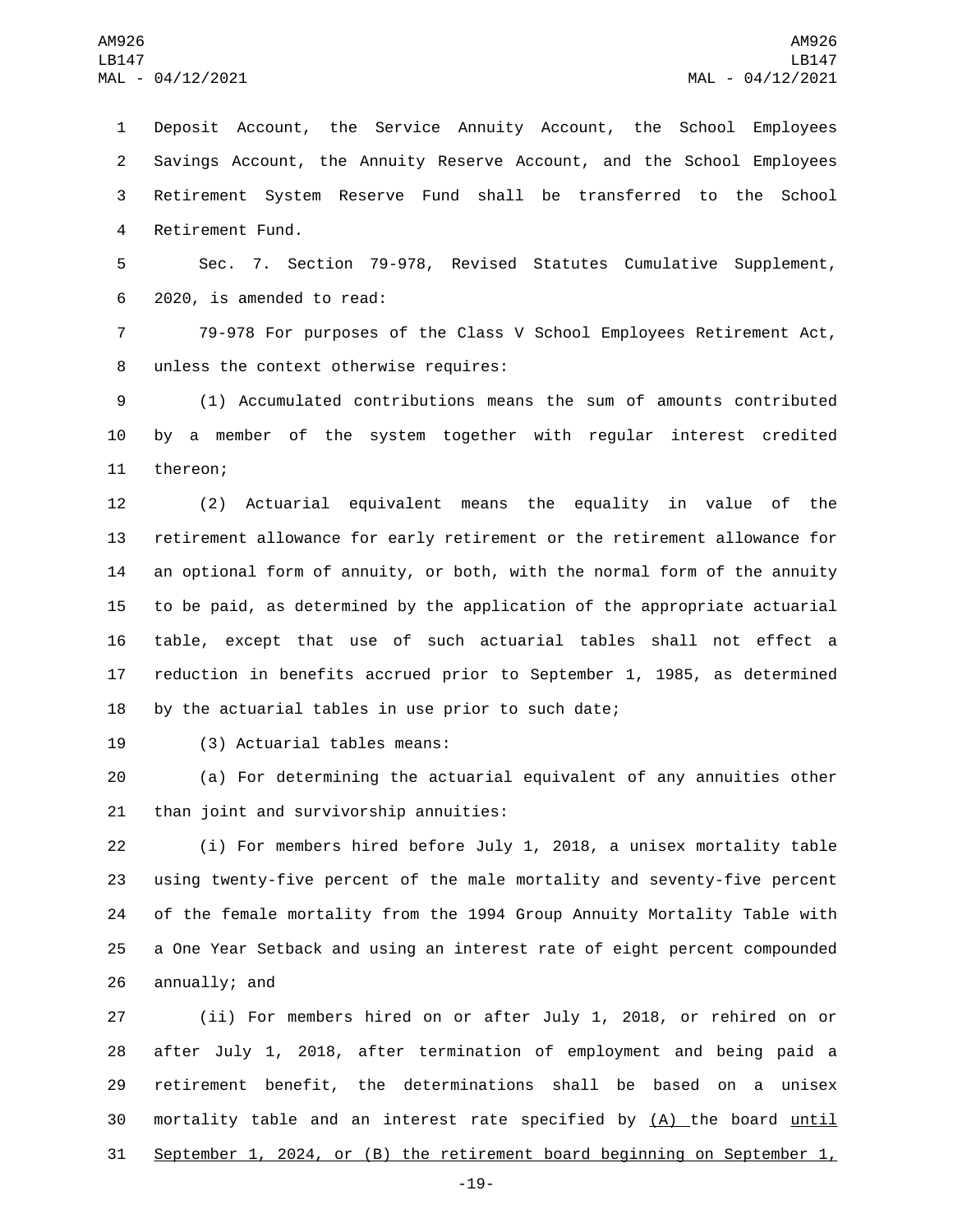1 2024 of trustees. Both the mortality table and the interest rate shall be 2 recommended by the actuary retained pursuant to section 79-984 by the board of trustees and approved by the board of trustees following an actuarial experience study, a benefit adequacy study, or a plan valuation. The mortality table, interest rate, and actuarial factors in effect on the member's retirement date shall be used to calculate the actuarial equivalency of any retirement benefit. Such interest rate may be, but is not required to be, equal to the assumed rate; and

(b) For joint and survivorship annuities:9

 (i) For members hired before July 1, 2018, a unisex retiree mortality table using sixty-five percent of the male mortality and thirty-five percent of the female mortality from the 1994 Group Annuity Mortality Table with a One Year Setback and using an interest rate of eight percent compounded annually and a unisex joint annuitant mortality table using thirty-five percent of the male mortality and sixty-five percent of the female mortality from the 1994 Group Annuity Mortality Table with a One Year Setback and using an interest rate of eight percent 18 compounded annually; and

 (ii) For members hired on or after July 1, 2018, or rehired on or after July 1, 2018, after termination of employment and being paid a retirement benefit, the determinations shall be based on a unisex mortality table and an interest rate specified by (A) the board until September 1, 2024, or (B) the retirement board beginning on September 1, 24 2024 of trustees. Both the mortality table and the interest rate shall be 25 recommended by the actuary retained pursuant to section 79-984 by the 26 board of trustees and approved by the board of trustees following an actuarial experience study, a benefit adequacy study, or a plan valuation. The mortality table, interest rate, and actuarial factors in effect on the member's retirement date shall be used to calculate the actuarial equivalency of any retirement benefit. Such interest rate may be, but is not required to be, equal to the assumed rate;

-20-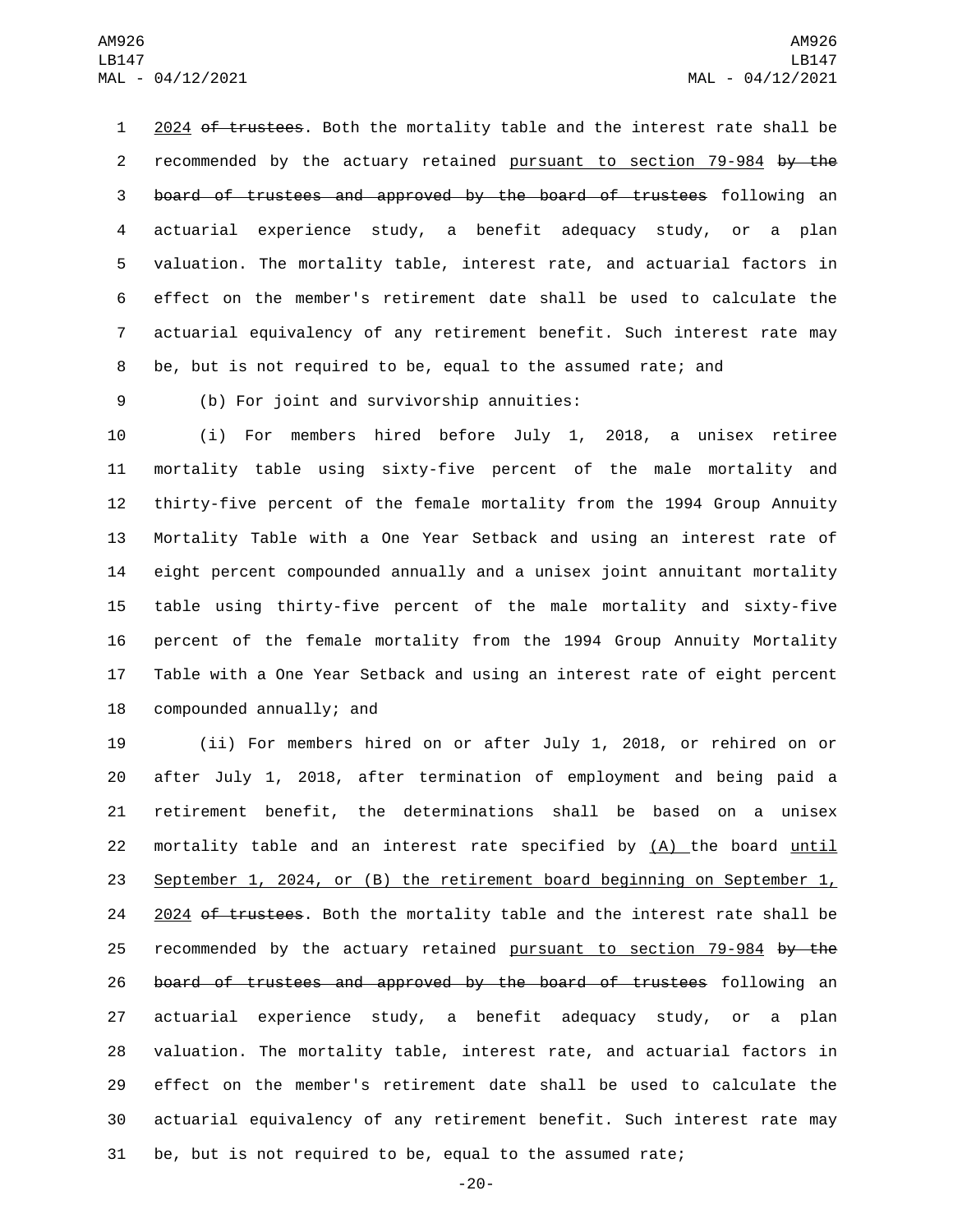(4) Administrator of the retirement system or administrator means (a) until September 1, 2024, the person administering the retirement system who is appointed by the board or (b) beginning on September 1, 2024, the director appointed by the retirement board pursuant to section  $584 - 1503;$ 

6 (5) (4) Annuitant means any member receiving an allowance;

7 (6) (5) Annuity means annual payments, for both prior service and 8 membership service, for life as provided in the Class V School Employees 9 Retirement Act;

10 (7) (6) Audit year means the period beginning January 1 in any year 11 and ending on December 31 of that same year, which is except for the 12 initial audit year which will begin September 1, 2016, and end on 13 December 31, 2016. Beginning September 1, 2016, the audit year will be 14 the period of time used in the preparation of  $(a)$  the annual actuarial 15 analysis and valuation and  $(b)$  a financial audit of the investments of 16 the retirement system, including the investments of the retirement 17 system;

18 (8) (7) Beneficiary means any person entitled to receive or 19 receiving a benefit by reason of the death of a member;

20 (9) Board means the board of trustees until July 1, 2021, and the 21 board of education beginning July 1, 2021, and until September 1, 2024;

22 (10) (8) Board of education means the board or boards of education 23 of a the school district or districts;

24 (11) Board of trustees means:

25 (a) Until September 1, 2024, the entity established pursuant to 26 section 79-980; and

 (b) Beginning September 1, 2024, the board of education shall be deemed to be the successor in interest for all liability associated with the actions or inactions of the entity identified under subdivision (11) (a) of this section and as specified in the Class V School Employees 31 Retirement Act;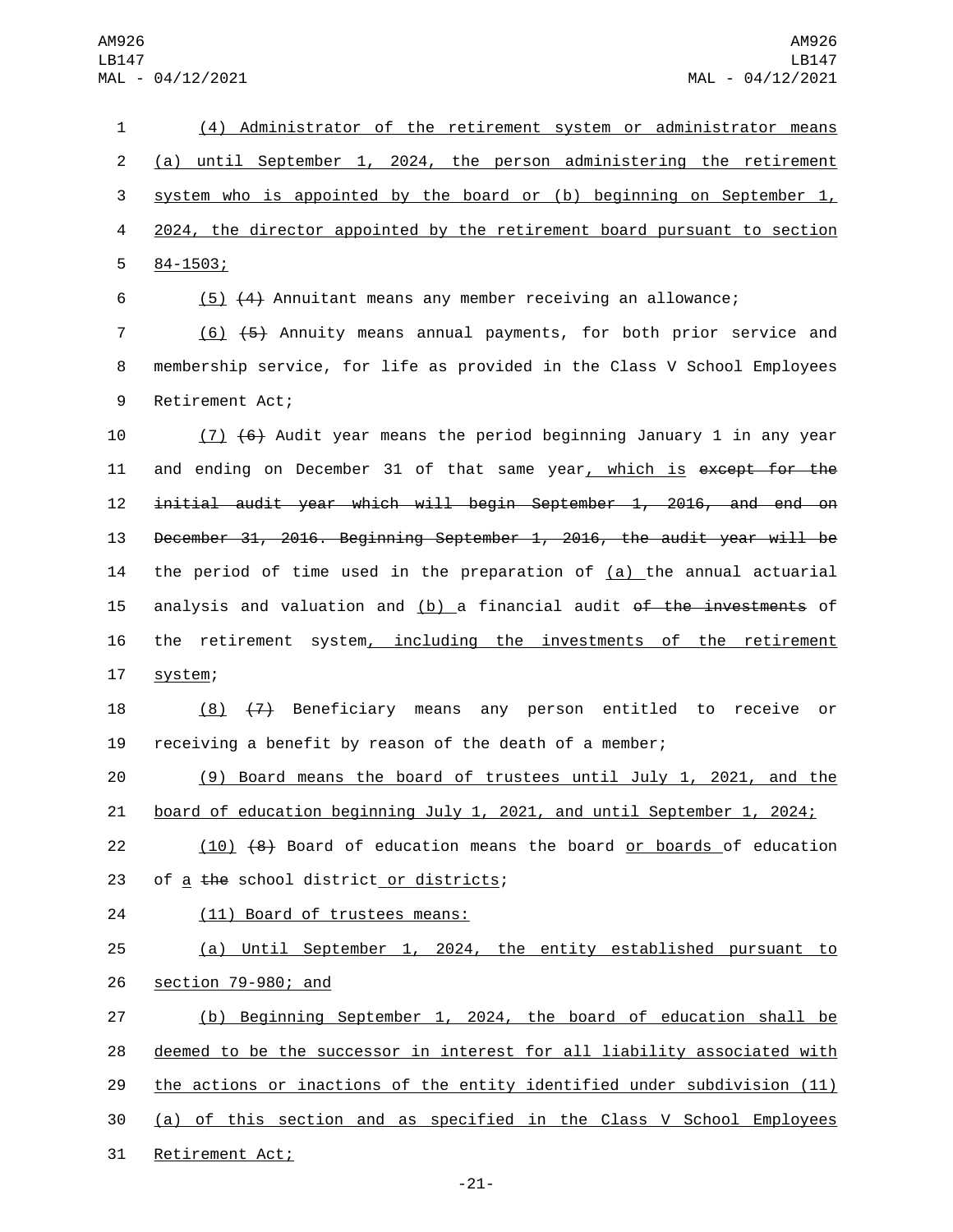(12)(a) (9)(a) Compensation means gross wages or salaries payable to the member during a fiscal year and includes (i) overtime pay, (ii) member contributions to the retirement system that are picked up under section 414(h) of the Internal Revenue Code, as defined in section 49-801.01, (iii) retroactive salary payments paid pursuant to court order, arbitration, or litigation and grievance settlements, and (iv) amounts contributed by the member to plans under sections 125, 403(b), and 457 of the Internal Revenue Code, as defined in section 49-801.01, or any other section of the code which defers or excludes such amounts from 10 income.

 (b) Compensation does not include (i) fraudulently obtained amounts as determined by the board, (ii) amounts for accrued unused sick leave or accrued unused vacation leave converted to cash payments, (iii) insurance premiums converted into cash payments, (iv) reimbursement for expenses incurred, (v) fringe benefits, (vi) per diems paid as expenses, (vii) bonuses for services not actually rendered, (viii) early retirement inducements, (ix) cash awards, (x) severance pay, or (xi) employer contributions made for the purposes of separation payments made at 19 retirement and early retirement inducements.

 (c) Compensation in excess of the limitations set forth in section 401(a)(17) of the Internal Revenue Code, as defined in section 49-801.01, 22 shall be disregarded;

23 (13) (10) Council means the Nebraska Investment Council created and 24 acting pursuant to section 72-1237;

25 (14) (11) Creditable service means the sum of the membership service and the prior service, measured in one-tenth-year increments;

27 (15) (12) Early retirement date means, for members hired prior to July 1, 2016, who have attained age fifty-five, that month and year selected by a member having at least ten years of creditable service which includes a minimum of five years of membership service. Early retirement date means, for members hired on or after July 1, 2016, that

-22-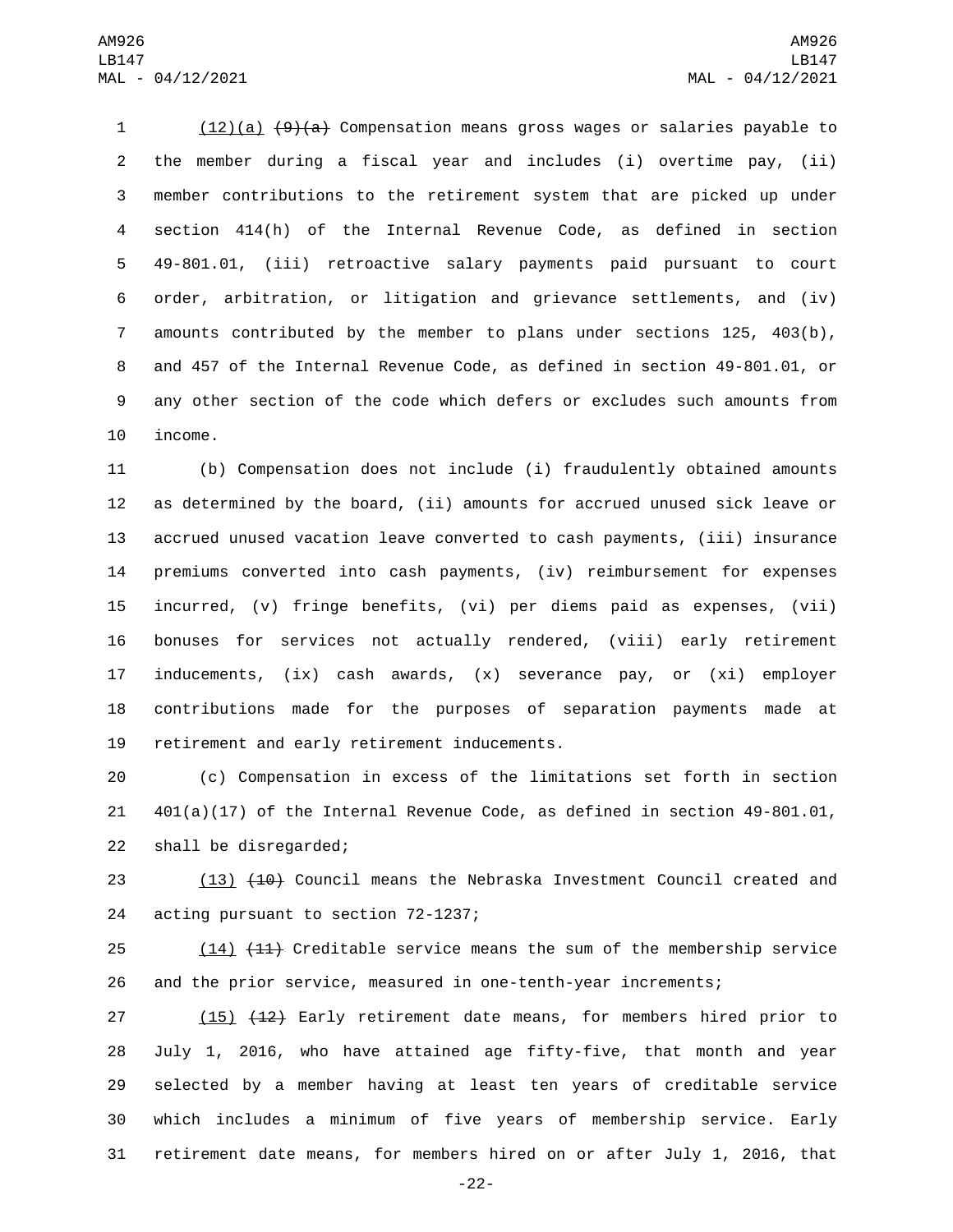month and year selected by a member having at least five years of creditable service and who has attained age sixty;2

 (16) (13) Early retirement inducement means, but is not limited to: (a) A benefit, bonus, or payment to a member by an employer in exchange for an agreement by the member to retire with a reduced 6 retirement benefit;

 (b) A benefit, bonus, or payment paid to a member by an employer in 8 addition to the member's retirement benefit;

 (c) Lump-sum or installment cash payments by an employer, except payments for accrued unused leave converted to cash payments;

 (d) An additional salary or wage component of any kind that is being 12 paid by an employer as an incentive to leave employment and not for personal services performed for which creditable service is granted;

 (e) Partial or full employer payment of a member's health, dental, life, or long-term disability insurance benefits or cash in lieu of such insurance benefits that extend beyond the member's termination of employment and contract of employment dates. This subdivision does not apply to any period during which the member is contributing to the retirement system and being awarded creditable service; and

 (f) Any other form of separation payments made by an employer to a member at termination, including, but not limited to, purchasing retirement contracts for the member pursuant to section 79-514, or depositing money for the member in an account established under section 403(b) of the Internal Revenue Code except for payments for accrued 25 unused leave;

26 (17) (14) Employee means the following enumerated persons receiving 27 compensation from the school district: (a) Teachers, other than substitutes, employed on a written contract basis; (b) administrators 29 employed on a written contract, agreement, or document basis; and (c) regular employees Regular teachers and administrators employed on a written contract basis; and (b) regular employees, not included in

-23-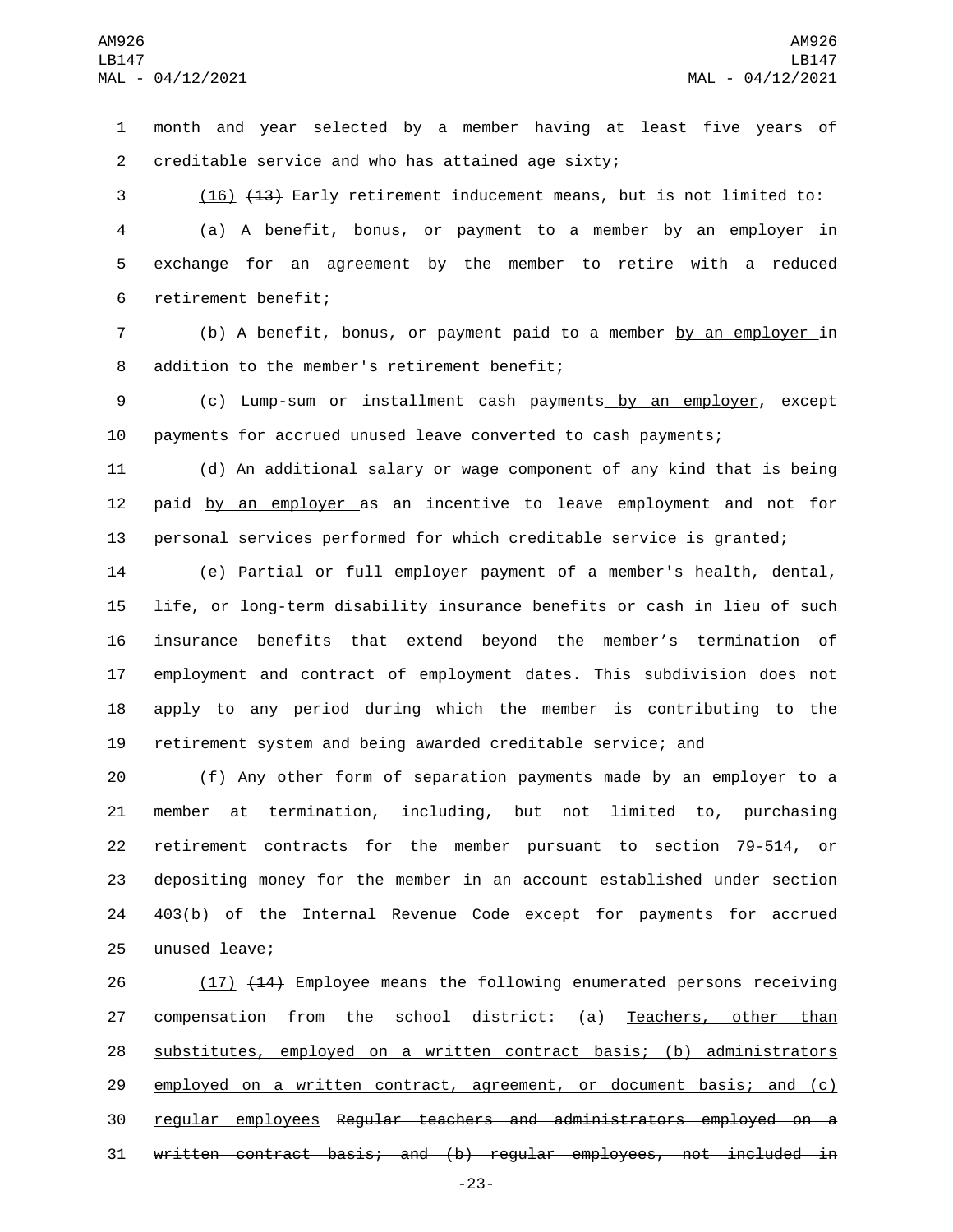subdivision (14)(a) of this section, hired upon a full-time basis, which

basis shall contemplate a workweek of not less than thirty hours;

 (18) (15) Employer means a school district participating in a retirement system established pursuant to the Class V School Employees 5 Retirement Act;

 (19) (16) Fiscal year means the period beginning September 1 in any year and ending on August 31 of the next succeeding year;

8 (20) (17) Hire date or date of hire means the first day of compensated service subject to retirement contributions;

 (21) (18) Interest means, for the purchase of service credit, the purchase of prior service credit, restored refunds, and delayed payments, the investment return assumption used in the most recent actuarial 13 valuation;

 (22) (19) Member means any employee included in the membership of the retirement system or any former employee who has made contributions 16 to the system and has not received a refund;

17 (23) (20) Membership service means service on or after September 1, 1951, as an employee of the school district and a member of the system for which compensation is paid by the school district. Credit for more than one year of membership service shall not be allowed for service rendered in any fiscal year. Beginning September 1, 2005, a member shall be credited with a year of membership service for each fiscal year in which the member performs one thousand or more hours of compensated service as an employee of the school district. For an employee who becomes a member prior to July 1, 2018, an hour of compensated service shall include any hour for which the member is compensated by the school district during periods when no service is performed due to vacation or approved leave. For an employee who becomes a member on or after July 1, 2018, an hour of compensated service shall include any hour for which the member is compensated by the school district during periods when no service is performed due to used accrued sick days, used accrued vacation

-24-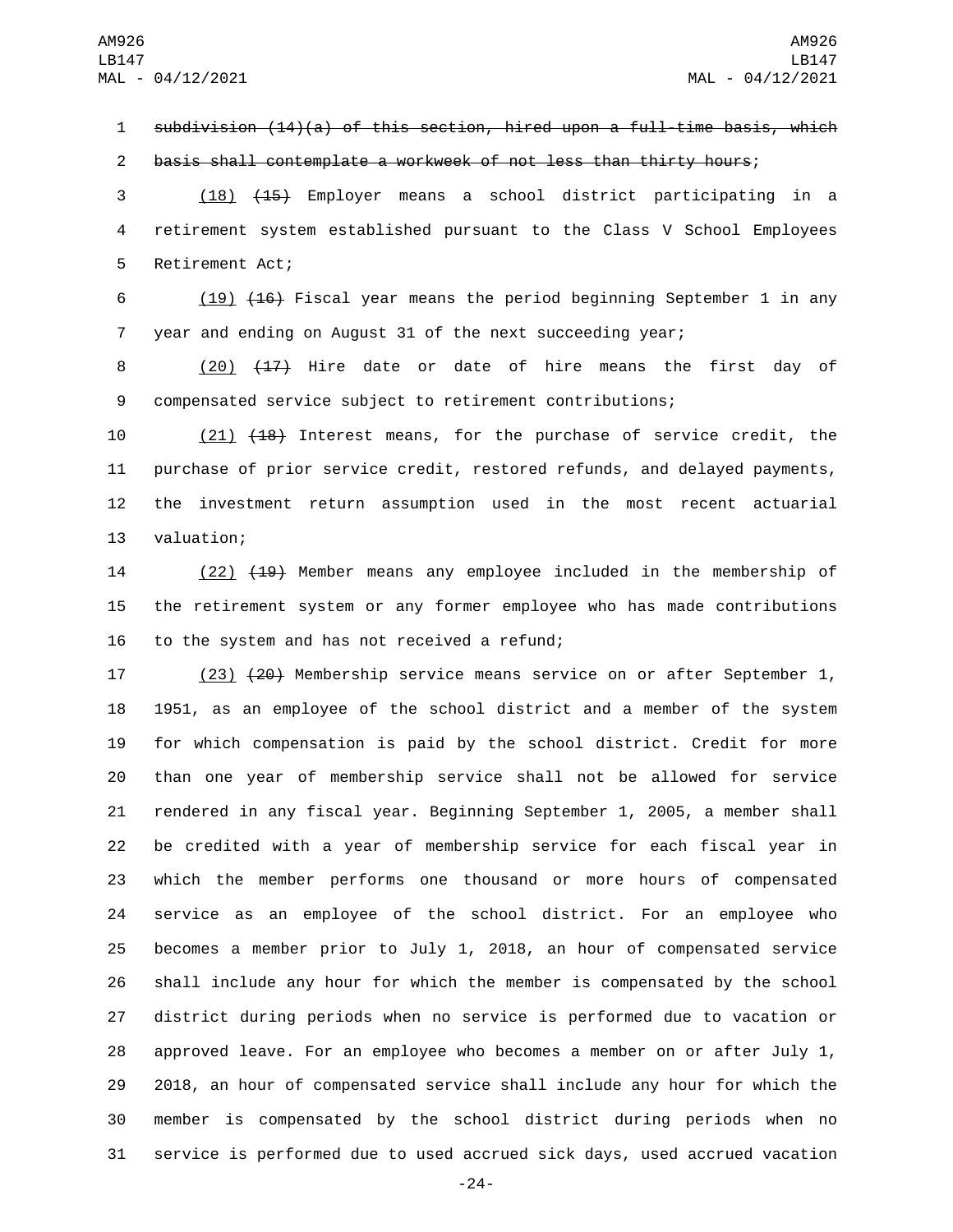days, federal and state holidays, and jury duty leave for which the 2 member is paid full compensation by an  $the$  employer. If a member performs less than one thousand hours of compensated service during a fiscal year, one-tenth of a year of membership service shall be credited for each one hundred hours of compensated service by the member in such fiscal year. In determining a member's total membership service, all periods of membership service, including fractional years of membership service in 8 one-tenth-year increments, shall be aggregated;

9 (24) (21) Military service means service in the uniformed services 10 as defined in 38 U.S.C. 4301 et seq., as such provision existed on March 11 27, 1997;

12 (25) (22) Normal retirement date means the end of the month during 13 which the member attains age sixty-five and has completed at least five 14 years of membership service;

15 (26) Participation means qualifying for and making required deposits 16 to the retirement system during the course of a fiscal year;

17 (27) (23) Primary beneficiary means the person or persons entitled 18 to receive or receiving a benefit by reason of the death of a member;

 (28) (24) Prior service means service rendered prior to September 1, 1951, for which credit is allowed under section 79-999, service rendered by retired employees receiving benefits under preexisting systems, and service for which credit is allowed under sections 79-990, 79-991, 23 79-994, 79-995, and 79-997;

24 (29)(a) Regular employee means a person hired on a full-time basis, 25 which basis shall contemplate a work week of not less than thirty hours, 26 and who is not (i) a teacher employed on a written contract basis or (ii) 27 an administrator employed on a written contract, agreement, or document 28 basis; and

29 (b) Effective September 1, 2021, a person hired by an employer or 30 under contract to provide service for less than thirty hours per week but 31 who provides service for an average of thirty hours or more per week in

-25-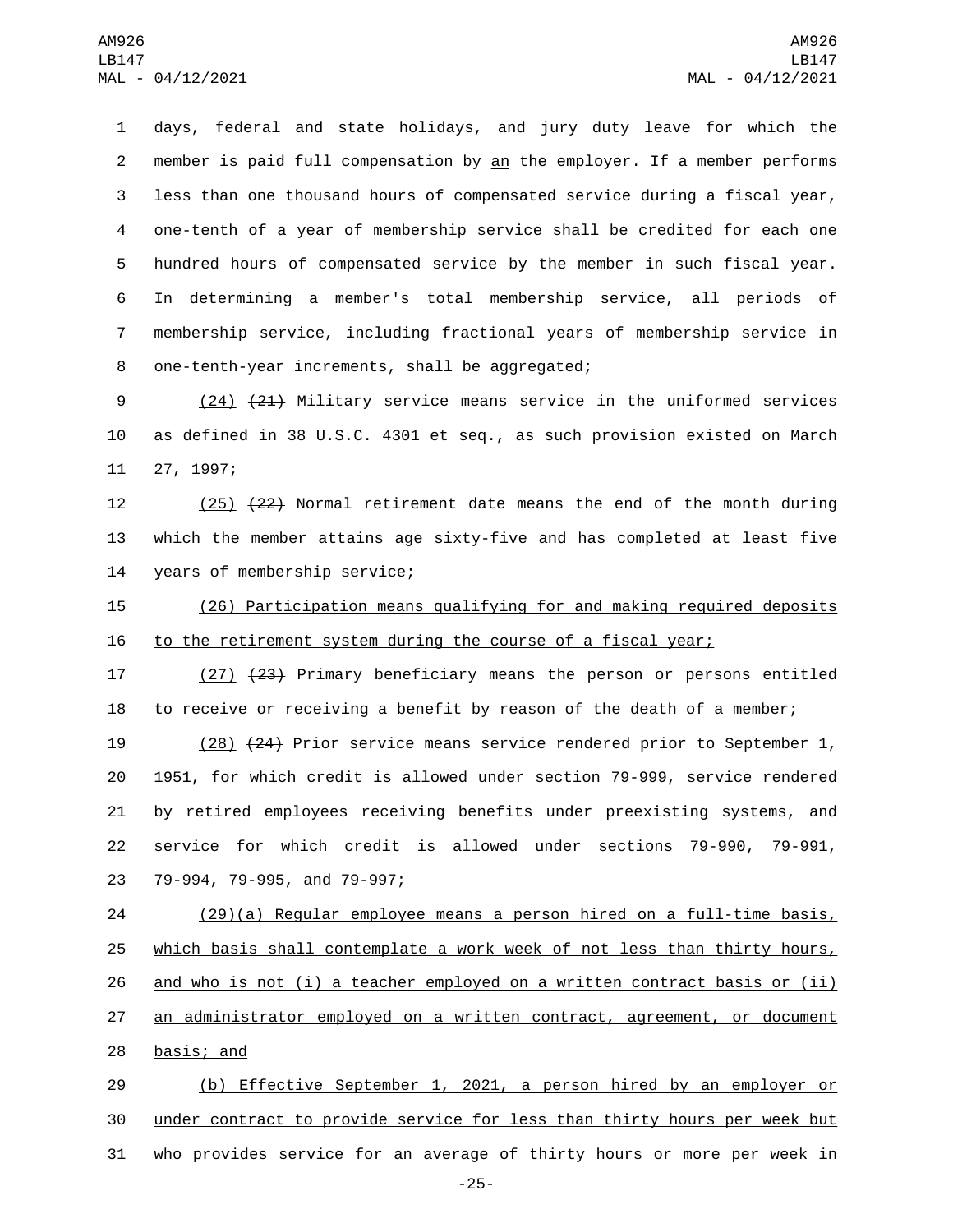AM926 LB147 MAL - 04/12/2021

1 each calendar month of any three calendar months of a fiscal year shall, 2 beginning with the next full payroll period, commence contributions and 3 shall be deemed a regular employee;

 (30) (25) Regular interest means interest (a) on the total contributions of the member prior to the close of the last preceding fiscal year, (b) compounded annually, and (c)(i) beginning September 1, 2016, at a rate equal to the daily treasury yield curve for one-year treasury securities, as published by the Secretary of the Treasury of the United States, that applies on September 1 of each year and (ii) prior to September 1, 2016, at rates to be determined annually by the board, which shall have the sole, absolute, and final discretionary authority to make such determination, except that the rate for any given year in no event shall exceed the actual percentage of net earnings of the system during 14 the last preceding fiscal year;

15 (31) (26) Retirement allowance means the total annual retirement 16 benefit payable to a member for service or disability;

 (32) Retirement application means beginning on and after September 1, 2024, the form approved and provided by the retirement system for acceptance of a member's request for either regular or disability 20 retirement;

21 (33) Retirement board means the Public Employees Retirement Board 22 created and acting pursuant to section 84-1501;

23 (34) (27) Retirement date means the date of retirement of a member 24 for service or disability as fixed by  $(a)$  the board for retirements 25 occurring prior to September 1, 2024, or (b) the retirement board for 26 retirements occurring on or after September 1, 2024 of trustees described 27 in section 79-980;

28 (35) (28) Retirement system or system means the School Employees' 29 Retirement System of (corporate name of the school district as described 30 in section 79-405) as provided for by the act;

31 (36) (29) Secondary beneficiary means the person or persons entitled

-26-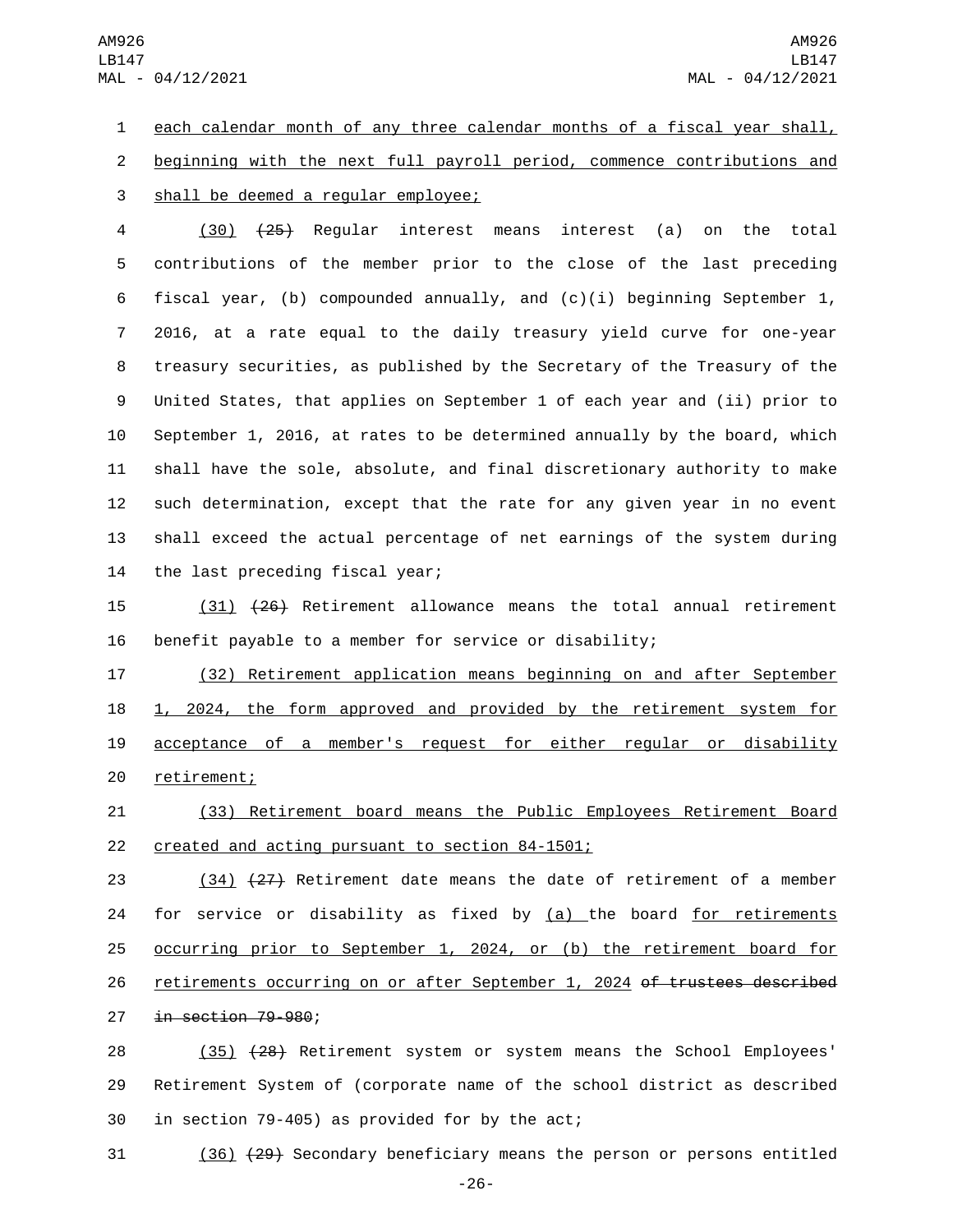to receive or receiving a benefit by reason of the death of all primary beneficiaries prior to the death of the member. If no primary beneficiary survives the member, secondary beneficiaries shall be treated in the same manner as primary beneficiaries;4

5 (37) School district means an employer participating in a retirement 6 system established pursuant to the Class V School Employees Retirement 7 Act;

8 (38) (30) Solvency means the rate of all contributions required 9 pursuant to the Class V School Employees Retirement Act is equal to or 10 greater than the actuarially required contribution rate as annotated in 11 the most recent valuation report prepared by the actuary retained for the 12 retirement system by the board of trustees as provided in section 79-984;

13 (39) (31) State investment officer means the person state investment 14 officer appointed by the council pursuant to section 72-1240 and acting 15 pursuant to the Nebraska State Funds Investment Act;

 (40) (32) Substitute employee means a person hired by an employer as a temporary employee to assume the duties of an employee due to a temporary absence of any employee. Substitute employee does not mean a person hired as an employee on an ongoing basis to assume the duties of 20 other employees who are temporarily absent;

 (41)(a) Termination of employment occurs on the date on which the member experiences a bona fide separation from service of employment with the member's employer, the date of which separation is determined by the end of the member's contractual agreement or, if there is no contract or only partial fulfillment of a contract, by an employer. A member shall not be deemed to have terminated employment if the member subsequently 27 provides service to an employer within one hundred eighty days after 28 ceasing employment unless such service is:

(i) Bona fide unpaid voluntary service;29

30 (ii) Substitute service provided on an intermittent basis. For 31 purposes of this subdivision, (A) intermittent basis means service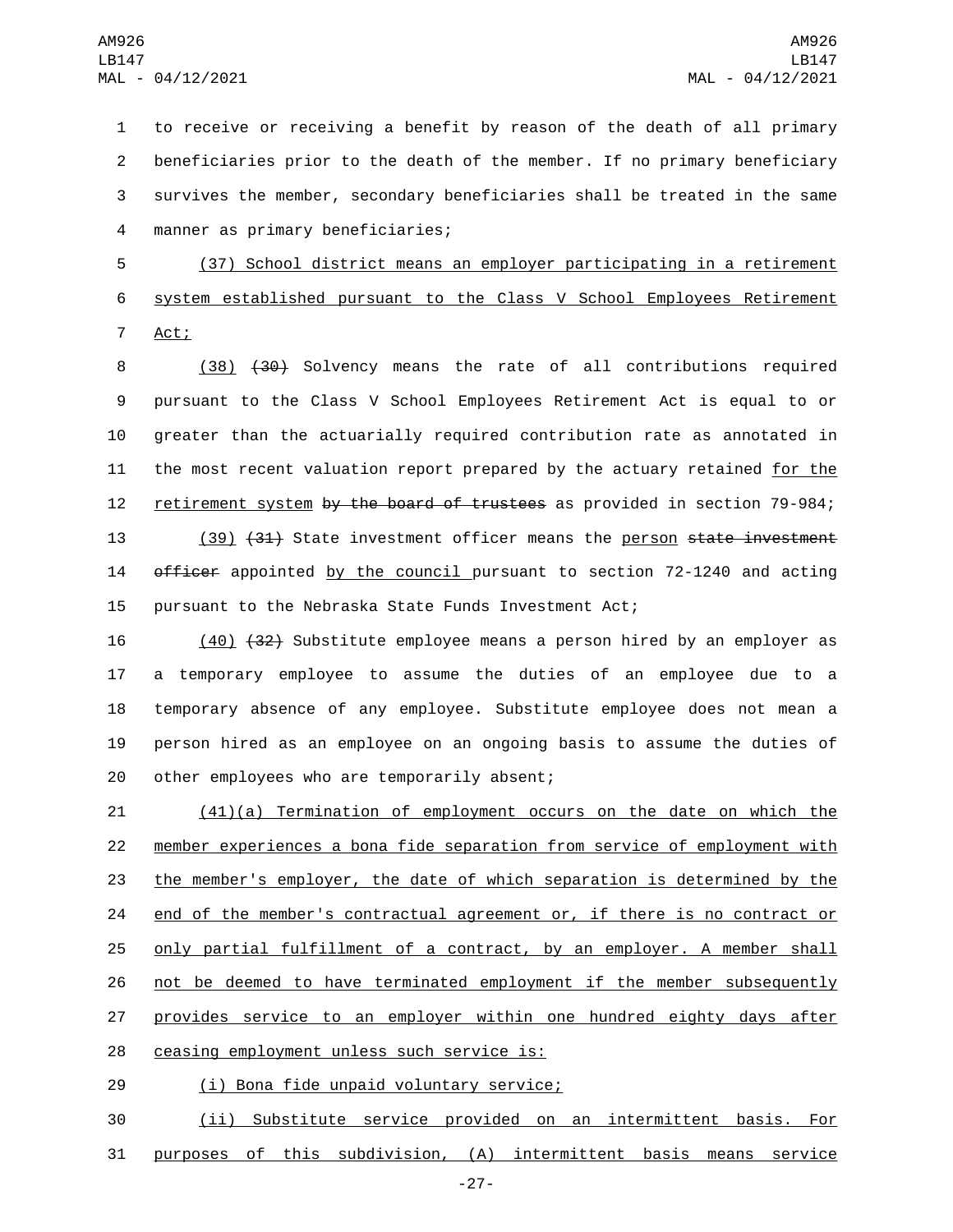provided on a day-to-day basis that is not greater than eight days of service during a calendar month and (B) day of service means any length of substitute service provided during a single calendar day; or

 (iii) Temporary service following a bona fide separation of service of not less than thirty calendar days and which is provided to accomplish a specific purpose or task for a limited period not to exceed one year.

 (b) A member shall not be deemed to have terminated employment if the board determines that, based on the facts and circumstances, (i) a claimed termination was not a bona fide separation from service with the employer or (ii) a member was compensated for a full contractual period when the member terminated prior to the end date of the member's employment as determined by the member's contract or labor agreement.

 (c) Nothing in this subdivision precludes an employer from adopting a policy which limits or denies employees who have terminated employment 15 from providing voluntary or substitute service within one hundred eighty 16 days after termination;

17 (42) <del>(33)</del> Temporary employee means a person hired by an employer who is not an employee and who is hired to provide service for a limited period of time to accomplish a specific purpose or task. When such specific purpose or task is complete, the employment of such temporary employee shall terminate and in no case shall the temporary employment 22 period exceed one year in duration;

 (43) Transfer of management means the transition and transfer of the general management, administration, and operation of the retirement system from the board of trustees, board of education, and school district to the retirement board as described in the Class V School Employees Retirement Act. Transfer of management does not include:

 (a) Transfer of the school district's funding obligations described in the Class V School Employees Retirement Act or assumption of financial liability for such funding obligations by (i) the State of Nebraska, (ii) the retirement board, (iii) the Nebraska Public Employees Retirement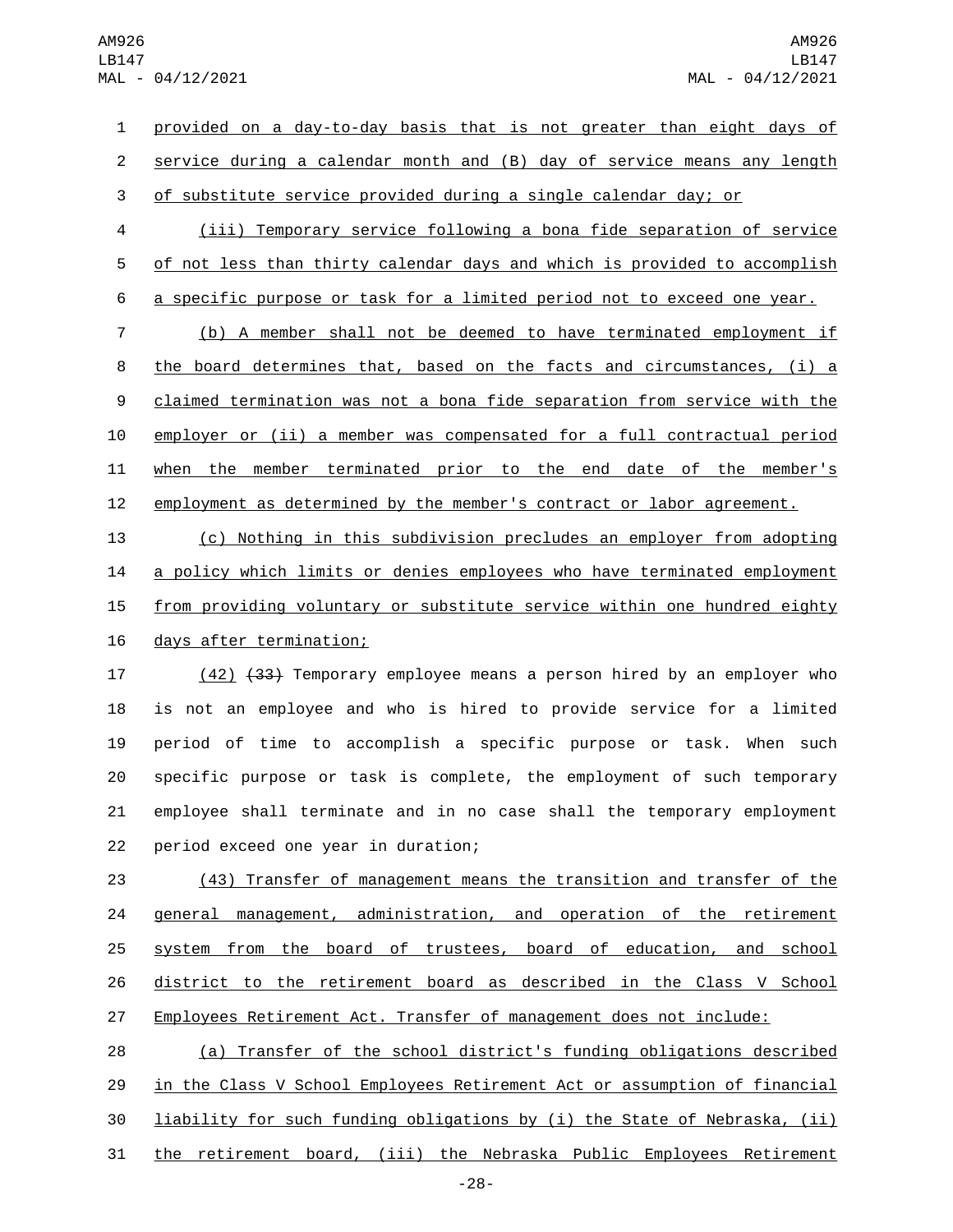Systems, (iv) any other state entity with duties related to 2 administration of the retirement system, or (v) the council for its investment duties regarding the assets of the retirement system; or (b) Merger or consolidation of any Class V school employees retirement system established under the Class V School Employees Retirement Act with the School Employees Retirement System of the State of Nebraska or any other retirement system administered by the retirement 8 board; (44) (34) Trustee means a trustee provided for in section 79-980; and (45) (35) Voluntary service or volunteer means providing bona fide 12 unpaid service to an employer. Sec. 8. Section 79-978.01, Revised Statutes Cumulative Supplement, 14 2020, is amended to read: 79-978.01 Sections 79-978 to 79-9,123 and sections 16, 17, 23, 37, 38, 39, and 43 of this act shall be known and may be cited as the Class V 17 School Employees Retirement Act. Sec. 9. Section 79-979, Revised Statutes Cumulative Supplement,  $2020$ , is amended to read: 79-979 (1) Prior to September 13, 1997, in each Class V school district in the State of Nebraska there is hereby established a separate 22 retirement system for all regular employees of such school district. Such system shall be for the purpose of providing retirement benefits for all 24 regular employees of the school district as provided in the Class V School Employees Retirement Act. The system shall be known as School Employees' Retirement System of (corporate name of the school district as described in section 79-405). All of its business shall be transacted, all of its funds shall be invested, and all of its cash and securities and other property shall be held in trust on behalf of the retirement system for the purposes set forth in the act. Such funds shall be kept separate from all other funds of the school district and shall be used

-29-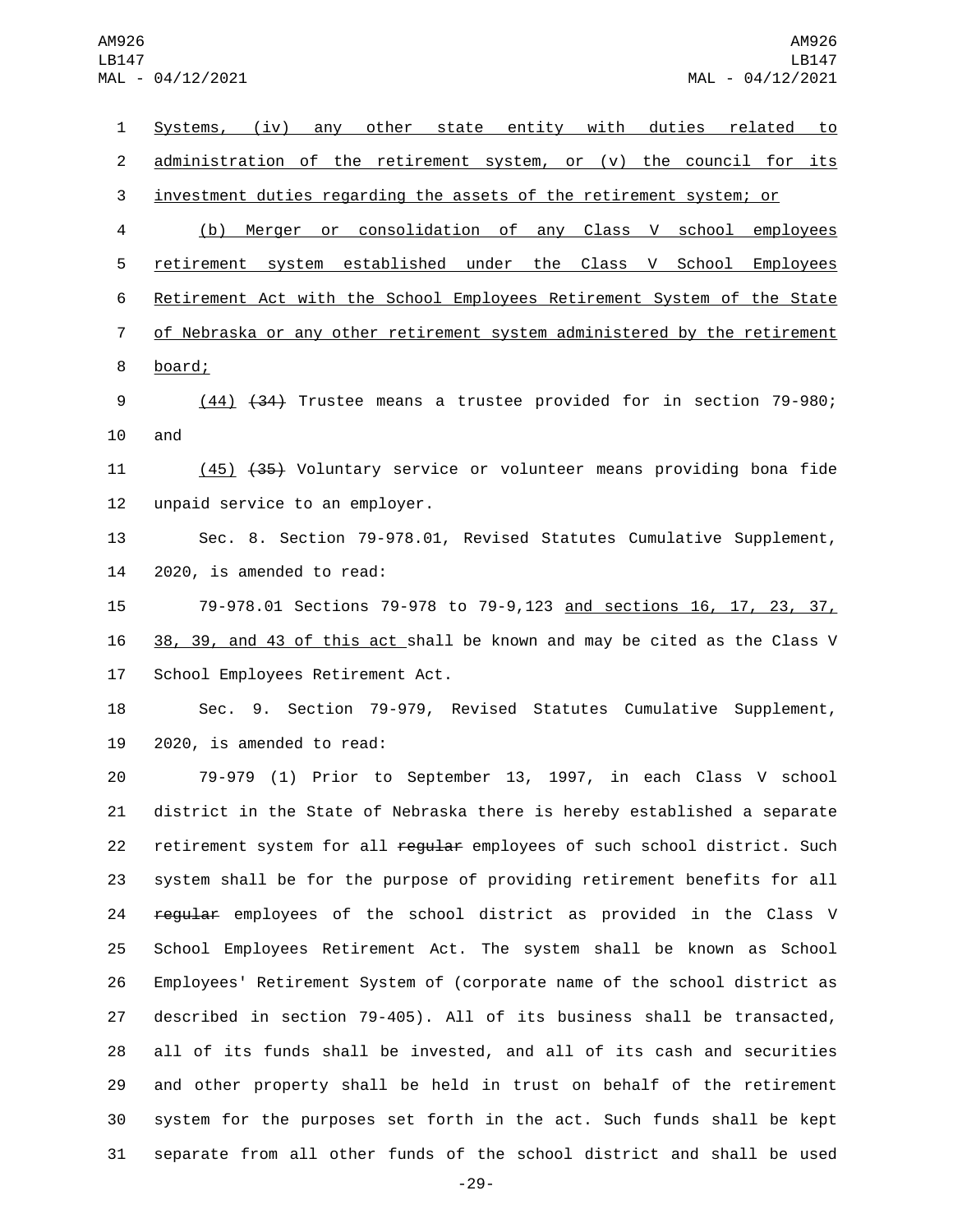1 for no other purpose.

 (2) Except as provided in subsection (3) of this section, if any new Class V school districts are formed after September 13, 1997, such new Class V school district shall elect to become or remain a part of the retirement system established pursuant to the School Employees Retirement 6 Act.

 (3) Any new Class V school districts formed pursuant to the Learning Community Reorganization Act shall continue to participate in the retirement system established pursuant to the Class V School Employees Retirement Act if such new Class V school district was formed at least in part by territory that had been in a Class V school district that participated in the retirement system established pursuant to the Class V 13 School Employees Retirement Act.

14 Sec. 10. Section 79-980, Revised Statutes Cumulative Supplement, 15 2020, is amended to read:

16 79-980 (1) Until July 1, 2021:

17 (a) At any time that the retirement system consists of only one 18 Class V school district, the general administration of the retirement 19 system is hereby vested in the board of trustees.

20 (b) Beginning July 1, 2016, the board of trustees shall consist of 21 the following individuals:  $(i)$   $(a)$  Two members of the retirement system 22 who are certificated staff elected by the members of the retirement 23 system who are certificated staff;  $(i)$   $(i)$   $(b)$  one member of the retirement 24 system who is classified staff elected by the members of the retirement 25 system who are classified staff;  $(iii)$   $(e)$  one member of the retirement 26 system who is an annuitant elected by the members of the retirement 27 system who are annuitants;  $(iv)$   $(d)$  the superintendent of schools or his 28 or her designee to serve as a voting, ex officio trustee; and  $(v)$   $(e)$  two 29 business persons approved by the board of education qualified in 30 financial affairs who are not members of the retirement system. The 31 business person trustees shall be recommended to four-year terms by the

-30-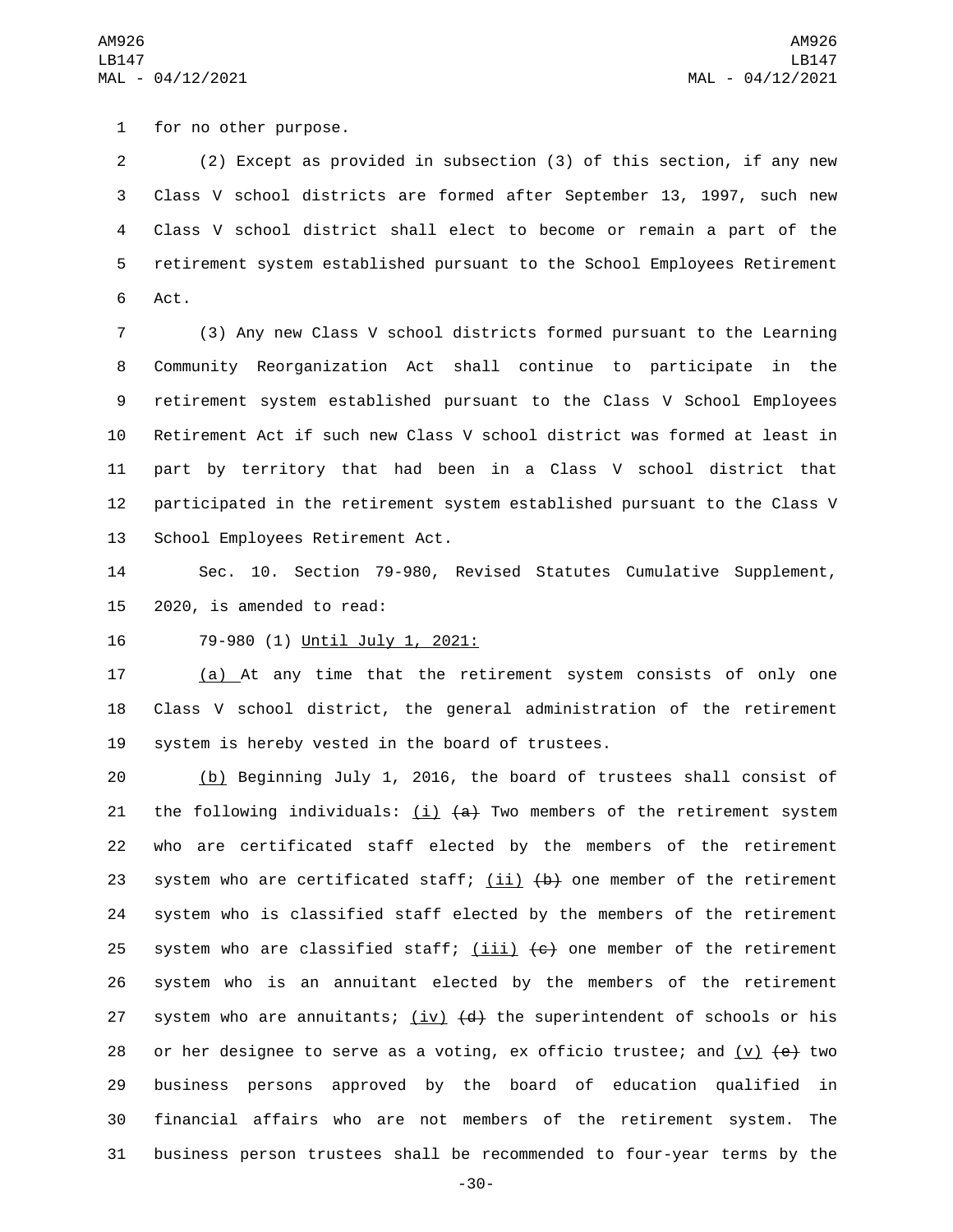trustees who are not business persons, and the appointments shall be approved by the board of education. The elections of the trustees who are members of the retirement system shall be arranged for, managed, and conducted by the board of trustees and, after the initial terms as otherwise designated, shall be for terms of four years. One certificated staff trustee serving on July 1, 2016, will continue serving until an elected certificated staff trustee will take position effective July 1, 2017; the second certificated staff trustee serving on July 1, 2016, will continue serving until a second elected certificated staff trustee will take position July 1, 2018; the classified staff trustee serving on July 1, 2016, will continue serving until an elected classified staff trustee will take position July 1, 2019; the annuitant member trustee serving on July 1, 2016, will continue serving until an elected annuitant member trustee will take position July 1, 2020; one business member trustee serving on July 1, 2016, will continue serving until a new term of office begins effective July 1, 2018; and the second business member trustee serving on July 1, 2016, will continue serving until a new term of office begins effective July 1, 2020. The terms of the elected trustees shall be fixed so that one member trustee election shall be held each year. The board of trustees shall appoint a qualified individual to fill any vacancy on the board of trustees for the remainder of the unexpired term. No vacancy or vacancies on the board of trustees shall impair the power of the remaining trustees to administer the retirement system pending the filling of such vacancy or vacancies. The trustees shall serve without compensation, but shall be reimbursed from the funds of the retirement system for expenses that they may incur through service on the board of trustees as provided in sections 81-1174 to 81-1177. A trustee shall serve until a successor qualifies, except that a trustee who is a member of the retirement system shall be disqualified as a trustee immediately 30 upon ceasing to be a member of the retirement system. The terms of all trustees under this subsection shall end on June 30, 2021. Each trustee

-31-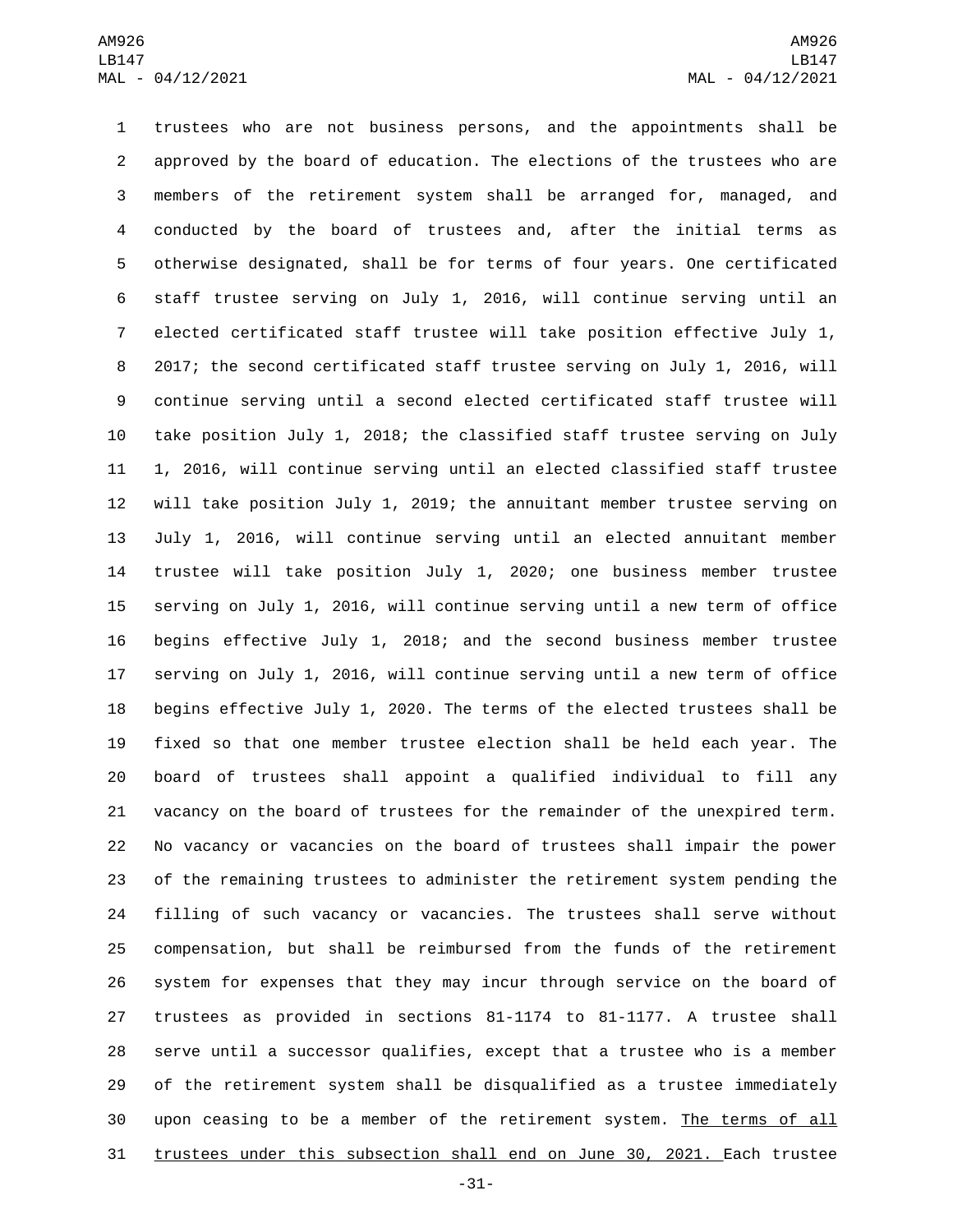shall be entitled to one vote on the board of trustees, and four trustees shall constitute a quorum for the transaction of any business. The board of trustees and the administrator of the retirement system shall administer the retirement system in compliance with the tax-qualification requirements applicable to government retirement plans under section 401(a) of the Internal Revenue Code, as defined in section 49-801.01, including: Section 401(a)(9) of the Internal Revenue Code relating to the time and manner in which benefits are required to be distributed, including the incidental death benefit distribution requirement of 10 section  $401(a)(9)(G)$  of the Internal Revenue Code; section  $401(a)(25)$  of the Internal Revenue Code relating to the specification of actuarial assumptions; section 401(a)(31) of the Internal Revenue Code relating to direct rollover distributions from eligible retirement plans; and section 401(a)(37) of the Internal Revenue Code relating to the death benefit of a member whose death occurs while performing qualified military service. No member of the board of education or board of trustees shall be personally liable, except in cases of willful dishonesty, gross negligence, or intentional violations of law, for actions relating to his 19 or her retirement system duties.

 (c) Beginning July 1, 2016, and until July 1, 2021, the board of education shall not have any duty or responsibility for the general administration of the retirement system, including the determination and calculation of the benefits of any member or beneficiary, except as may specifically be provided in the Class V School Employees Retirement Act.

## (2) Beginning July 1, 2021, and until September 1, 2024:

 (a) At any time that the retirement system consists of only one 27 Class V school district, the general administration of the retirement system is hereby vested in the board of education;

29 (b)(i) The board of education, by a majority vote of all its members, shall appoint seven trustees to serve as executive officers to administer the Class V School Employees Retirement Act. Such trustees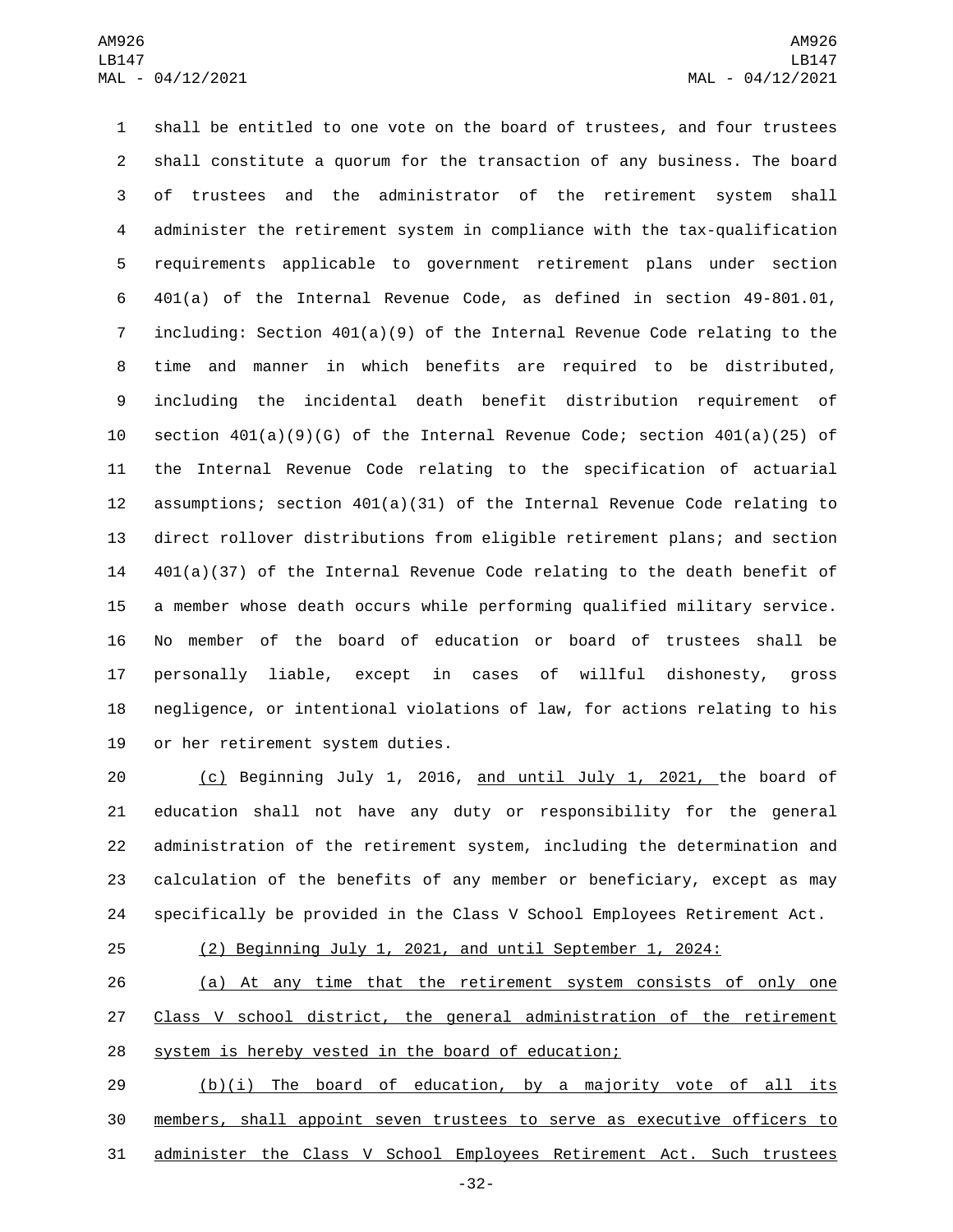shall consist of (A) the superintendent of the school district or his or her designee to serve as a voting, ex officio trustee, (B) two members of 3 the retirement system, one of whom shall be a teacher, (C) two members of the board of education, and (D) two trustees who are business persons qualified in financial affairs and who are not members of the retirement system. Each trustee shall be entitled to one vote on the board of trustees. The board of education shall take action within fifteen days of the effective date of this act to appoint the new members of the board of 9 trustees as required in this section. The new members shall begin their 10 service on the board of trustees on July 1, 2021;

 (ii) Except for the initial appointments made immediately following 12 the effective date of this act, the term of a trustee shall be one fiscal year except the terms of the two trustees who are not members of the board of education or the retirement system shall each be three fiscal years or until September 1, 2024, whichever is later. A trustee shall serve until a successor qualifies, except a trustee who is a member of the board of education shall be disqualified as a trustee immediately upon ceasing to be a member of the board of education. No vacancy on the board of trustees shall impair the power of the remaining trustees to administer the retirement system pending the filling of such vacancy; and (iii) The trustees shall serve without compensation, but shall be reimbursed from the funds of the retirement system for expenses that they 23 may incur through service as trustees as provided in sections 81-1174 to 24 81-1177;

 (c) In addition to duties and responsibilities as otherwise described in the Class V School Employees Retirement Act, the board of trustees shall, as directed by the board of education, facilitate the transition and transfer of management and general administration of the retirement system effective September 1, 2024, to the retirement board; (d) The board of trustees and the administrator of the retirement

system, shall administer the retirement system in compliance with the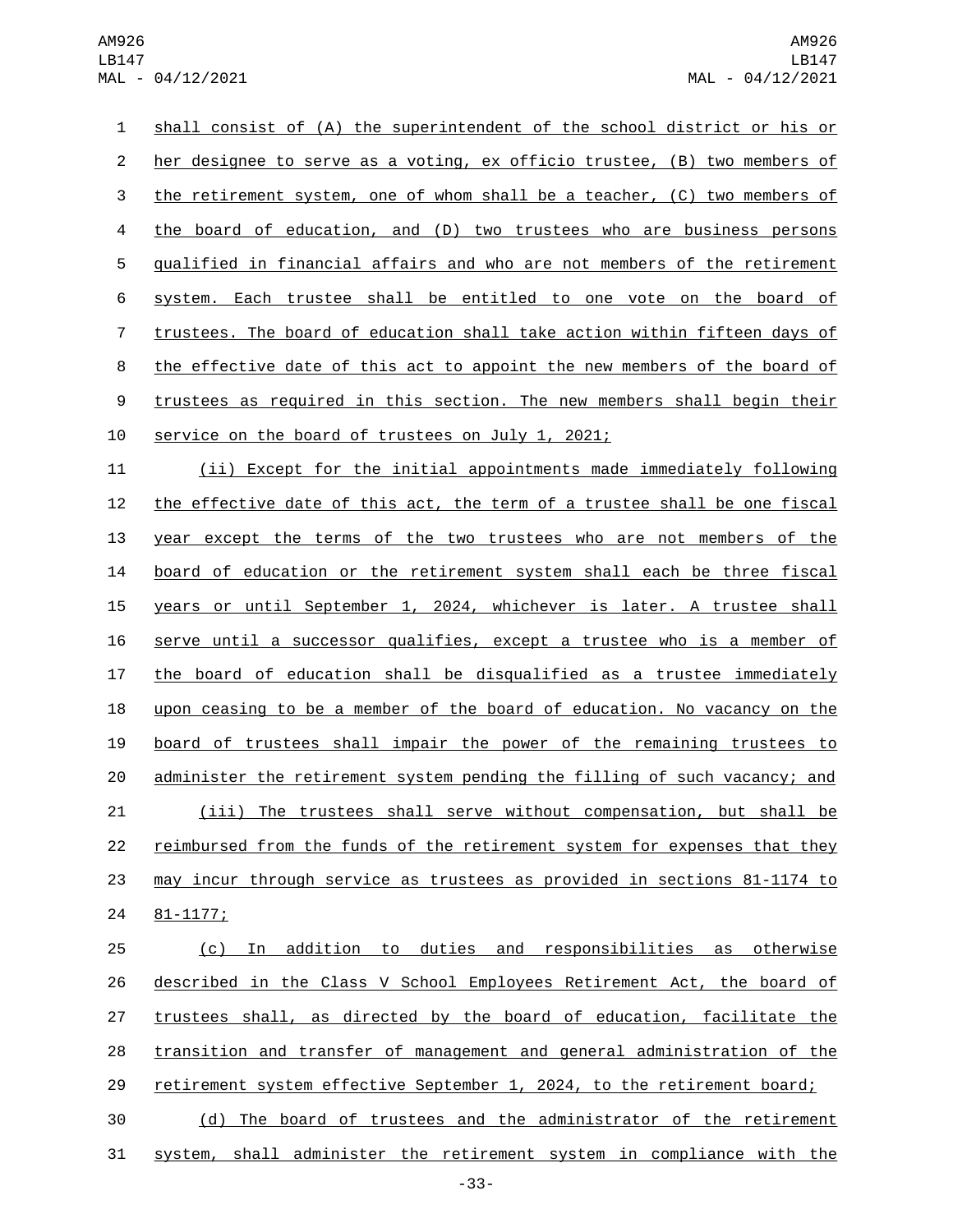AM926 LB147 MAL - 04/12/2021

 tax-qualification requirements applicable to government retirement plans under section 401(a) of the Internal Revenue Code, as defined in section 49-801.01, including, but not limited to: Section 401(a)(9) of the Internal Revenue Code relating to the time and manner in which benefits are required to be distributed, including the incidental death benefit distribution requirement of section 401(a)(9)(G) of the Internal Revenue Code; section 401(a)(25) of the Internal Revenue Code relating to the specification of actuarial assumptions; section 401(a)(31) of the Internal Revenue Code relating to direct rollover distributions from eligible retirement plans; and section 401(a)(37) of the Internal Revenue Code relating to the death benefit of a member whose death occurs while 12 performing qualified military service; and (e) No member of the board of education or board of trustees shall be personally liable, except in cases of willful dishonesty, gross

 negligence, or intentional violations of law, for actions relating to 16 such member's retirement system duties.

 (3)(a) Effective September 1, 2024, the board of trustees described in subsection (2) of this section shall terminate, the terms of the trustees shall end, and the retirement board shall assume administration of the retirement system. Administration by the retirement board does not include financial responsibility or liability of the funding obligation for the retirement system which remain with the school district as described in the Class V School Employees Retirement Act, nor does it include responsibility for investment of funds, which authority and responsibility shall be retained by the council and the state investment 26 officer.

 (b) On and after such date, the retirement board shall have the duties and authorities provided to the retirement board in section 84-1503 for the administration of the retirement system, and its administrative duties shall be performed by the Nebraska Public Employees Retirement Systems under the direction of the retirement board.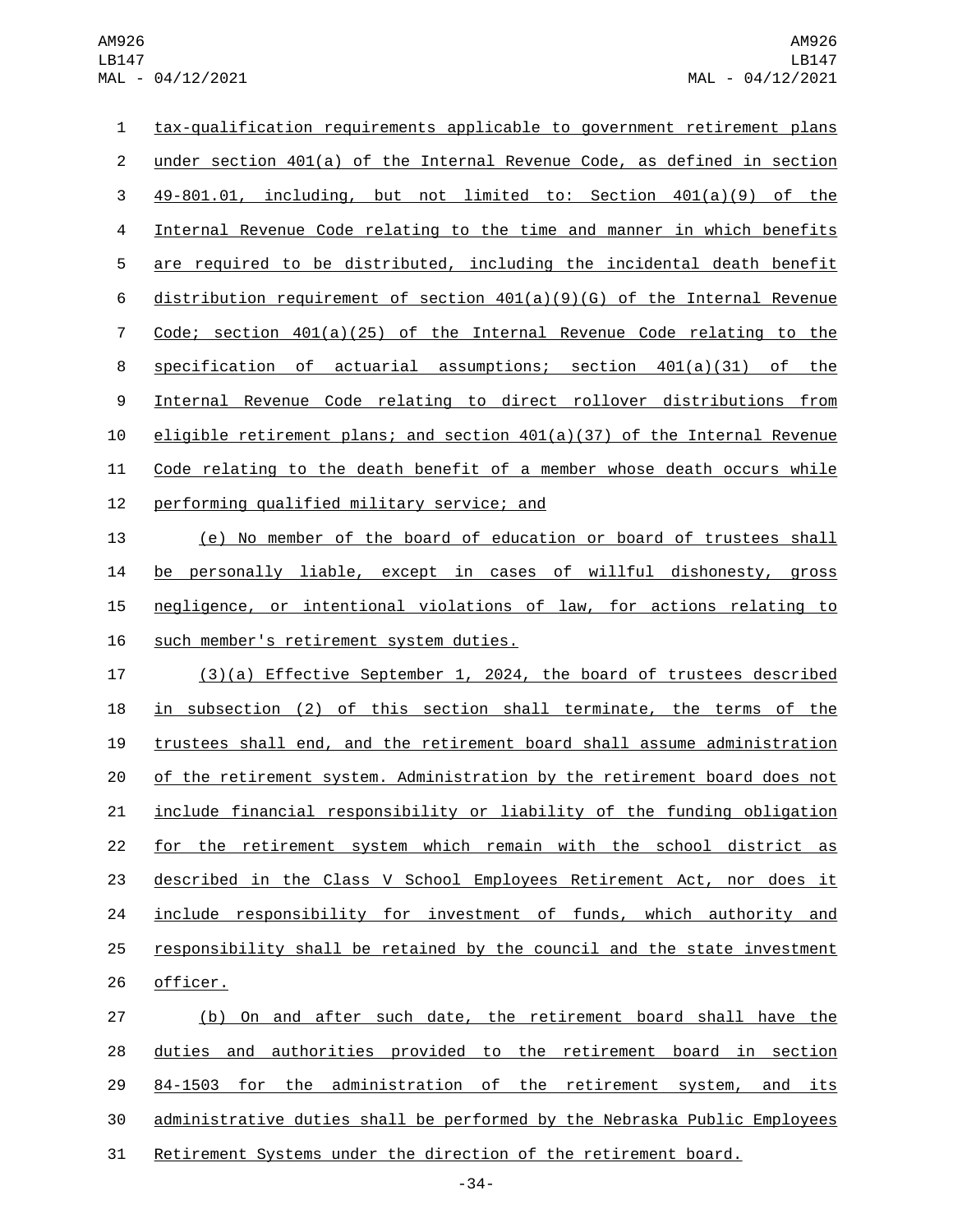## 1 (4) Until July 1, 2021:

2 (a)  $\{2\}$  At any time that the retirement system consists of more than one Class V school district, the general administration of the retirement 4 system is hereby vested in the board of trustees.

 (b) The board of trustees shall consist of the following 6 individuals:  $(i)$   $(4)$  Two members of the retirement system who are certificated staff elected by the members of the retirement system who 8 are certificated staff;  $(ii)$   $(b)$  one member of the retirement system who is classified staff elected by the members of the retirement system who 10 are classified staff;  $(iii)$   $(e)$  one member of the retirement system who is an annuitant elected by the members of the retirement system who are 12 annuitants;  $(iv)$   $(d)$  the superintendent of each of the school districts represented in the retirement system or his or her designee to serve as a 14 voting, ex officio trustee; and  $(v)$   $(e)$  two business persons approved by the board of education qualified in financial affairs who are not members of the retirement system. The elections of the trustees who are members of the retirement system shall be arranged for, managed, and conducted by the board of trustees and, after the initial terms as otherwise designated, shall be for terms of four years. The business person trustees shall be recommended to four-year terms by the trustees who are not business persons, and the appointments shall be approved by the board of education. The board of trustees shall appoint a qualified individual to fill any vacancy on the board of trustees for the remainder of the unexpired term. No vacancy or vacancies on the board of trustees shall impair the power of the remaining trustees to administer the retirement system pending the filling of such vacancy or vacancies. The trustees shall serve without compensation, but shall be reimbursed from the funds of the retirement system for expenses that they may incur through service on the board of trustees as provided in sections 81-1174 to 81-1177. A trustee shall serve until a successor qualifies, except that a trustee who is a member of the retirement system shall be disqualified as a

-35-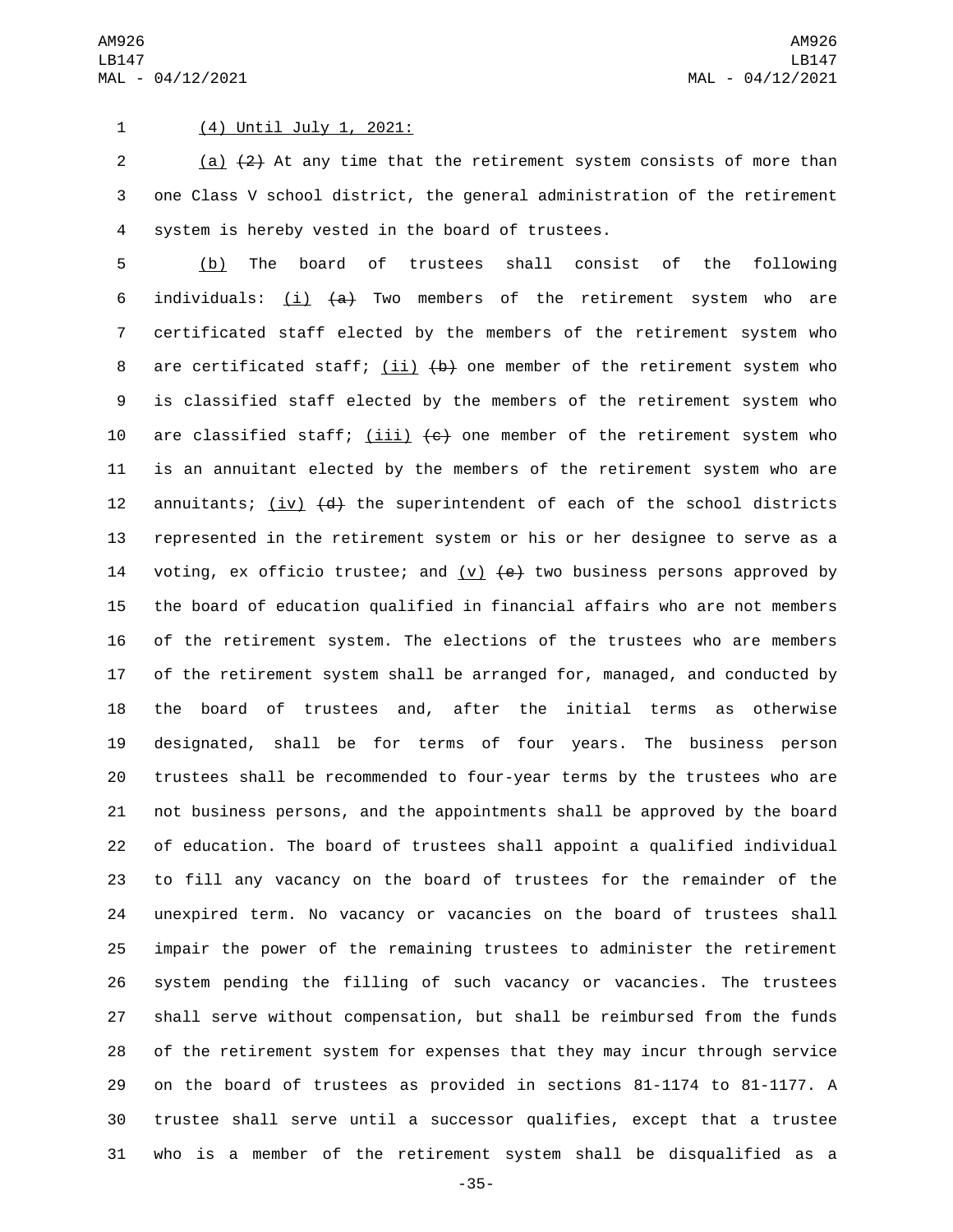trustee immediately upon ceasing to be a member of the retirement system. The terms of all trustees under this subsection shall end on June 30, 2021. Each trustee shall be entitled to one vote on the board of trustees, and four trustees shall constitute a quorum for the transaction of any business. The board of trustees and the administrator of the retirement system shall administer the retirement system in compliance with the tax-qualification requirements applicable to government retirement plans under section 401(a) of the Internal Revenue Code, as defined in section 49-801.01, including: Section 401(a)(9) of the Internal Revenue Code relating to the time and manner in which benefits are required to be distributed, including the incidental death benefit distribution requirement of section 401(a)(9)(G) of the Internal Revenue Code; section 401(a)(25) of the Internal Revenue Code relating to the specification of actuarial assumptions; section 401(a)(31) of the Internal Revenue Code relating to direct rollover distributions from 16 eligible retirement plans; and section  $401(a)(37)$  of the Internal Revenue Code relating to the death benefit of a member whose death occurs while performing qualified military service. No member of the board of education or board of trustees shall be personally liable, except in cases of willful dishonesty, gross negligence, or intentional violations of law, for actions relating to his or her retirement system duties.

 (c) The board of education shall not have any duty or responsibility for the general administration of the retirement system, including the determination and calculation of the benefits of any member or beneficiary, except as may specifically be provided in the Class V School 26 Employees Retirement Act.

 (5) Beginning July 1, 2021, and until September 1, 2024: (a) At any time that the retirement system consists of more than one 29 Class V school district, the general administration of the retirement system is hereby vested in the board of education;

(b)(i) The board of education, by a majority vote of all its

-36-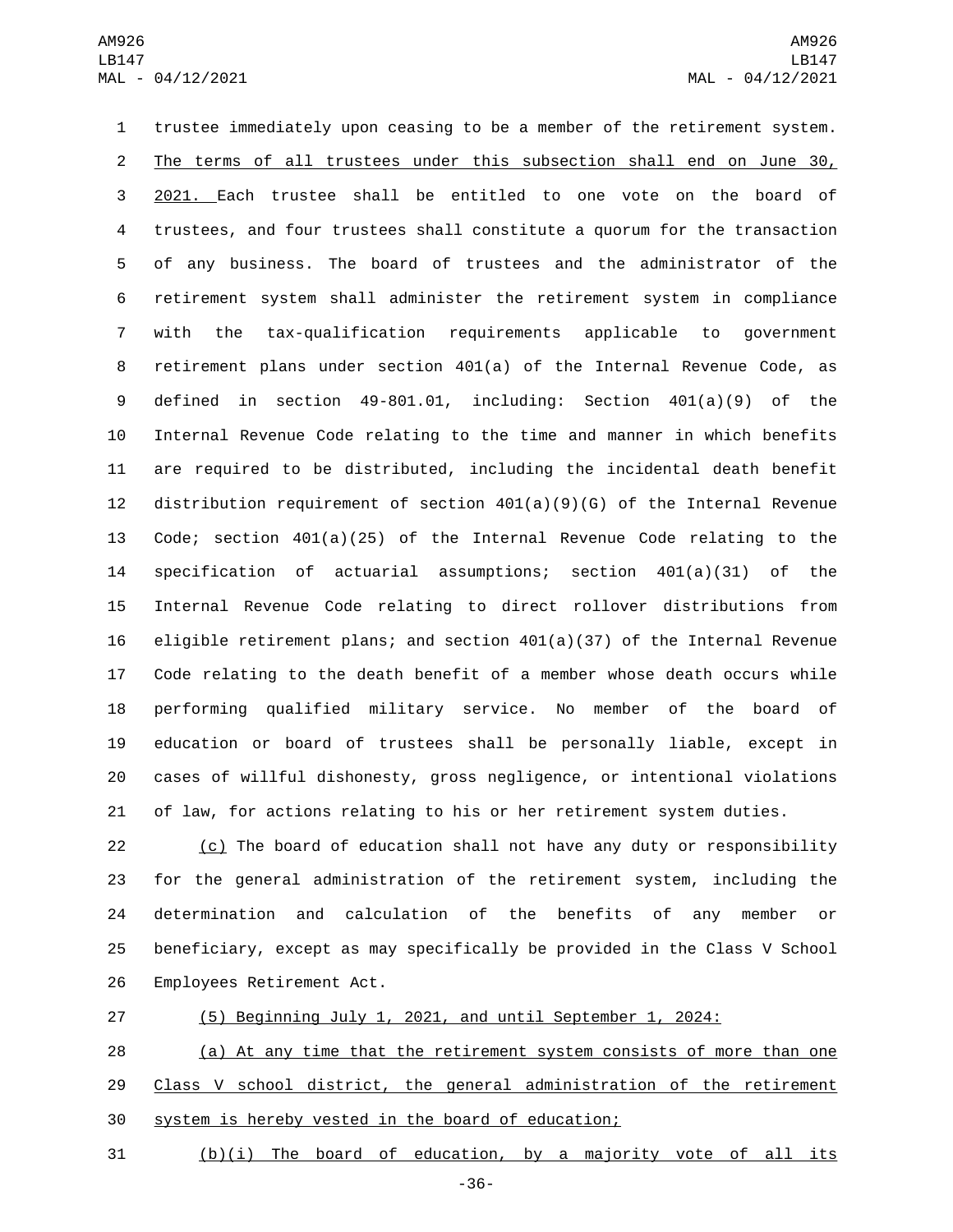members, shall appoint seven trustees to serve as executive officers to administer the Class V School Employees Retirement Act. Such trustees shall consist of (A) the superintendent of such school district or his or 4 her designee to serve as a voting, ex officio trustee, (B) two members of the retirement system, one of whom shall be a teacher, (C) two members of the board of education, and (D) two trustees who are business persons qualified in financial affairs and who are not members of the retirement system. Each trustee shall be entitled to one vote on the board of trustees. The board of education shall take action within fifteen days of the effective date of this act to appoint the new members of the board of trustees as required in this section. The new members shall begin their 12 service on the board of trustees on July 1, 2021;

 (ii) Except for the initial appointments made immediately following the effective date of this act, the term of a trustee shall be one fiscal 15 year except the terms of the two trustees who are not members of the board of education or the retirement system shall each be three fiscal years or until September 1, 2024, whichever is later. A trustee shall serve until a successor qualifies, except a trustee who is a member of the board of education shall be disqualified as a trustee immediately upon ceasing to be a member of the board of education. No vacancy on the board of trustees shall impair the power of the remaining trustees to administer the retirement system pending the filling of such vacancy; and (iii) The trustees shall serve without compensation, but shall be 24 reimbursed from the funds of the retirement system for expenses that they may incur through service as trustees as provided in sections 81-1174 to 81-1177;26

 (c) The board of education shall have the duty and responsibility for the general administration of the retirement system except as specifically provided in the Class V School Employees Retirement Act; (d) In addition to duties and responsibilities as otherwise

described in the Class V School Employees Retirement Act, the board of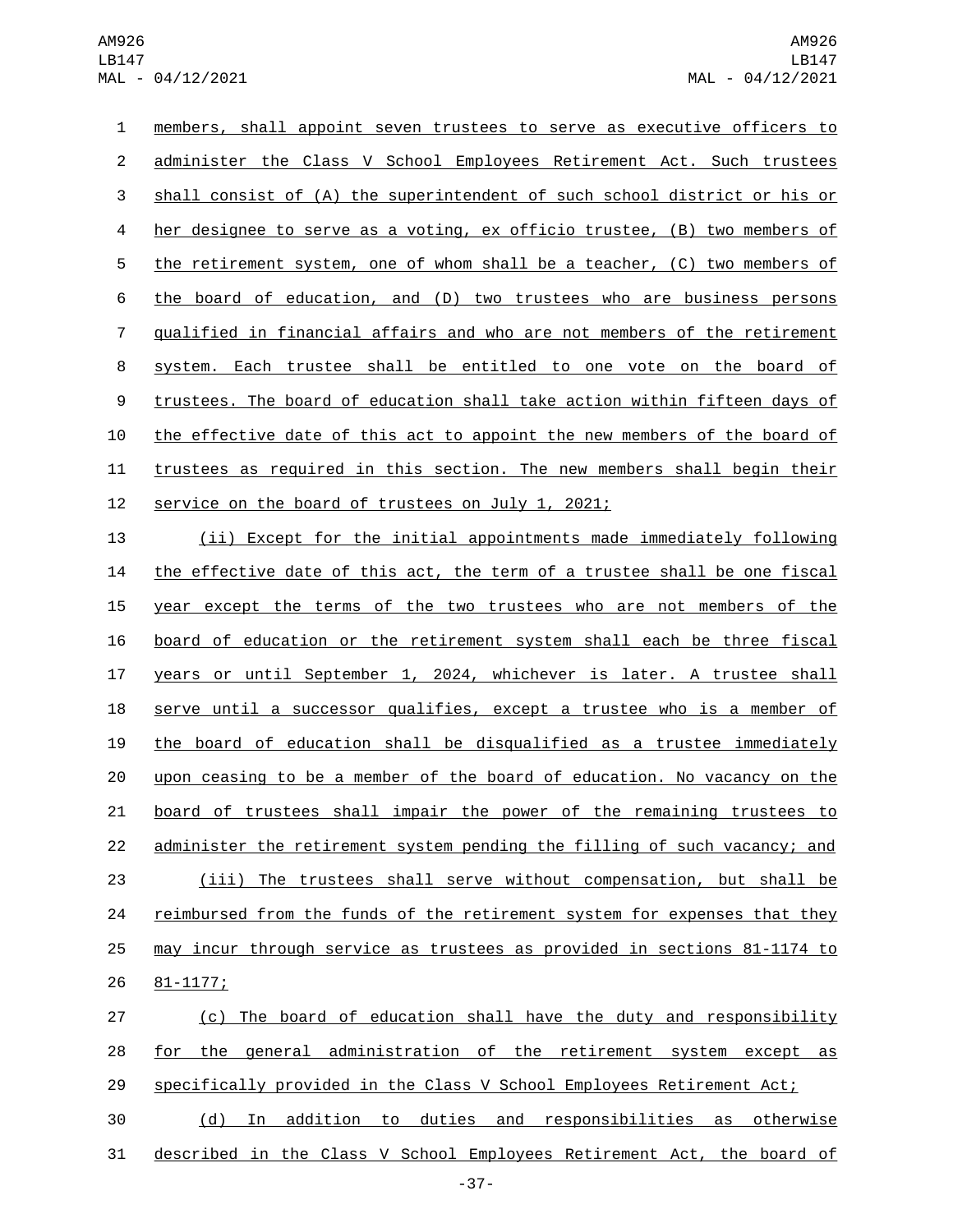trustees shall, as directed by the board of education, facilitate the transition and transfer of management and general administration of the 3 retirement system effective September 1, 2024, to the retirement board; (e) The board of trustees and the administrator of the retirement system, shall administer the retirement system in compliance with the tax-qualification requirements applicable to government retirement plans under section 401(a) of the Internal Revenue Code, as defined in section 49-801.01, including, but not limited to: Section 401(a)(9) of the Internal Revenue Code relating to the time and manner in which benefits are required to be distributed, including the incidental death benefit distribution requirement of section 401(a)(9)(G) of the Internal Revenue Code; section 401(a)(25) of the Internal Revenue Code relating to the specification of actuarial assumptions; section 401(a)(31) of the Internal Revenue Code relating to direct rollover distributions from 15 eligible retirement plans; and section  $401(a)(37)$  of the Internal Revenue Code relating to the death benefit of a member whose death occurs while 17 performing qualified military service; and

18 (f) No member of the board of education or board of trustees shall be personally liable, except in cases of willful dishonesty, gross negligence, or intentional violations of law, for actions relating to 21 such member's retirement system duties.

 (7)(a) Effective September 1, 2024, the board of trustees described 23 in subsection (5) of this section shall terminate, the terms of the trustees shall end, and the retirement board shall assume administration of the retirement system. Administration by the retirement board does not include financial responsibility or liability of the funding obligation 27 for the retirement system which remain with the school district as described in the Class V School Employees Retirement Act, nor does it include responsibility for investment of funds, which authority and responsibility shall be retained by the council and the state investment 31 officer.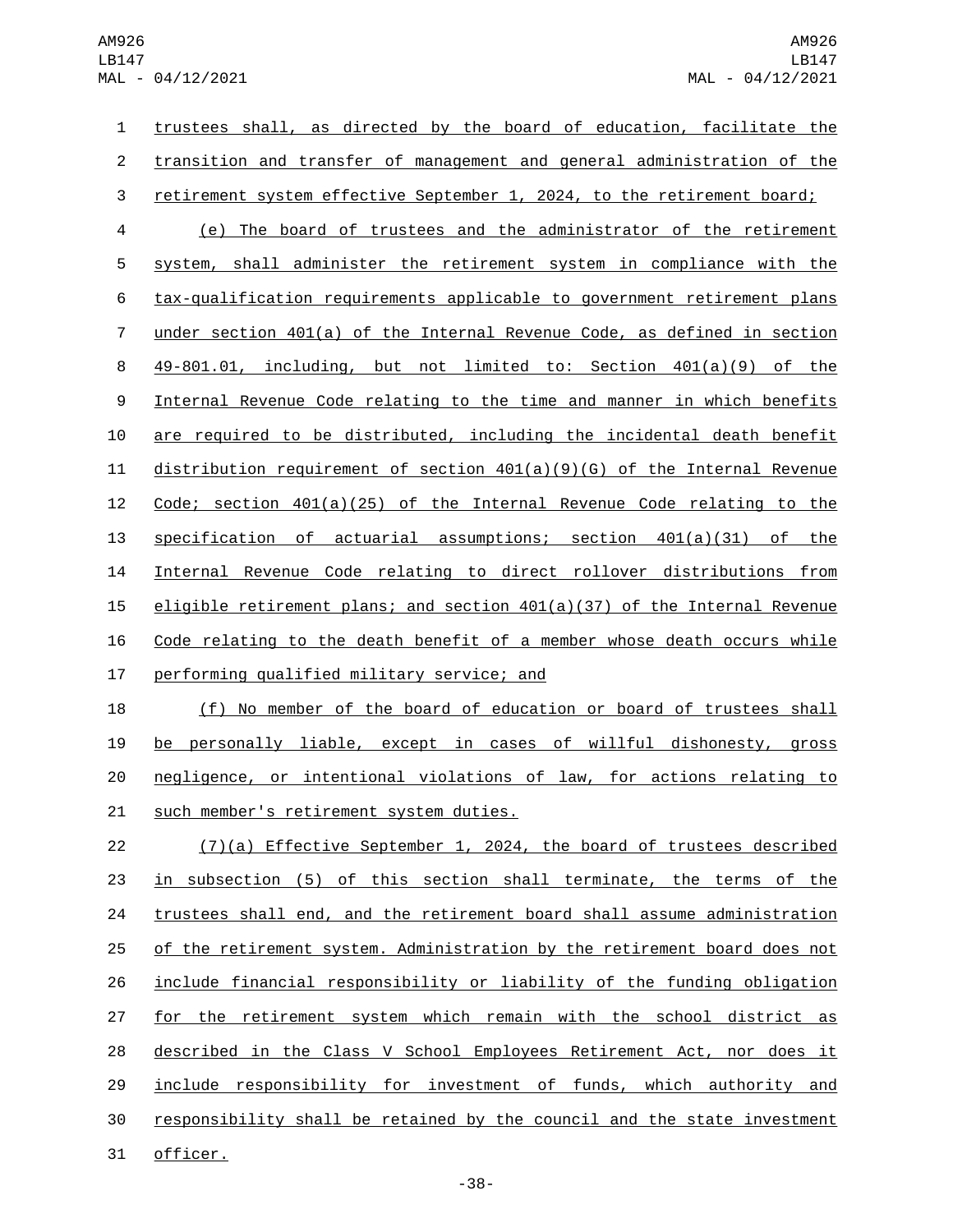(b) On and after such date, the retirement board shall have the duties and authorities provided to the retirement board in section 84-1503 for the administration of the retirement system, and its administrative duties shall be performed by the Nebraska Public Employees Retirement Systems under the direction of the retirement board.

 Sec. 11. Section 79-981, Revised Statutes Cumulative Supplement, 7 2020, is amended to read:

## 79-981 (1) Until July 1, 2021:8

 (a) The board of trustees shall from time to time establish rules and regulations for the administration of the retirement system and for the transaction of its business and shall appoint an administrator of the 12 retirement system.

 (b) The board of trustees may contract for such medical and other services as shall be required to transact the business of the retirement 15 system.

 (c) Beginning on March 31, 2016, neither the board of education nor the board of trustees shall establish any further rules or regulations related to the investment of the assets of the retirement system without first consulting with the state investment officer. Beginning January 1, 2017, all rules and regulations adopted and promulgated under this section related to the investment of assets of the retirement system 22 terminate.

 (d) Compensation for all persons employed by the board of trustees and all other expenses of the board of trustees necessary for the proper and efficient operation of the retirement system shall be paid in such 26 amounts as the board of trustees determines and approves. Beginning January 1, 2017, all expenses related to the investment of the assets of the retirement system shall be paid in such amounts as the state 29 investment officer determines and approves.

 (e) In addition to such duties and other duties arising out of the Class V School Employees Retirement Act not specifically reserved or

-39-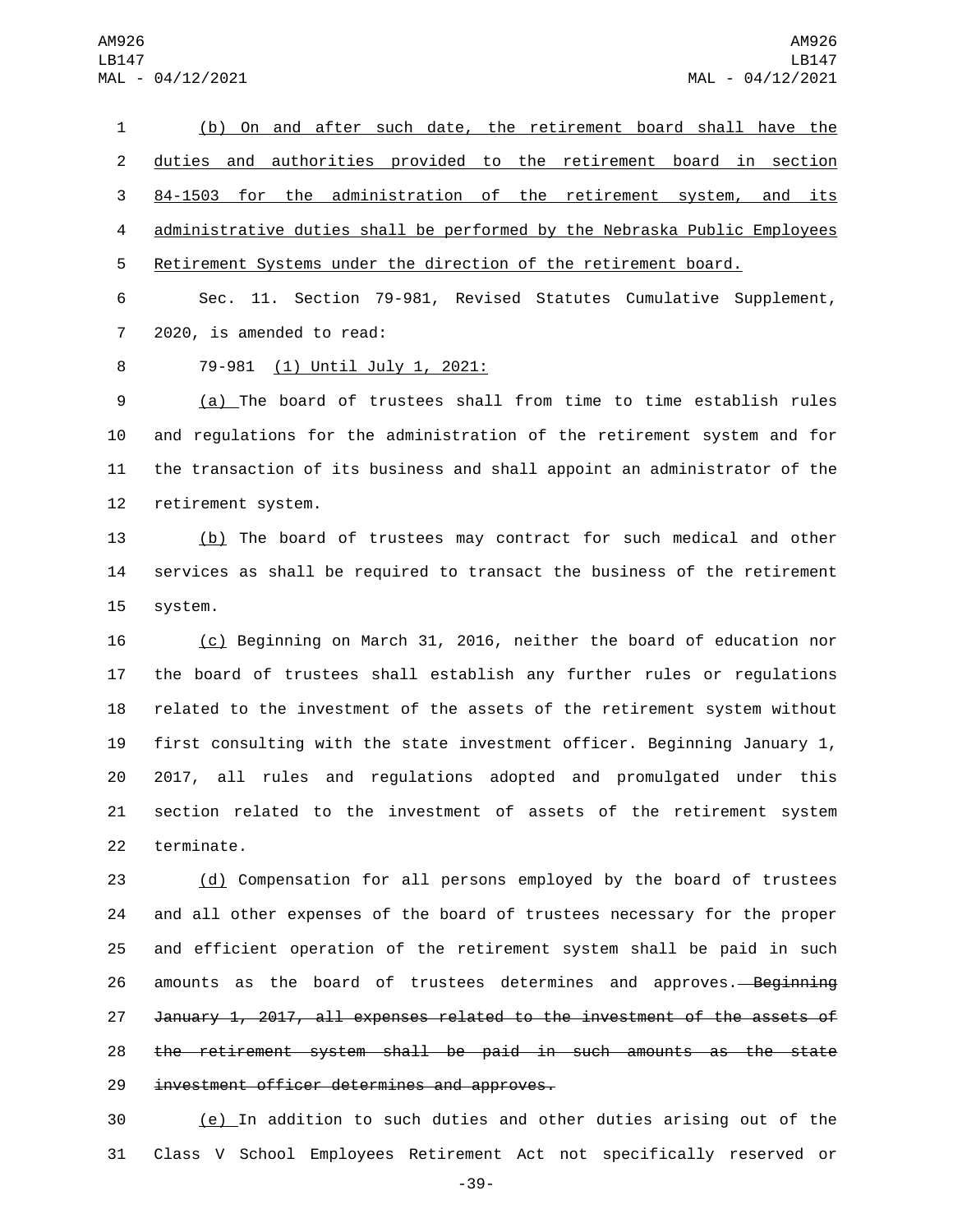assigned to others, the board of education shall maintain a separate account of each member's retirement account information as indicated in section 79-989, the record of which shall be available in a timely manner to the member and the board of trustees upon request. The board of trustees shall compile such data as may be necessary for the required actuarial valuation, consider and pass on all applications for annuities or other benefits and have examinations made when advisable of persons receiving disability benefits, and direct and determine all policies 9 necessary in the administration of the act.

(2) Beginning July 1, 2021, and until September 1, 2024:

11 (a) The board of education shall:

 (i) Establish rules and regulations for the administration of the retirement system, transaction of its business, and to facilitate the transition and transfer of management and general administration of the

15 retirement system effective September 1, 2024, to the retirement board;

 (ii) Direct the board of trustees to establish policies and rules and regulations for the transaction of its business and administration of 18 the retirement system and to facilitate the transition and transfer of management and general administration of the retirement system effective 20 September 1, 2024, to the retirement board; and

(iii) Appoint an administrator of the retirement system;

 (b) The board of education may contract for such medical and other services as shall be required to transact the business of the retirement 24 system;

 (c) Compensation for all persons employed by the board of education and all other expenses of the board of trustees necessary for the proper 27 and efficient operation of the retirement system shall be paid in such amounts as the board of education determines and approves; and

 (d) In addition to such duties and other duties arising out of the Class V School Employees Retirement Act not specifically reserved or 31 assigned to others, the board of education shall: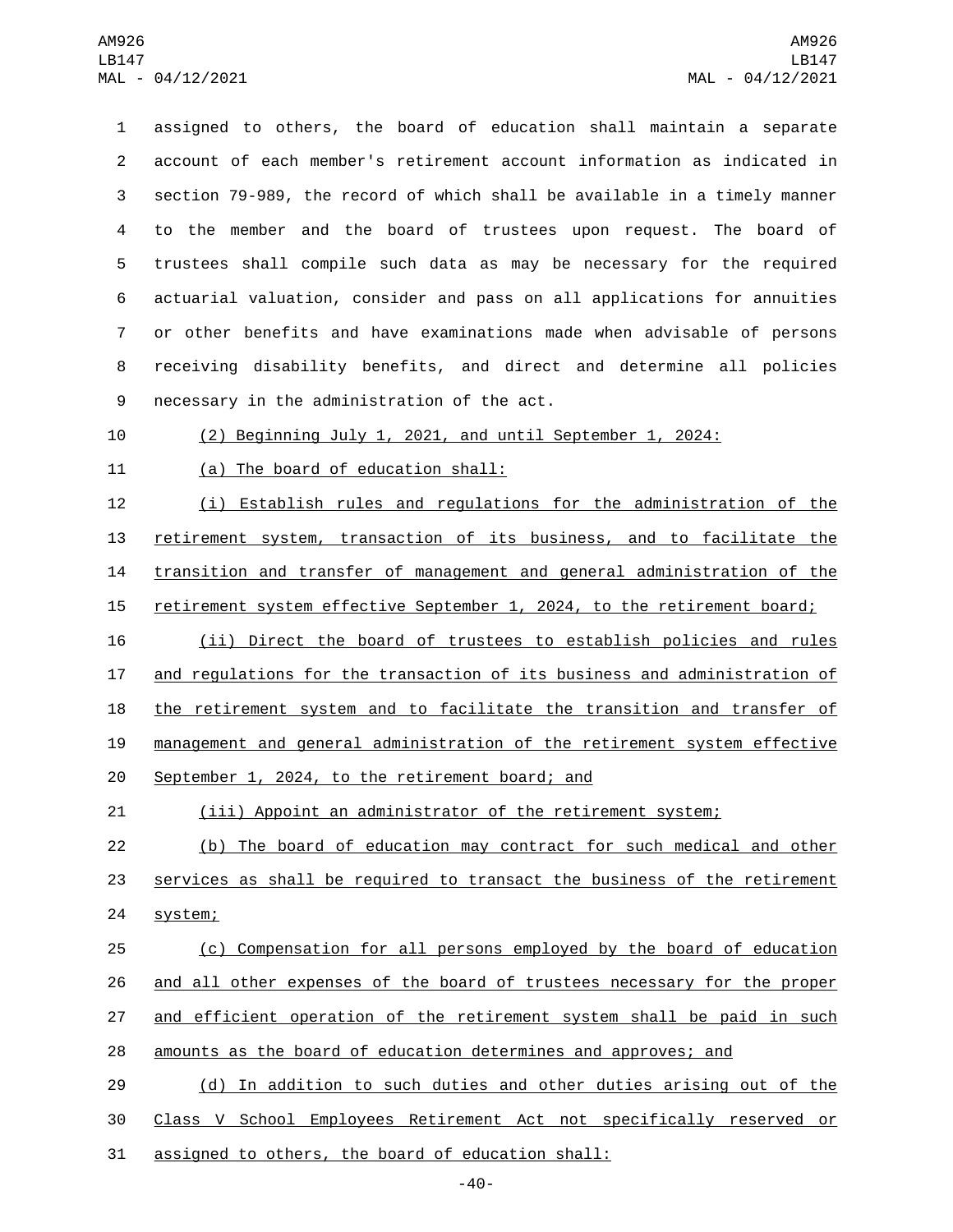| 1              | (i) Maintain a separate account of each member's contributions, the     |
|----------------|-------------------------------------------------------------------------|
| $\overline{c}$ | record of which shall be available to the member and the board of       |
| 3              | trustees in a timely manner upon request;                               |
| 4              | (ii) Compile such data as may be necessary for the required             |
| 5              | actuarial valuation;                                                    |
| 6              | (iii) Consider and pass on all applications for annuities or other      |
| $\overline{7}$ | benefits;                                                               |
| 8              | (iv) Have examinations made when advisable of persons receiving         |
| 9              | disability benefits; and                                                |
| 10             | determine all policies necessary in<br>Direct and<br><u>the</u><br>(V)  |
| 11             | administration of the Class V School Employees Retirement Act.          |
| 12             | (3) Beginning September 1, 2024, the retirement board shall:            |
| 13             | (a) Administer the retirement system pursuant to its duties in          |
| 14             | section 84-1503 and the provisions of the Class V School Employees      |
| 15             | Retirement Act;                                                         |
| 16             | (b) Maintain a separate account of each member's retirement account     |
| 17             | information as indicated in section 79-989, which shall be available to |
| 18             | the member;                                                             |
| 19             | (c) Compile such data as may be necessary for the required actuarial    |
| 20             | valuation;                                                              |
| 21             | (d) Consider and vote on all applications for annuities or other        |
| 22             | benefits;                                                               |
| 23             | (e) Have examinations made when advisable of persons receiving          |
| 24             | disability benefits; and                                                |
| 25             | (f) Direct and determine all policies and procedures necessary in       |
| 26             | the administration of the Class V School Employees Retirement Act.      |
| 27             | (4) All expenses on and after January 1, 2017, related to the           |
| 28             | investment of the assets of the retirement system shall be paid in such |
| 29             | amounts as the state investment officer determines and approves.        |
| 30             | Sec. 12. Section 79-982, Revised Statutes Cumulative Supplement,        |
| 31             | 2020, is amended to read:                                               |

-41-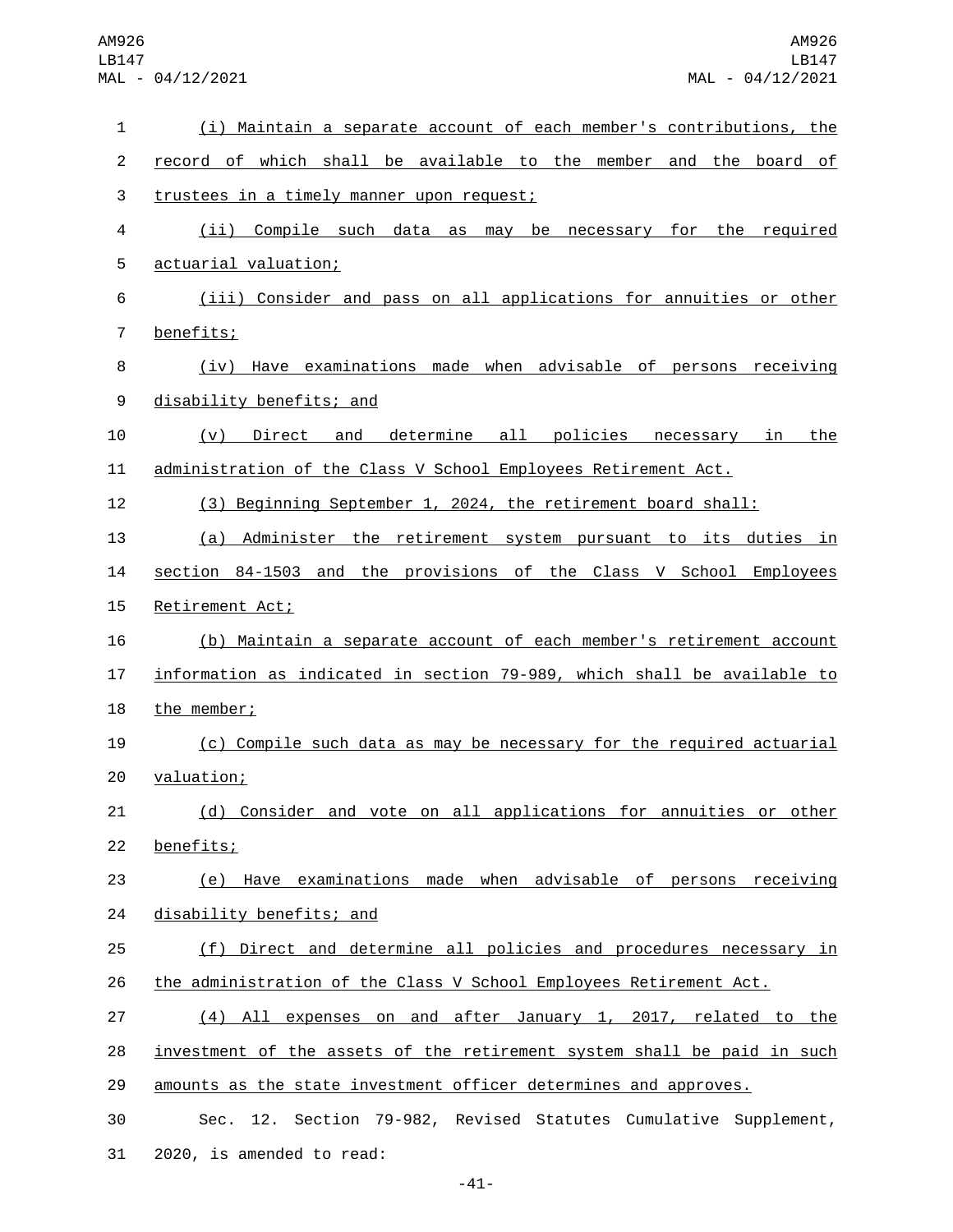79-982 (1) Until July 1, 2021, the The board of trustees shall (a) (1) hold regular meetings annually and such special meetings at such times as may be deemed necessary, which meetings shall be open to the 4 public, (b)  $\{2\}$  keep a record of all the proceedings of such meetings, (c) (3) prior to January 1, 2017, and subject to the approval of the board of education, invest all cash income not required for current payments in securities of the type provided in section 79-9,107 and so reinvest the proceeds from the sale or redemption of investments, and (d) (4) supervise the affairs of the retirement system related to the administration of benefits and approve any changes in the administration of the retirement system essential to the actuarial requirements of the 12 retirement system.

 (2) Beginning July 1, 2021, until September 1, 2024, the board of trustees, as directed by the board of education shall (a) hold regular meetings annually and such special meetings at such times as may be deemed necessary, which meetings shall be open to the public, (b) keep a record of all the proceedings of such meetings, (c) supervise the affairs of the retirement system related to the administration of benefits and recommend to the board of education any changes in the administration of the retirement system essential to the actuarial requirements of the retirement system, and (d) facilitate the transition and transfer of management and general administration of the retirement system to the 23 retirement board effective September 1, 2024.

 (3) Effective September 1, 2024, the board of trustees shall not have any duty or responsibility for the general administration of the 26 retirement system, and the board of trustees and the terms of the members 27 shall terminate.

 Sec. 13. Section 79-982.01, Revised Statutes Cumulative Supplement, 29 2020, is amended to read:

 79-982.01 (1) The members of the board of trustees shall have the responsibility for the administration of the retirement system pursuant

-42-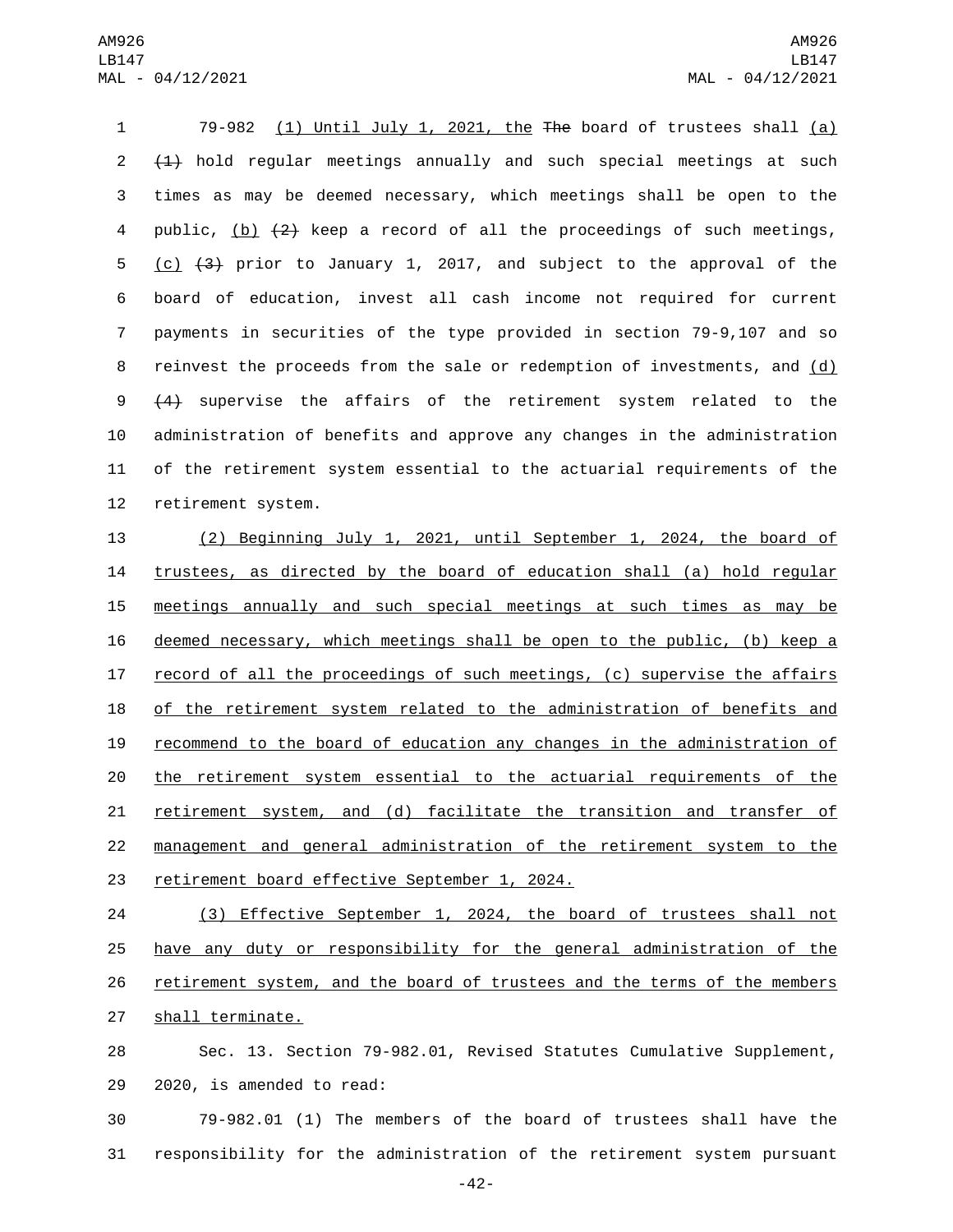1 to section  $79-982$ <sub> $t$ </sub> until September 1, 2024.

 (2)(a) Until September 1, 2024, the board of trustees shall be deemed fiduciaries with respect to the administration of the retirement system, and shall be held to the standard of conduct of a fiduciary 5 specified in subdivision (b) subsection (2) of this subsection section.

6 (b)  $(2)$  As fiduciaries, the members of the board of trustees shall:

 (i) Discharge discharge their duties with respect to the retirement system solely in the interests of the members and beneficiaries of the retirement system for the exclusive purposes of providing benefits to members and members' beneficiaries and defraying reasonable expenses incurred within the limitations and according to the powers, duties, and 12 purposes prescribed by law at the time such duties are discharged $\frac{1}{k}$ 

13 (ii) Not . The members of the board of trustees shall not have a 14 duty in their official capacity to seek the enhancement of plan benefits 15 through the legislative process if such benefits are not already 16 contained within the plan documents; and

 (iii) Act . The members of the board of trustees shall act with the care, skill, prudence, and diligence under the circumstances then prevailing that a prudent person acting in like capacity and familiar with such matters would use in the conduct of an enterprise of a like 21 character and with like aims.

22 (3)(a) Beginning July 1, 2021, and until September 1, 2024, the 23 members of the board of education shall:

24 (i) Have the responsibility for the administration of the retirement 25 system pursuant to section 79-982;

26 (ii) Be deemed fiduciaries with respect to the administration of the 27 retirement system; and

28 (iii) Be held to the standard of conduct of a fiduciary specified in 29 subdivision (b) of this subsection.

30 (b) As fiduciaries, the members of the board of education shall:

31 (i) Discharge their duties with respect to the retirement system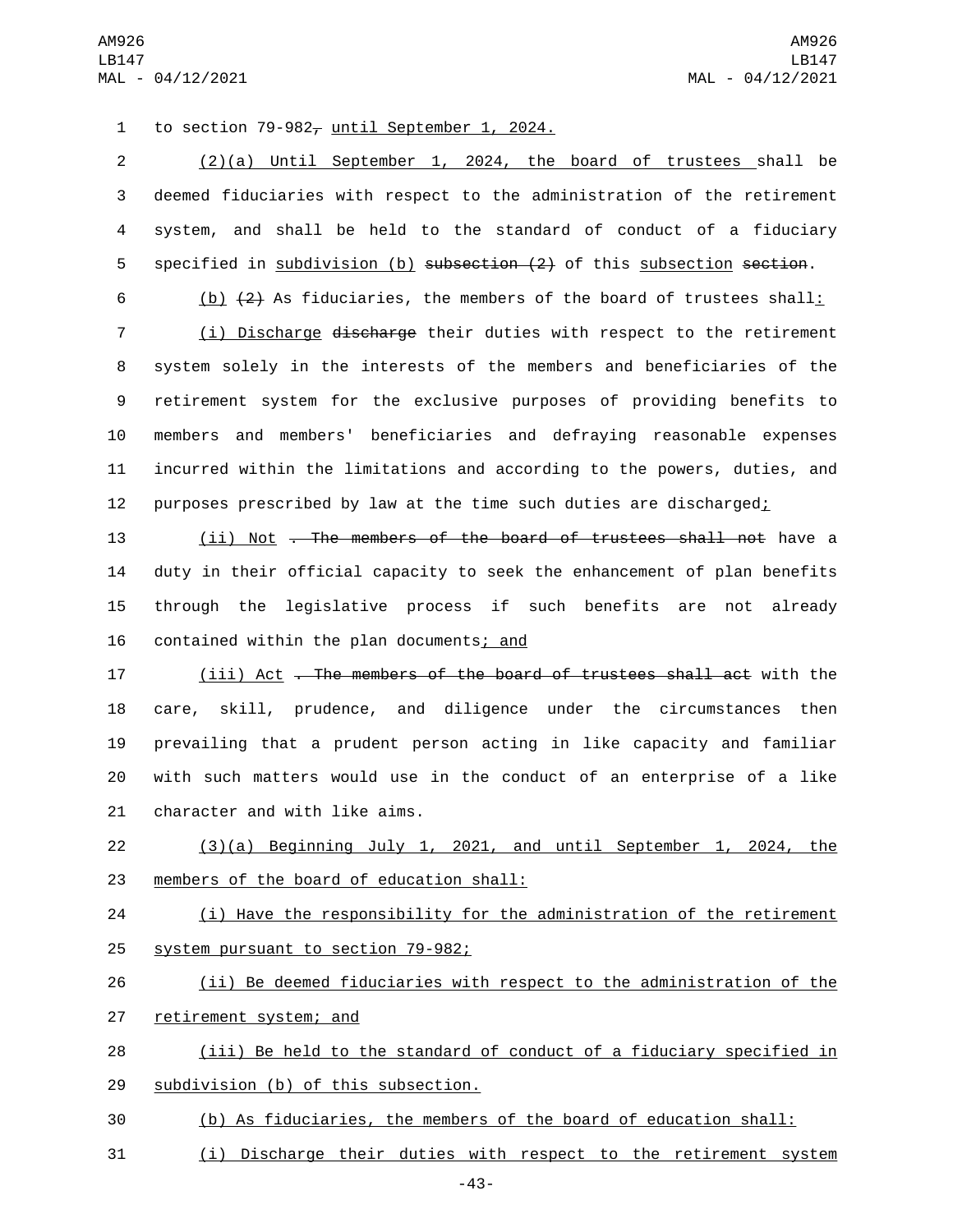solely in the interests of the members and beneficiaries of the retirement system for the exclusive purposes of providing benefits to members and members' beneficiaries and defraying reasonable expenses incurred within the limitations and according to the powers, duties, and purposes prescribed by law at the time such duties are discharged;

 (ii) Not have a duty in their official capacity to seek the enhancement of plan benefits through the legislative process if such benefits are not already contained within the plan documents; and

 (iii) Act with the care, skill, prudence, and diligence under the circumstances then prevailing that a prudent person acting in like capacity and familiar with such matters would use in the conduct of an 12 enterprise of a like character and with like aims.

 Sec. 14. Section 79-982.02, Revised Statutes Cumulative Supplement, 2020, is amended to read:

15 79-982.02 (1)(a) (1) Beginning January 1, 2017, the board of trustees, and the board of education, and beginning September 1, 2024, the retirement board shall not have the duty or authority to invest the assets of the retirement system, and the council and the state investment officer shall have the duty and authority to invest such assets in accordance with the Nebraska State Funds Investment Act. Until September 21 1, 2024, the The board of trustees shall be responsible for administering the noninvestment affairs of the retirement system, including the payment of plan benefits and management of the actuarial requirements of the 24 retirement system.

 (b) Beginning September 1, 2024, the retirement board shall be responsible for administering the noninvestment affairs of the retirement 27 system including the disbursement of plan benefits and management of the actuarial requirements of the retirement system. Administration does not include financial responsibility or liability for the funding obligation for the retirement system which remain with the school district as 31 described in this act.

-44-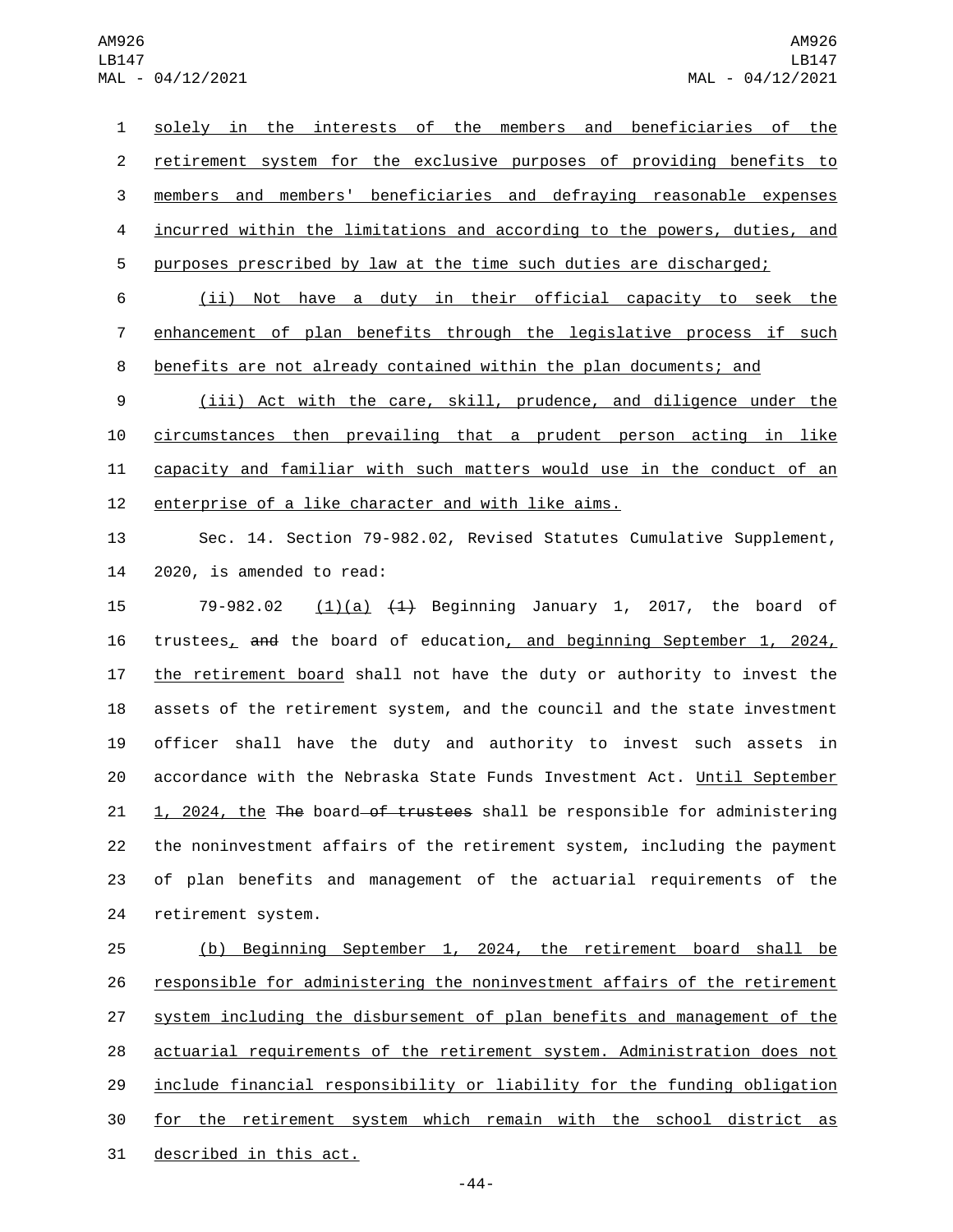(2) On or before July 1, 2016, the board of trustees, or its designee, and the state investment officer shall enter into a plan for the transition of the investment authority from the board of trustees to the council. The plan shall include, but not be limited to, the following 5 items:

 (a) The board of trustees shall provide to the state investment officer by July 1, 2016, an accounting of the assets in the retirement system and a detailed description of the investments;

 (b) The board of trustees shall provide to the state investment officer by July 1, 2016, a list containing the name, mailing address, telephone number, and email address of all managers, advisers, and custodians who are providing services related to the assets of the 13 retirement system;

 (c) The board of trustees shall provide to the state investment officer by July 1, 2016, a copy of all agreements and instruments related to the investment, management, and custody of the assets;

 (d) The board of trustees shall assign investment authority and responsibility for investment-related agreements and instruments to the council by January 1, 2017, as determined by the state investment officer 20 in his or her sole discretion;

 (e) The board of trustees shall provide to the state investment officer by July 1, 2016, a copy of the most recent asset liability study, and in its sole discretion, the council may require the preparation of an 24 updated asset liability study;

 (f) The board of trustees shall provide to the state investment officer by July 1, 2016, a copy of the most recent actuarial valuation and audited certified annual financial report of the plan; and

 (g) The state investment officer and the board of trustees shall identify items that will need to be addressed prior to the transition of 30 investment authority on January 1, 2017.

(3) All costs, fees, and expenses incurred after March 31, 2016,

-45-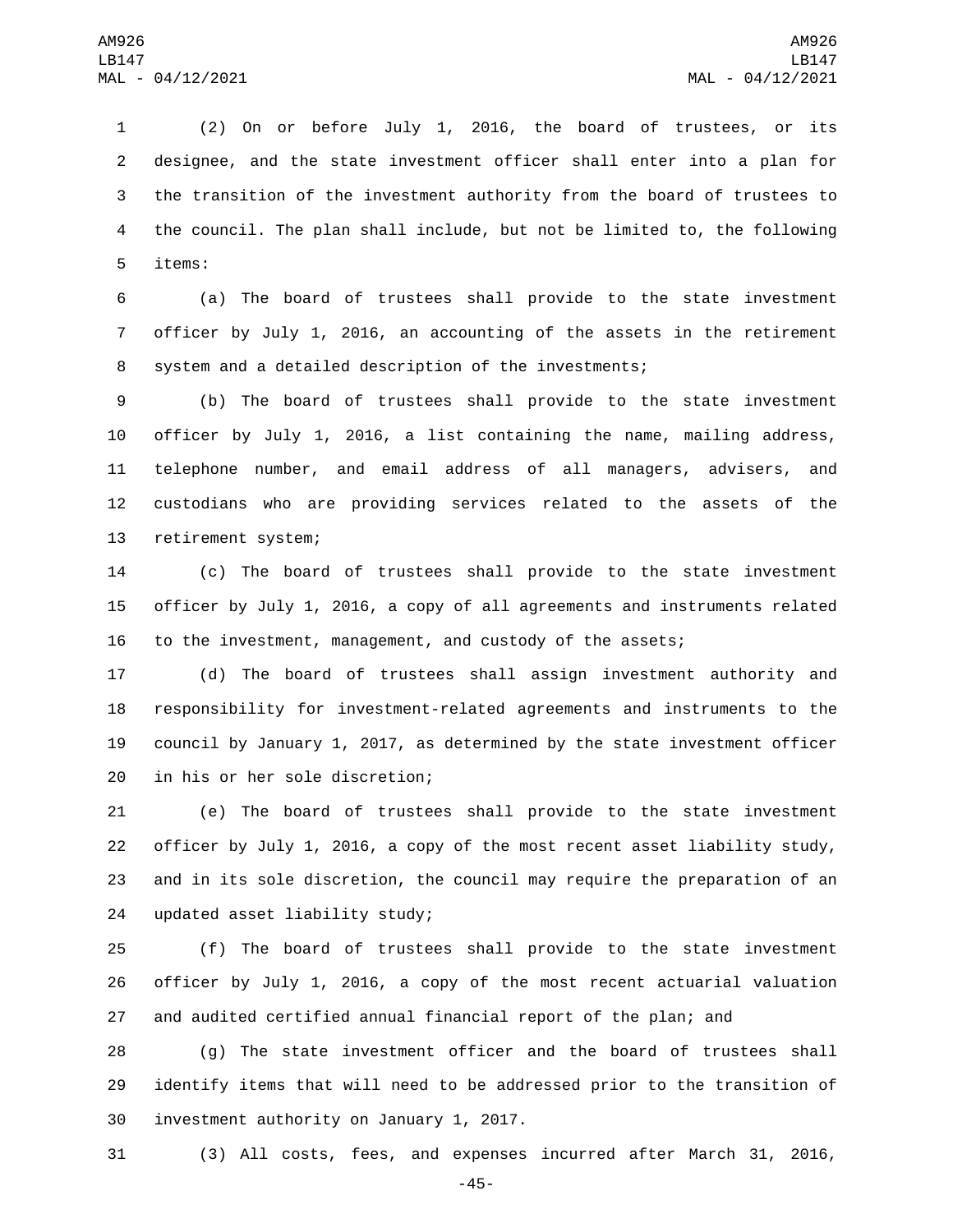related to the transition of the investment authority on January 1, 2017, from the board of trustees and the board of education to the council and the state investment officer shall be paid from the assets of a retirement system provided for under the Class V School Employees Retirement Act and to the extent such costs, fees, and expenses are incurred by the council or the state investment officer, they shall be paid in accordance with sections 72-1249 and 72-1249.02.

8 (4) The state investment officer shall provide a quarterly report to 9 the board until September 1, 2024, and beginning September 1, 2024, to 10 the retirement board of trustees regarding the assets of the retirement 11 system and related costs, fees, and expenses.

12 Sec. 15. Section 79-983, Revised Statutes Cumulative Supplement, 13 2020, is amended to read:

 79-983 (1) Until July 1, 2021, the The administrator of the retirement system shall be appointed by the board of trustees and 16 approved by the board of education and . The administrator of the 17 retirement system shall serve at the pleasure of the board of trustees. Beginning July 1, 2021, the administrator of the retirement system shall be appointed by the board of education. The administrator shall hire, dismiss, and otherwise supervise the other staff of the retirement system 21 as approved and directed by the board, shall keep the minutes and records of the retirement system, shall be the executive officer in charge of the administration of the detailed affairs of the retirement system, and 24 shall perform such other duties as may be assigned by the board-of 25 trustees. The administrator and retirement system staff shall be employees of the Class V school district, with compensation and the benefits as available to school district employees determined by the 28 board of trustees. The retirement system shall reimburse the Class V school district for all employee costs of salary, employment taxes, and benefits provided to the administrator and retirement system staff. The administrator shall serve as a nonvoting, ex officio member of the

-46-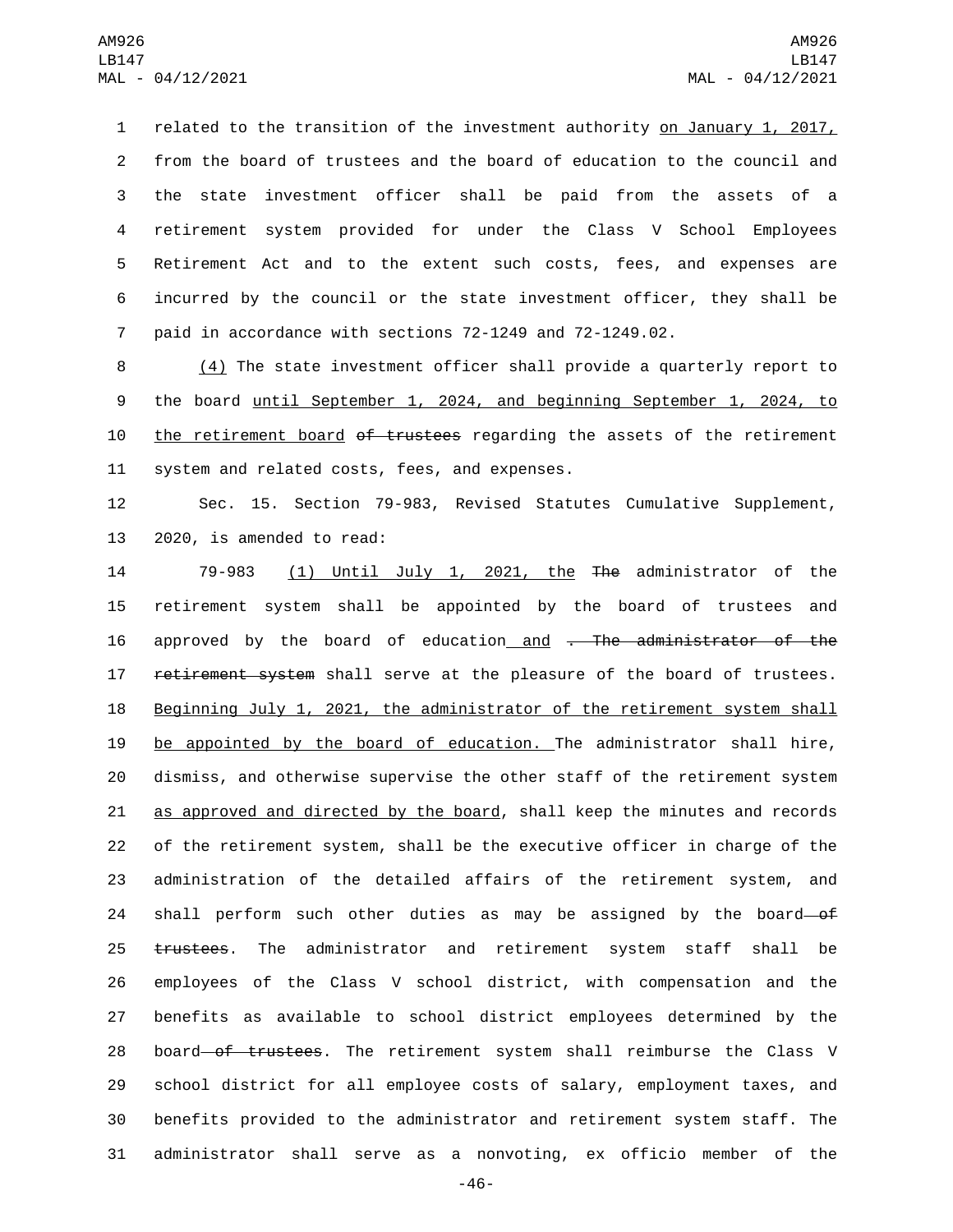council and shall not be deemed a fiduciary of the council. (2) Effective September 1, 2024, the position of the administrator and all retirement system staff positions shall terminate. The administrator duties shall be assumed by the director appointed by the 5 retirement board pursuant to section 84-1503. Sec. 16. (1)(a) The board of trustees or its designee, the school district, the board of education or its designee, and the retirement board shall enter into a plan for the transition and transfer of management and general administration of the retirement system from the board of trustees, the school district, and board of education to the 11 retirement board. (b) The plan shall be consistent with the applicable requirements and recommendations of the work plan submitted to the Clerk of the Legislature as required by section 79-9,121. The plan shall be completed no later than December 31, 2021, and shall also address additional duties, obligations, and examinations related to the transition and transfer of management of the retirement system to the retirement board 18 as described in the Class V School Employees Retirement Act as amended by this legislative bill. A copy of the plan described in this section shall 20 be filed with the Nebraska Retirement Systems Committee of the 21 Legislature and the Governor upon completion. (2) The board of trustees, the school district, and board of education shall timely provide to the retirement board all records, documents, member and annuitant data, agreements, accounting and 25 recordkeeping systems, information technology, and other information related to the administration of the retirement system as may be 27 necessary or appropriate for the performance and completion of the work

 plan required by section 79-9,121, the plan described in subsection (1) of this section, and any other duties and obligations related to the transition and transfer of management and general administration of the retirement system requested by the director of the Nebraska Public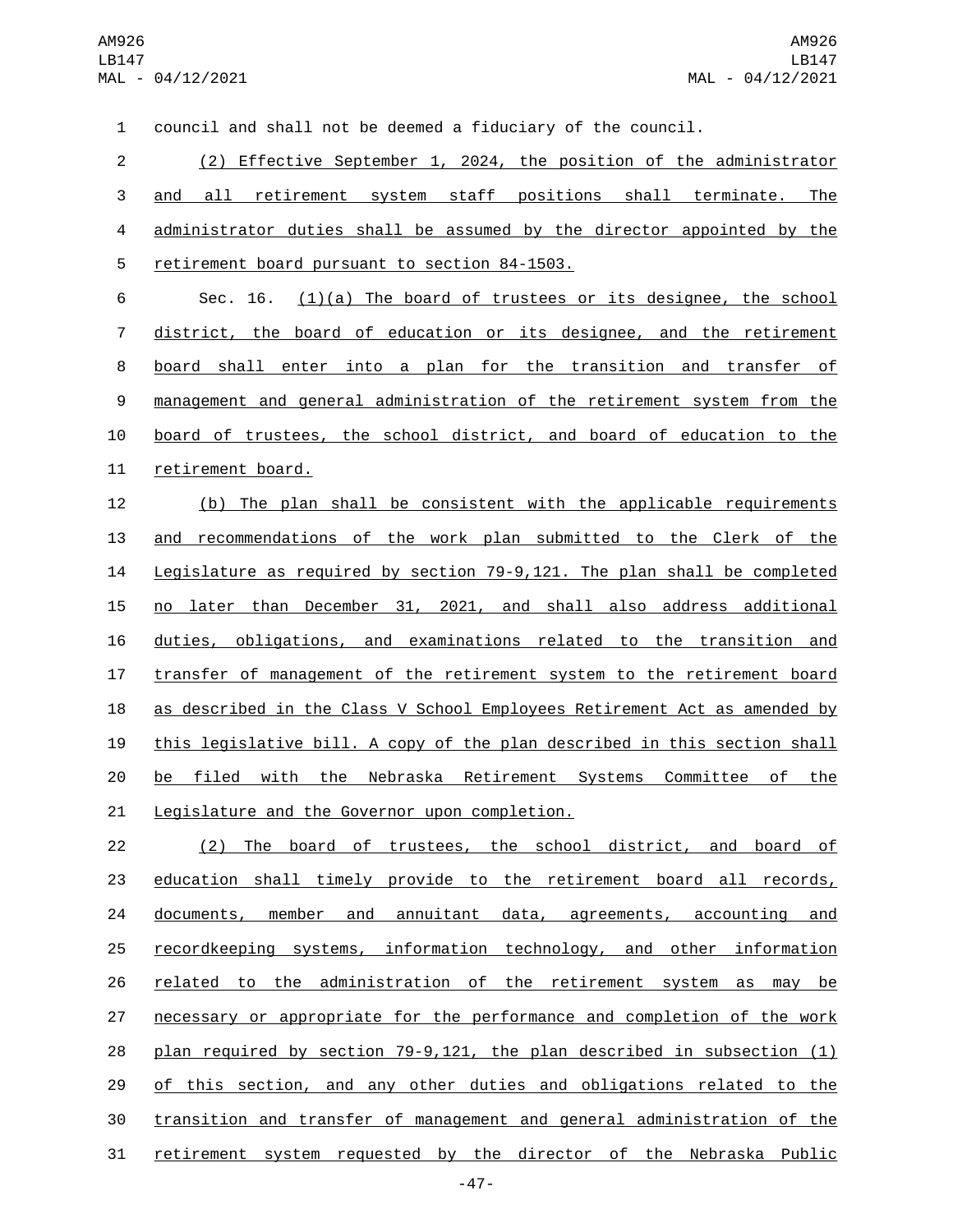AM926 LB147 MAL - 04/12/2021

Employees Retirement Systems.1

 (3)(a) All costs, fees, and expenses incurred by the retirement board on or after the effective date of this act until September 1, 2025, related to the transition and transfer of management and general administration of the retirement system to the retirement board shall be 6 paid by an employer of the retirement system.

 (b) The retirement board may bill an employer of the retirement system monthly for all services and expenses relating to the work performed as required in the Class V School Employees Retirement Act by the retirement board and the Nebraska Public Employees Retirement Systems staff, consultants, and contractors. An employer shall remit payment as provided in section 79-9,122 and within the time period and in the manner negotiated in the transition and transfer of management and administration plan entered into pursuant to this section.

 (4) No later than September 1, 2024, except for information technology stabilization work performed until September 1, 2025, the retirement board or its designee shall complete the applicable 18 requirements and carry out recommendations consistent with the work plan and the plan entered into as described in subsection (1) of this section for the transition and transfer of management and general administration 21 of the retirement system to the retirement board that was submitted to the Clerk of the Legislature as required by section 79-9,121. The retirement board is authorized to perform such tasks, enter into contracts for services, access and copy administrative and computer systems and records of the retirement system, and generally perform and take all other action it determines necessary or appropriate to transfer 27 the management and general administration of the retirement system to the 28 retirement board.

 (5)(a) Beginning September 1, 2024, the school district and board of education shall not have any duty or authority for management, operation, 31 or general administration of the retirement system except for reporting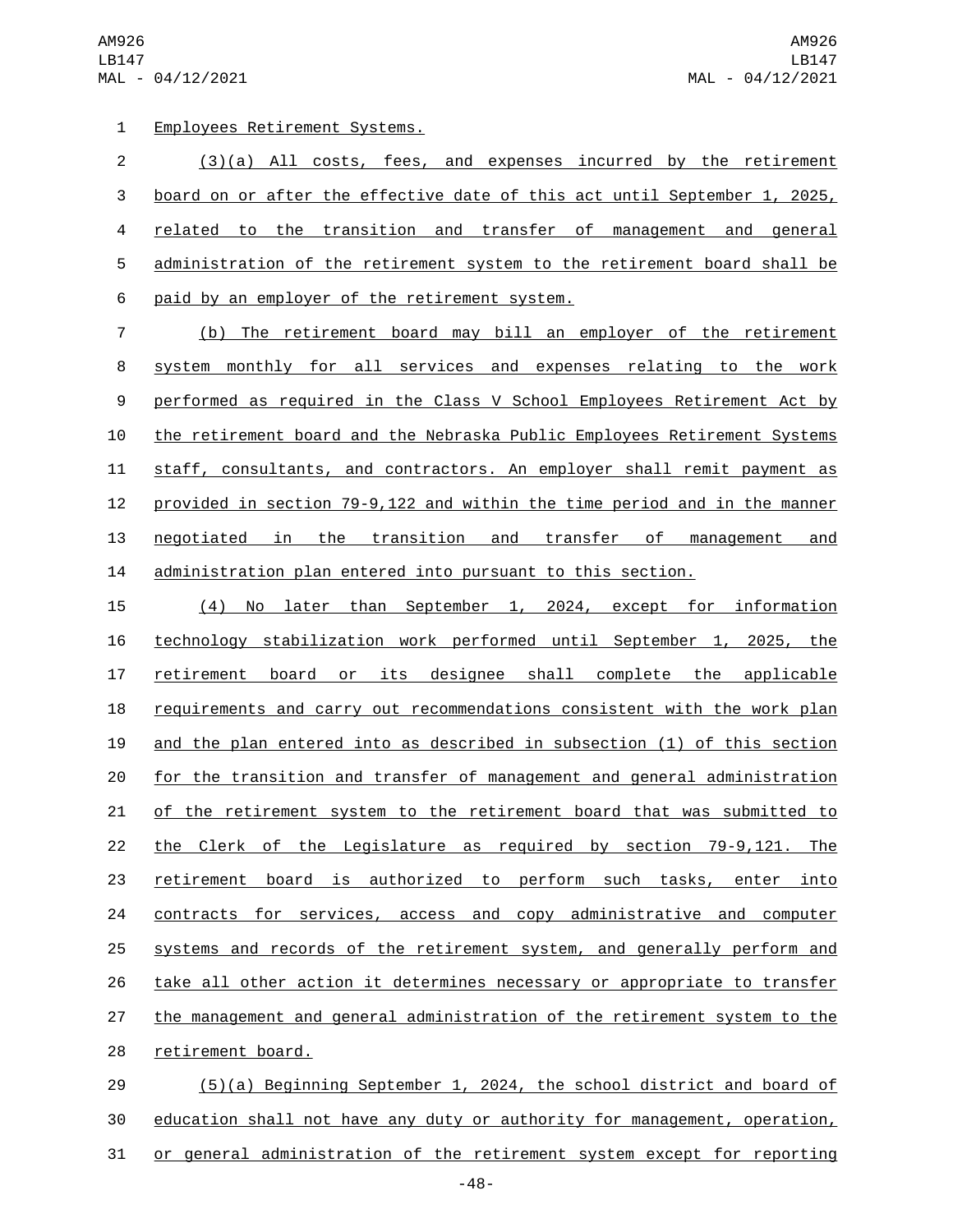requirements and funding obligations as described in the Class V School 2 Employees Retirement Act.

 (b) On and after such date, the retirement board, acting through the director of the Nebraska Public Employees Retirement Systems, shall have the duty and authority for the management, operation, and general administration of the retirement system. Such duty and authority of the retirement board and its officers, employees, or assigns does not include financial responsibility or liability for funding obligations of the retirement system which remain the responsibility of the school district as described in the Class V School Employees Retirement Act.

 Sec. 17. (1) Beginning September 1, 2024, the State of Nebraska, the retirement board, the Nebraska Public Employees Retirement Systems, 13 and their respective officers, members, employees, and agents shall be indemnified and held harmless by the school district and board of education from any and all liabilities, claims, suits, losses, damages, and costs that arise from, or are reasonably related to, any conduct, decision, action, inaction, or omission of the board of trustees, the board of education, or the school district or any consequences arising thereof during the course of performing their respective duties and responsibilities for, or actions or services related to or in support of, 21 the retirement system under the Class V School Employees Retirement Act 22 prior to September 1, 2024.

 (2) The school district of a retirement system described under the Class V School Employees Retirement Act shall remain at all times and in all circumstances solely liable for all funding obligations and 26 responsibilities as described in the act.

 (3) At no time and under no circumstances shall the State of Nebraska, the Nebraska Public Employees Retirement Systems, the retirement board, or any other state entity or its officers, employees, 30 or assigns with duties related to the Class V retirement system be liable for any funding obligations of any Class V school employees retirement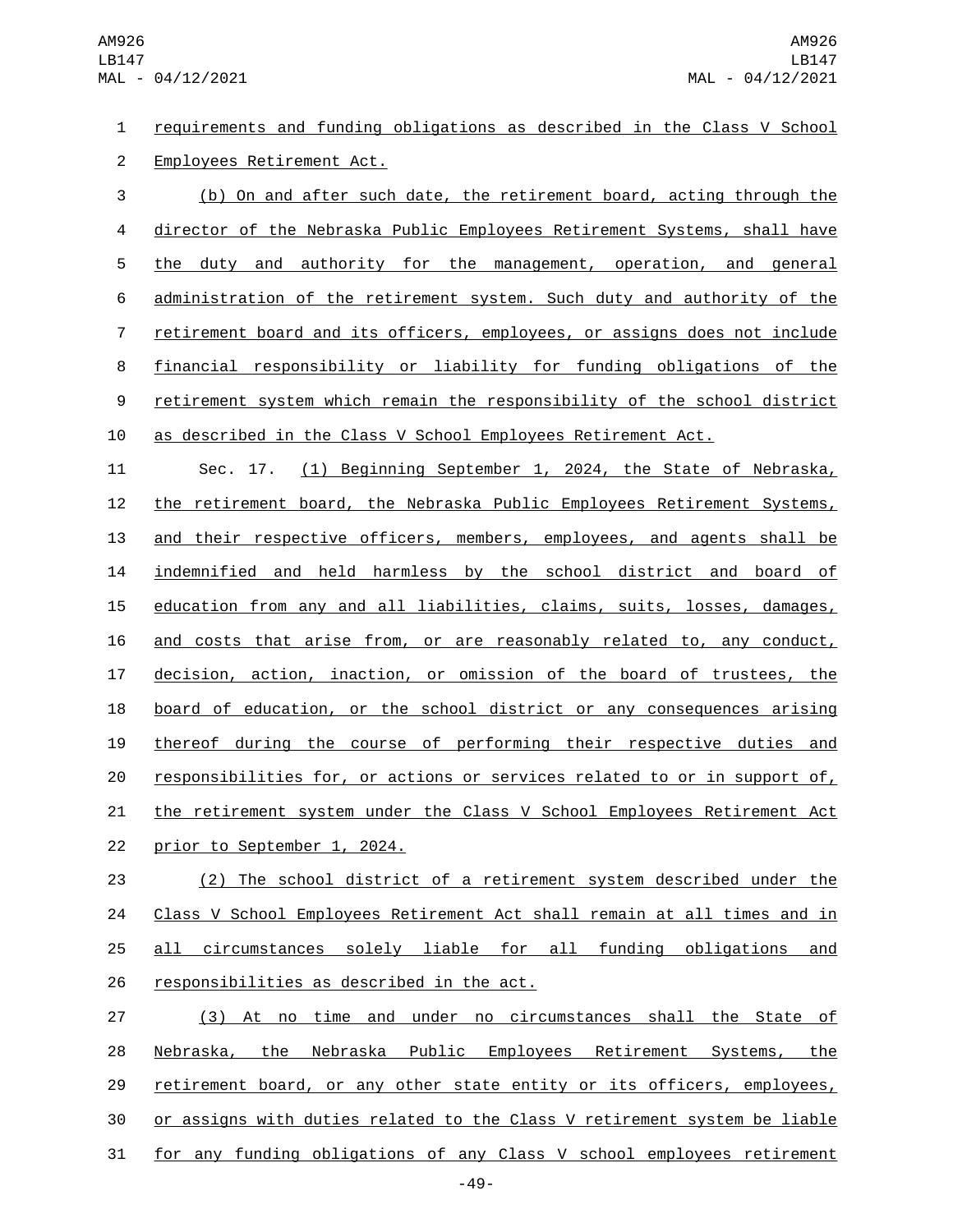1 system.

 (4) The retirement board shall not be liable for any acts or omissions occurring prior to September 1, 2024, in the administration of the Class V School Employees Retirement Act and made at the direction of or by the board of trustees or its employees, the school district or its 6 employees, or the board of education.

 (5) A member of the board of education, board of trustees, or retirement board shall not be personally liable for any action related to such board member's retirement duties except in cases of willful dishonesty, gross negligence, or intentional violation of law.

 (6) Except as otherwise provided in this section, the school district shall not be liable for any act or omission in the administration of the Class V School Employees Retirement Act made at the direction of the retirement board or the administrator of the Nebraska 15 Public Employees Retirement Systems or its employees on and after 16 September 1, 2024.

 Sec. 18. Section 79-984, Revised Statutes Cumulative Supplement, 2020, is amended to read:

 79-984 (1) Until July 1, 2021, the The board of trustees shall contract for the services of an actuary who shall be the technical advisor of the board of trustees on matters regarding the operation of the retirement system. The selection of the actuary shall be approved by 23 the board of education. The actuary shall  $(a)$   $(1)$  make a general investigation of the operation of the retirement system annually, which investigation shall cover mortality, retirement, disability, employment, 26 turnover, interest, and earnable compensation, and (b)  $\{2\}$  recommend tables to be used for all required actuarial calculations. The actuary shall perform such other duties as may be assigned by the board of 29 trustees.

 (2) Beginning July 1, 2021, and until September 1, 2024, the board of education shall contract for the services of an actuary who shall be

-50-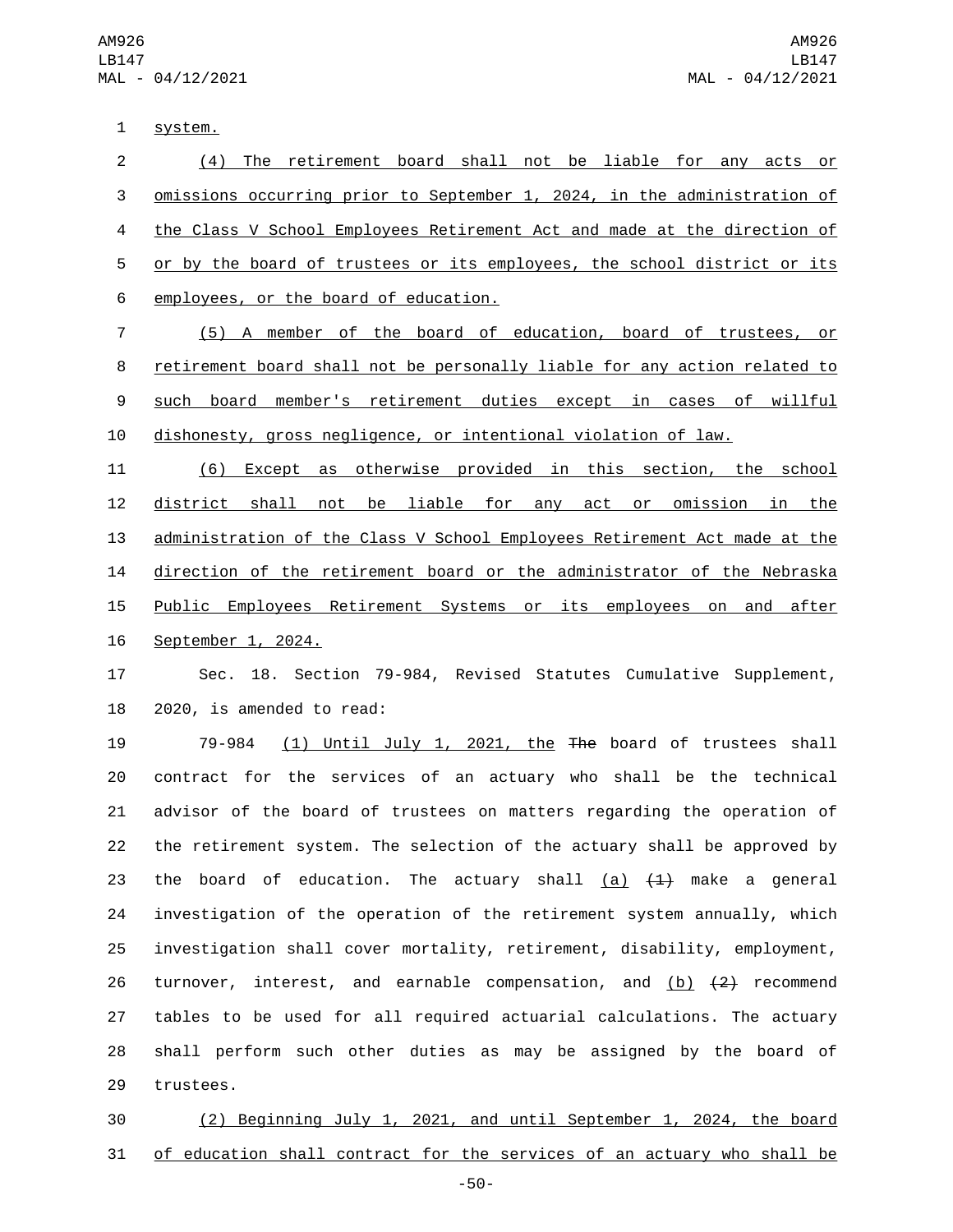the technical advisor of the board of education and the board of trustees on matters regarding the operation of the retirement system. The actuary 3 shall: (a) Make a general investigation of the operation of the retirement system annually, which investigation shall cover mortality, retirement, disability, employment, turnover, interest, and earnable compensation; (b) Recommend tables to be used for all required actuarial 8 calculations; and (c) Perform such other duties as may be assigned by the board of 10 education. (3) Beginning September 1, 2024, the retirement board shall select and appoint the actuary for the retirement system pursuant to section 13 84-1503. Sec. 19. Section 79-985, Revised Statutes Cumulative Supplement, 2020, is amended to read: 79-985 The board of trustees may contract for the services of a legal advisor to the board of trustees until September 1, 2024. Beginning September 1, 2024, the attorney hired by the retirement board pursuant to section 84-1503 shall also advise such board regarding the administration 20 of the retirement system. Sec. 20. Section 79-986, Revised Statutes Cumulative Supplement,  $2020$ , is amended to read: 79-986 Prior to January 1, 2017, the school district, if there is 24 only one Class V school district in the retirement system, or the Class V school district designated by the Class V Retirement System Board, if there is more than one Class V school district in the retirement system, shall act as the treasurer of the system and the official custodian of the cash and securities belonging to the retirement system, shall provide adequate safe deposit facilities for the preservation of such securities, and shall hold such cash and securities subject to the order of the board 31 of education or Class V Retirement System Board.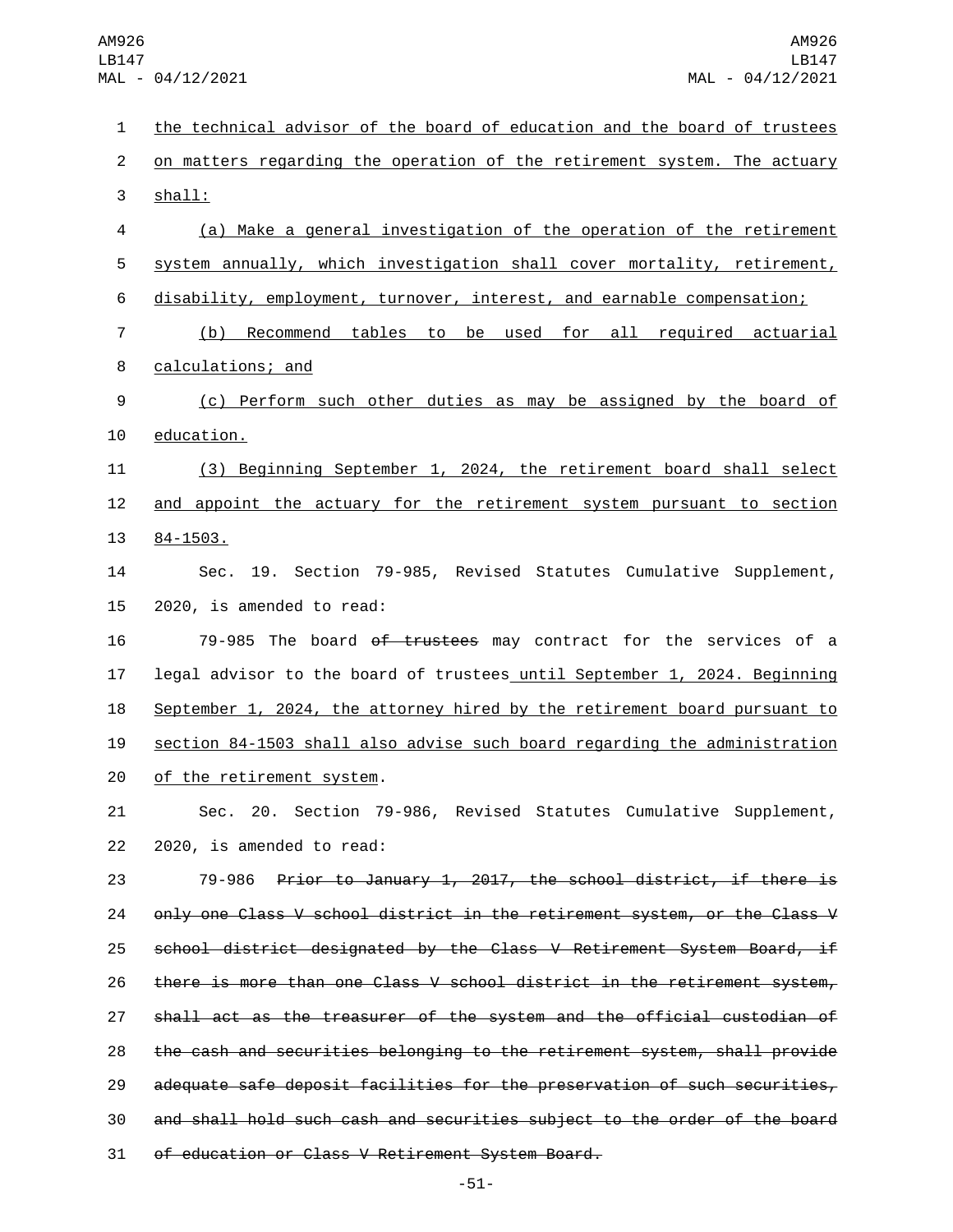1 (1) The Beginning January 1, 2017, the State Treasurer shall (a) act 2 as treasurer of the retirement system and the official custodian of the 3 cash and securities belonging to such retirement the system, (b) shall 4 provide adequate safe deposit facilities for the preservation of such 5 securities, and  $(c)$  shall hold such cash and securities subject to the 6 order of the council.

7 (2) The school district and the Nebraska Public Employees Retirement 8 Systems, as applicable, or designated school district shall receive all 9 items of taxes or cash belonging to the retirement system as specified in 10 the Class V School Employees Retirement Act and shall deposit in banks 11 approved by the board of education or Class V Retirement System Board 12 and, beginning January 1, 2017, banks approved by the State Treasurer, 13 all such amounts in trust or custodial accounts. Notwithstanding any 14 limitations elsewhere imposed by statute on the location of the 15 retirement system's depository bank, such limitations shall not apply to 16 the use of depository banks for the custody of the system's cash, 17 securities, and other investments.

18 Prior to January 1, 2017, the school district or designated school 19 district, as treasurer of the system, shall make payments for purposes 20 specified in the Class V School Employees Retirement Act.

21 (3) The Beginning January 1, 2017, the State Treasurer as treasurer of the retirement system shall make payments to the school district upon request of the administrator of a retirement system provided for under the Class V School Employees Retirement Act and as directed by the Nebraska Public Employees Retirement Systems. The school district shall use payments received from the State Treasurer to make payments for 27 purposes specified in the Class V School Employees Retirement Act. banks and custodians which receive and hold securities and investments for the retirement system may hold and evidence such securities by book entry account rather than obtaining and retaining the original certificate, indenture, or governing instrument for such security.

-52-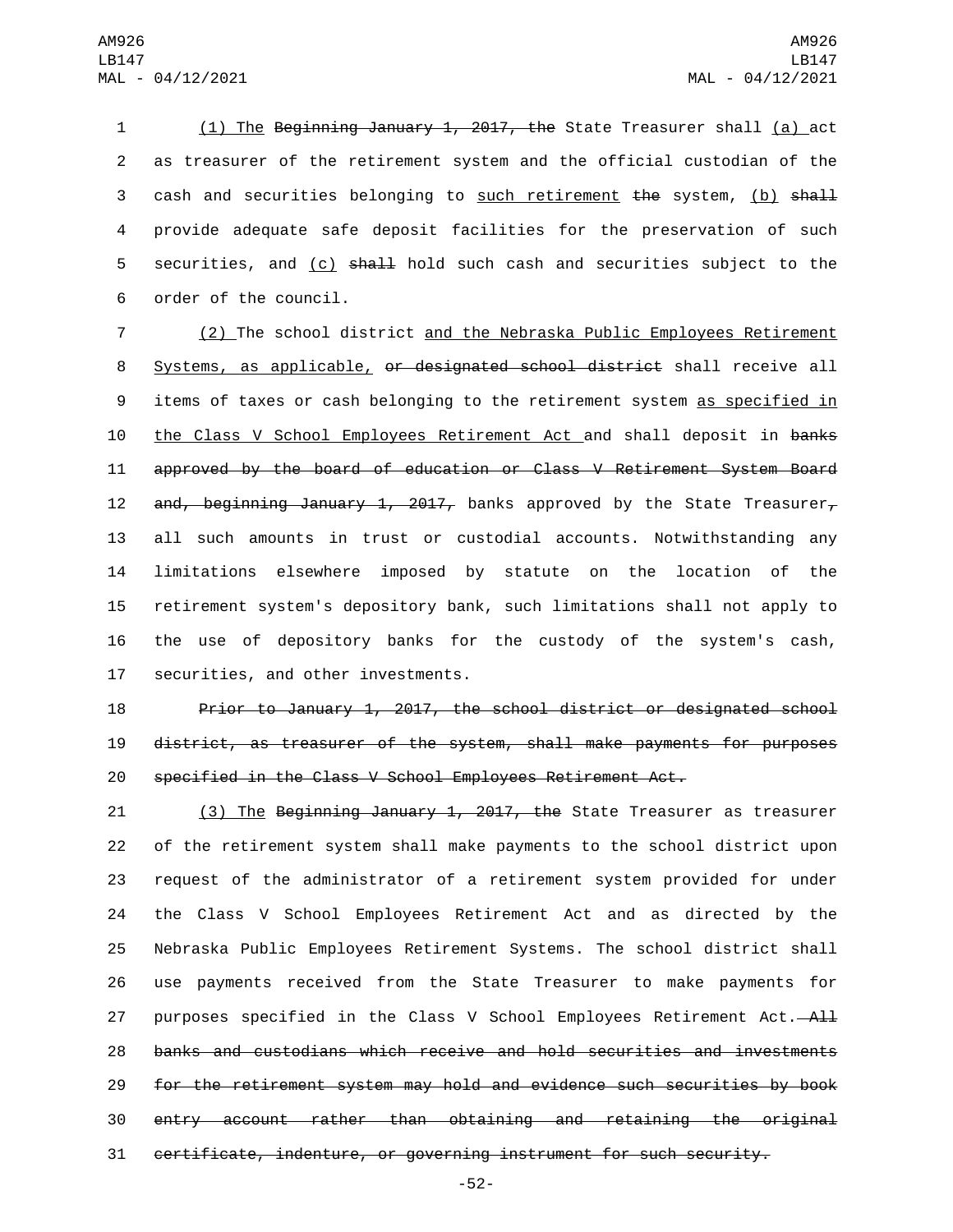| 1              | (4) Beginning September 1, 2024, the State Treasurer as treasurer of            |
|----------------|---------------------------------------------------------------------------------|
| $\overline{2}$ | the retirement system shall disburse money from funds in his or her             |
| 3              | custody belonging to the retirement system for the purposes specified in        |
| 4              | the Class V School Employees Retirement Act. The State Treasurer, along         |
| 5              | <u>the Director of Administrative Services, shall make such </u><br>with        |
| 6              | disbursements upon vouchers signed by a person authorized by the                |
| 7              | retirement board.                                                               |
| 8              | (5) All banks and custodians which receive and hold securities and              |
| 9              | investments for the retirement system may hold and evidence such                |
| 10             | securities by book entry account rather than obtaining and retaining the        |
| 11             | original certificate, indenture, or governing instrument for such               |
| 12             | security.                                                                       |
| 13             | Sec. 21. Section 79-987, Revised Statutes Cumulative Supplement,                |
| 14             | 2020, is amended to read:                                                       |
| 15             | 79-987 $(1)(a)$ Until January 1, 2022, an annual audit of the affairs           |
| 16             | of the retirement system shall be conducted in each fiscal year. At the         |
| 17             | option of the board of trustees, such audit may be conducted by a               |
| 18             | $certified public accountant or the Auditor of Public Accounts; (1) An$         |
| 19             | annual audit of the affairs of the retirement system shall be conducted         |
| 20             | in each fiscal year. At the option of the board of trustees, such audit         |
| 21             | may be conducted by a certified public accountant or the Auditor of             |
| 22             | Public Accounts. The costs of such audit shall be paid from funds of the        |
| 23             | retirement system. A copy of such audit shall be filed with the Auditor         |
| 24             | of Public Accounts.                                                             |
| 25             | (b) Beginning January 1, 2022, and each January 1 through January 1,            |
| 26             | 2024, it shall be the duty of the Auditor of Public Accounts to make an         |
| 27             | annual audit of the immediately preceding audit year of the condition of        |
| 28             | <u>the retirement system. The auditor shall report such audit no later than</u> |
| 29             | <u>July 1, 2022, and on each July 1 through July 1, 2024, and shall</u>         |
| 30             | electronically submit the audit report to the board of trustees, the            |

board of education, the retirement board, the Nebraska Retirement Systems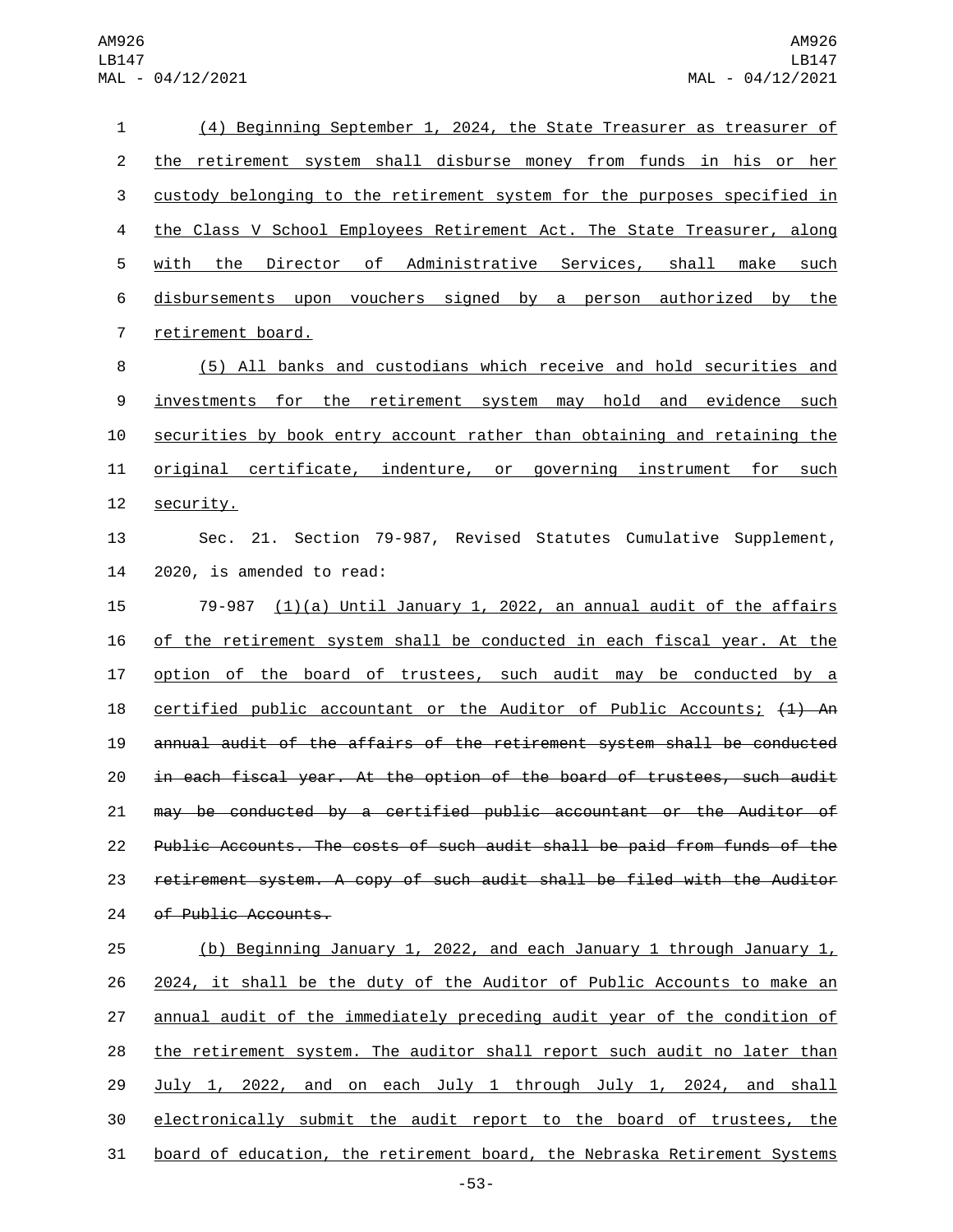Committee of the Legislature, and the Clerk of the Legislature. The cost of each such annual audit shall be charged to the retirement system. At the request of the Nebraska Retirement Systems Committee of the Legislature, the Auditor of Public Accounts, or the auditor's designee, shall present the audit report to the committee at a public hearing.

 (c) Following transfer of management of the retirement system to the Public Employees Retirement Board on September 1, 2024, the Auditor of Public Accounts shall make an annual audit of the retirement system beginning January 1, 2025, and electronically submit an annual report to the Clerk of the Legislature of its condition. Expenses of the audits shall be paid from the Class V School Expense Fund.

 (2) Each audit year an annual financial audit of the investments of 13 the retirement system shall be conducted. At the option of the council, such audit may be conducted by a certified public accountant or the Auditor of Public Accounts. The costs of such audit shall be paid from funds of the retirement system. A copy of such audit shall be filed with the board of trustees and the Auditor of Public Accounts.

 (2)(a) (3) Beginning May 1, 2017, and until May 1, 2018, if such retirement plan is a defined benefit plan, the board of trustees shall cause to be prepared an annual report and the administrator shall file the same with the Public Employees Retirement Board and submit to the members of the Nebraska Retirement Systems Committee of the Legislature a 23 copy of such report. Beginning May 1, 2018, and until July 1, 2021, the board of trustees shall cause to be prepared an annual report and the administrator shall file the same with the Auditor of Public Accounts and submit to the members of the Nebraska Retirement Systems Committee of the Legislature a copy of such report. The report submitted to the committee and the Auditor of Public Accounts shall be submitted electronically. The report shall consist of a full actuarial analysis of each such retirement plan established pursuant to section 79-979. The analysis shall be prepared by an independent private organization or public entity

-54-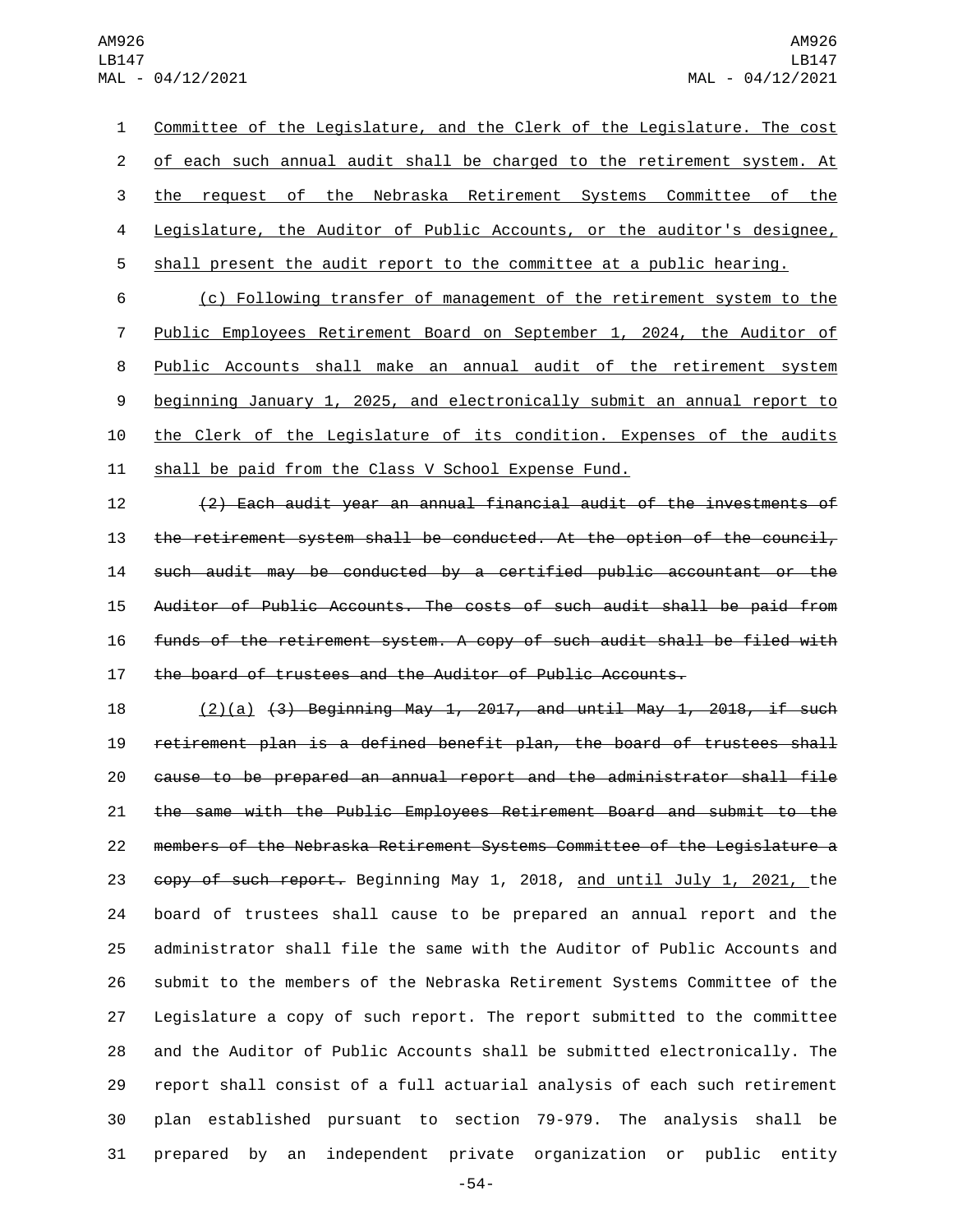employing actuaries who are members of the American Academy of Actuaries and meet the academy's qualification standards to render a statement of actuarial opinion, and which organization or entity has demonstrated expertise to perform this type of analysis and is unrelated to any organization offering investment advice or which provides investment management services to the retirement plan. The report shall be presented to the Nebraska Retirement Systems Committee of the Legislature at a 8 public hearing.

 (b) Beginning July 1, 2021, through July 1, 2024, the board shall file with the Auditor of Public Accounts an electronic copy of the annual actuarial investigation of the retirement system prepared pursuant to section 79-984 and submit electronically a copy of such investigation to the Nebraska Retirement Systems Committee of the Legislature.

 (3) Beginning July 1, 2021, each school district with a retirement 15 system under the Class V School Employees Retirement Act shall comply with the reporting and filing requirements set forth in section 13-2402.

 Sec. 22. Section 79-989, Revised Statutes Cumulative Supplement, 2020, is amended to read:

 79-989 (1) The board of education shall have available records showing the name, address, title, social security number, beneficiary records, annual compensation, sex, date of birth, length of creditable and noncreditable service in hours, standard hours, and contract days, bargaining unit, and annual contributions of each employee entitled to membership in the retirement system and such other information as may be reasonably requested by the board of trustees until September 1, 2024, 26 and by the retirement board beginning September 1, 2024, regarding such member as may be necessary for actuarial study and valuation and the administration of the retirement system. This information shall be 29 available in a timely manner to the board or retirement board, as 30 applicable, of trustees upon request.

31 (2) Beginning September 1, 2024:

-55-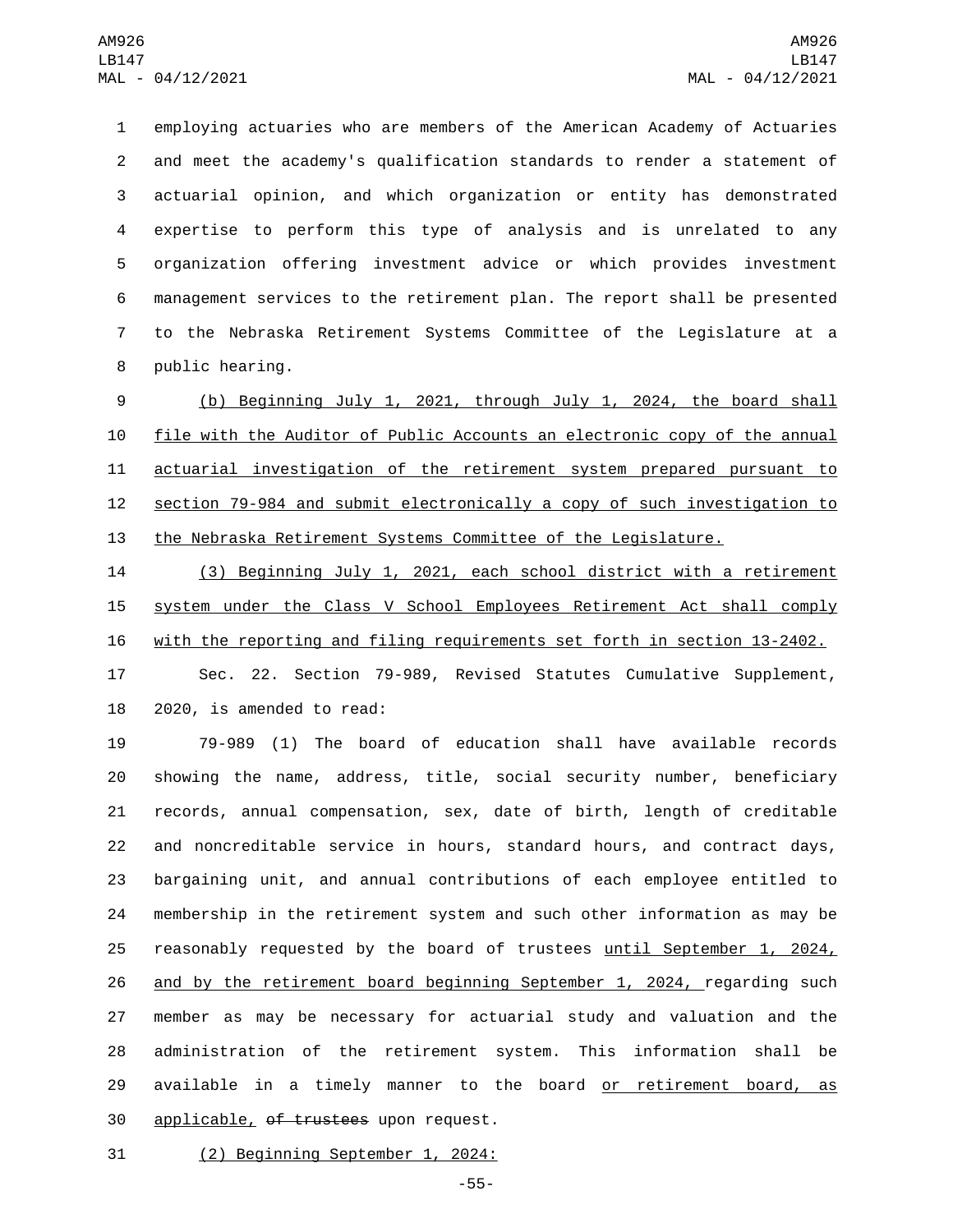(a)(i) The administrator of the retirement system shall keep a complete record of all members with respect to name, current address, age, contributions, and any other facts and information as may be necessary in the administration of the Class V School Employees Retirement Act. The information in the records shall be provided by an employer in an accurate and verifiable form, as specified by the 7 administrator; and

8 (ii) The administrator shall, from time to time, carry out testing procedures pursuant to section 84-1512 to verify the accuracy of such facts and information. For the purpose of obtaining such facts and information, the administrator shall have access to the records of an employer and the holder of the records shall comply with a request by the administrator for access by providing such facts and information to the administrator in a timely manner. A certified copy of a birth certificate 15 or delayed birth certificate shall be prima facie evidence of the age of 16 the person named in the certificate.

 (b) An employer and every employee shall send to the director of the Nebraska Public Employees Retirement Systems, as specified in section 79-989, upon request and in the manner required by the director, such information as he or she may require (i) for the identification of employees and (ii) for the determination of the membership of the retirement system and the obligations of an employer and employee to the 23 retirement system.

 (c) The administrator shall develop and implement an employer education program using principles generally accepted by public employee retirement systems so an employer has the knowledge and information 27 necessary to prepare and file reports as the retirement board requires.

 $(3)$   $(2)$  The information maintained by the board of education and obtained from the board by the board of trustees or information obtained and maintained by the retirement board for the administration of the retirement system pursuant to this section shall not be considered public

-56-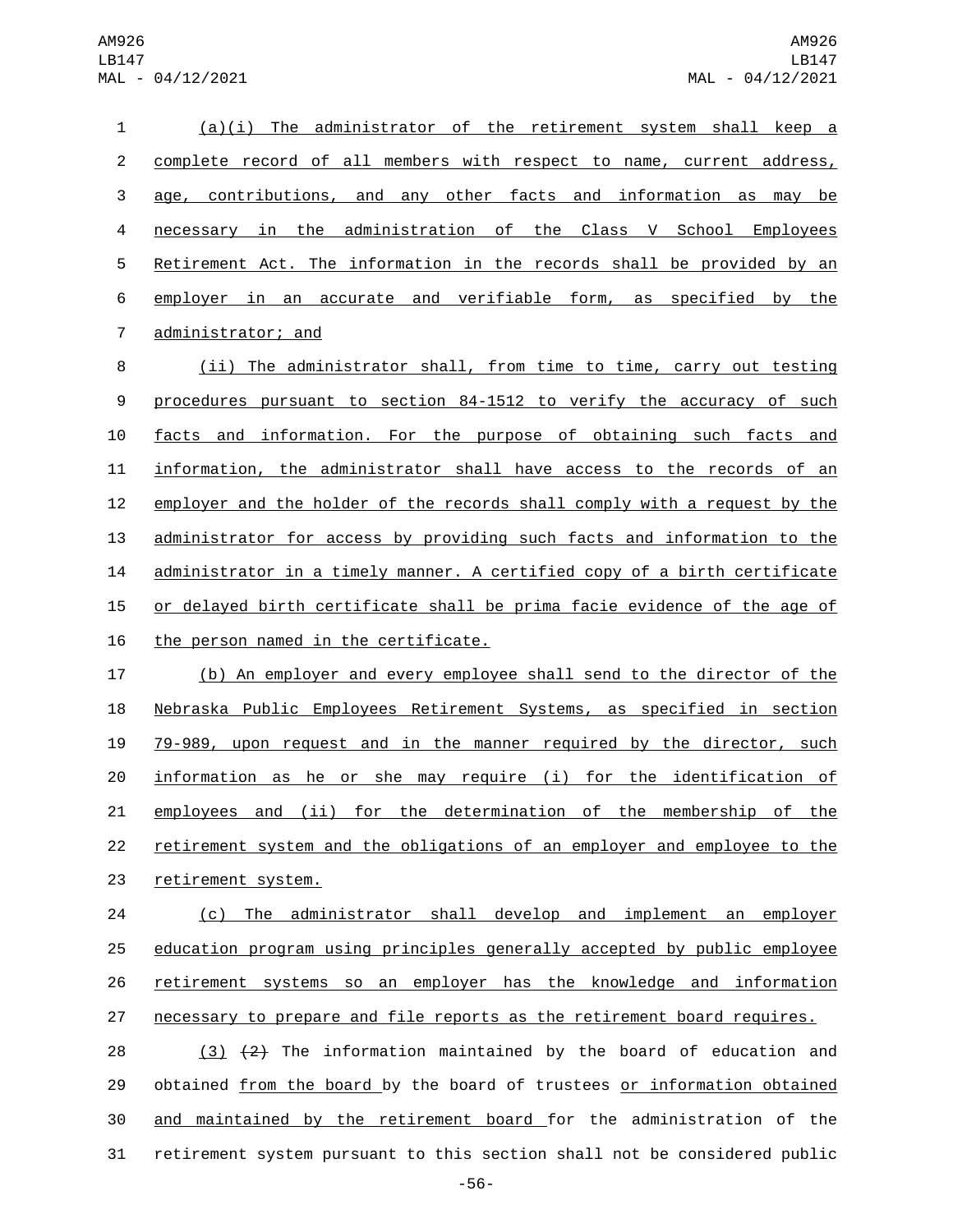records subject to sections 84-712 to 84-712.09, except that the following information shall be considered public records: The member's name, the date the member's participation in the retirement system commenced, and the date the member's participation in the retirement 5 system ended, if applicable.

 Sec. 23. Beginning January 1, 2023, every contract of employment with an employee shall specify (1) the contractual period of employment, including the starting and ending dates of the contract, and (2) that it 9 is subject to the provisions of the Class V School Employees Retirement 10 Act.

 Sec. 24. Section 79-990, Revised Statutes Cumulative Supplement, 2020, is amended to read:

 79-990 (1) Any member who is eligible for reemployment on or after December 12, 1994, pursuant to 38 U.S.C. 4301 et seq., as adopted under section 55-161, or who is eligible for reemployment under section 55-160 may pay to the retirement system after the date of his or her return from active military service, and within the period required by law, not to exceed five years, an amount equal to the sum of all deductions which would have been made from the salary which he or she would have received during the period of military service for which creditable service is desired. If such payment is made, the member shall be entitled to credit for membership service in determining his or her annuity for the period for which contributions have been made and the board of education shall be responsible for any funding necessary to provide for the benefit which is attributable to this increase in the member's creditable service. The 26 member's payments shall be paid as the board of trustees may direct until September 1, 2024, and as the retirement board may direct beginning September 1, 2024, through direct payments to the retirement system or on an installment basis pursuant to a binding irrevocable payroll deduction authorization between the member and the school district. Creditable service may be purchased only in one-tenth-year increments, starting with

-57-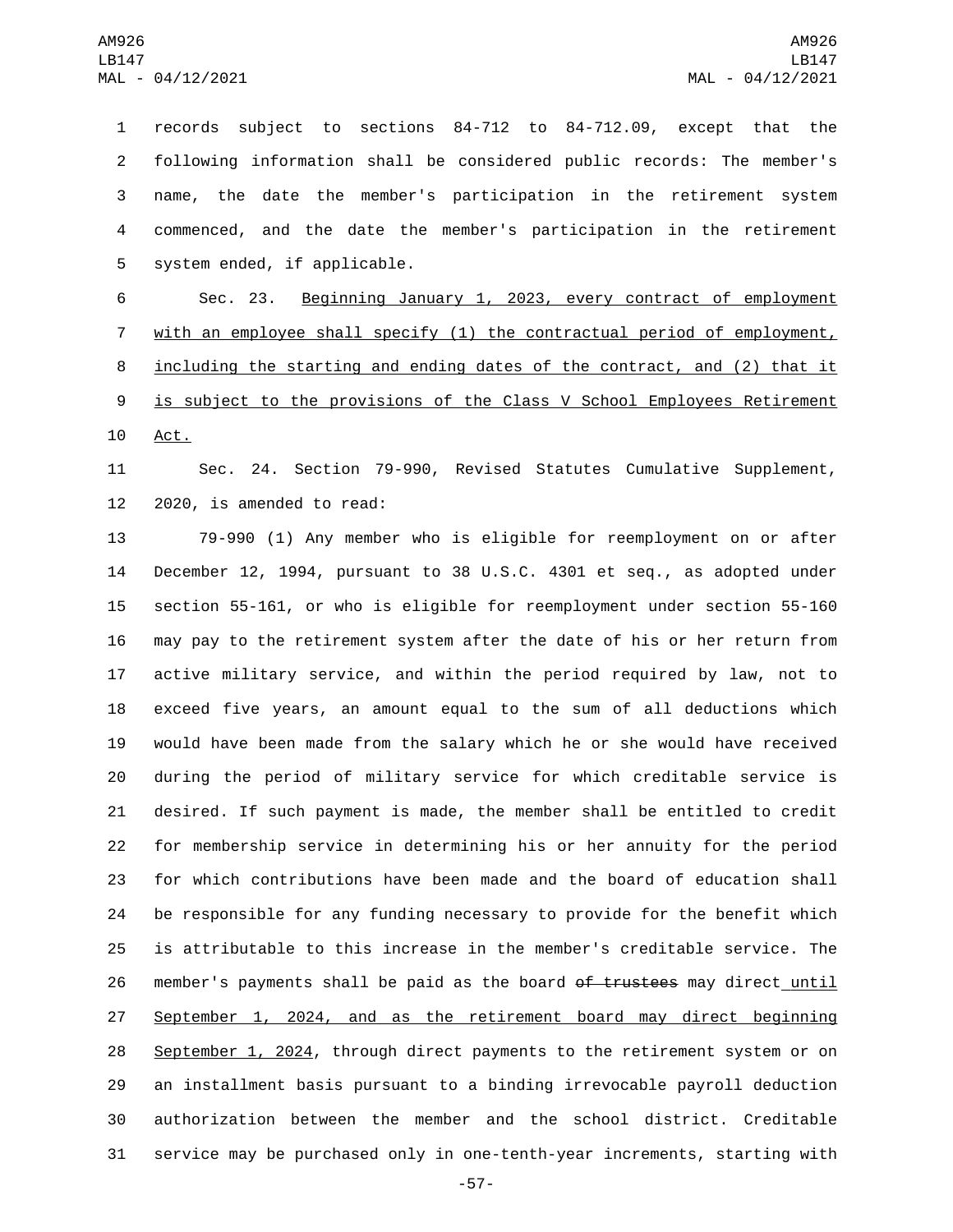1 the most recent years' salary.

2 (2) Under such rules and regulations as the board of trustees may direct until September 1, 2024, and as the retirement board may direct beginning September 1, 2024 prescribe, any member who was away from his or her position while on a leave of absence from such position authorized by the board of education of the school district by which he or she was employed at the time of such leave of absence or pursuant to any contractual agreement entered into by such school district may receive credit for any or all time he or she was on leave of absence. Such time shall be included in creditable service when determining eligibility for death, disability, termination, and retirement benefits. The member who receives the credit shall earn benefits during the leave based on salary at the level received immediately prior to the leave of absence. Such credit shall be received if such member pays into the retirement system (a) an amount equal to the sum of the deductions from his or her salary for the portion of the leave for which creditable service is desired, (b) any contribution which the school district would have been required to make for the portion of the leave for which creditable service is desired had he or she continued to receive salary at the level received immediately prior to the leave of absence, and (c) interest on these combined payments from the date such deductions would have been made to the date of repayment determined by using the rate of interest for interest on such purchases of service credit. Such amounts shall be paid 24 as the board of trustees may direct until September 1, 2024, and as the retirement board may direct beginning September 1, 2024, through direct payments to the retirement system or on an installment basis pursuant to a binding irrevocable payroll deduction authorization between the member and the school district over a period not to exceed five years from the date of the termination of his or her leave of absence. Interest on any delayed payment shall be at the rate of interest for determining interest on delayed payments by members to the retirement system. Creditable

-58-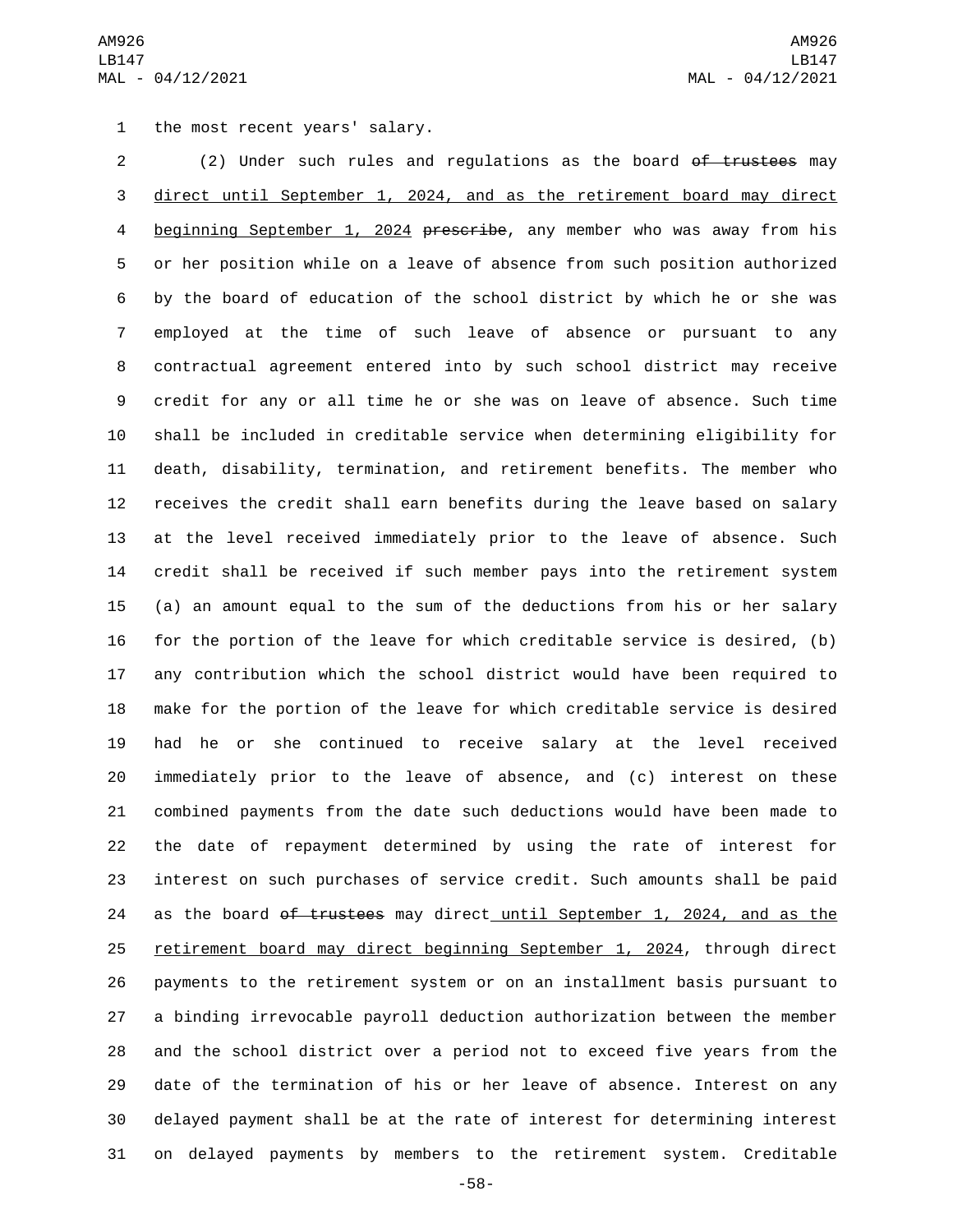service may be purchased only in one-tenth-year increments, starting with the most recent years' salary, and if payments are made on an installment basis, creditable service will be credited only as payment has been made to the retirement system to purchase each additional one-tenth-year increment. Leave of absence shall be construed to include, but not be limited to, sabbaticals, maternity leave, exchange teaching programs, full-time leave as an elected official of a professional association or collective-bargaining unit, or leave of absence to pursue further education or study. A leave of absence granted pursuant to this section shall not exceed four years in length, and in order to receive credit for the leave of absence, the member must have returned to employment with the school district within one year after termination of the leave of 13 absence.

 (3) Until one year after May 2, 2001, any member currently employed by the school district who resigned from full-time employment with the school district for maternity purposes prior to September 1, 1979, and was reemployed as a full-time employee by the school district before the end of the school year following the school year of such member's resignation may have such absence treated as though the absence was a leave of absence described in subsection (2) of this section. The period of such absence for maternity purposes shall be included in creditable service when determining the member's eligibility for death, disability, termination, and retirement benefits if the member submits satisfactory proof to the board of education that the prior resignation was for maternity purposes and the member complies with the payment provisions of subsection (2) of this section before the one-year anniversary of May 2, 2001.

 Sec. 25. Section 79-991, Revised Statutes Cumulative Supplement, 29 2020, is amended to read:

 79-991 (1) An employee who becomes a member without prior service credit may purchase prior service credit, not to exceed the lesser of ten

-59-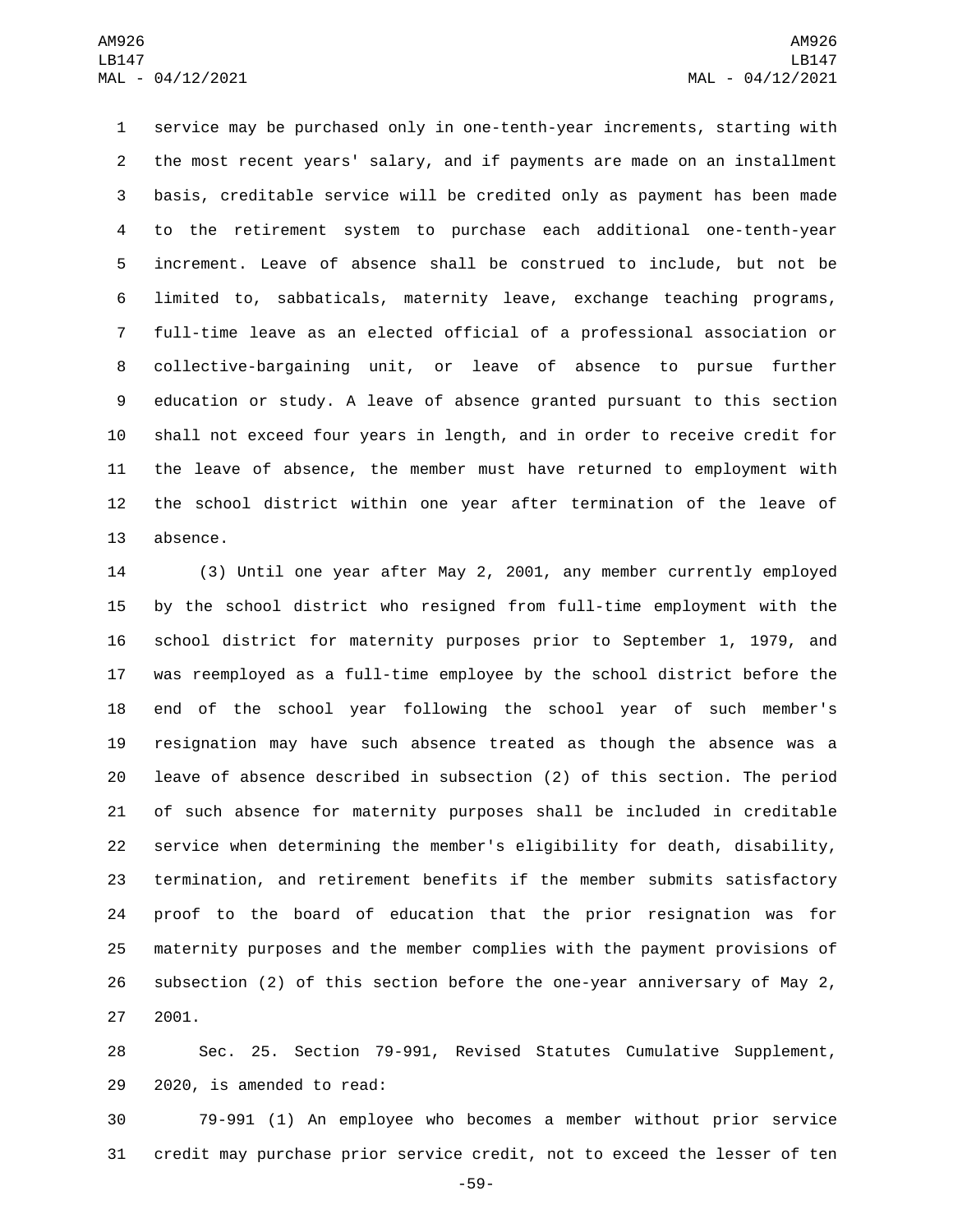years or the member's years of membership service, for the period of service the member was employed by a school district or by an educational service unit and which is not used in the calculation of any retirement or disability benefit having been paid, being paid, or payable in the future to such member under any defined benefit retirement system or program maintained by such other school district or educational service unit. The purchase of prior service credit shall be made in accordance 8 with and subject to the following requirements:

 (a) A member who desires to purchase prior service credit shall make written application to the administrator of the retirement system that includes all information and documentation determined by the administrator as necessary to verify the member's prior service and qualification to purchase the prior service credit. Such application shall include the member's written authorization for the administrator to request and receive from any of the member's former employers verification of the member's prior service, salary, and other information for determining the member's eligibility to purchase prior service credit. Before prior service credit may be purchased, the administrator shall have received verification of the member's salary in each year with the other school district or educational service unit and confirmation that the prior service to be purchased by the member is not also credited in the calculation of a retirement or disability benefit for such member under another defined benefit retirement system or program. The member's application to purchase prior service credit may be made at any time before the fifth anniversary of the member's membership in the retirement system or, if earlier, the member's termination of employment with the 27 school district;

 (b) The member shall pay to the retirement system the total amount he or she would have contributed to the retirement system had he or she been a member of the retirement system during the period for which prior service is being purchased, together with interest thereon as determined

-60-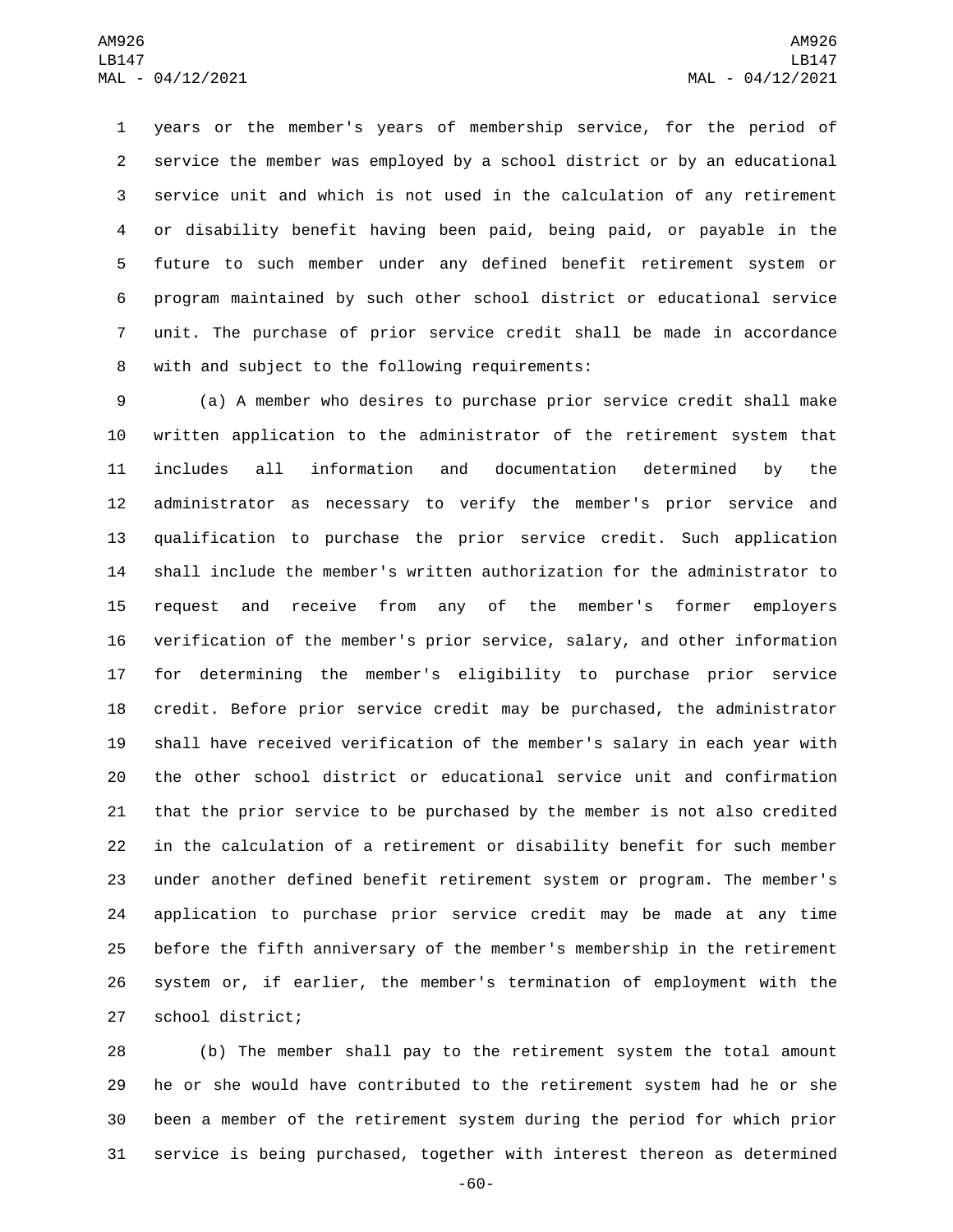using the rate of interest for the purchase of prior service credit. Such payment shall be based on the most recent years' salary the member earned in another school district or educational service unit if the salary is verified by the other school district or educational service unit or, if not, the payment shall be based on the member's annual salary at the time 6 he or she became a member;

 (c) Payments by the member for the purchase of the prior service 8 credit shall be paid as the board of trustees may direct until September 9 1, 2024, and as the retirement board may direct beginning September 1, 2024, through direct payments to the retirement system or on an installment basis pursuant to a binding irrevocable payroll deduction authorization between the member and the school district over a period not to exceed five years from the date of membership. Interest on delayed payments shall be at the rate of interest for determining interest on delayed payments by members to the retirement system. In the event the member terminates employment with the school district for any reason before full payment for the prior service has been made, the remaining installments shall be immediately due and payable to the retirement system. Prior service credit may be purchased only in one-tenth-year increments, and if payments are made on an installment basis, the prior service will be credited only as payment has been made to the retirement system. If the prior service to be purchased by the member exceeds the member's membership service at the time of application or any subsequent date, such excess prior service shall be credited to the member only as the member completes and is credited additional membership service, in one-tenth-year increments, notwithstanding the member's payment for such prior service credit. If the member retires or terminates employment before completing sufficient membership service to permit all of the excess prior service that has been purchased by the member to be credited to such member, the retirement system shall refund to the member, or to the member's beneficiary if the member's termination is due to his or her

-61-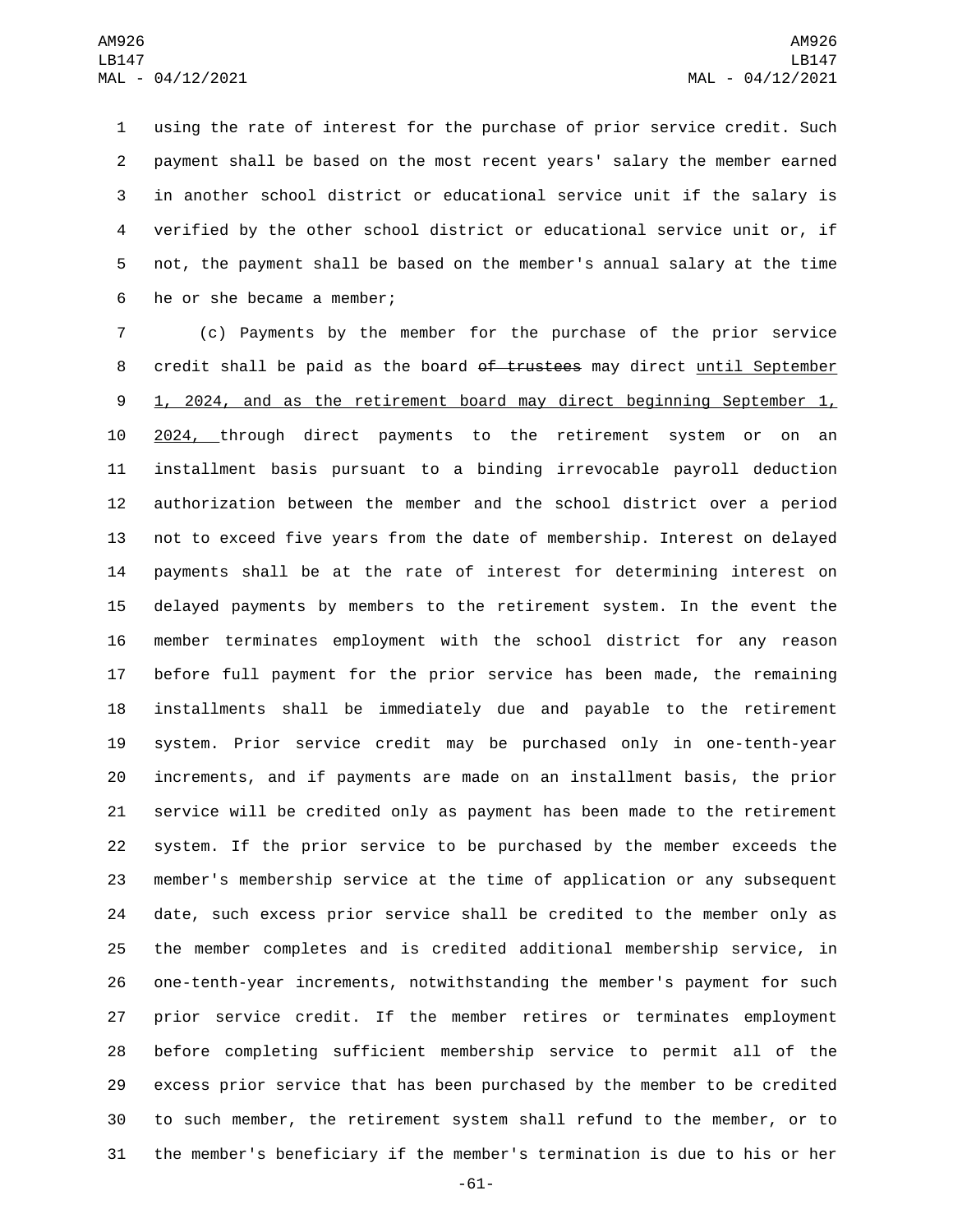death, the payments that have been made to the retirement system for such uncredited prior service, together with regular interest on such refund; 3 and

 (d) The school district shall contribute to the retirement system an amount equal to the amount paid by each member for the purchase of prior service credit at the time such payments are made by such member.

 (2) Any employee who became a member before July 1, 2014, and who has five or more years of creditable service and any employee who became a member for the first time on or after July 1, 2014, and who has ten or more years of creditable service, excluding in either case years of prior service acquired pursuant to section 79-990, 79-994, 79-995, or 79-997, or subsection (1) of this section, may elect to purchase up to a total of five years of additional creditable service under the retirement system, and upon such purchase the member shall be given the same status as though he or she had been a member of the retirement system for such additional number of years, except as otherwise specifically provided in the Class V School Employees Retirement Act. Creditable service may be purchased only in one-tenth-year increments. The amount to be paid to the retirement system for such creditable service shall be equal to the actuarial cost to the retirement system of the increased benefits attributable to such additional creditable service as determined by the retirement system's actuary at the time of the purchase pursuant to actuarial assumptions and methods adopted by the board until September 1, 2024, and as adopted by the retirement board beginning September 1, 2024 25 of trustees for this purpose. The election to purchase additional creditable service may be made at any time before the member's termination of employment, and all payments for the purchase of such creditable service must be completed within five years after the election or before the member's termination or retirement, whichever event occurs 30 first. Payment shall be made as the board of trustees may direct until September 1, 2024, and as the retirement board may direct beginning

-62-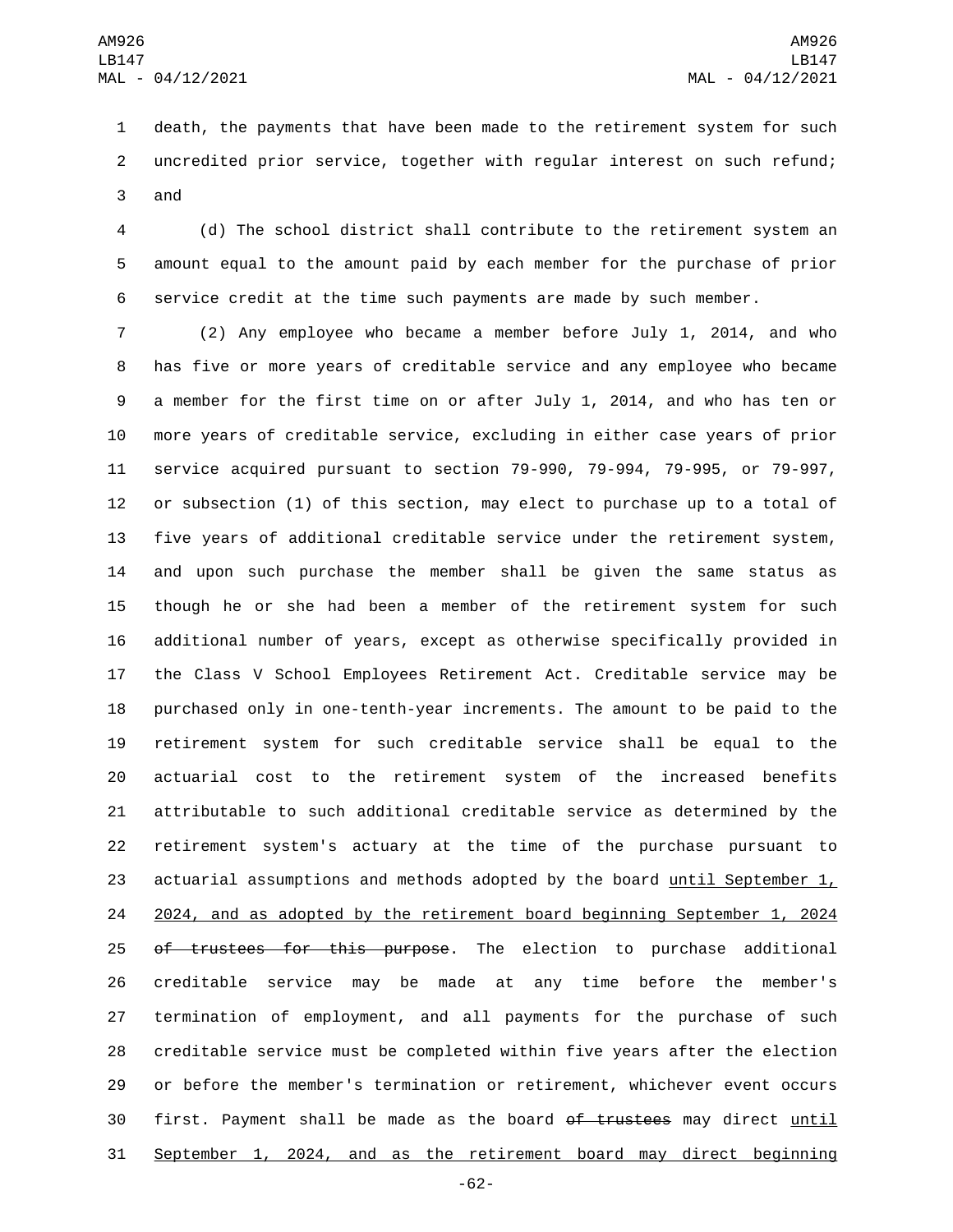September 1, 2024, through a single payment to the retirement system, on an installment basis, including payments pursuant to a binding irrevocable payroll deduction authorization between the member and the school district, or by such other method approved by the board or the 5 retirement board, as applicable, of trustees and permitted by law. If payments are made on an installment basis, creditable service will be credited only as payment has been made to the retirement system to purchase each additional one-tenth-year increment. Interest shall be charged on installment payments at the rate of interest for determining interest on delayed payments by members to the retirement system.

 Sec. 26. Section 79-992, Revised Statutes Cumulative Supplement, 2020, is amended to read:

 79-992 (1) A member who has five years or more of creditable service, excluding years of prior service acquired pursuant to section 79-990, 79-991, 79-994, 79-995, or 79-997, and who terminates his or her employment may elect to leave his or her contributions in the retirement system, in which event he or she shall receive a retirement allowance at normal retirement age based on the annuity earned to the date of such termination of employment. Such member may elect to receive a retirement allowance at early retirement age if such member retires at an early retirement date. Such annuity shall be adjusted in accordance with section 79-9,100. Upon termination of employment, except on account of retirement, a member shall be entitled to receive refunds as follows: (a) An amount equal to the accumulated contributions to the retirement system by the member; and (b) any contributions made to a previously existing system which were refundable under the terms of that system. Any member receiving a refund of contributions shall thereby forfeit and relinquish all accrued rights in the retirement system including all accumulated creditable service, except that if any member who has withdrawn his or her contributions as provided in this section reenters the service of the district and again becomes a member of the retirement system, he or she

-63-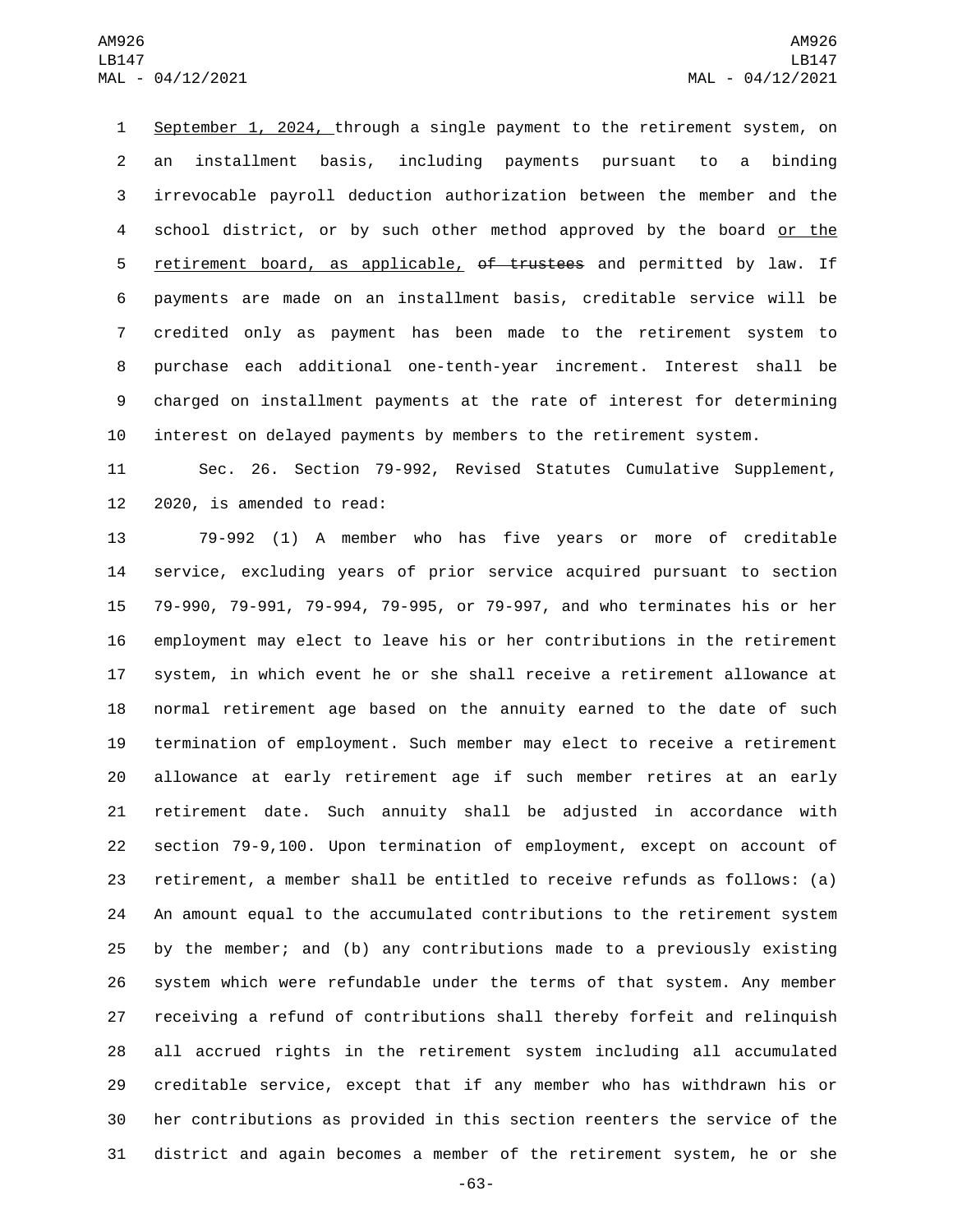may restore any or all money previously received by him or her as a refund, including the interest on the amount of the restored refund for the period of his or her absence from the district's service as determined using the interest rate for interest on such restored refunds, and he or she shall then again receive credit for that portion of service which the restored money represents. Such restoration may be made as the board of trustees may direct until September 1, 2024, and as the retirement board may direct beginning September 1, 2024, through direct payments to the system or on an installment basis pursuant to a binding irrevocable payroll deduction authorized between the member and the school district over a period of not to exceed five years from the date of reemployment. Interest on delayed payments shall be at the rate of interest for determining interest on delayed payments by members to the retirement system. Creditable service may be purchased only in one-tenth-year increments, starting with the most recent years' salary.

(2) Except as provided in section  $79-992.01$ :

 (a) A retired member who returns to employment as an employee of the school district shall again participate in the retirement system as a new member and shall make contributions to the retirement system commencing upon reemployment. The retirement annuity of a retired member who returns to employment with the school district shall continue to be paid by the retirement system. A retired member who returns to employment as an employee of the school district shall receive creditable service only for service performed after his or her return to employment and in no event shall creditable service which accrues or the compensation paid to the member after such return to employment after retirement increase the amount of the member's original retirement annuity; and

 (b) Upon termination of employment of the reemployed member, the member shall receive in addition to the retirement annuity which commenced at the time of the previous retirement (i) if the member has accrued five years or more of creditable service after his or her return

-64-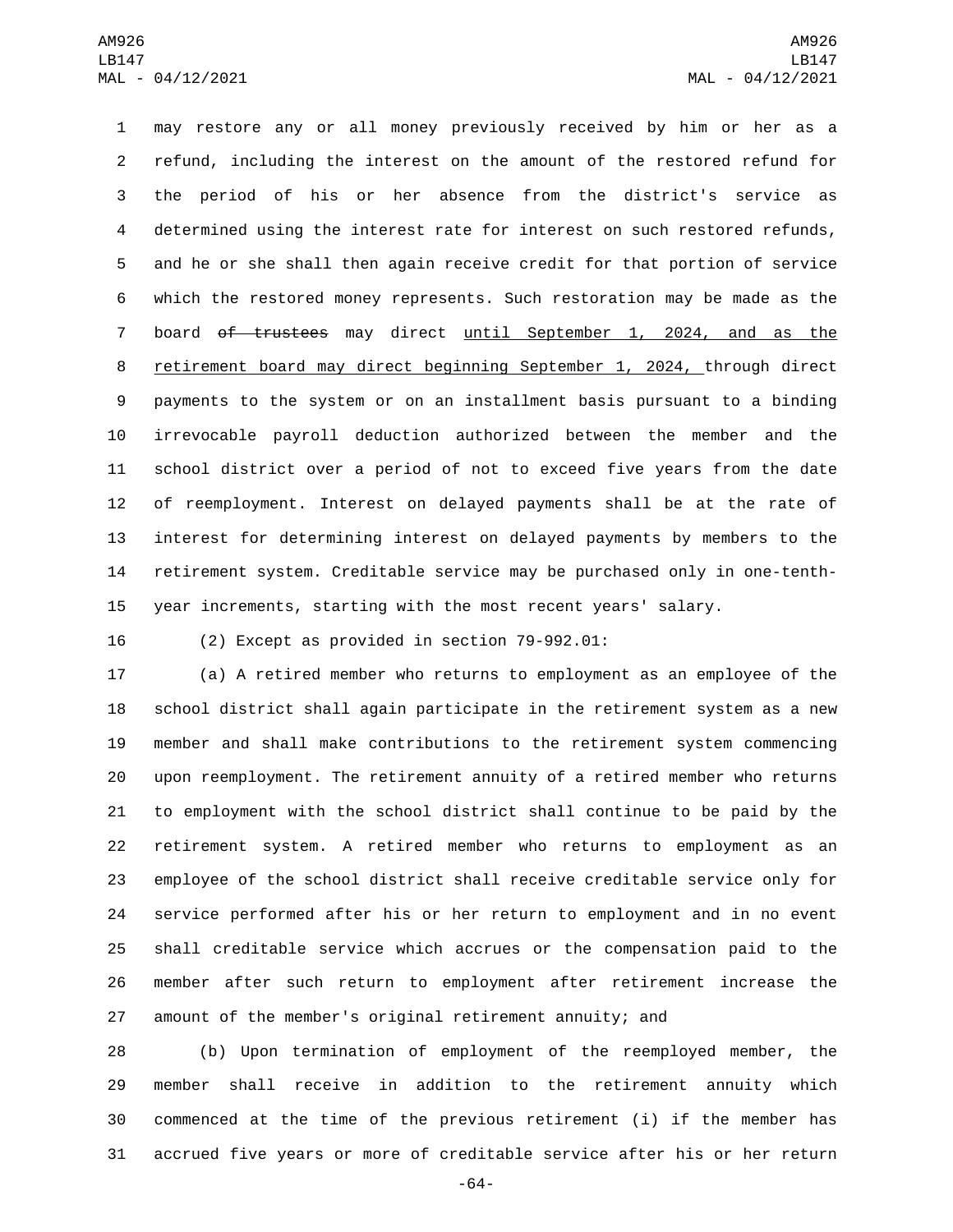to employment, excluding years of prior service acquired pursuant to section 79-990, 79-991, 79-994, 79-995, or 79-997, a retirement annuity as provided in section 79-999 or 79-9,100, as applicable, calculated solely on the basis of creditable service and final average compensation accrued and earned after the member's return to employment after his or her original retirement, and as adjusted to reflect any payment in other than the normal form or (ii) if the member has not accrued five years or more of creditable service after his or her return to employment, a refund equal to the member's accumulated contributions which were credited to the member after the member's return to employment. In no event shall the member's creditable service which accrued prior to a previous retirement be considered as part of the member's creditable service after his or her return to employment for any purpose of the 14 Class V School Employees Retirement Act.

 (3) In the event a member is entitled to receive a refund of 16 contributions pursuant to subsection  $(1)$  or subdivision  $(2)(b)(ii)$  of this section in an amount greater than one thousand dollars, if the member does not elect to have the refund paid directly to himself or herself or transferred to an eligible retirement plan designated by the member as a direct rollover pursuant to section 79-998, then the refund of contributions shall be paid in a direct rollover to an individual retirement plan as designated by the board until September 1, 2024, and as designated by the retirement board beginning September 1, 2024 of 24 trustees.

 Sec. 27. Section 79-992.01, Revised Statutes Cumulative Supplement, 26 2020, is amended to read:

 79-992.01 (1) An employer participating in a retirement system established pursuant to the Class V School Employees Retirement Act 29 shall:

 (a)(i) Until September 1, 2024, notify (a) Notify the administrator and the board of trustees in writing of the date upon which a termination

-65-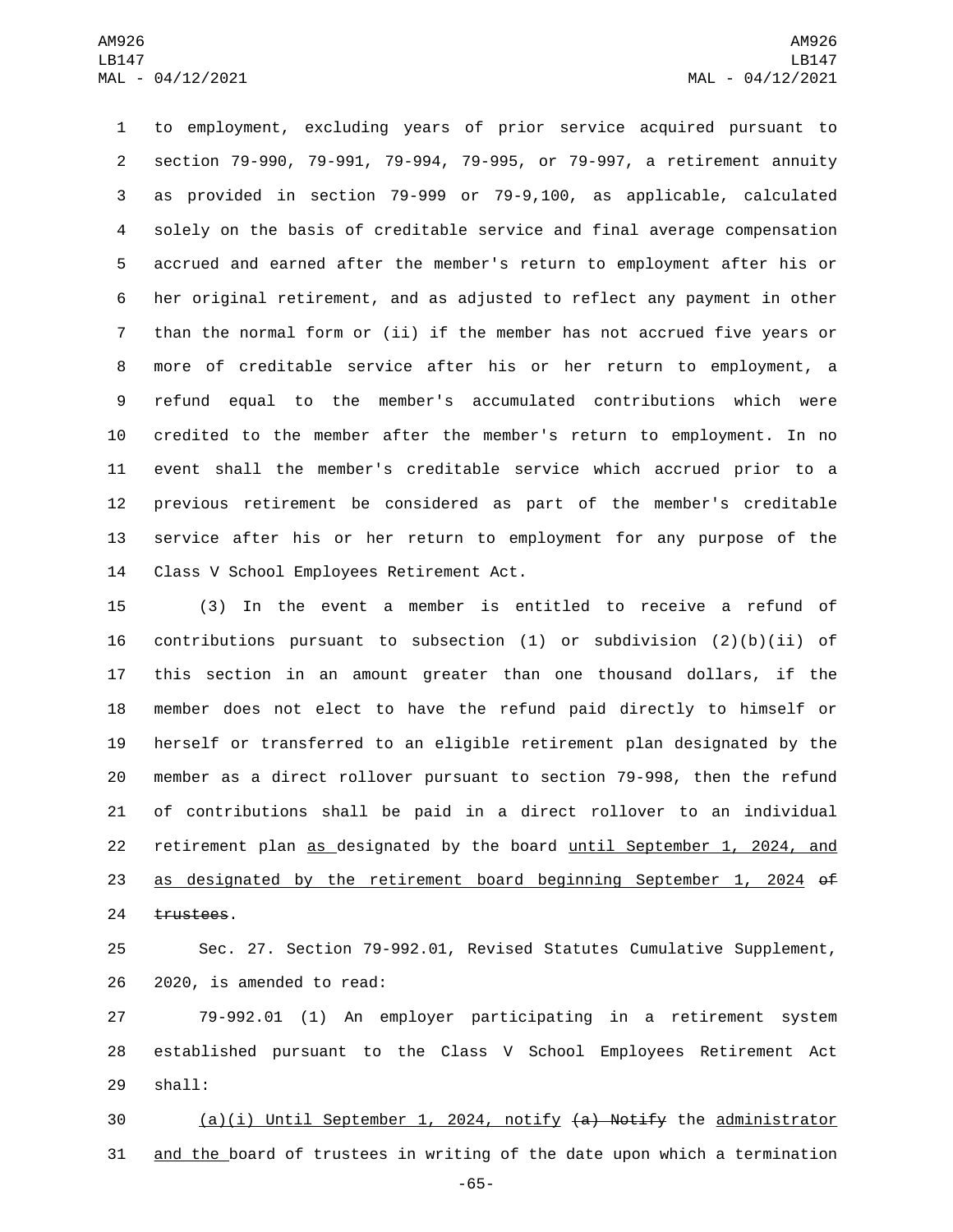1 of employment has occurred and provide the administrator and the board of 2 trustees with such information as the board of trustees deems necessary; 3 and

 (ii) Beginning September 1, 2024, notify the retirement board in writing of the date upon which a termination of employment has occurred and provide the administrator and the board with such information as the 7 administrator and the board deems necessary;

8 (b)(i) Until September 1, 2024, notify (b) Notify the administrator 9 and the board of trustees in writing whether or not a member accepted and 10 received an early retirement inducement; and

11 (ii) Beginning September 1, 2024, notify the retirement board in 12 writing whether or not a member accepted and received an early retirement 13 inducement; and

 (c) Submit in writing with the notice of termination of employment and notice of receipt of an early retirement inducement a completed 16 certification by an  $the$  employer and member under penalty of prosecution pursuant to section 79-992.02 that, prior to the member's termination, there was no prearranged written or verbal agreement for the member to return to service in any capacity with the same employer.

 $(2)$  The member shall submit  $(a)$  to the administrator and the board of trustees until September 1, 2024, and (b) to the retirement board 22 beginning September 1, 2024, of trustees upon the member's termination, under penalty of prosecution pursuant to section 79-992.02, completed 24 certification on forms prescribed by the administrator and the board of trustees or the retirement board, as applicable, stating whether or not the member accepted and received an early retirement inducement from his 27 or her employer.

 (3) Until September 1, 2024, and except as provided in section 79-981, the The board of trustees, and, beginning September 1, 2024, the 30 retirement board, may adopt and promulgate rules and regulations and prescribe forms as the board of trustees or the retirement board, as

-66-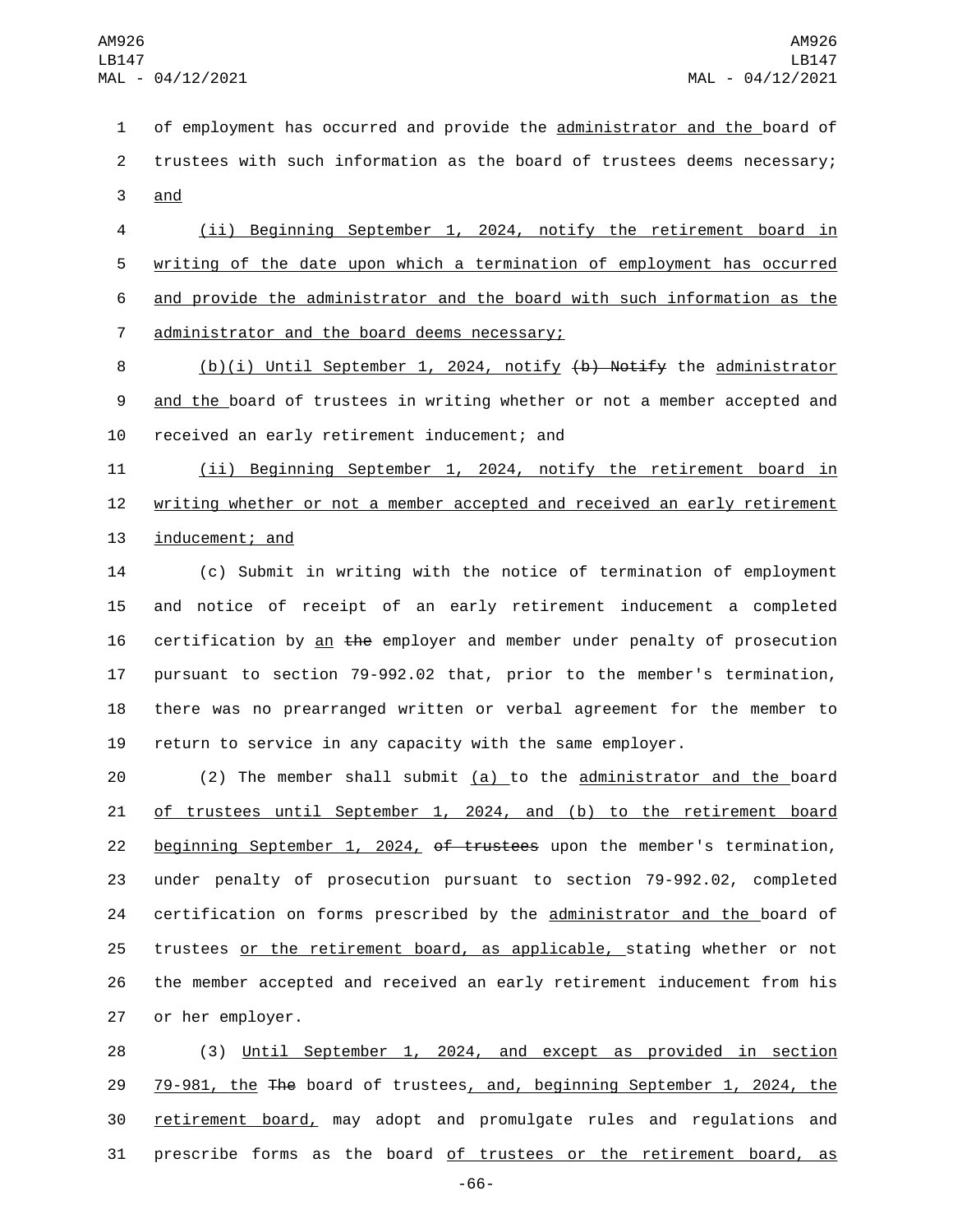applicable, determines appropriate in order to carry out this section and 2 to ensure full disclosure and reporting by an  $t$  he employer and member in order to minimize fraud and abuse and the filing of false or fraudulent claim or benefit applications.4

 Sec. 28. Section 79-992.02, Revised Statutes Cumulative Supplement, 6 2020, is amended to read:

 79-992.02 (1) Any person who, knowing it to be false or fraudulent, presents or causes to be presented a false or fraudulent claim or benefit application, any false or fraudulent proof in support of such a claim or benefit, or false or fraudulent information which would affect a future claim or benefit application to be paid under a retirement system for the purpose of defrauding or attempting to defraud the retirement system shall be guilty of a Class II misdemeanor. The (a) administrator and the board until September 1, 2024, and (b) retirement board beginning 15 September 1, 2024, of trustees shall deny any benefits that it determines are based on false or fraudulent information and shall have a cause of action against the member to recover any benefits already paid on the 18 basis of such information.

 (2) Any employee, member of a board of education, or agent of any 20 employer who willfully fails or refuses to furnish to the (a) 21 administrator and the board of trustees until September 1, 2024, and (b) retirement board beginning September 1, 2024, upon its request and in the manner prescribed by it such information, data, or records, as may be necessary for carrying into effect the Class V School Employees Retirement Act, shall be guilty of a Class V misdemeanor.

 Sec. 29. Section 79-998, Revised Statutes Cumulative Supplement, 27 2020, is amended to read:

 79-998 (1) The retirement system may accept as payment for additional service credit that is purchased pursuant to sections 79-990 to 79-992 an eligible rollover distribution from or on behalf of the member who is making payments for such service credit if the eligible

-67-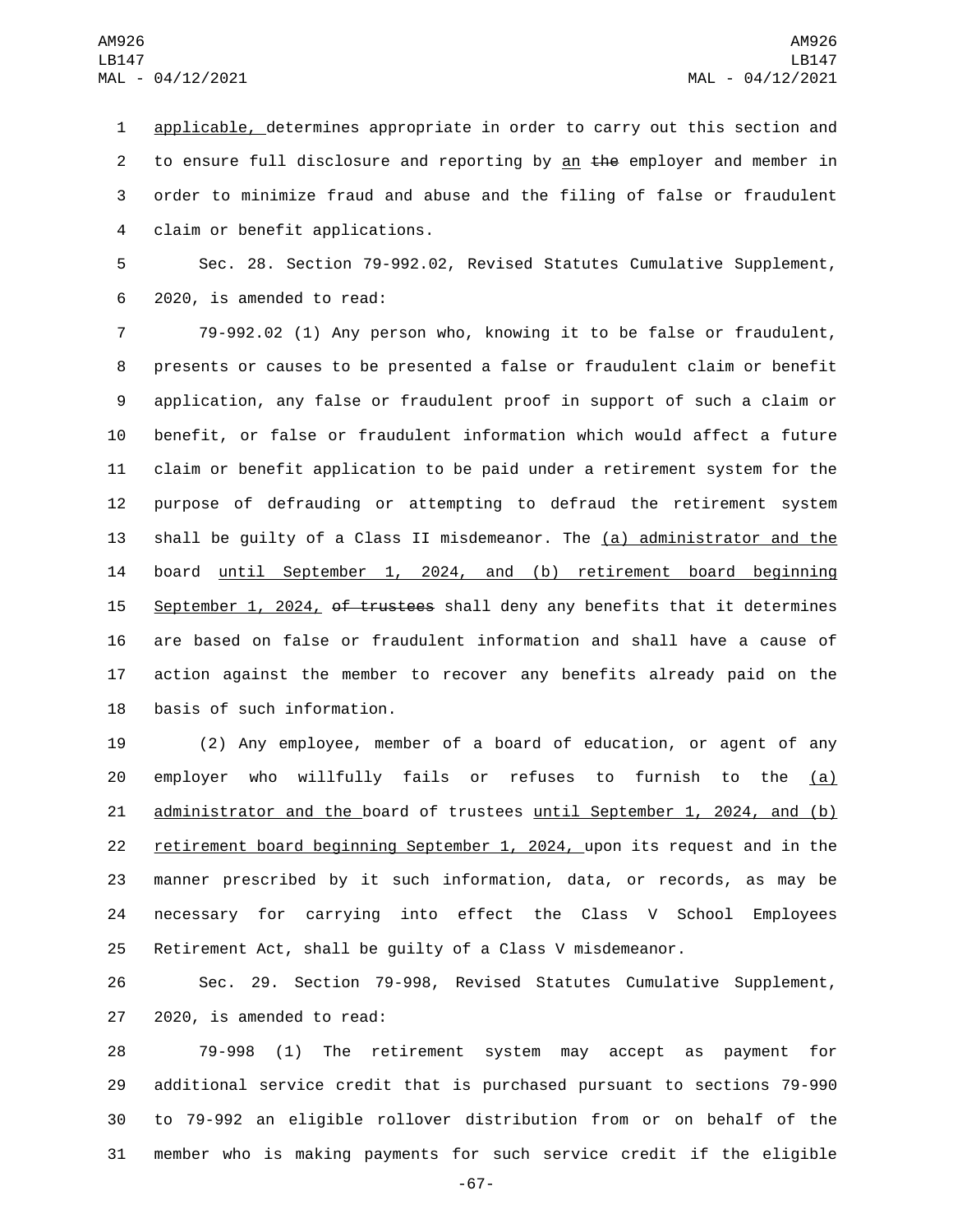rollover distribution does not exceed the amount of payment required for the service credit being purchased by the member. The eligible rollover distribution may be contributed to the retirement system by the member or directly transferred from the plan that is making the eligible rollover distribution on behalf of the member. Contribution by a member pursuant to this section may only be made in the form of a cash contribution. For purposes of this section, an eligible rollover distribution means all or any portion of an amount that qualifies as an eligible rollover 9 distribution under the Internal Revenue Code from:

 (a) A plan of another employer which is qualified under section 11  $401(a)$  or  $403(a)$  of the Internal Revenue Code;

 (b) An annuity contract or custodial account described in section 13 403(b) of the Internal Revenue Code;

 (c) An eligible deferred compensation plan under section 457(b) of the Internal Revenue Code which is maintained by a governmental employer described in section 457(e)(1)(A) of the Internal Revenue Code; or

 (d) An individual retirement account or annuity described in section 408(a) or section 408(b) of the Internal Revenue Code that is eligible to be rolled over to an employer plan under the Internal Revenue Code.

 (2) The retirement system may accept as payment for service credit that is purchased pursuant to sections 79-990 to 79-992 a direct trustee- to-trustee transfer from an eligible deferred compensation plan as described in section 457(e)(17) of the Internal Revenue Code on behalf of a member who is making payments for such service credit if the amount transferred from the eligible deferred compensation plan does not exceed the amount of payment required for the service credit being purchased and the purchase of such service credit qualifies as the purchase of 28 permissive service credit by the member as defined in section  $415(n)(3)$ 29 of the Internal Revenue Code.

 (3) Until September 1, 2024, the The board, and, beginning September 1, 2024, the retirement board, of trustees may establish rules,

-68-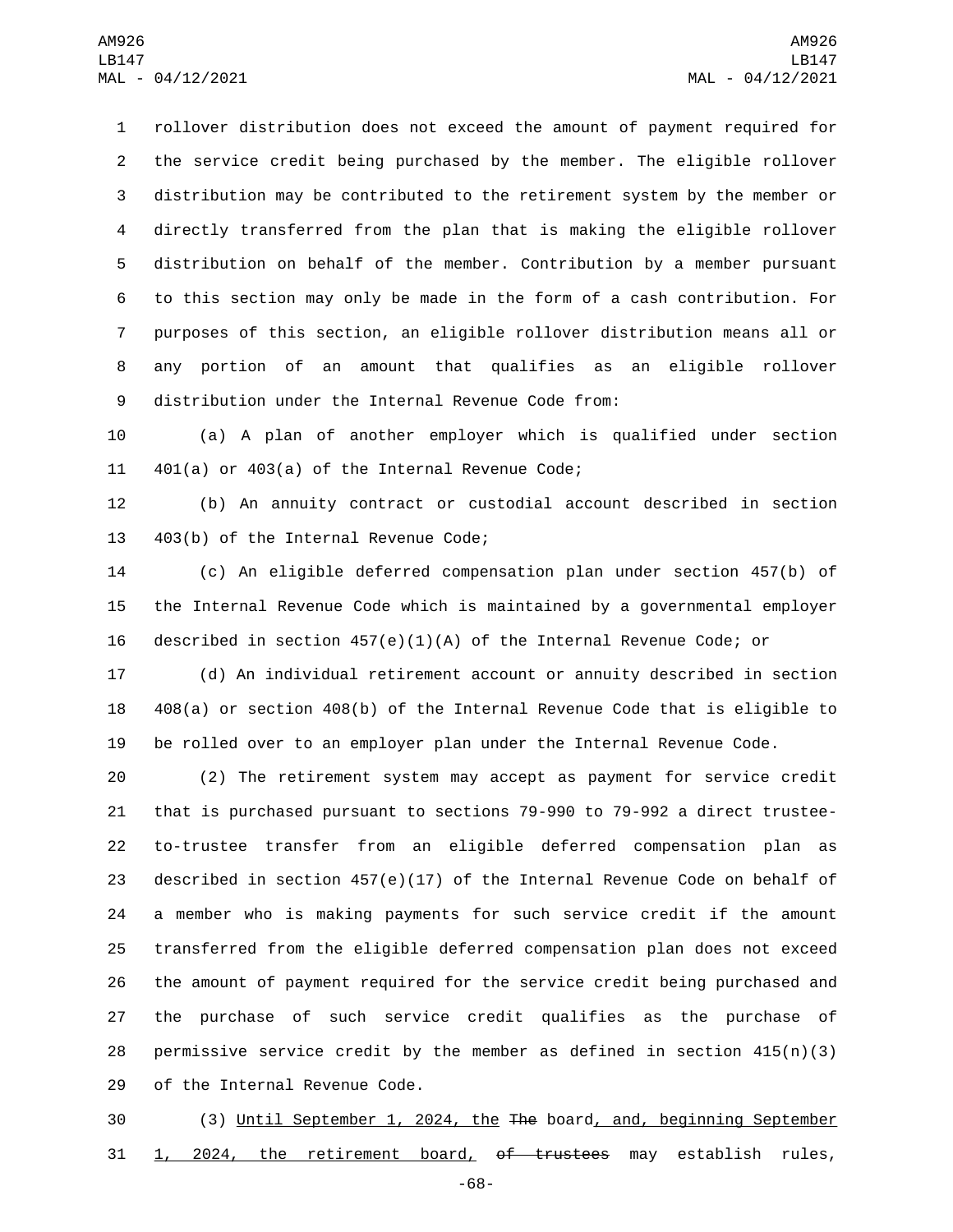regulations, and limitations on the eligible rollover distributions and direct trustee-to-trustee transfers that may be accepted by the retirement system pursuant to this section, including restrictions on the type of assets that may be transferred to the retirement system.

 (4) Cash and other properties contributed or transferred to the retirement system pursuant to this section shall be deposited and held as a commingled asset of the retirement system and shall not be separately accounted for or invested for the member's benefit. Contributions or direct transfers made by or on behalf of any member pursuant to this section shall be treated as qualifying payments under sections 79-990 to 79-992 and as employee contributions for all other purposes of the Class V School Employees Retirement Act except in determining federal and state 13 tax treatment of distributions from the system.

 (5) The retirement system, the board of education, the board of 15 trustees, the retirement board, and their respective members, officers, and employees shall have no responsibility or liability with respect to the federal and state income tax consequences of any contribution or 18 transfer to the retirement system pursuant to this section. Until September 1, 2024, and the board, and, beginning September 1, 2024, the 20 retirement board, of trustees may require as a condition to the 21 retirement system's acceptance of any rollover contribution or transfer satisfactory evidence that the proposed contribution or transfer is a qualifying rollover contribution or trustee-to-trustee transfer under the Internal Revenue Code and reasonable releases or indemnifications from the member against any and all liabilities which may in any way be 26 connected with such contribution or transfer.

27 (6) Effective January 1, 1993, any member who is to receive an 28 eligible rollover distribution, as defined in the Internal Revenue Code, 29 from the retirement system may, in accordance with such rules, 30 regulations, and limitations as may be established by the board or the 31 retirement board, as applicable of trustees, elect to have such

-69-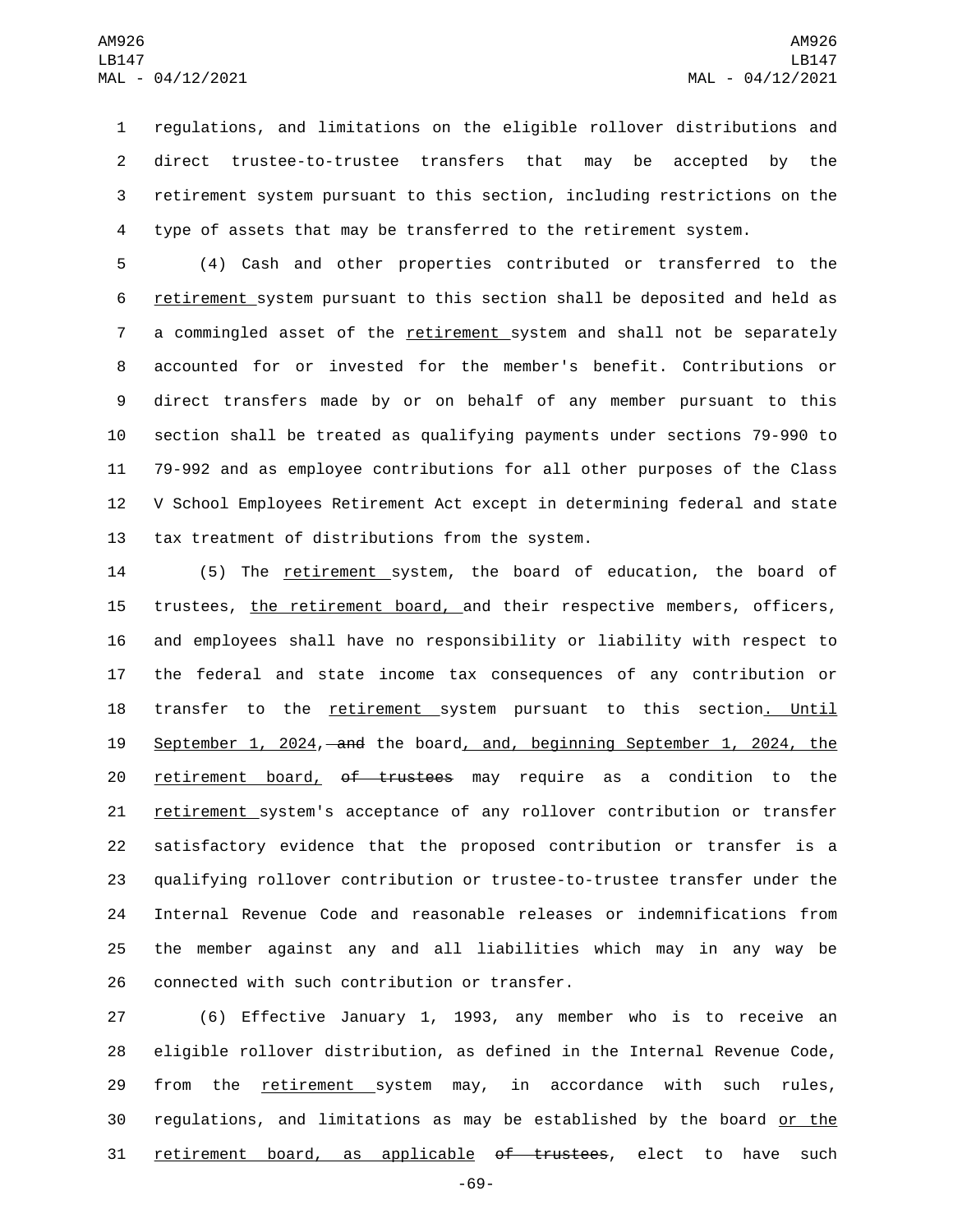distribution made in the form of a direct transfer to a retirement plan eligible to receive such transfer under the provisions of the Internal Revenue Code. Any such election shall be made in the form and within the time periods established by the board or the retirement board, as 5 applicable of trustees.

 (7) A member's surviving spouse or former spouse who is an alternate payee under a qualified domestic relations order and, on or after September 1, 2010, any designated beneficiary of a member who is not a surviving spouse or former spouse who is entitled to receive an eligible rollover distribution from the retirement system may, in accordance with such rules, regulations, and limitations as may be established by the 12 board or the retirement board, as applicable of trustees, elect to have such distribution made in the form of a direct transfer to a retirement plan eligible to receive such transfer under the provisions of the 15 Internal Revenue Code.

 (8) An eligible rollover distribution on behalf of a designated beneficiary of a member who is not a surviving spouse or former spouse of the member may be transferred to an individual retirement account or annuity described in section 408(a) or section 408(b) of the Internal Revenue Code that is established for the purpose of receiving the distribution on behalf of the designated beneficiary and that will be treated as an inherited individual retirement account or individual retirement annuity described in section 408(d)(3)(C) of the Internal 24 Revenue Code.

 (9) All distributions from the retirement system shall be subject to all withholdings required by federal or state tax laws.

 Sec. 30. Section 79-9,102, Revised Statutes Cumulative Supplement, 28 2020, is amended to read:

 79-9,102 (1) Notwithstanding any other provision of the Class V School Employees Retirement Act, no member or beneficiary of the retirement system shall receive in any calendar year an annuity or other

-70-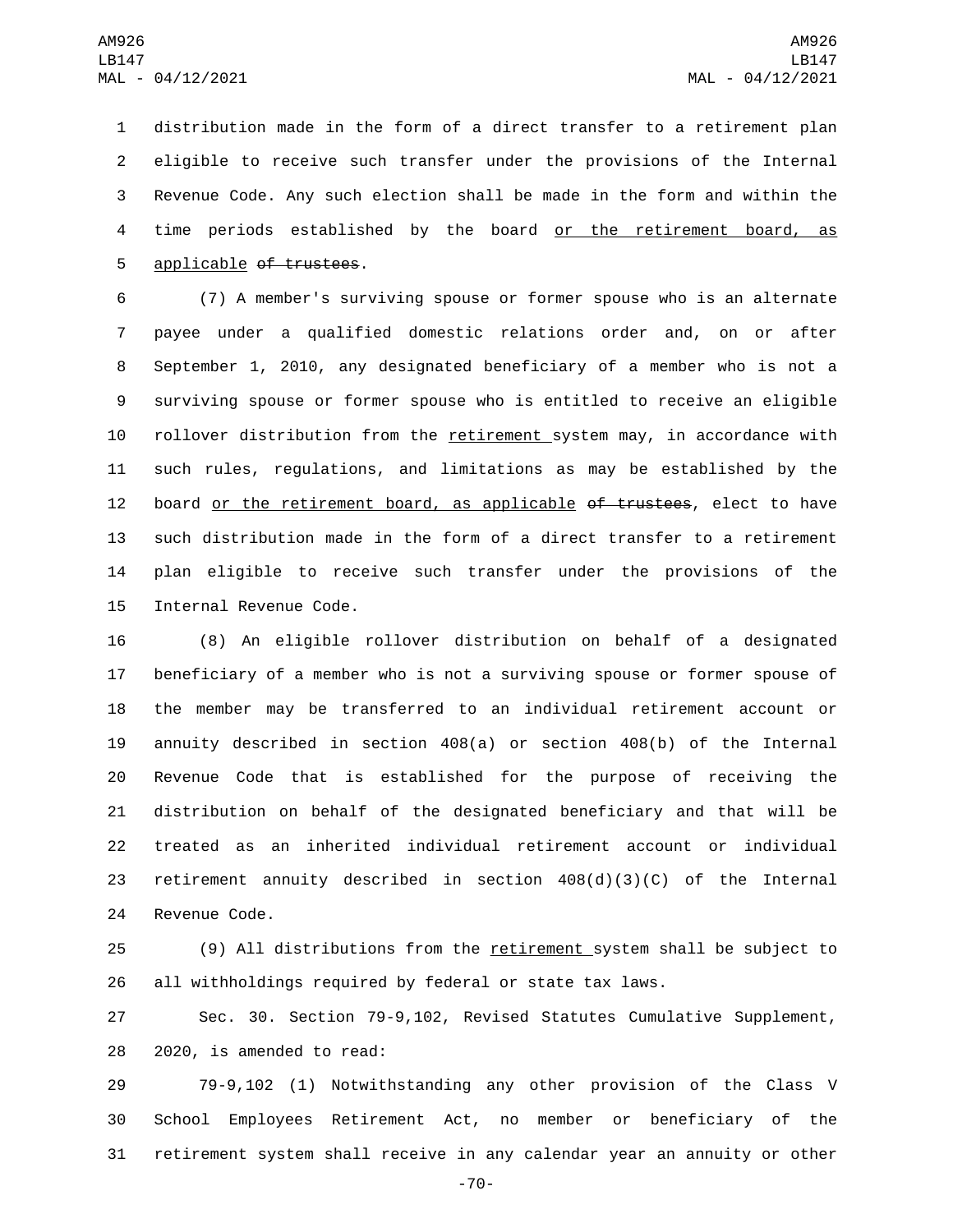benefit which would exceed the maximum benefit permitted under section 415 of the Internal Revenue Code, or any successor provision and the regulations issued thereunder, as they may be amended from time to time, and as adjusted as of January 1 of each calendar year to the dollar limitation as determined for such year by the Commissioner of Internal Revenue pursuant to section 415(d) of the Internal Revenue Code to reflect cost-of-living adjustments, and the amount of benefit to be paid to any member or beneficiary by the retirement system shall be adjusted each calendar year, if necessary, to conform with the maximum benefit permitted under section 415 of the Internal Revenue Code. The cost-of- living adjustment to the maximum benefit permitted under section 415 of the Internal Revenue Code shall apply to determining the maximum benefit of a member who severed employment or commenced receiving benefits prior 14 to the effective date of the adjustment.

 (2) Any payments provided for by sections 79-990, 79-991, and 79-992 for the purchase or restoration of creditable service shall be subject to the limitations of section 415 of the Internal Revenue Code on annual 18 additions to the retirement system. Until September 1, 2024, and the 19 board, and, beginning September 1, 2024, the retirement board, of 20 trustees may suspend payments, alter installment periods, or, if such suspension or alteration is not possible, deny the purchase of all or a portion of the creditable service desired to be purchased, as necessary to comply with the requirements of section 415 of the Internal Revenue 24 Code.

 (3) This section is intended to meet and incorporate the requirements of section 415 of the Internal Revenue Code and regulations under that section that are applicable to governmental plans and shall be construed in accordance with section 415 of the Internal Revenue Code and the regulations issued thereunder and shall, by this reference, incorporate any subsequent changes made to such section as the same may 31 apply to the retirement system.

-71-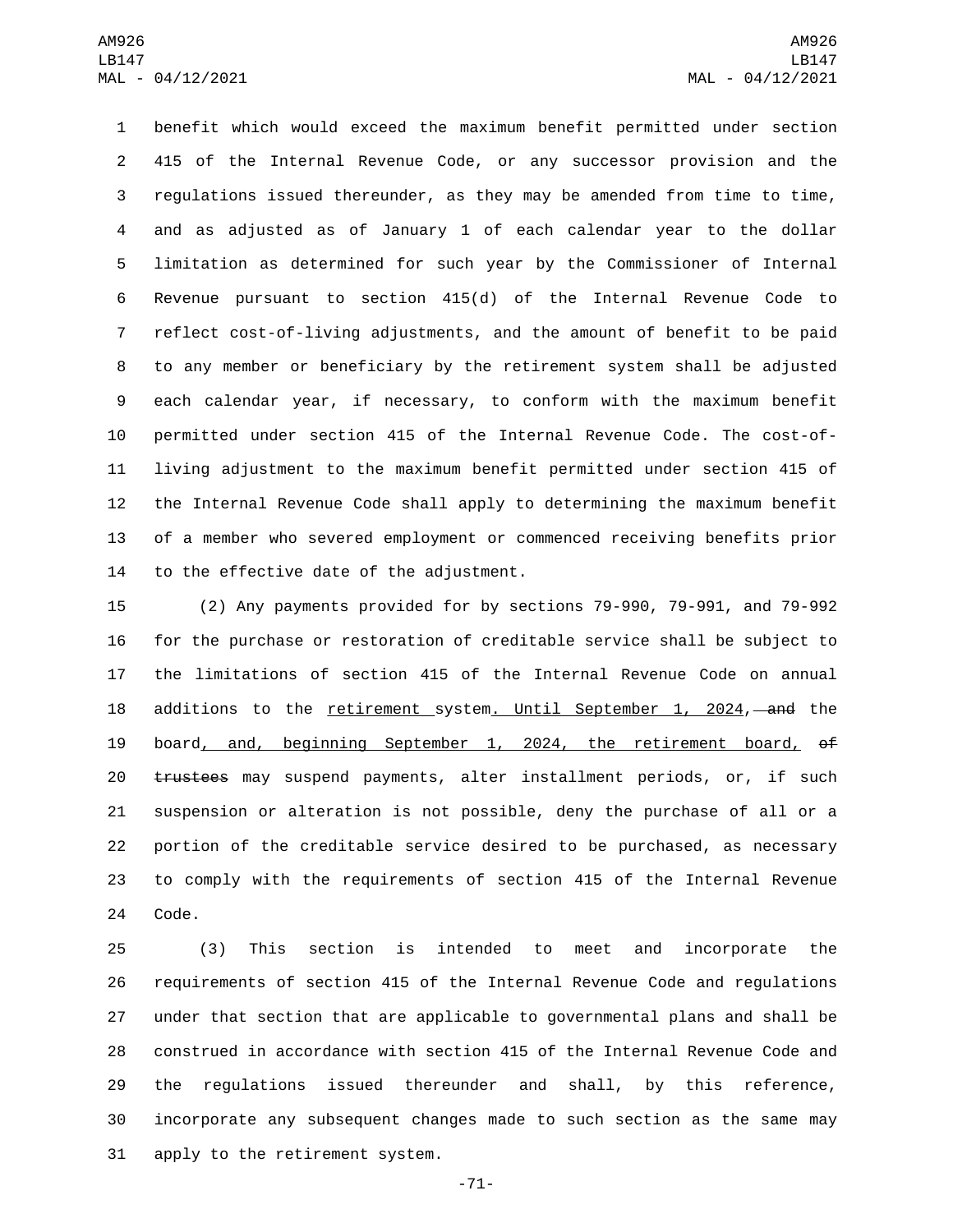Sec. 31. Section 79-9,103, Revised Statutes Cumulative Supplement, 2 2020, is amended to read:

 79-9,103 (1) Any annuity paid on or after September 1, 1983, to a member who retired prior to February 21, 1982, pursuant to the Class V School Employees Retirement Act, or to such member's beneficiary, or to a person who retired under the provisions of the retirement system established by statute for employees of Class V school districts in effect prior to September 1, 1951, or to such person's beneficiary, shall be adjusted by the increase in the cost of living or wage levels between the effective date of retirement and June 30, 1983, except that such increase shall not exceed the sum of one dollar and fifty cents per month for each year of creditable service and one dollar per month for each completed year of retirement as measured from the effective date of retirement to June 30, 1983. No separate adjustment in such annuity shall be made as a result of the changes made in section 79-9,113 pursuant to Laws 1983, LB 488. If a joint and survivor annuity was elected, the increase shall be actuarially adjusted so that the joint and survivor annuity remains the actuarial equivalent of the life annuity otherwise 19 payable.

 (2) In addition to the cost-of-living adjustment provided in subsection (1) of this section, any annuity paid on or after September 1, 1986, pursuant to the act or pursuant to the provisions of the retirement system established by statute for employees of Class V school districts in effect prior to September 1, 1951, and on which the first payment was dated on or before September 1, 1985, shall be adjusted by the increase in the cost of living or wage levels between the effective date of retirement and June 30, 1986, except that such increase shall not exceed (a) three and one-half percent for annuities first paid on or after September 1, 1984, (b) seven percent for annuities first paid on or after September 1, 1983, but before September 1, 1984, or (c) ten and one-half 31 percent for all other annuities.

-72-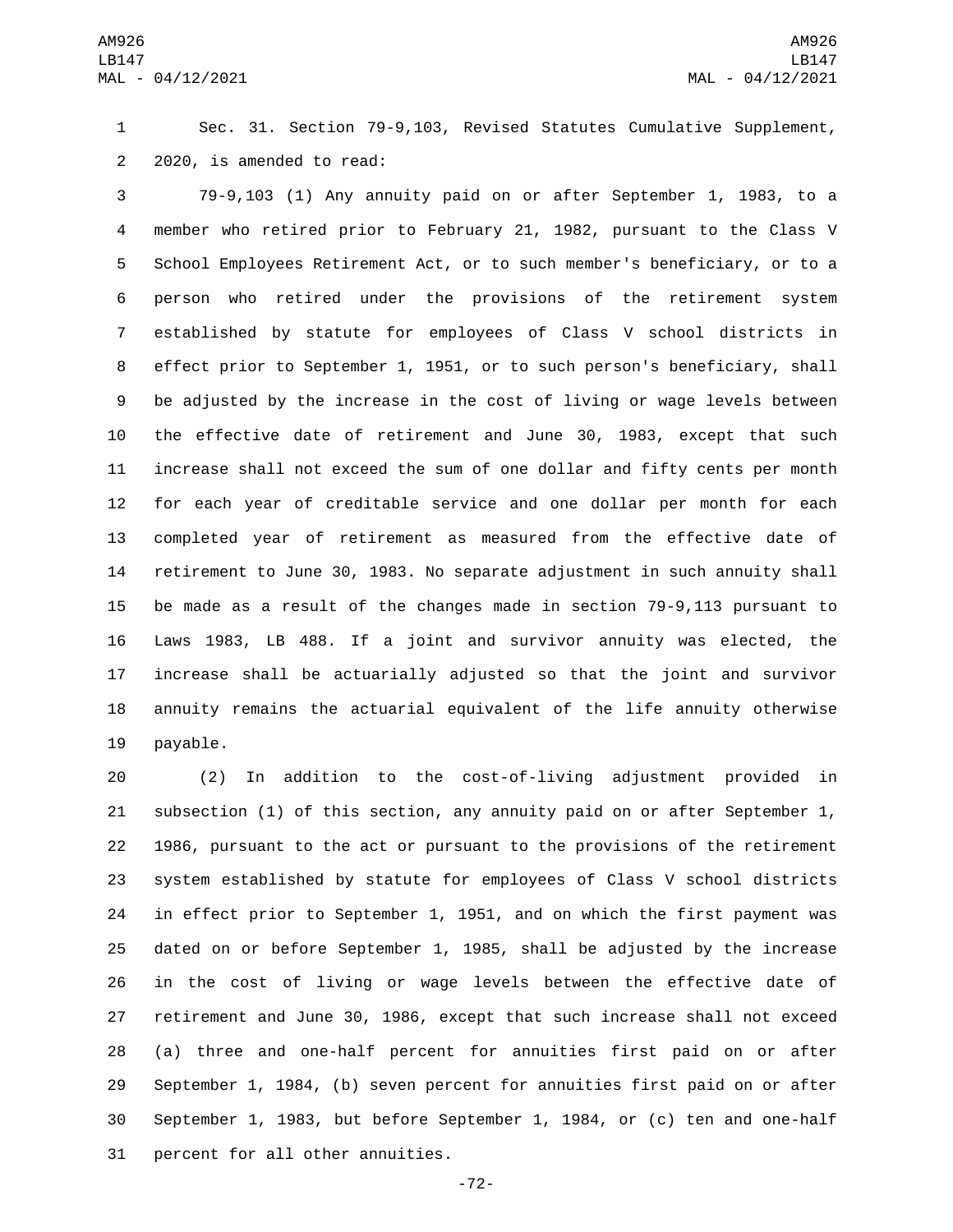(3) In addition to the cost-of-living adjustments provided in subsections (1) and (2) of this section, any annuity paid on or after September 1, 1989, pursuant to the act or pursuant to the provisions of the retirement system established by statute for employees of Class V school districts in effect prior to September 1, 1951, and on which the first payment was dated on or before September 1, 1988, shall be adjusted by the increase in the cost of living or wage levels between the effective date of retirement and June 30, 1989, except that such increase shall not exceed (a) three percent for annuities first paid on or after September 1, 1987, (b) six percent for annuities first paid on or after September 1, 1986, but before September 1, 1987, or (c) nine percent for 12 all other annuities.

 (4) In addition to the cost-of-living adjustments provided in subsections (1), (2), and (3) of this section, any annuity paid on or after September 1, 1992, pursuant to the act or pursuant to the provisions of the retirement system established by statute for employees of Class V school districts in effect prior to September 1, 1951, and on which the first payment was dated on or before October 1, 1991, shall be adjusted by the increase in the cost of living or wage levels between the effective date of retirement and June 30, 1992, except that such increase shall not exceed (a) three percent for annuities first paid after October 1, 1990, (b) six percent for annuities first paid after October 1, 1989, but on or before October 1, 1990, or (c) nine percent for all other 24 annuities.

 (5) In addition to the cost-of-living adjustments provided in subsections (1), (2), (3), and (4) of this section, any annuity paid on or after September 1, 1995, pursuant to the act or pursuant to the provisions of the retirement system established by statute for employees of Class V school districts in effect prior to September 1, 1951, and on which the first payment was dated on or before October 1, 1994, shall be adjusted by the increase in the cost of living or wage levels between the

-73-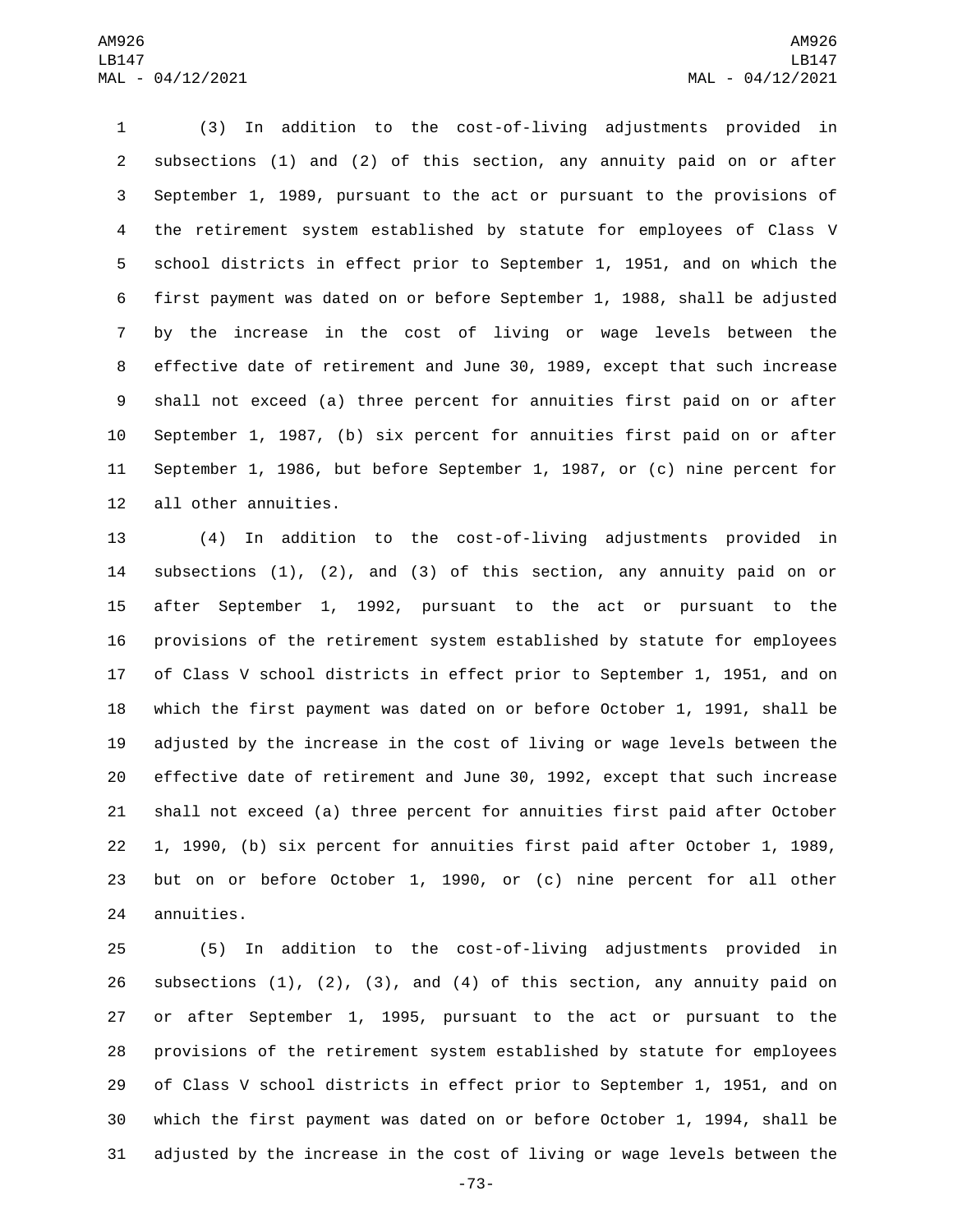effective date of retirement and June 30, 1995, except that such increase shall not exceed (a) three percent for annuities first paid after October 1, 1993, (b) six percent for annuities first paid after October 1, 1992, but on or before October 1, 1993, or (c) nine percent for all other 5 annuities.

 (6) In addition to the cost-of-living adjustments provided in subsections (1), (2), (3), (4), and (5) of this section, any annuity paid pursuant to the act or pursuant to the provisions of the retirement system established by statute for employees of Class V school districts in effect prior to September 1, 1951, and on which the first payment was dated on or before October 1, 1994, shall be subject to adjustment to equal the greater of (a) the annuity payable to the member or beneficiary as adjusted, if applicable, under the provisions of subsection (1), (2), (3), (4), or (5) of this section or (b) ninety percent of the annuity which results when the original annuity that was paid to the member or beneficiary (before any cost-of-living adjustments under this section), is adjusted by the increase in the cost of living or wage levels between the commencement date of the annuity and June 30, 1995.

 (7) In addition to the cost-of-living adjustments provided in 20 subsections  $(1)$ ,  $(2)$ ,  $(3)$ ,  $(4)$ ,  $(5)$ , and  $(6)$  of this section, any annuity paid on or after September 1, 1998, pursuant to the act or pursuant to the provisions of the retirement system established by statute for employees of Class V school districts in effect prior to September 1, 1951, and on which the first payment was dated on or before October 3, 1997, shall be adjusted by the increase in the cost of living or wage levels between the effective date of retirement and June 30, 1998, except that such increase shall not exceed (a) three percent for annuities first paid after October 1, 1996, (b) six percent for annuities first paid after October 1, 1995, but on or before October 1, 1996, or (c) nine 30 percent for all other annuities.

(8) Beginning January 1, 2000, and on January 1 of every year

-74-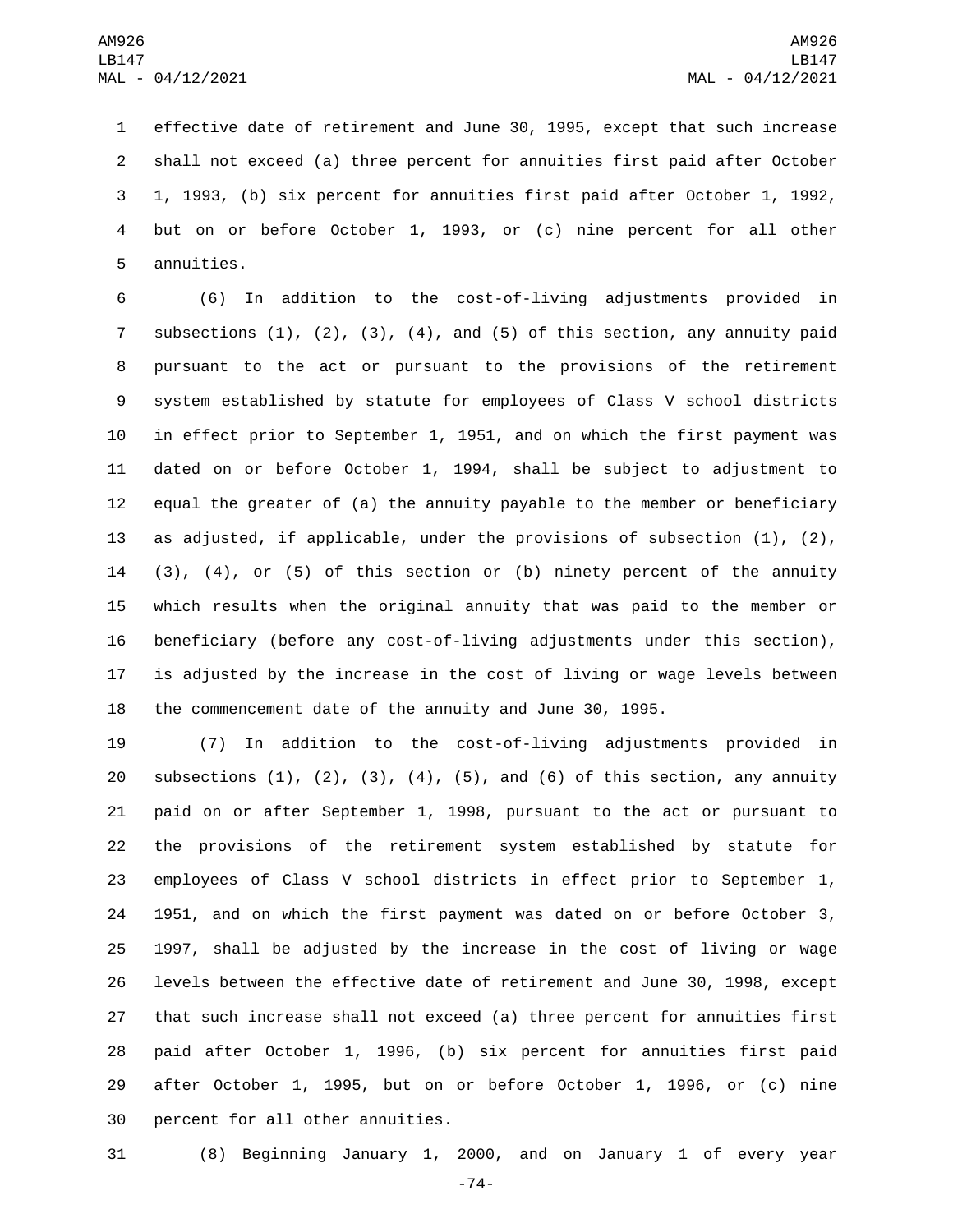thereafter, for employees of Class V school districts who were members prior to July 1, 2013, a cost-of-living adjustment shall be made for any annuity being paid pursuant to the act, or pursuant to the provisions of the retirement system established by statute for employees of Class V school districts in effect prior to September 1, 1951, and on which the first payment was dated on or before October 3 preceding such January 1 adjustment date. The cost-of-living adjustment for any such annuity shall be the lesser of (a) one and one-half percent or (b) the increase in the consumer price index from the date such annuity first became payable through the August 31 preceding the January 1 adjustment date as reduced by the aggregate cost-of-living adjustments previously made to the 12 annuity pursuant to this section.

 (9) Beginning January 1, 2014, and on January 1 of every year thereafter, for employees of Class V school districts who became members on or after July 1, 2013, a cost-of-living adjustment shall be made for any annuity being paid pursuant to the act and on which the first payment was dated on or before October 3 preceding such January 1 adjustment date. The cost-of-living adjustment for any such annuity shall be the lesser of (a) one percent or (b) the increase in the consumer price index from the date such annuity first became payable through the August 31 preceding the January 1 adjustment date as reduced by the aggregate cost- of-living adjustments previously made to the annuity pursuant to this 23 section.

 (10) Beginning September 1, 1999, the actuary shall make an annual valuation of the assets and liabilities of the system. If the annual valuation made by the actuary, as approved by the board of trustees, indicates that the system has sufficient actuarial surplus to provide for a cost-of-living adjustment in addition to the adjustment made pursuant to subsection (8) or (9) of this section, the board of trustees may, in its discretion, declare by resolution that each annuity being paid pursuant to the act, or pursuant to the provisions of the retirement

-75-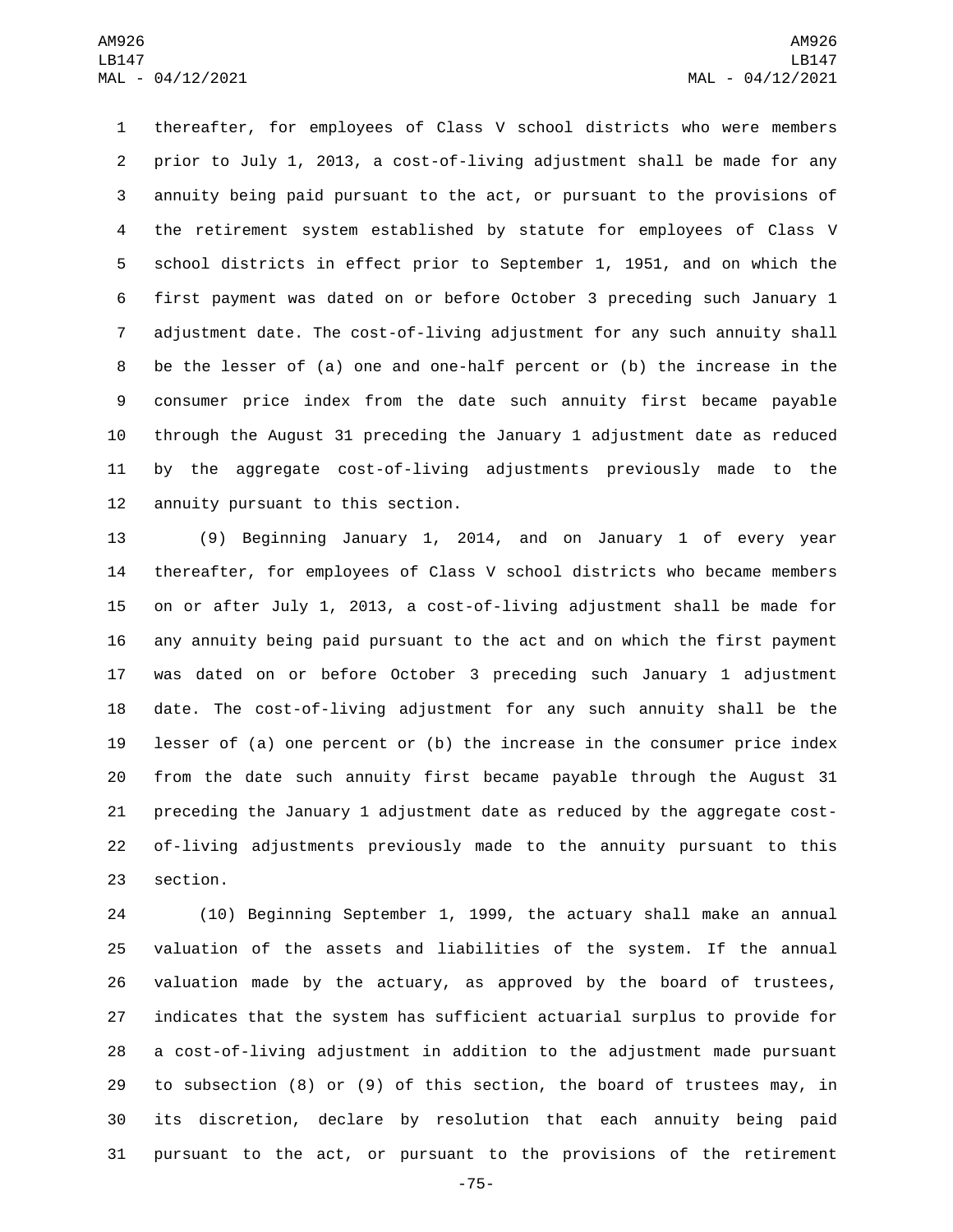system established by statute for employees of Class V school districts in effect prior to September 1, 1951, and on which the first payment was dated on or before October 3 of the year such resolution is adopted, shall be increased beginning as of the January 1 following the date of the board of trustees' resolution by such percentage as may be declared by the board of trustees, except that such increase for any such annuity shall not exceed the increase in the consumer price index from the date such annuity first became payable through the applicable valuation date as reduced by the aggregate cost-of-living adjustments previously made to 10 the annuity pursuant to this section.

 (11) Except for the adjustments pursuant to subsection (13) of this section, the consumer price index to be used for determining any cost-of- living adjustment under this section shall be the Consumer Price Index - All Urban Consumers, as published by the Bureau of Labor Statistics of the United States Department of Labor. If this consumer price index is discontinued or replaced, a substitute index published by the United 17 States Department of Labor shall be selected by the board if before September 1, 2024, or by the retirement board if on or after September 1, 19 2024. Any substitute index selected of trustees, which shall be a reasonable representative measurement of the cost of living for retired employees. An annuity as increased by any cost-of-living adjustment made under this section shall be considered the base annuity amount for the purpose of future adjustments pursuant to this section. In no event shall any cost-of-living adjustment be deemed to affect or increase the amount of the base retirement annuity of a member as determined under section 26 79-999 or 79-9,100.

27 (12) Any decision or determination by the board or retirement board, 28 as applicable, of trustees (a) to declare or not declare a cost-of-living adjustment, (b) as to whether the annual valuation indicates a sufficient actuarial surplus to provide for a cost-of-living adjustment, or (c) pursuant to the selection of a substitute index shall be made in the

-76-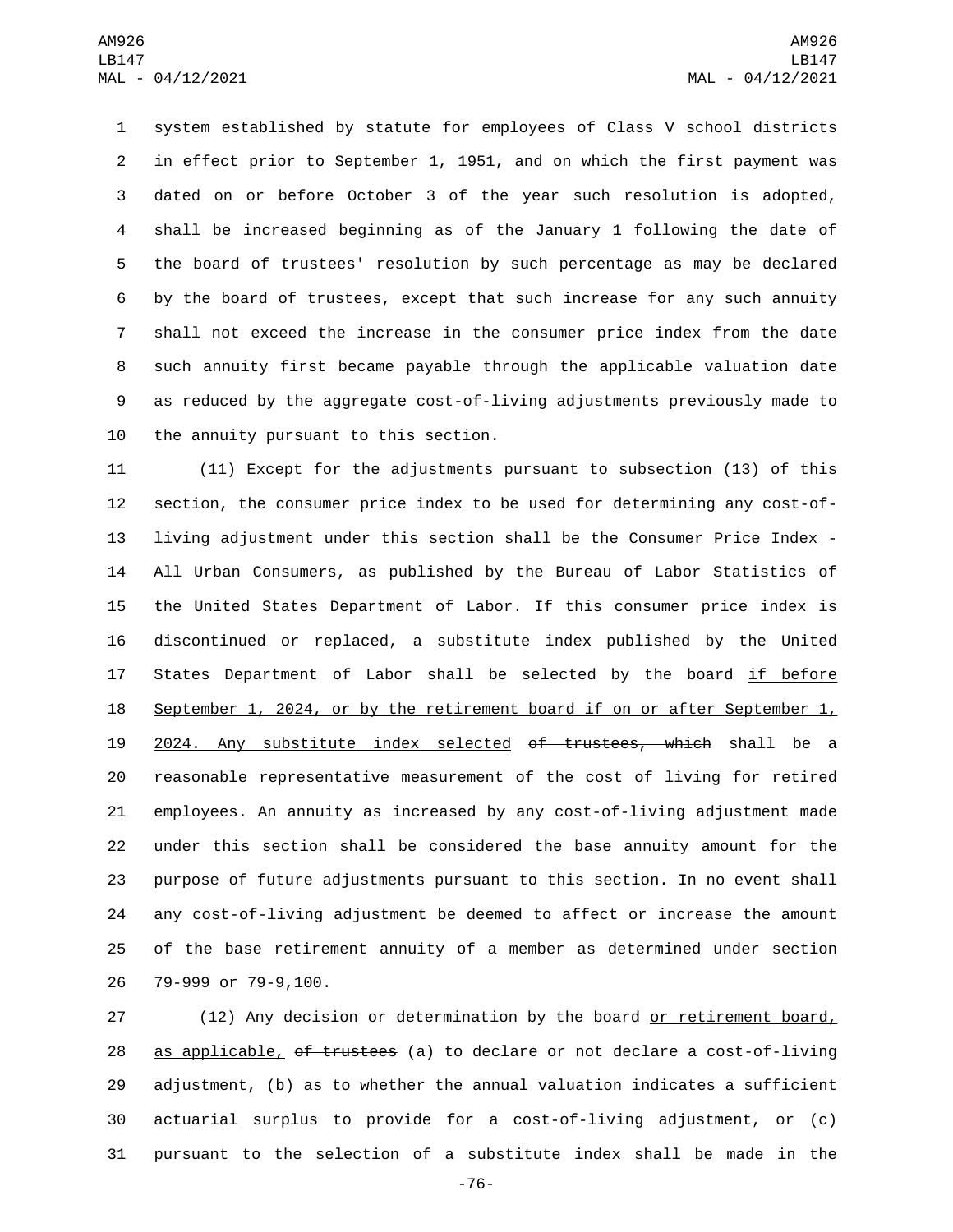1 sole, absolute, and final discretion of the board or retirement board, as 2 applicable, of trustees and shall not be subject to challenge by any member or beneficiary. In no event shall the Legislature be constrained or limited in amending the system or increasing the benefits of members under the system, nor shall the board or retirement board, as applicable, 6 of education or board of trustees be constrained from supporting any such change to the system, notwithstanding the effect of any such change upon 8 the actuarial surplus of the system and the ability of the board or 9 retirement board, as applicable, of trustees to declare future cost-of-10 living adjustments.

 (13) The Legislature finds and declares that there exists in this state a pressing need to attract and retain qualified and dedicated public school employees and that one of the factors prospective public school employees consider when seeking or continuing public school employment is the retirement system and benefits the employment provides. The Legislature further finds that over the past decades, as reflected by the Medical Price Index published by the United States Department of Labor, the cost of medical care, including the cost of medications and insurance coverages, has increased at a rate in excess of that by which the Consumer Price Index - All Urban Consumers has increased. The Legislature further finds and declares that there accordingly exists a need to adjust the amount of retirement benefits paid to retired public school employees in order to assist them in meeting the increased cost of medical care. Therefor, in addition to the cost-of-living adjustments provided in subsections (1) through (12) of this section, commencing on October 3, 2001, and on October 3 of every year thereafter, a medical cost-of-living adjustment shall be paid to any annuitant who became a member prior to July 1, 2016, and has been paid an annuity from the retirement system for at least ten years through the October 3 adjustment date. The cost-of-living adjustment shall be paid in the form of a supplemental annuity providing monthly payments equal to the amount which

-77-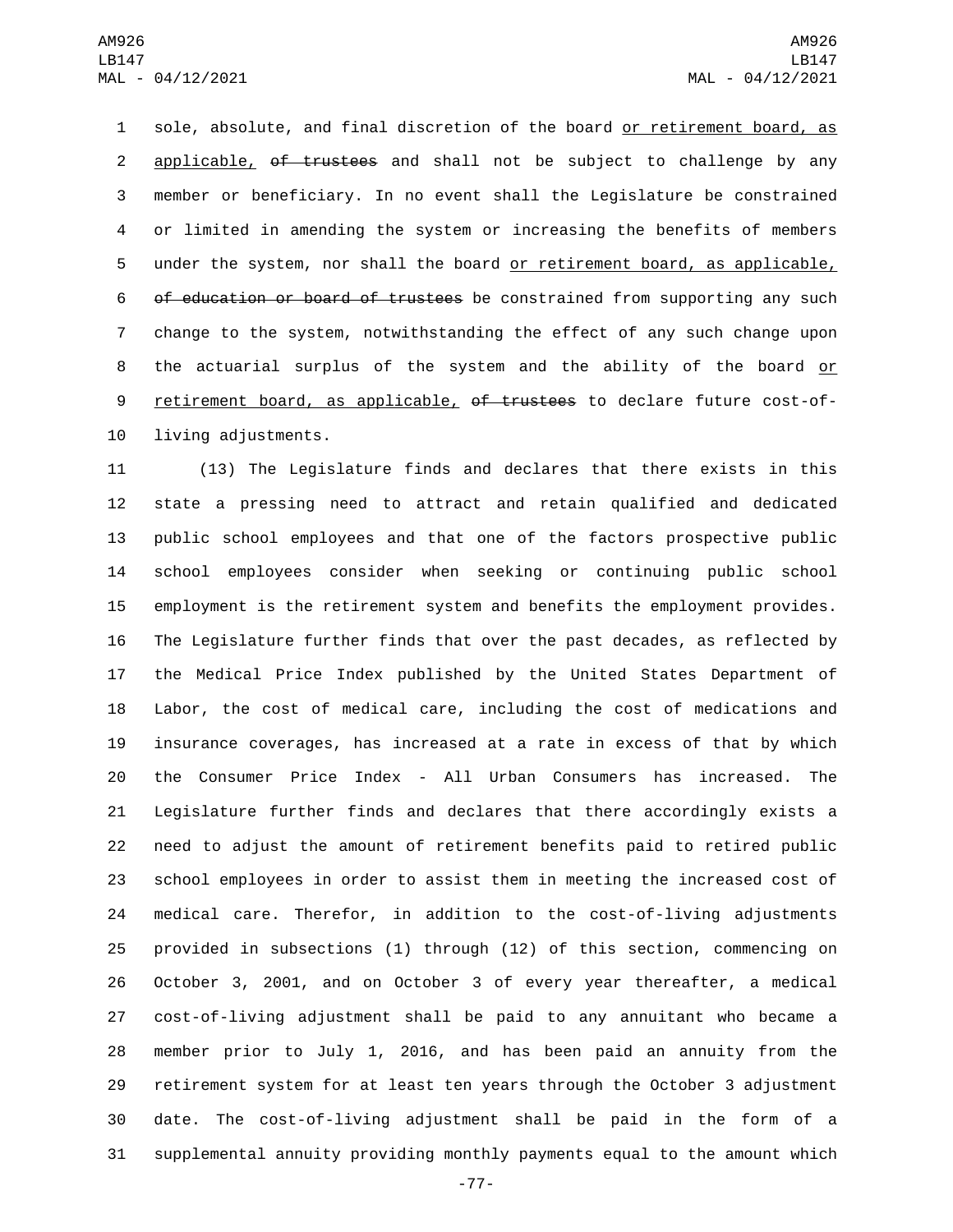results when (a) the fraction, not to exceed one, that results when the annuitant's years of creditable service at his or her retirement date is divided by twenty, is multiplied by (b) the product of ten dollars times the number of years, including attained one-half years, that such annuitant has received annuity payments from the retirement system through the October 3 adjustment date. The supplemental annuity being paid to an annuitant shall increase by ten dollars on October 3 of each subsequent year to reflect the additional year of annuity payments to the annuitant until the total amount of the supplemental annuity is two hundred fifty dollars. In no event shall the medical cost-of-living adjustment for any annuitant pursuant to this subsection result in the payment of a supplemental annuity exceeding two hundred fifty dollars per month. The supplemental annuity paid to an annuitant pursuant to this subsection shall cease at the death of the annuitant regardless of the form of retirement annuity being paid to the annuitant at the time of his 16 or her death.

 Sec. 32. Section 79-9,105, Revised Statutes Cumulative Supplement, 2020, is amended to read:

 79-9,105 (1) Any member with five or more years of creditable service, excluding years of prior service acquired pursuant to section 79-990, 79-991, 79-994, 79-995, or 79-997, who becomes totally disabled for further performance of duty on or after March 22, 2000, may be approved for deferred disability retirement by the board until September 1, 2024, and by the retirement board beginning September 1, 2024 of 25 trustees. In the case of such deferred disability retirement, the member, during the period specified in subsection (3) of this section, shall be credited with creditable service for each year or portion thereof, to be determined in accordance with policies of the board or retirement board, 29 as applicable, of trustees governing creditable service, that the member defers retirement, up to a maximum of thirty-five years of total creditable service, including creditable service accrued before the

-78-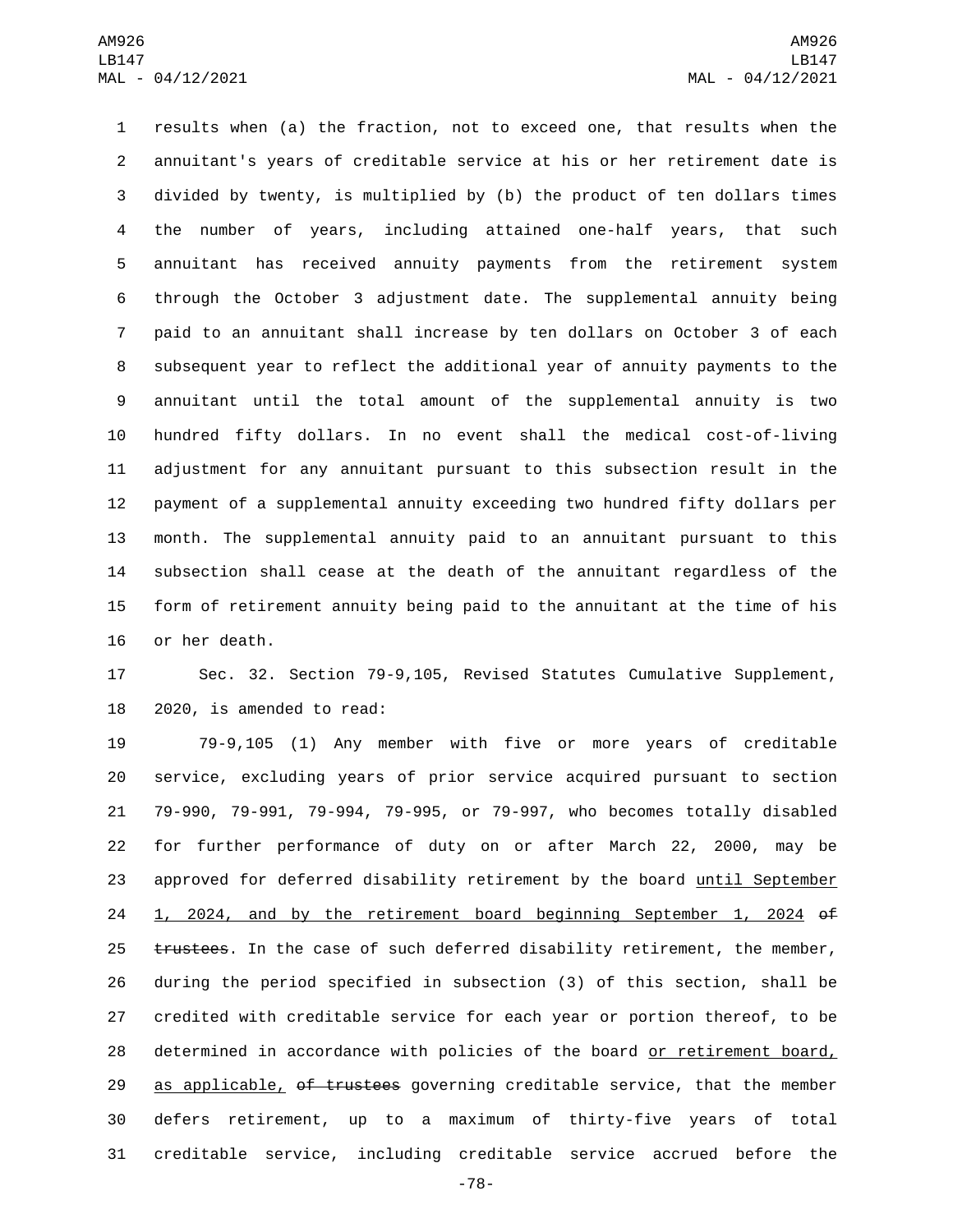member became totally disabled. The member approved for deferred disability retirement may at any time of the member's choosing request the deferral to end and retirement annuity payments to begin. The retirement annuity of such member shall be based on the total number of years of the member's creditable service, including the years credited to the member during his or her total disability under this section, and the member's final average salary as of the date that the member became totally disabled and as adjusted from such date by a percentage equal to the cumulative percentage cost-of-living adjustments that were made or declared for annuities in pay status pursuant to section 79-9,103 after the date of the approval of the board or retirement board, as applicable, 12 of trustees for deferred disability retirement and before the cessation of the accrual of additional creditable service pursuant to subsection (3) of this section. Except as provided in subsection (4) of this section, the retirement annuity so determined for the member shall be payable to the member without reduction due to any early commencement of benefits, except that the retirement annuity shall be reduced by the amount of any periodic payments to such employee as workers' compensation benefits. Additional creditable service acquired through deferred disability retirement shall apply to the service requirements specified 21 in section 79-9,106. The board <u>or retirement board, as applicable,</u> of 22 trustees shall consider a member to be totally disabled when it has received an application by the member and a statement by at least two 24 licensed and practicing physicians designated by the board or retirement 25 board, as applicable, of trustees certifying that the member is totally and presumably permanently disabled and unable to perform his or her 27 duties as a consequence thereof.

 (2) Notwithstanding the provisions of subsection (1) of this section, the payment of the retirement annuity of a member may not be deferred later than the member's required beginning date as defined in section 401(a)(9) of the Internal Revenue Code, as defined in section

-79-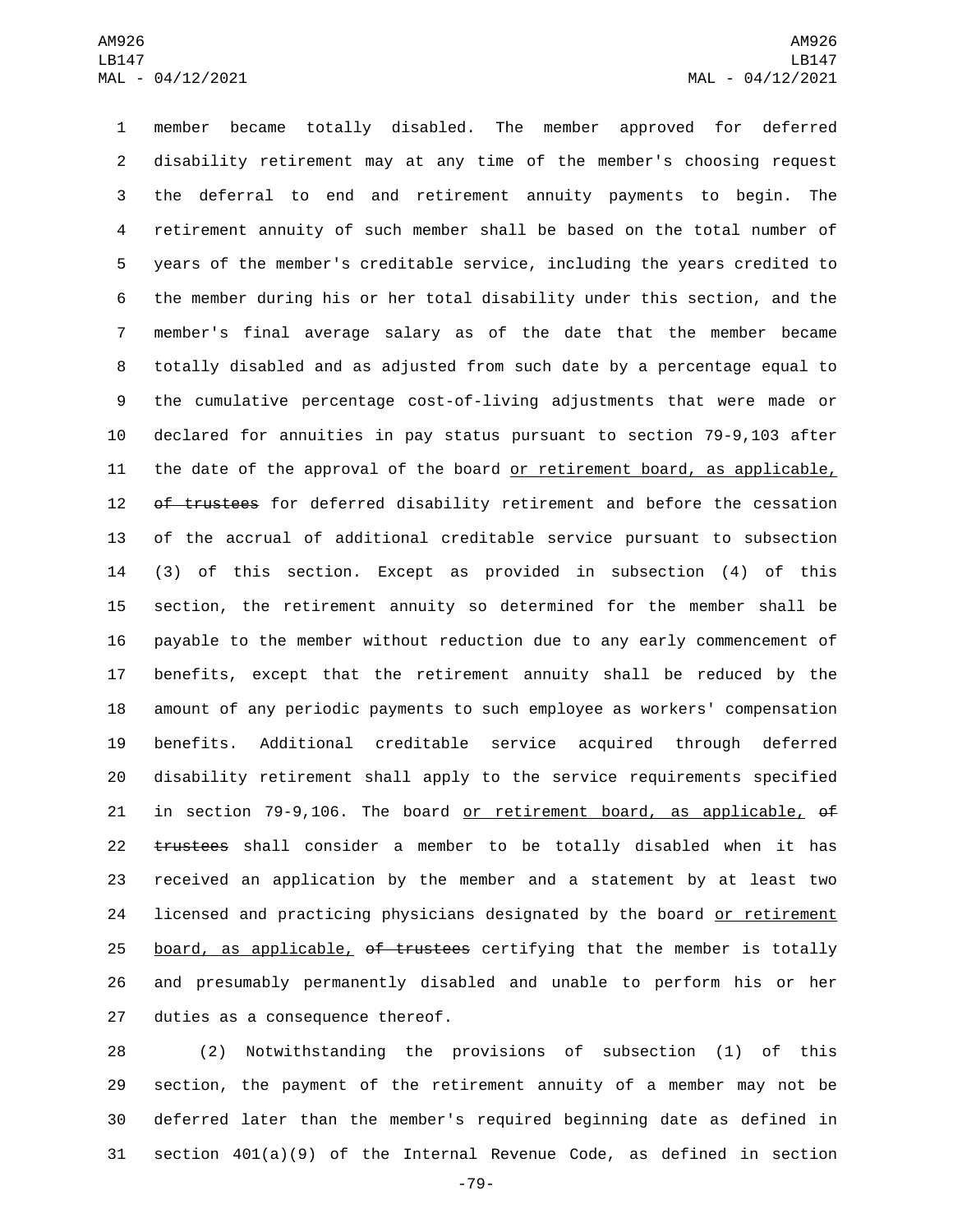49-801.01. If the payment of a disabled member's retirement annuity is required to commence before the member has elected to end his or her deferred disability retirement, the amount of benefit that would have accrued pursuant to subsection (1) of this section in the fiscal year of the member's required beginning date, and in each subsequent fiscal year through the year of the member's election to end the deferred disability retirement period, shall be reduced, but not below zero, by the actuarial equivalent of the payments which were paid to the member during each such fiscal year and after the member's required beginning date. The retirement annuity of any member that commences before the end of the member's deferred disability retirement shall be adjusted as of each September 1 pursuant to the requirements of this subsection.

 (3) The accrual of creditable service and any adjustment of final average salary provided in subsection (1) of this section shall begin from the first day of the month following the date of the first of the two examinations by which the member is determined by the board or the 17 retirement board, as applicable, of trustees to be totally disabled, shall continue only so long as the member does not receive any wages or compensation for services, and shall end at the earlier of (a) the time total disability ceases as determined by the board or the retirement 21 board, as applicable, of trustees or (b) the date the member elects to end the deferred disability retirement and begin to receive his or her 23 retirement annuity. The board or the retirement board, as applicable,  $\theta$ f 24 trustees may require periodic proof of disability but not more frequently 25 than semiannually.

 $(4)(a)$  For an employee hired prior to July 1, 2018, the payment of any retirement annuity to a disabled member, which begins to be paid under this section (i) before the member's sixty-second birthday or (ii) at a time before the sum of the member's attained age and creditable 30 service is eighty-five or more, shall be suspended if the board or the 31 retirement board, as applicable, of trustees determines at any time

-80-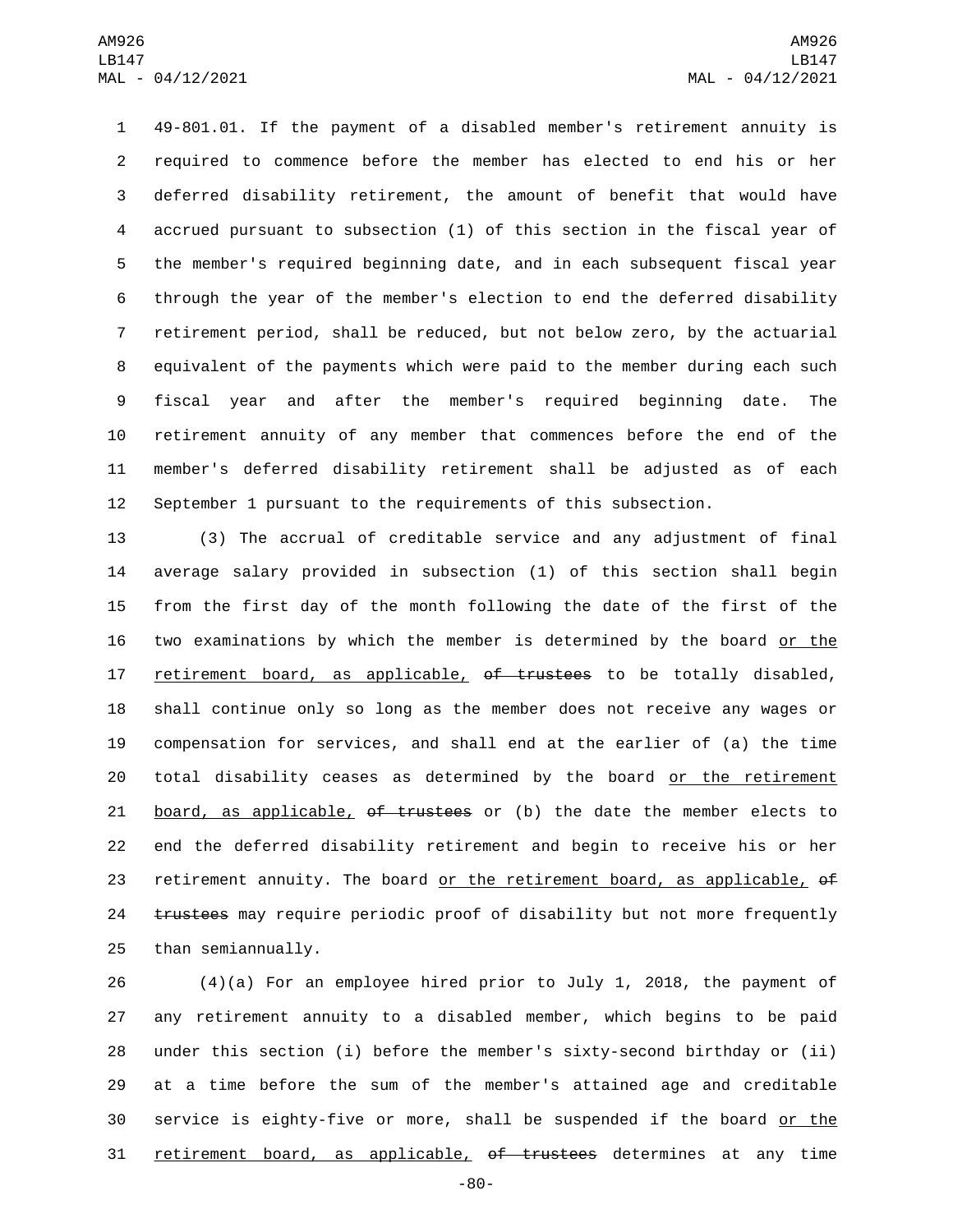before the member's sixty-second birthday that the member's total 2 disability has ceased.

 (b) For an employee hired on or after July 1, 2018, the payment of any retirement annuity to a disabled member, which begins to be paid under this section (i) before the member's sixty-fifth birthday or (ii) at a time before the sum of the member's attained age and creditable service is eighty-five or more, shall be suspended if the board or the 8 retirement board, as applicable, of trustees determines at any time before the member's sixty-fifth birthday that the member's total 10 disability has ceased.

 (c) Payment of the retirement annuity of such member as determined under this section shall recommence at the member's early retirement date or normal retirement date but shall be subject to reduction at such time 14 as specified in section 79-9,100.

 Sec. 33. Section 79-9,107, Revised Statutes Cumulative Supplement, 16 2020, is amended to read:

 79-9,107 The funds of the retirement system which are not required for current operations shall be invested and reinvested (1) before January 1, 2017, by the board of trustees subject to the approval of the board of education or Class V Retirement System Board as provided in sections 79-9,108 to 79-9,111 and (2) on and after January 1, 2017, by the council and the state investment officer in accordance with the Nebraska State Funds Investment Act without the approval of the board of 24 education, or board of trustees, or retirement board, as applicable. Except as otherwise provided in the Class V School Employees Retirement Act, no trustee and no member of the board of education shall have any direct interest in the income, gains, or profits of any investment made by the board of trustees, nor shall any such person receive any pay or emolument for services in connection with any such investment. Neither the state investment officer nor any trustee, member of the board of education, member of the retirement board, nor member of the council

-81-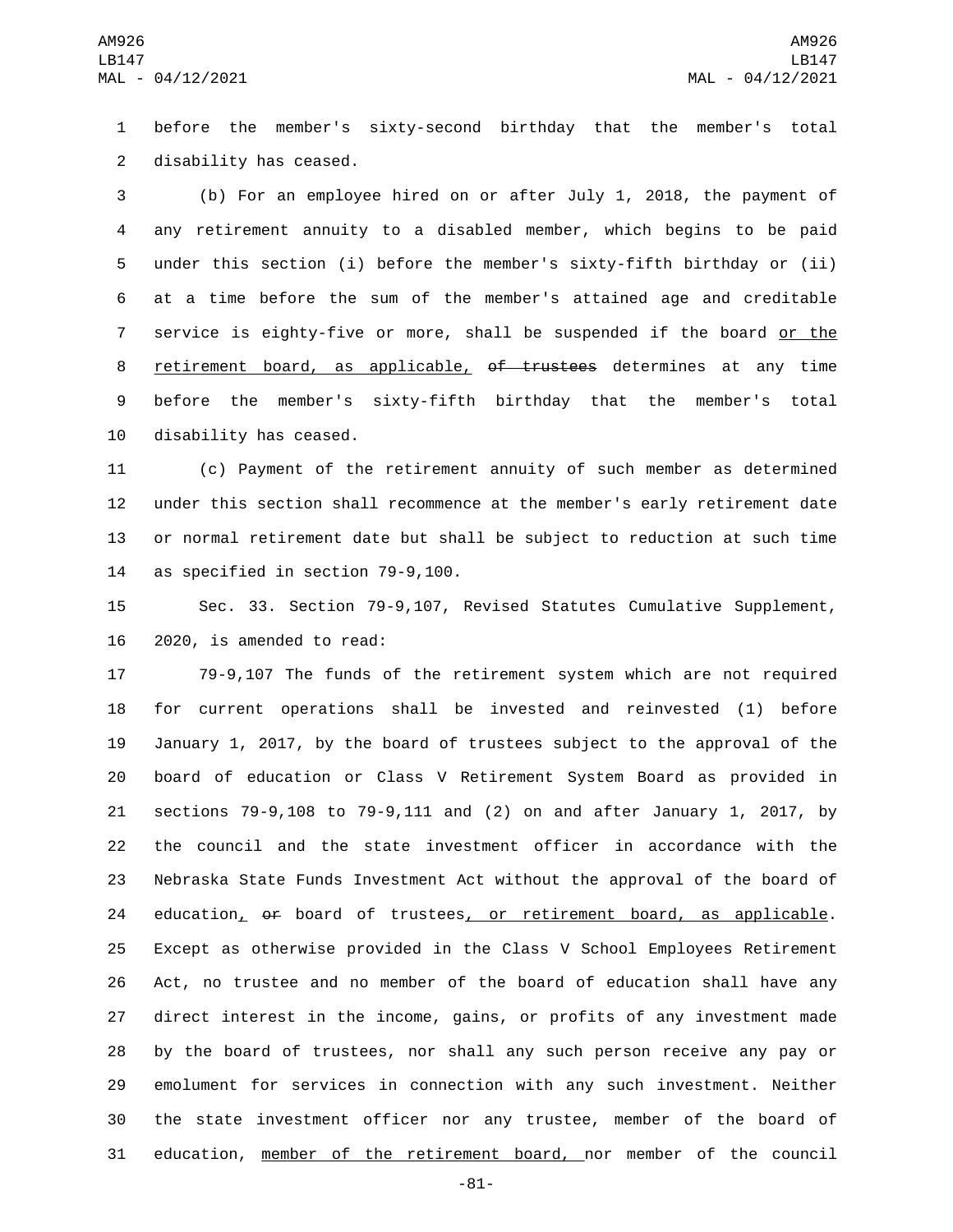shall become an endorser or surety or in any manner an obligor for money loaned by or borrowed from the retirement system. Any person who violates any of these restrictions shall be guilty of a Class II misdemeanor.

 Sec. 34. Section 79-9,108, Revised Statutes Cumulative Supplement, 5 2020, is amended to read:

 79-9,108 (1) Prior to January 1, 2017, the board of trustees, with approval of the board of education or Class V Retirement System Board, shall invest and reinvest funds of the retirement system. Beginning January 1, 2017, the funds of the retirement system shall be invested and reinvested solely by the council and the state investment officer in accordance with the Nebraska State Funds Investment Act.

 (2) Prior to January 1, 2017, a professional investment manager may be employed by the board of trustees subject to approval of the board of education or Class V Retirement System Board. The professional investment manager shall be responsible for the purchase, sale, exchange, investment, or reinvestment of such funds subject to guidelines determined by the board of trustees. Prior to January 1, 2017, the trustees shall each month submit a report to the board of education or Class V Retirement System Board with respect to the investment of funds. The board of education or Class V Retirement System Board shall approve or disapprove the investments in the report, and in the event of disapproval of any investment, the board of trustees shall direct the sale of all or part of such investment or establish future policy with respect to that type of investment. Beginning January 1, 2017, the funds of the retirement system shall be invested and reinvested by the council and the state investment officer, who may employ advisers, counsel, managers, and other professionals in accordance with the Nebraska State 28 Funds Investment Act.

29 (3) Beginning January 1, 2017, the board of trustees, and the board of education, and the retirement board shall not have any duty, responsibility, or authority for the investment and reinvestment of the

-82-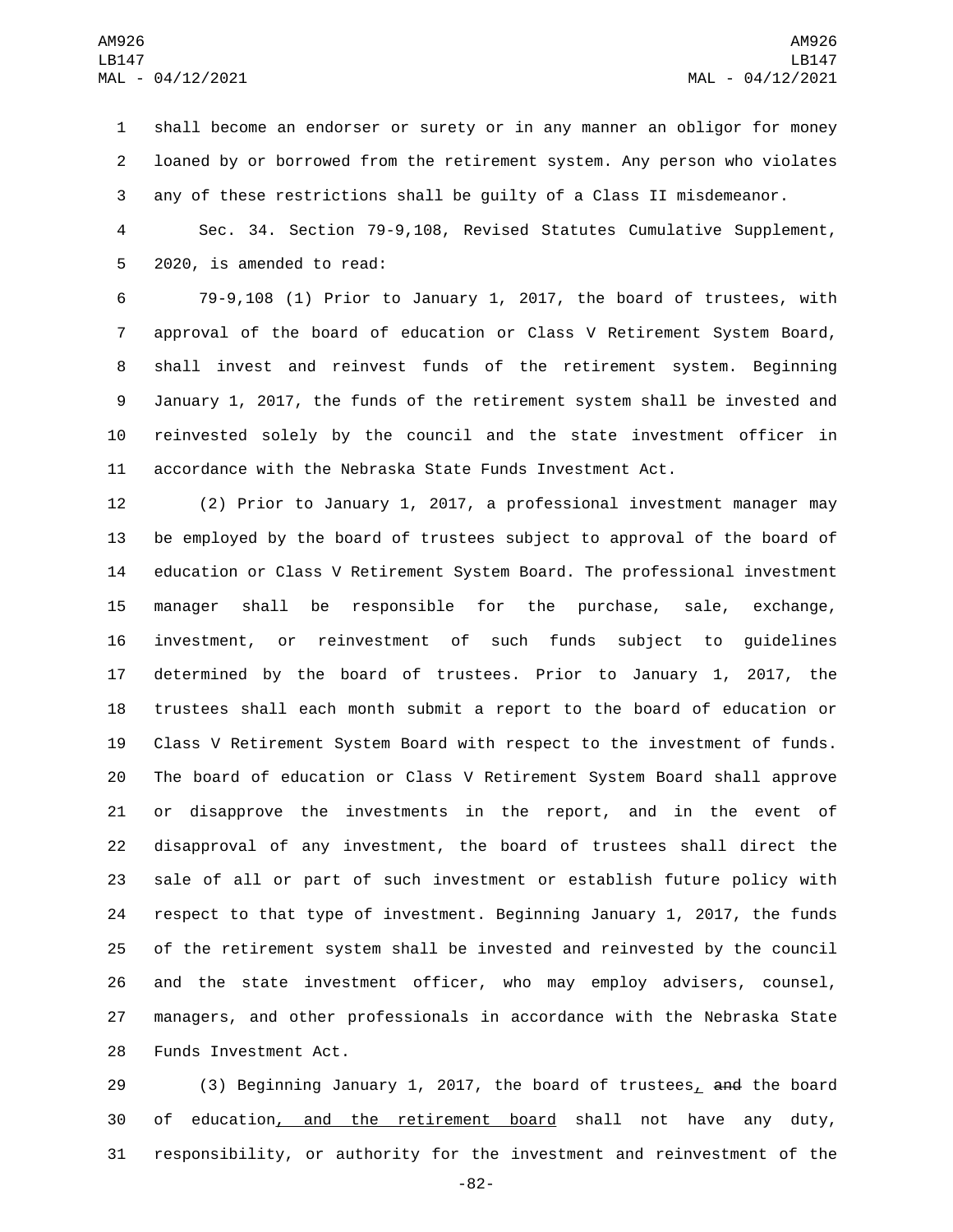funds of the retirement system, or any investment decision, contract, 2 rule, or regulation related thereto.

 Sec. 35. Section 79-9,113, Revised Statutes Cumulative Supplement, 4 2020, is amended to read:

 79-9,113 (1)(a) If, at any future time, a majority of the eligible members of the retirement system votes to be included under an agreement providing old age and survivors insurance under the Social Security Act of the United States, the contributions to be made by the member and the school district for membership service, from and after the effective date of the agreement with respect to services performed subsequent to December 31, 1954, shall each be reduced from five to three percent but not less than three percent of the member's salary per annum, and the credits for membership service under this system, as provided in section 79-999, shall thereafter be reduced from one and one-half percent to nine-tenths of one percent and not less than nine-tenths of one percent of salary or wage earned by the member during each fiscal year, and from one and sixty-five hundredths percent to one percent and not less than one percent of salary or wage earned by the member during each fiscal year and from two percent to one and two-tenths percent of salary or wage earned by the member during each fiscal year, and from two and four- tenths percent to one and forty-four hundredths percent of salary or wage earned by the member during each fiscal year, except that after September 23 <del>1, 1963, and prior to September 1, 1969, all employees of the school</del> district shall contribute an amount equal to the membership contribution which shall be two and three-fourths percent of salary covered by old age and survivors insurance, and five percent above that amount. Commencing September 1, 1969, all employees of the school district shall contribute an amount equal to the membership contribution which shall be two and three-fourths percent of the first seven thousand eight hundred dollars of salary or wages earned each fiscal year and five percent of salary or wages earned above that amount in the same fiscal year. Commencing

-83-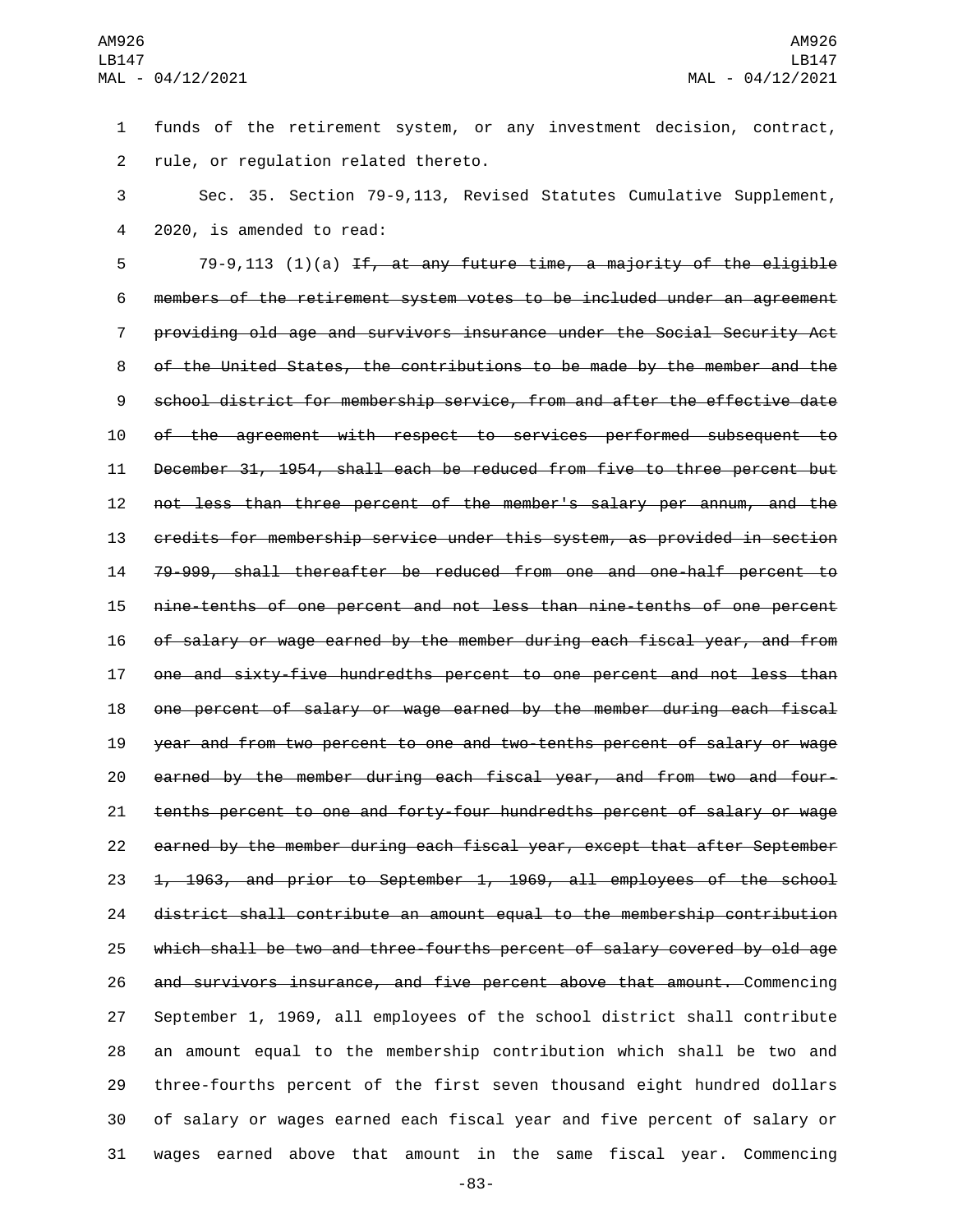September 1, 1976, all employees of the school district shall contribute an amount equal to the membership contribution which shall be two and nine-tenths percent of the first seven thousand eight hundred dollars of salary or wages earned each fiscal year and five and twenty-five hundredths percent of salary or wages earned above that amount in the same fiscal year. Commencing on September 1, 1982, all employees of the school district shall contribute an amount equal to the membership contribution which shall be four and nine-tenths percent of the compensation earned in each fiscal year. Commencing September 1, 1989, all employees of the school district shall contribute an amount equal to the membership contribution which shall be five and eight-tenths percent of the compensation earned in each fiscal year. Commencing September 1, 1995, all employees of the school district shall contribute an amount equal to the membership contribution which shall be six and three-tenths percent of the compensation earned in each fiscal year. Commencing September 1, 2007, all employees of the school district shall contribute an amount equal to the membership contribution which shall be seven and three-tenths percent of the compensation paid in each fiscal year. Commencing September 1, 2009, all employees of the school district shall contribute an amount equal to the membership contribution which shall be eight and three-tenths percent of the compensation paid in each fiscal year. Commencing September 1, 2011, all employees of the school district shall contribute an amount equal to the membership contribution which shall be nine and three-tenths percent of the compensation paid in each fiscal year. Commencing September 1, 2013, all employees of the school district shall contribute an amount equal to the membership contribution which shall be nine and seventy-eight hundredths percent of the 28 compensation paid in each fiscal year.

 (b) The contributions by the school district in any fiscal year beginning on or after September 1, 1999, shall be the greater of (i) one hundred percent of the contributions by the employees for such fiscal

-84-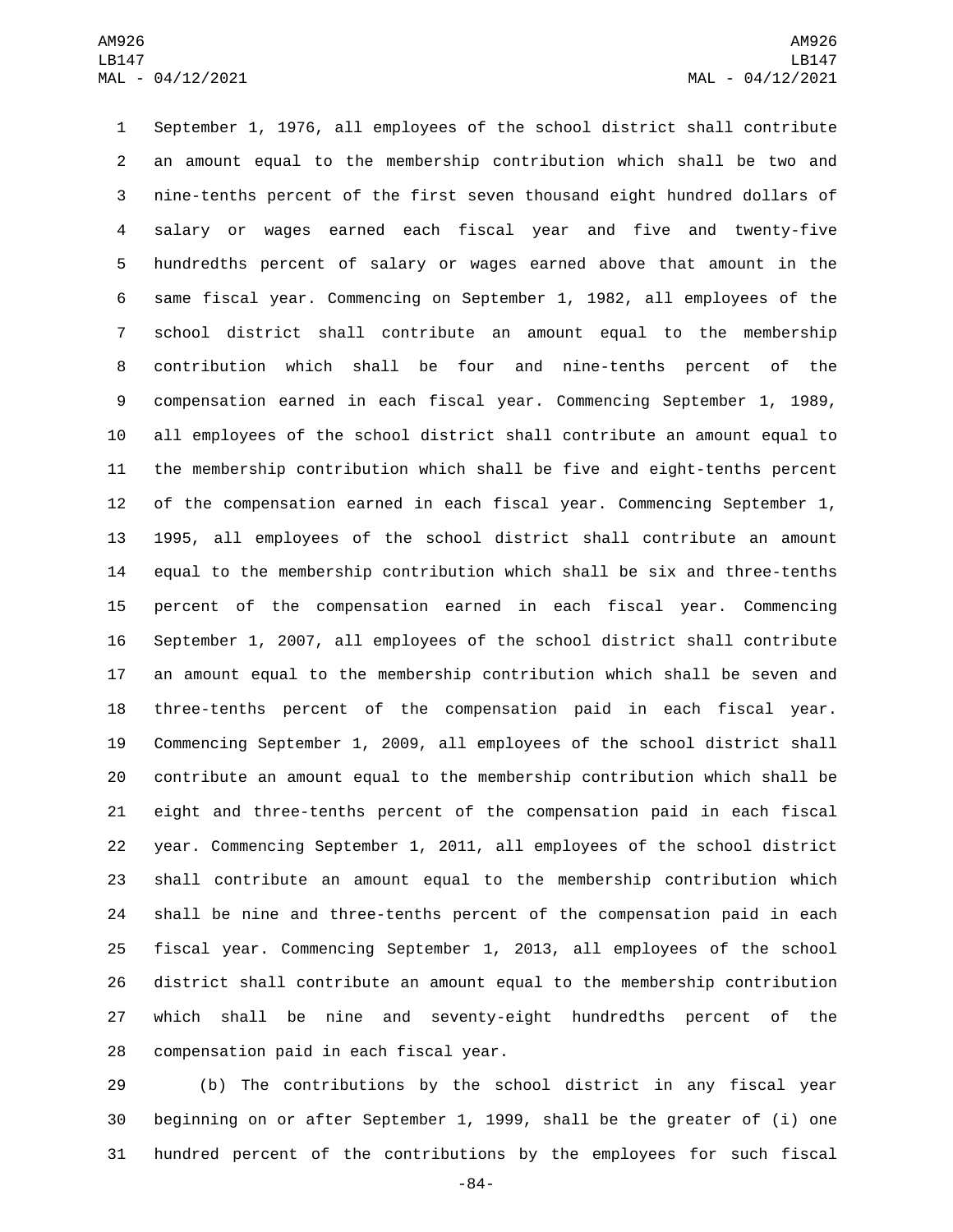year or (ii) such amount as may be necessary to maintain the solvency of the system, as determined annually by the board of education upon recommendation of the actuary and the board of trustees.

 (c) The contributions by the school district in any fiscal year beginning on or after September 1, 2007, and prior to September 1, 2018, shall be the greater of (i) one hundred one percent of the contributions by the employees for such fiscal year or (ii) such amount as may be necessary to maintain the solvency of the system, as determined annually by the board of education upon recommendation of the actuary retained by the board of trustees and after considering any amounts that will be, or are expected to be, transferred to the system pursuant to subdivision (1) (b) of section 79-966. The amount necessary to maintain the solvency of the system as determined in subdivision (ii) of this subdivision (c) shall be transmitted by the school district to the account of the retirement system no later than August 31, 2018. The school district contributions specified in subdivision (i) of this subdivision (c) shall be made monthly and shall be immediately transmitted to the account of 18 the retirement system.

 (d) The contributions by the school district in any fiscal year 20 beginning on or after September 1, 2018, and prior to and each September 21 1, 2024 thereafter, shall be the greater of (i) one hundred one percent of the contributions by the employees for such fiscal year or (ii) such amount as may be necessary to maintain the solvency of the system, as determined annually by the board of education upon recommendation of the actuary retained by the board of trustees and after considering any amounts pursuant to subdivision (1)(b) of section 79-966 that will be, or 27 are expected to be, transferred to the school district by the State Treasurer system pursuant to subdivision (1)(b) of section 79-966. The amount necessary to maintain the solvency of the system as determined in subdivision (ii) of this subdivision (d) shall be transmitted by the school district to the account of the retirement system no later than

-85-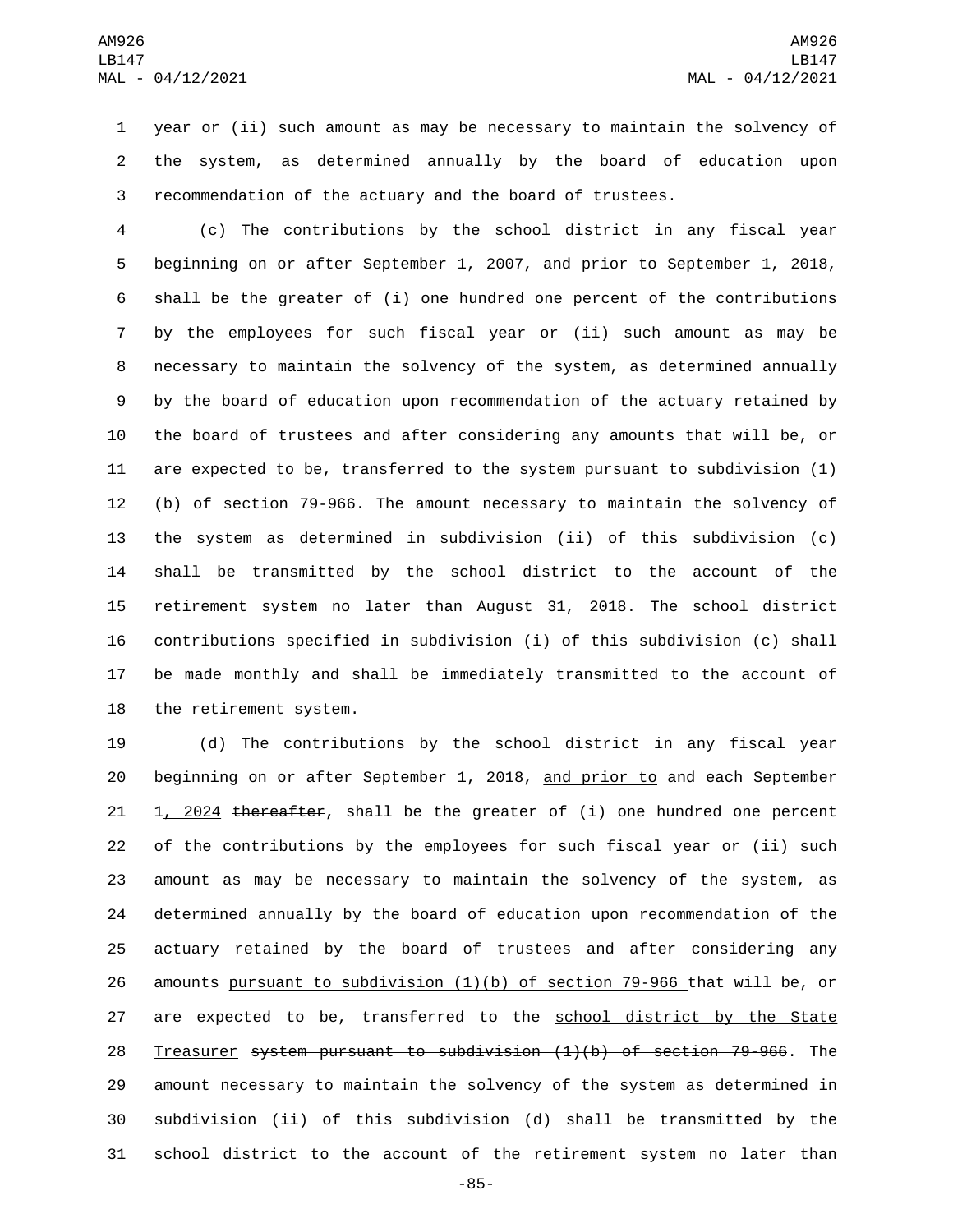August 31, 2019, and each August 31 thereafter. The school district contributions specified in subdivision (i) of this subdivision (d) shall be made monthly and shall be immediately transmitted to the account of 4 the retirement system. (e) The contributions by the school district in any fiscal year beginning on or after September 1, 2024, shall be the greater of: (i) One hundred one percent of the contributions by the employees 8 for such fiscal year; or (ii) Such amount as may be necessary to maintain the solvency of the system, as determined annually by the board of education upon recommendation of the actuary retained by the retirement board pursuant to section 79-984 and after considering any amounts pursuant to subdivision (1)(b) of section 79-966 that will be, or are expected to be, 14 transferred to the school district by the State Treasurer for transfer by 15 the school district to the retirement system. (f) The amount necessary to maintain the solvency of the system as 17 determined in subdivision  $(1)(e)(ii)$  of this section shall be transmitted

18 by the school district to the Class V School Employees Retirement Fund no 19 later than August 31, 2025, and each August 31 thereafter.

20 (g) The school district contributions specified in subdivision (1) 21  $(e)(i)$  of this section shall be made monthly and shall be immediately 22 transmitted to the Class V School Employees Retirement Fund.

23 (h) (e) Nothing in this section prohibits the school district from 24 making other contributions in addition to the contributions required 25 pursuant to this section.

 $(i)$   $(f)$  The employee's contribution shall be made in the form of a monthly deduction from compensation as provided in subsection (2) of this section and shall be immediately transmitted to the account of the retirement system. Every employee who is a member of the system shall be deemed to consent and agree to such deductions and shall receipt in full for compensation, and payment to such employee of compensation less such

-86-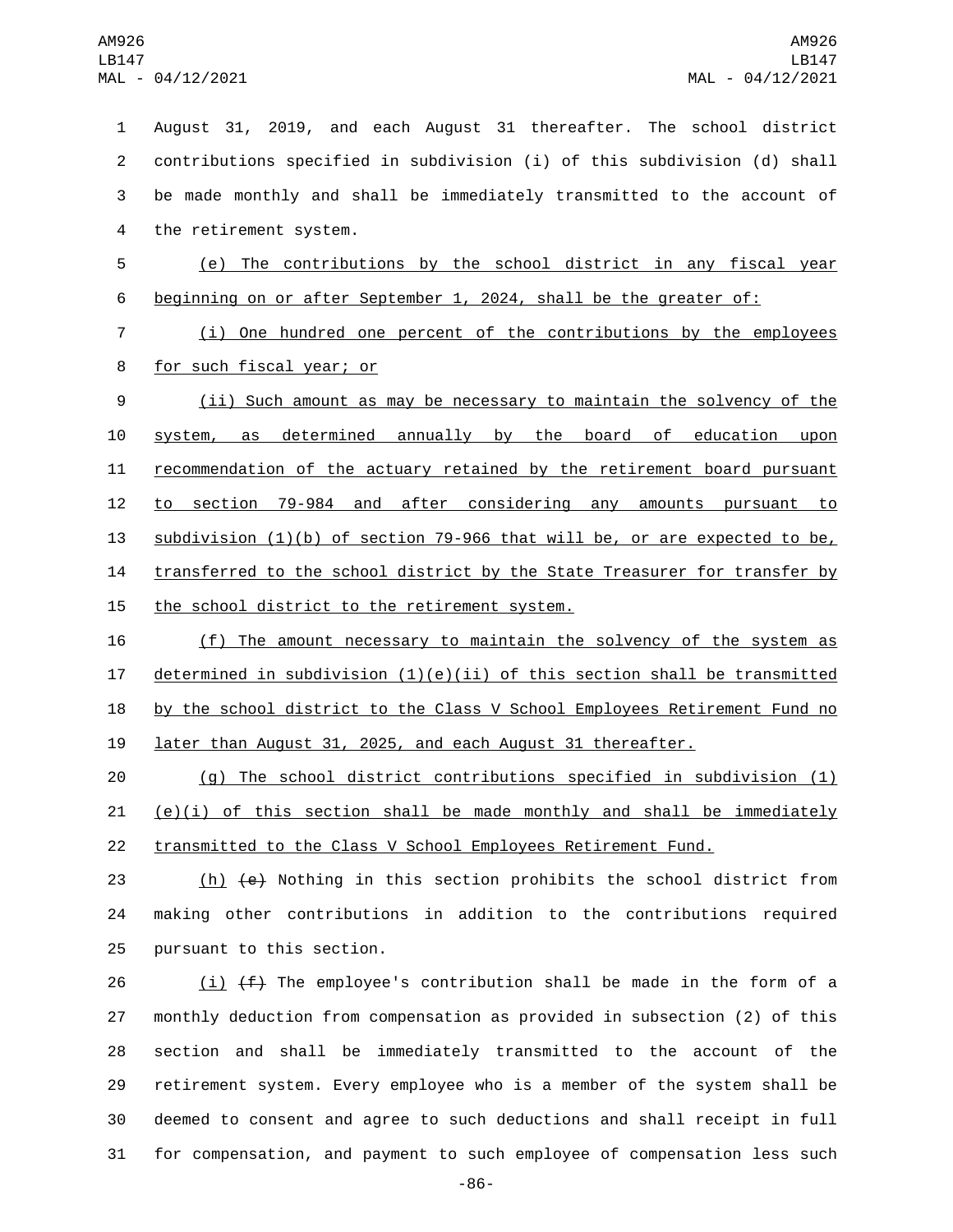deduction shall constitute a full and complete discharge of all claims and demands whatsoever for services rendered by such employee during the period covered by such payment except as to benefits provided under the Class V School Employees Retirement Act.4

 (j) (g) After September 1, 1963, and prior to September 1, 1969, all employees shall be credited with a membership service annuity which shall be nine-tenths of one percent of salary or wage covered by old age and survivors insurance and one and one-half percent of salary or wages above that amount, except that those employees who retire on or after August 31, 1969, shall be credited with a membership service annuity which shall be one percent of salary or wages covered by old age and survivors insurance and one and sixty-five hundredths percent of salary or wages above that amount for service performed after September 1, 1963, and prior to September 1, 1969. Commencing September 1, 1969, all employees shall be credited with a membership service annuity which shall be one percent of the first seven thousand eight hundred dollars of salary or wages earned by the employee during each fiscal year and one and sixty- five hundredths percent of salary or wages earned above that amount in the same fiscal year, except that all employees retiring on or after August 31, 1976, shall be credited with a membership service annuity which shall be one and forty-four hundredths percent of the first seven thousand eight hundred dollars of salary or wages earned by the employee during such fiscal year and two and four-tenths percent of salary or wages earned above that amount in the same fiscal year, and the retirement annuities of employees who have not retired prior to September 1, 1963, and who elected under the provisions of section 79-988 as such section existed immediately prior to February 20, 1982, not to become members of the system shall not be less than they would have been had they remained under any preexisting system to date of retirement.

 $\left(\frac{k}{k}\right)$  (k) (A) Members of this system having the service qualifications of members of the School Employees Retirement System of the State of

-87-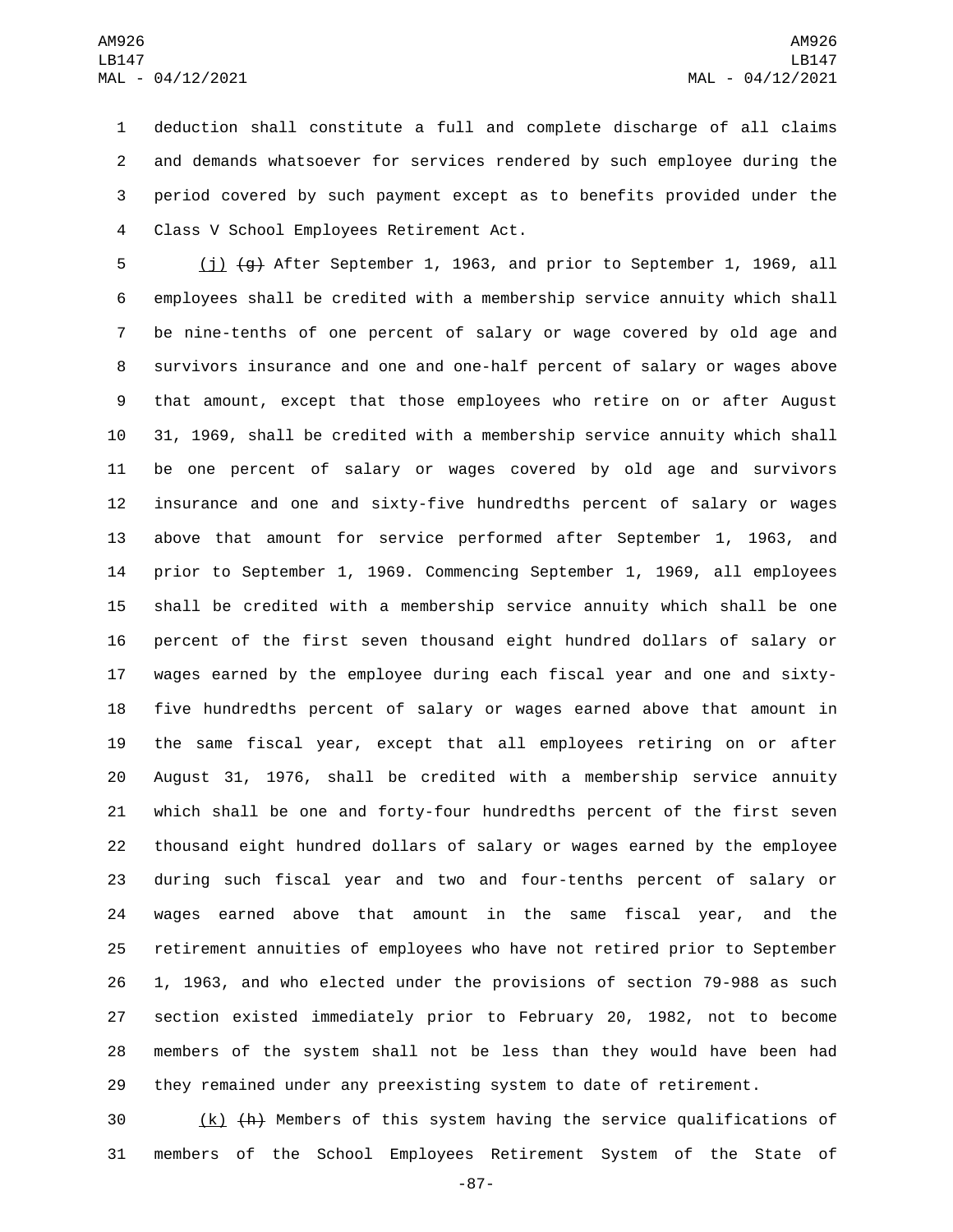Nebraska, as provided by section 79-926, who are members of the retirement system established pursuant to the Class V School Employees Retirement Act prior to July 1, 2016, shall receive the state service annuity provided by sections 79-933 to 79-935 and 79-951.

 (2) The school district shall pick up the employee contributions required by this section for all compensation paid on or after January 1, 1985, and the contributions so picked up shall be treated as employer contributions in determining federal tax treatment under the Internal Revenue Code, except that the school district shall continue to withhold federal income taxes based upon these contributions until the Internal Revenue Service or the federal courts rule that, pursuant to section 414(h) of the Internal Revenue Code, these contributions shall not be included as gross income of the employee until such time as they are distributed or made available. The school district shall pay these employee contributions from the same source of funds which is used in paying earnings to the employee. The school district shall pick up these contributions by a salary deduction either through a reduction in the cash salary of the employee or a combination of a reduction in salary and offset against a future salary increase. Beginning September 1, 1995, the school district shall also pick up any contributions required by sections 79-990, 79-991, and 79-992 which are made under an irrevocable payroll deduction authorization between the member and the school district, and the contributions so picked up shall be treated as employer contributions in determining federal tax treatment under the Internal Revenue Code, except that the school district shall continue to withhold federal and state income taxes based upon these contributions until the Internal Revenue Service rules that, pursuant to section 414(h) of the Internal Revenue Code, these contributions shall not be included as gross income of the employee until such time as they are distributed from the system. Employee contributions picked up shall be treated for all purposes of the Class V School Employees Retirement Act in the same manner and to the

-88-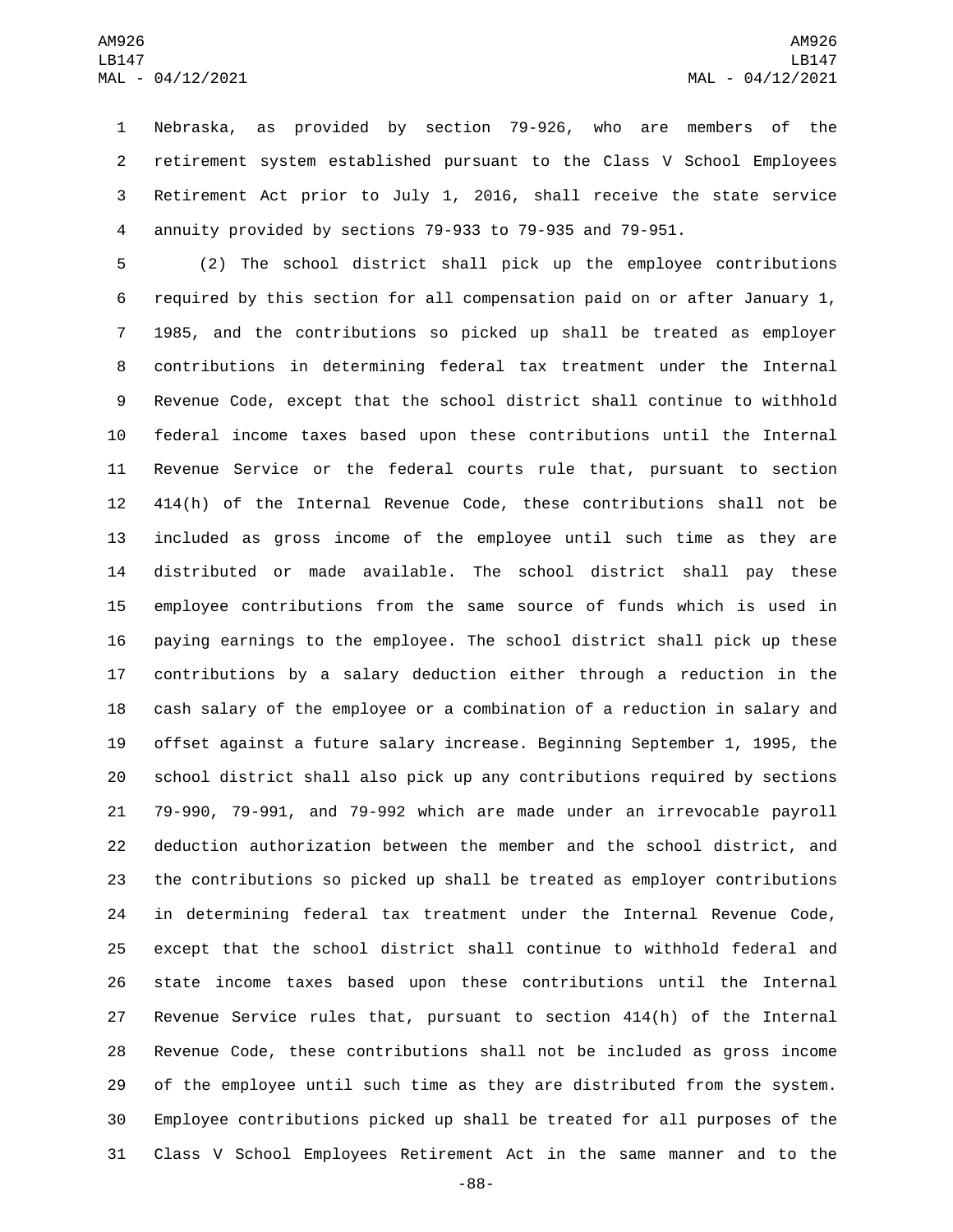extent as employee contributions made prior to the date picked up.

 Sec. 36. Section 79-9,115, Revised Statutes Cumulative Supplement, 3 2020, is amended to read:

 79-9,115 (1) The Class V School Employees Retirement Fund is 5 created.

(2) Until September 1, 2024, except as provided in this section:

 (a) (1) All allowances, annuities, or other benefits granted under the Class V School Employees Retirement Act, and all expenses incurred in connection with the administration of the act, except clerical work incurred in connection with maintenance of records and payment of benefits, shall be paid from the Class V School Employees Retirement 12 Fund; which is hereby established.

 (b) Such clerical work shall be performed by employees of the school 14 district or districts;  $\overline{z}$ 

 (c) The administrator and staff of the retirement system shall be permitted reasonable office and records storage space in the central office building of the Class V school district formed before September 18 13, 1997; and  $-$ 

 (d) All expenses for the retirement system office accommodations and integrated pension benefit information management systems, including all services, support, furniture, and equipment provided to or by any central office department of the school district, shall be charged to the 23 retirement system.

 (3)(a) Beginning September 1, 2024, the required deposits of the school district and the amounts transferred to the school district by the State Treasurer for transmission to the retirement system and required 27 deposits of the employees shall be credited to the Class V School 28 Employees Retirement Fund and all allowances, annuities, and other benefits shall be paid from such fund as directed by the retirement board as provided in the Class V School Employees Retirement Act.

(b) The account of each member in the Class V School Employees

-89-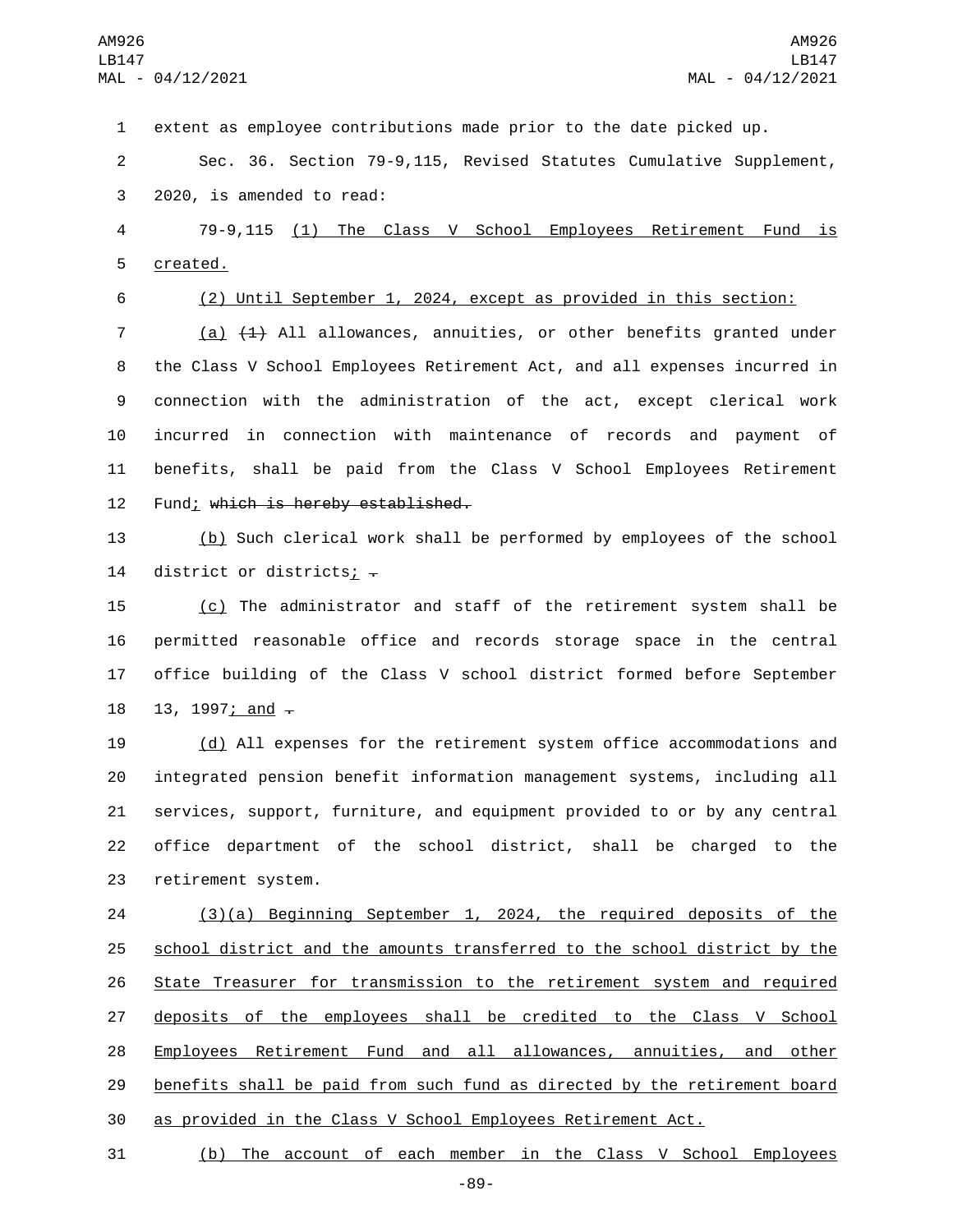Retirement Fund shall be credited with regular interest earned monthly,

quarterly, semiannually, or annually as the retirement board may direct.

 The school district or districts shall not be liable for acts or omissions in the administration of the act made at the direction of the 5 board of trustees or its employees.

 $(4)$   $(2)$  Beginning on August 24, 2017, any expenses with respect to the transfer to and assumption by the council and the state investment officer of the duty and authority to invest the assets of a retirement system provided for under the Class V School Employees Retirement Act shall be charged to the Class V School Employees Retirement Fund. Such expenses shall be paid without the approval of the board of trustees or 12 the retirement board, as applicable.

 Sec. 37. The Class V School Expense Fund is created. Beginning September 1, 2024, the fund shall be credited with money from the 15 retirement system assets and income sufficient to pay the pro rata share of administrative expenses incurred as directed by the retirement board for the proper administration of the Class V School Employees Retirement 18 Act and as necessary in connection with the administration and operation 19 of the retirement system.

 Sec. 38. (1) An employer shall deduct and withhold an amount pursuant to section 79-9,113 from the compensation of an employee on each payroll period after such employee becomes a member of the retirement system. An employer shall transmit periodically, as directed by and in 24 such form as is approved by the retirement board, such amounts and any information required by the retirement board. The retirement board shall 26 immediately transmit to the State Treasurer all payments received.

 (2) The retirement board may charge an employer a late administrative processing fee not to exceed twenty-five dollars if the information required by this section and the contributions from an employer consistent with the dates and frequency of transmittal as specified in section 79-9,113 are delinquent or are not timely received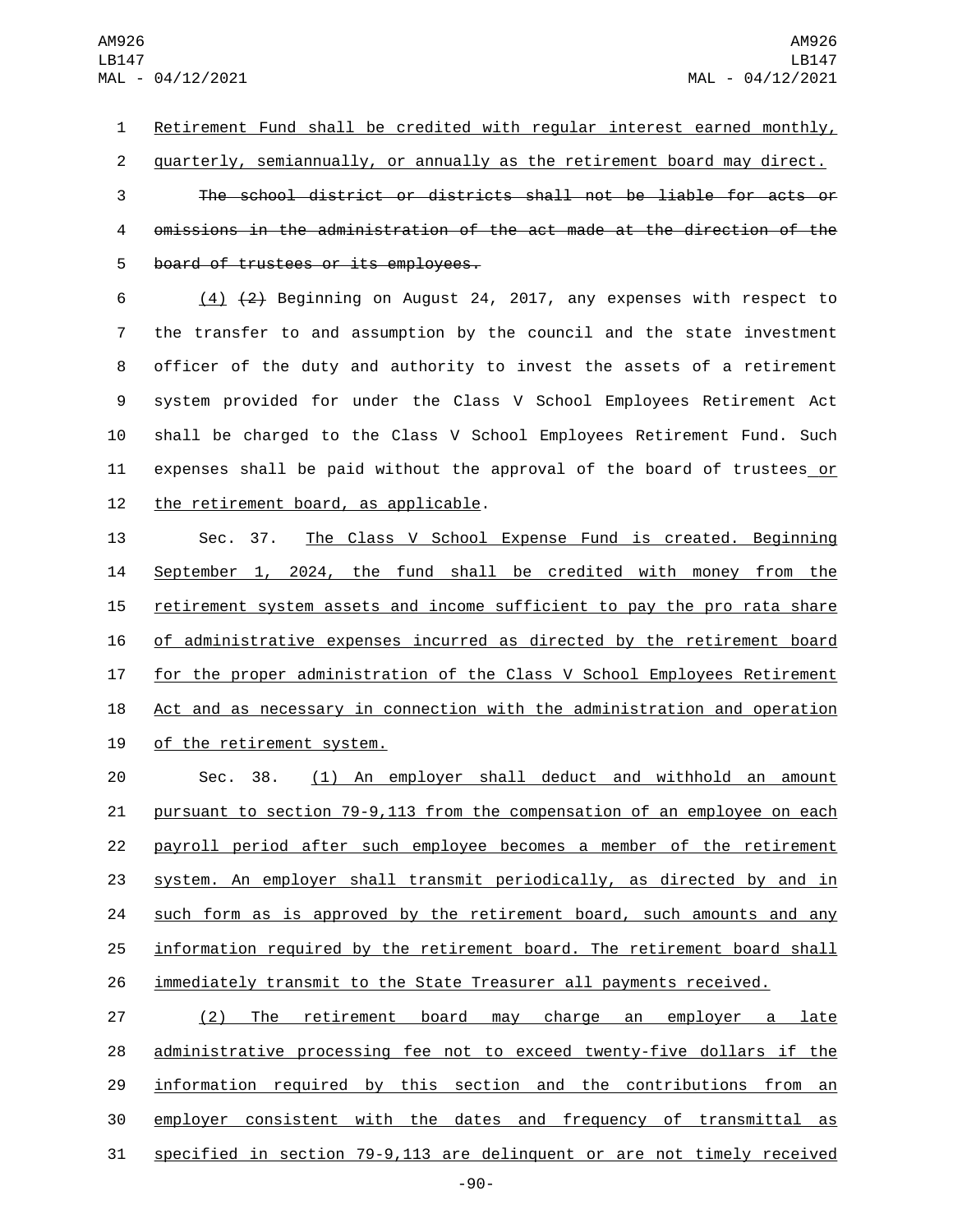by the retirement board. In addition, the retirement board may charge an employer a late fee of thirty-eight thousandths of one percent of the amount required to be submitted pursuant to this section for each day such amount has not been received. The late fee may be used to make a member's account whole for any costs that may have been incurred by the member due to the late receipt of contributions. The retirement board shall charge an employer an amount equal to the interest which would have accrued if the delinquent report causes the employee to lose interest on 9 his or her account. The proceeds of the interest charge shall be used to reimburse the account of each employee deprived of interest by the delay. Sec. 39. Beginning September 1, 2024, all assets of the retirement system shall be credited, according to the purpose for which they are held, to the Class V School Expense Fund or to the Class V School Employees Retirement Fund. Any money in the funds available for 15 investment shall be invested by the state investment officer pursuant to the Nebraska Capital Expansion Act and the Nebraska State Funds 17 Investment Act.

 Sec. 40. Section 79-9,117, Revised Statutes Cumulative Supplement, 2020, is amended to read:

 79-9,117 (1) Until September 1, 2024, the The board of trustees, and beginning September 1, 2024, the retirement board, shall establish a comprehensive preretirement planning program for school employees who are members of the retirement system. The program shall provide information and advice regarding the many changes employees face upon retirement, including, but not limited to, changes in physical and mental health, housing, family life, leisure activity, and retirement income.

 (2) The preretirement planning program shall be available to all employees who have attained the age of fifty years or are within five years of qualifying for retirement or early retirement under their 30 retirement systems.

(3) The preretirement planning program shall include information on

-91-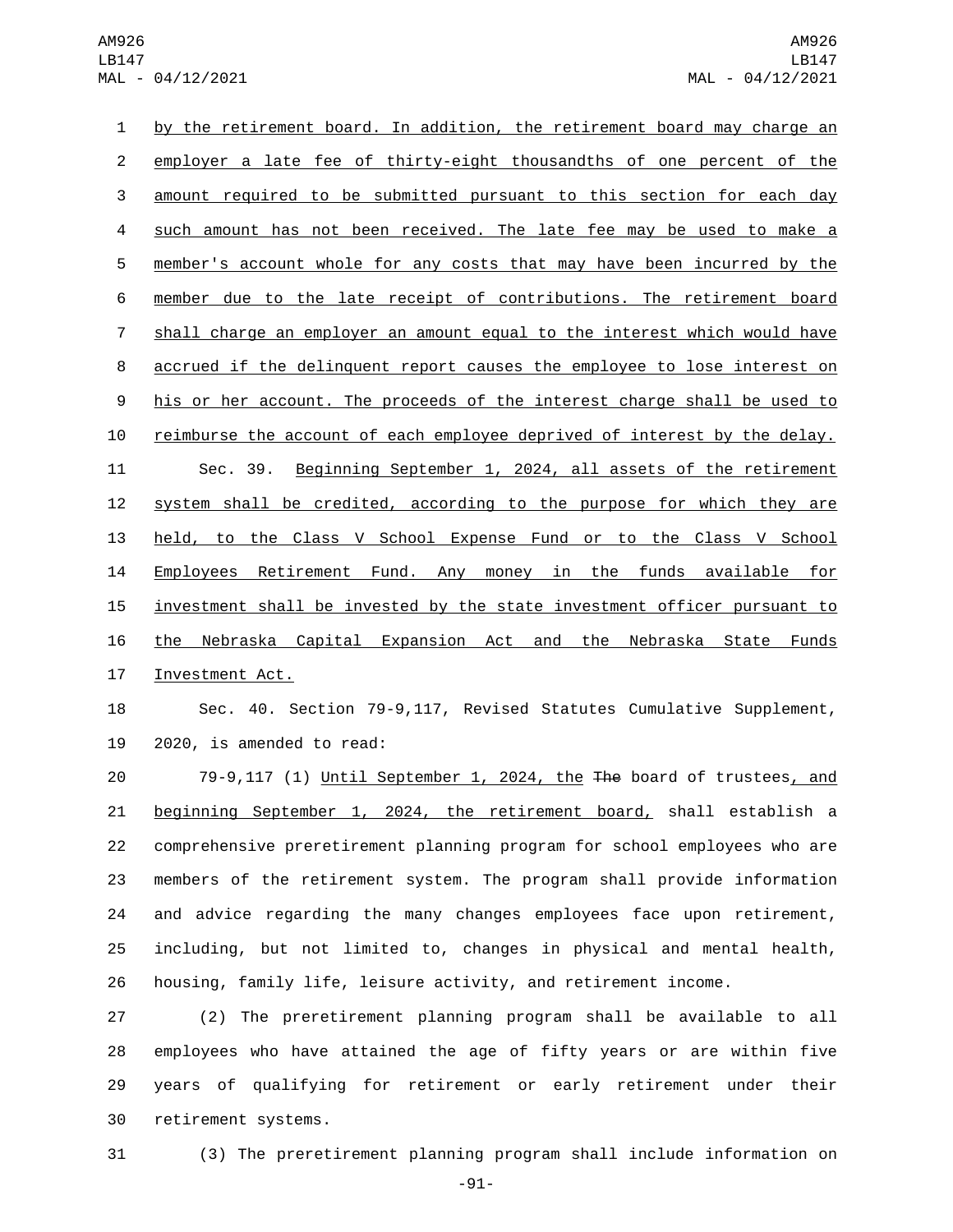the federal and state income tax consequences of the various annuity or retirement benefit options available to the employee, information on social security benefits, information on various local, state, and federal government programs and programs in the private sector designed to assist elderly persons, and information and advice the board of trustees or retirement board, as applicable, deems valuable in assisting employees in the transition from public employment to retirement.

 (4) The board of trustees or retirement board, as applicable, shall work with any governmental agency, including political subdivisions or bodies whose services or expertise may enhance the development or implementation of the preretirement planning program.

 (5) The costs of the preretirement planning program shall be charged 13 back to the retirement system.

 (6) An The employer shall provide each eligible employee leave with pay to attend up to two preretirement planning programs. For purposes of 16 this subsection, leave with pay means a day off paid by an the employer and does not mean vacation, sick, personal, or compensatory time. An employee may choose to attend a program more than twice, but such leave shall be at the expense of the employee and shall be at the discretion of the employer. An eligible employee shall not be entitled to attend more than one preretirement planning program per fiscal year prior to actual 22 election of retirement.

 (7) A nominal registration fee may be charged each person attending a preretirement planning program to cover the costs for meals, meeting rooms, or other expenses incurred under such program.

 Sec. 41. Section 79-9,122, Revised Statutes Cumulative Supplement, 27 2020, is amended to read:

 79-9,122 (1) The Class V School Employees Retirement System Management Work Plan Fund is created. The purpose of the fund is to transfer funds as specified in this section. The fund shall consist of 31 the amounts transferred from  $an$  the employer of any Class V school

-92-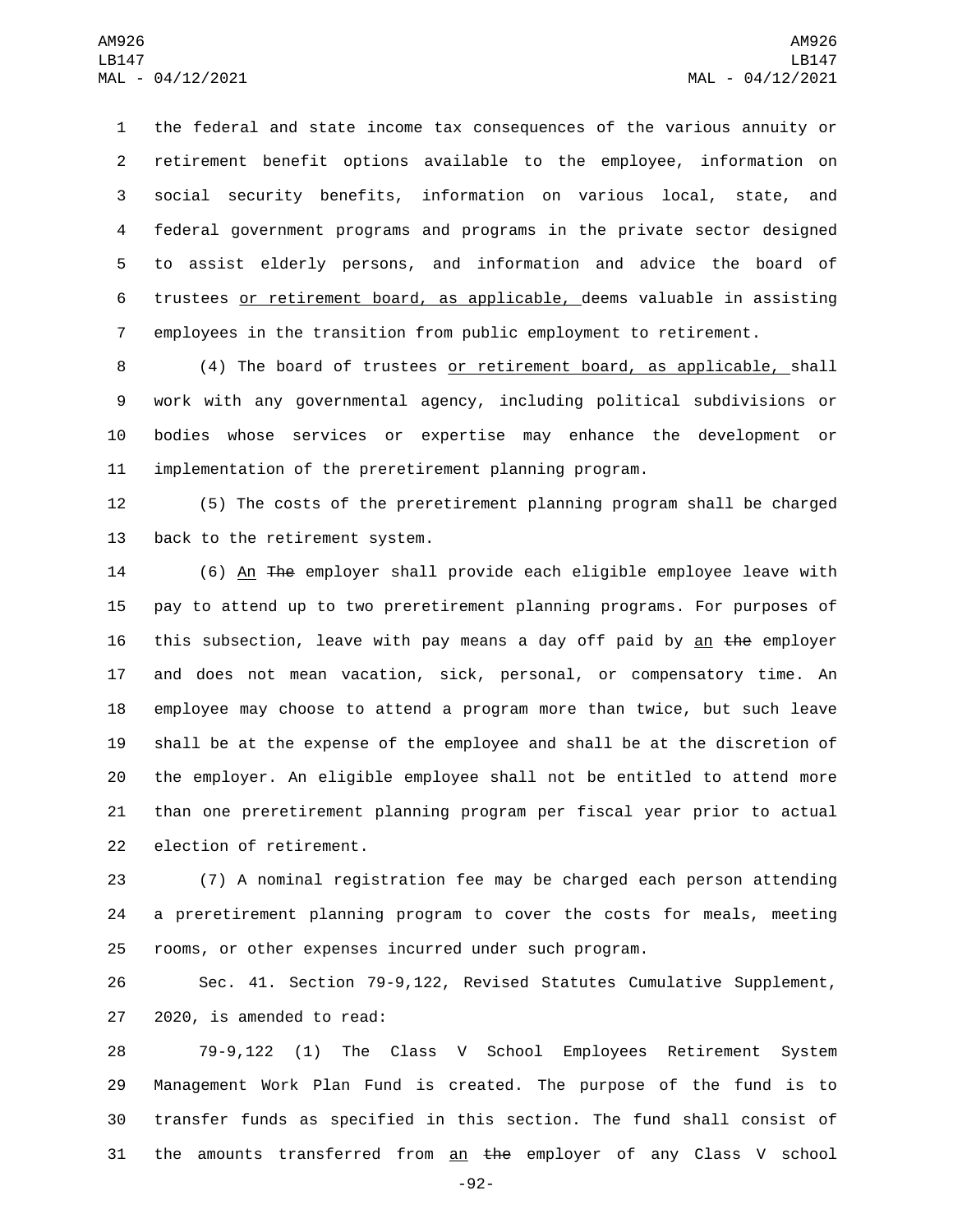employees retirement system established under the Class V School 2 Employees Retirement Act and which existed on January 1, 2019, for all work performed by the Public Employees Retirement Board for services and related expenses in completion of the work described in section 79-9,121 5 and sections 16 and 43 of this act. The fund shall be administered by the Nebraska Public Employees Retirement Systems. Any money in the fund available for investment shall be invested by the state investment officer pursuant to the Nebraska Capital Expansion Act and the Nebraska 9 State Funds Investment Act.

10 (2) An The employer of any Class V school employees retirement 11 system established under the Class V School Employees Retirement Act and 12 which existed on January 1, 2019, shall remit the payments payment 13 described in subsection (3) of section 79-9,121, subsection (3) of 14 section 16 of this act, and section 43 of this act to the State Treasurer 15 for credit to the Class V School Employees Retirement System Management 16 Work Plan Fund for all work performed by the retirement board Public 17 Employees Retirement Board for (a) services and related expenses in 18 completion of the work plan, (b) additional identification and 19 examination of issues as required under section 43 of this act, and (c) 20 the transfer of management of the retirement system to the retirement 21 board.

22 Sec. 42. Section 79-9,123, Revised Statutes Cumulative Supplement, 23 2020, is amended to read:

24 79-9,123 (1) The administrator and board of trustees of any Class V school employees retirement system established under the Class V School 26 Employees Retirement Act <del>and which existed on January 1, 2019,</del> may quarterly bill the employer of such Class V school employees retirement system for all work performed and expenses incurred by the administrator, staff, and any consultants of the Class V school employees retirement system in response to requests for records, documents, data, or other information from the Nebraska Public Employees Retirement Systems or the

-93-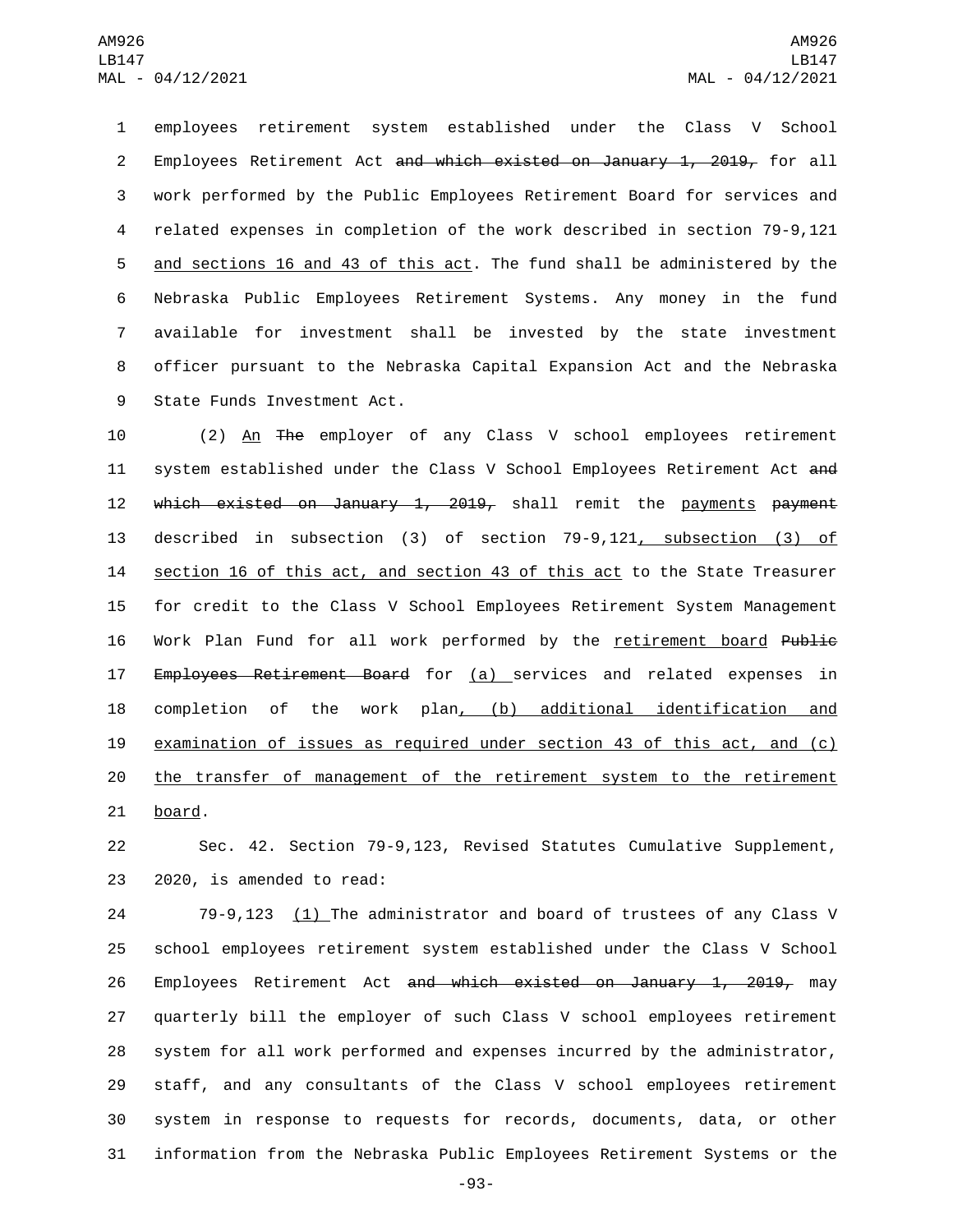retirement board Public Employees Retirement Board in completion of the 2 work plan described in section 79-9,121.

 (2)(a) The retirement board may bill an employer of any Class V 4 school employees retirement system monthly for all work performed and expenses incurred pursuant to section 43 of this act.

 (b) The administrator and board of trustees of any Class V school employees retirement system established under the Class V School Employees Retirement Act may bill the employer of such Class V school employees retirement system monthly for all work performed and expenses incurred by the administrator, staff, and any consultants of the Class V school employees retirement system for the transition and transfer of management and general administration of such retirement system to the retirement board as described in section 16 of this act.

 (3) An Such employer of a retirement system shall remit payment pursuant to this section to the board of trustees within forty-five 16 calendar days after receipt of each monthly quarterly bill and to the retirement board within the time period and in the manner negotiated in the transition and transfer of management and administration plan entered 19 into pursuant to section 16 of this act to such Class V school employees 20 retirement system.

 Sec. 43. (1) The Legislature finds that following completion and submission of the work plan by the retirement board pursuant to section 79-9,121, additional issues have emerged related to transfer of the management of the Class V School Employees Retirement System to the retirement board. Further examination and evaluation are necessary and shall be completed by the entities described in this section. Such additional examination and evaluation shall include, but not be limited 28 to:

 (a) Completion of a compliance audit of the retirement system as 30 described in this section;

(b) Completion of the audits of the retirement system by the Auditor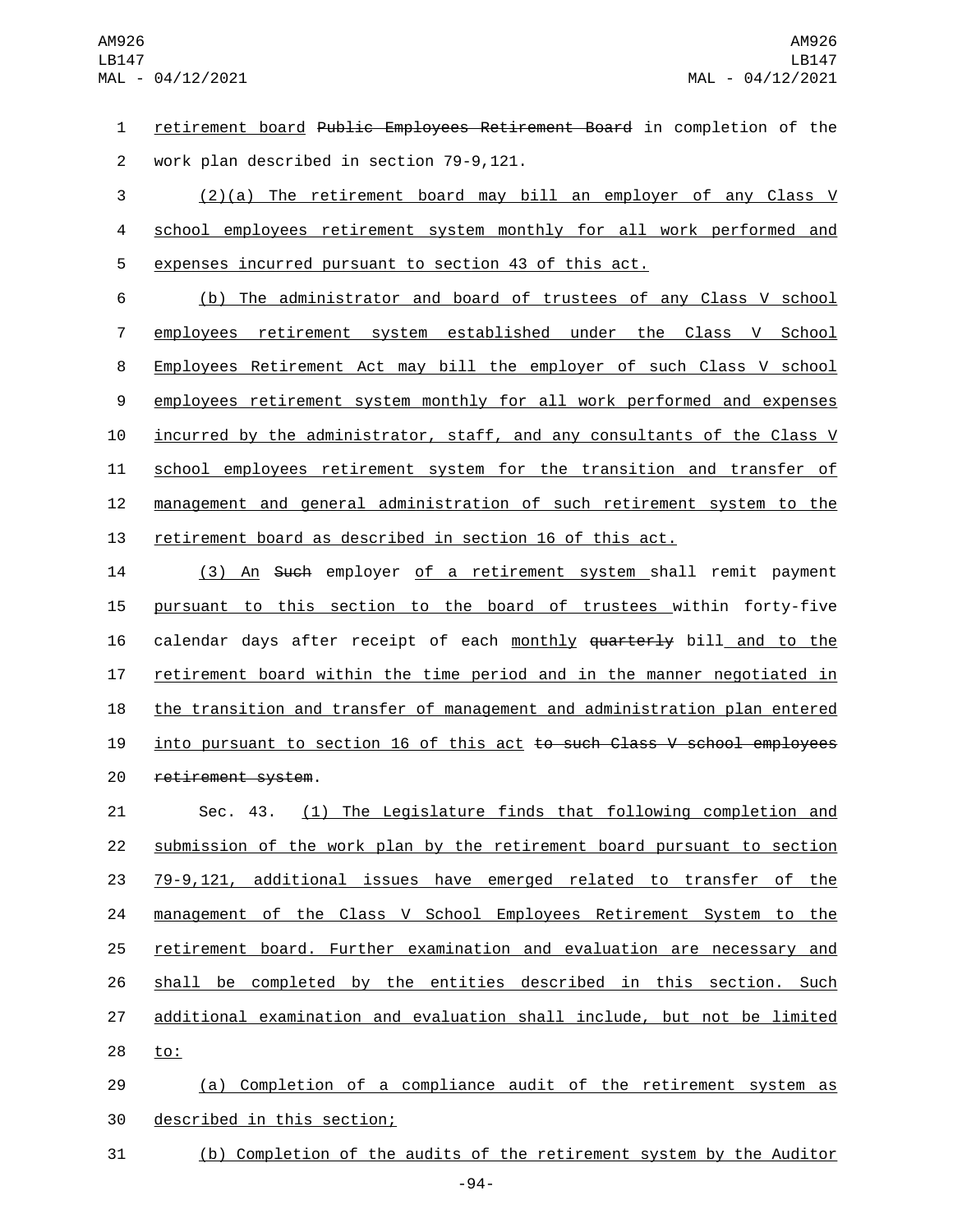| $\mathbf{1}$   | of Public Accounts pursuant to subsection $(1)(b)$ of section 79-987; and |
|----------------|---------------------------------------------------------------------------|
| $\overline{c}$ | (c) Identification and examination of issues by the retirement board      |
| $\sqrt{3}$     | as described in subsection (8) of this section.                           |
| 4              | (2) The board of trustees shall obtain a compliance audit of the          |
| 5              | retirement system to be completed no later than November 15, 2021. The    |
| 6              | compliance audit shall be in addition to the annual audit conducted by    |
| $\overline{7}$ | the Auditor of Public Accounts pursuant to subsection $(1)(b)$ of section |
| 8              | $79 - 987$ .                                                              |
| 9              | (3) The compliance audit shall include an examination of records,         |
| 10             | files, and any other documents or resources of the retirement system and  |
| 11             | an evaluation of all policies and procedures of the retirement system,    |
| 12             | the school district, the board of education, and the board of trustees    |
| 13             | related to the administration and operation of the retirement system to   |
| 14             | determine compliance with all state and federal laws. The compliance      |
| 15             | audit shall also include, but not be limited to, an examination and       |
| 16             | evaluation of:                                                            |
| 17             | (a) Eligibility and enrollment to ensure eligible individuals are         |
| 18             | properly and timely enrolled in the plan;                                 |
| 19             | (b) Contributions, compensation, service hours, and other records to      |
| 20             | ensure that members are making the correct contributions, that only       |
| 21             | eligible compensation and eligible service hours are reported at the time |
| 22             | and in the manner specified in plan documents, and that only the          |
| 23             | authorized interest is being recorded;                                    |
| 24             | (c) Termination of employment to ensure that only terminated members      |
| 25             | are taking distributions from the plan at the time and in the manner      |
| 26             | specified in the plan documents;                                          |
| 27             | Reemployment after retirement to ensure that retirees and<br>(d)          |
| 28             | members who have terminated employment who reemploy have complied with    |
| 29             | plan documents;                                                           |
| 30             | (e) Benefit calculations and benefit payments to ensure that the          |
| 31             | correct benefits are calculated for members and paid on a timely basis;   |
|                | $-95-$                                                                    |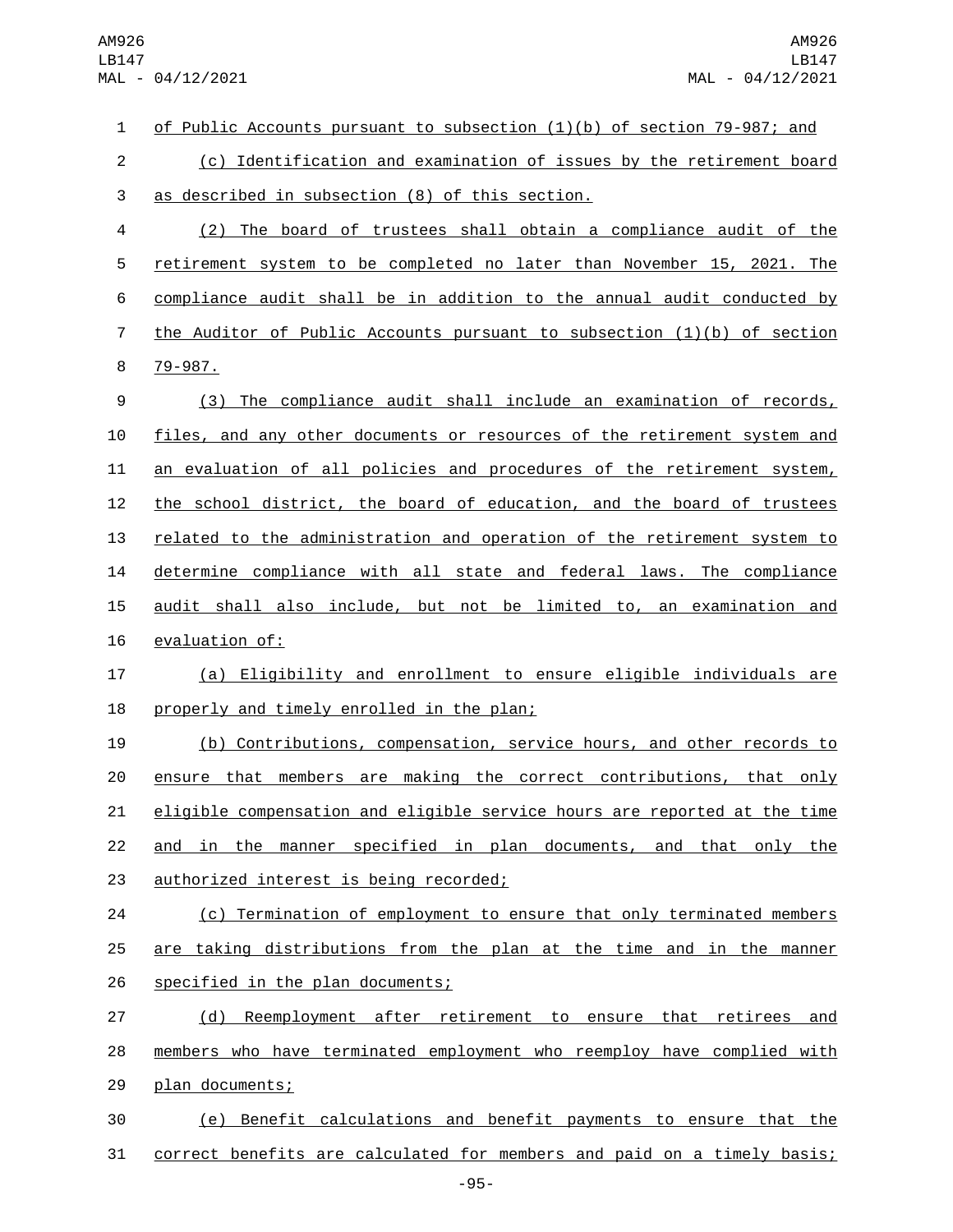AM926 LB147 MAL - 04/12/2021

1 and (f) Disability retirements to ensure:2 (i) The determination of the member's disability status and any accrual of additional disability benefits due to deferred distribution of such benefits are conducted in accordance with the act; and (ii) The amount of the disability retirement benefits is correctly calculated for members and paid on a timely basis.7 (4) The examination of each of the issues listed in subsection (3) 9 of this section shall also include, but not be limited to, a review of: (a) The plan documents and training that the retirement system has provided to the staff of the retirement system and employees who provide 12 services to the retirement system to ensure proper compliance with the 13 procedures and processes; (b) Oversight practices or processes used by the board of trustees 15 and administrator of the retirement system to identify whether the employer properly followed the plan documents; and (c) Practices and processes used by the board of trustees and 18 administrator of the retirement system to correct any errors made. (5) The board of trustees, board of education, school district, and 20 retirement system shall provide: (a) The compliance auditors with the documents identified in this section and access to personnel who perform or have knowledge of duties 23 related to the practices, procedures, operations, and administration of the retirement system to facilitate timely completion of the compliance audit; and (b) The Auditor of Public Accounts with documents and access to 27 personnel as requested by the auditor to facilitate timely completion of the audit required by subsection (1)(b) of section 79-987. (6) Expenses related to obtaining the compliance audit shall be 30 charged to the retirement system. (7) The board of trustees shall submit an electronic copy of the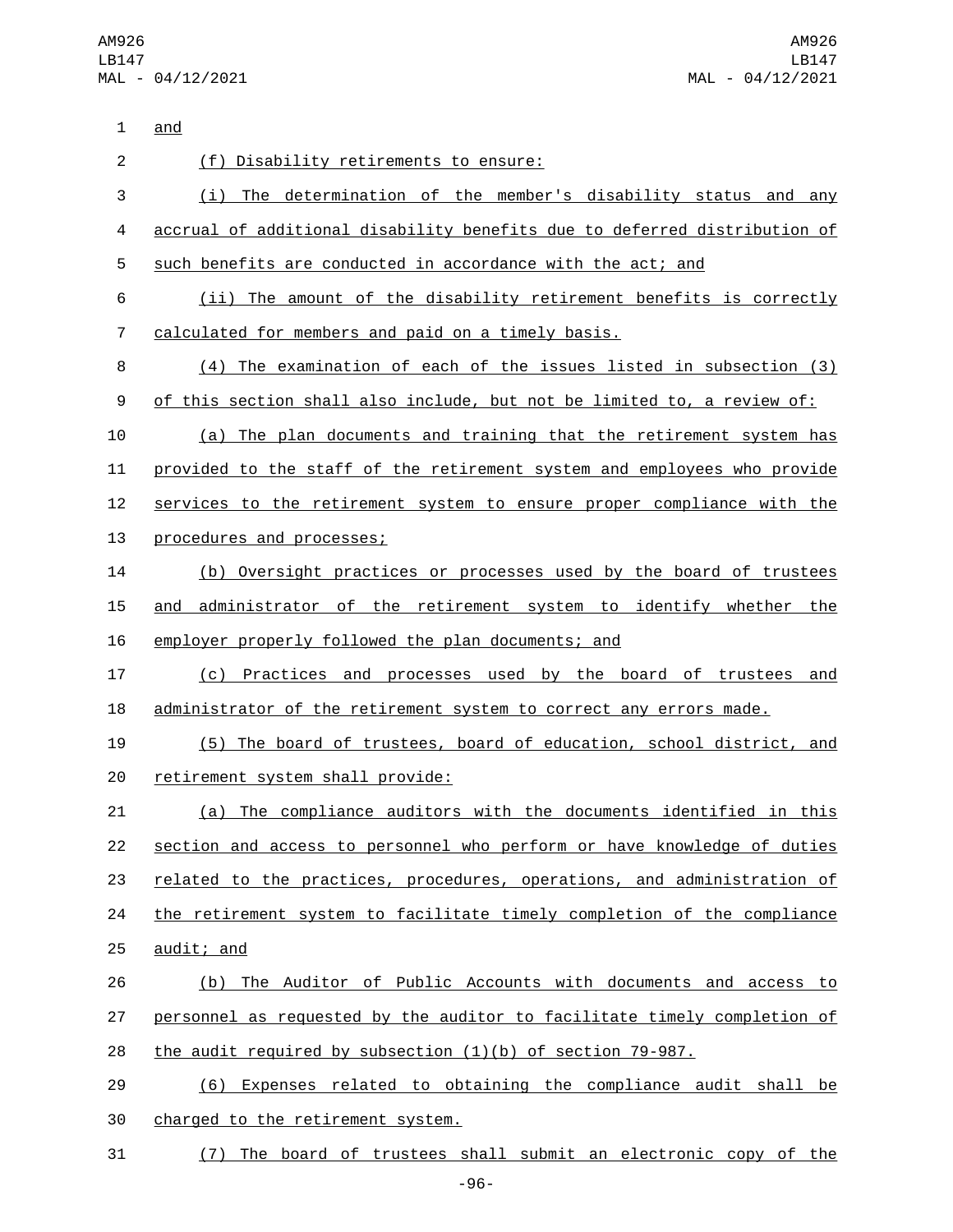compliance audit report to the Clerk of the Legislature, the board of 2 education, the Nebraska Retirement Systems Committee of the Legislature, the Governor, and the retirement board no later than November 15, 2021. The compliance audit report shall be presented to the Nebraska Retirement Systems Committee of the Legislature at a public hearing. (8)(a) The Public Employees Retirement Board shall identify and examine additional issues which have emerged since the completion of the work plan conducted pursuant to section 79-9,121. Such identification and

 examination shall include, but are not limited to, issues related to the transition and transfer of management of the Class V School Employees Retirement System to the retirement board and the board's duties to administer such retirement system pursuant to section 84-1503 in a manner which will maintain the transferred retirement system plan's status as a qualified plan and address any concerns in meeting the retirement board's fiduciary duties and responsibilities pursuant to section 84-1503.02.

 (b) The retirement board may retain the services of consultants, if necessary, to carry out its responsibilities under this subsection.

 (c) The retirement board shall timely respond to any written communications from the Nebraska Retirement Systems Committee of the Legislature regarding its ongoing examinations under this subsection and advise the committee if additional areas of examination related to the transfer of management as required under this section should be 23 addressed.

24 (d) The retirement board may bill an employer of any Class V school 25 employees retirement system established under the Class V School Employees Retirement Act on a monthly basis as provided in section 79-9,123 for all services and related expenses incurred in carrying out 28 its responsibilities under this section.

 Sec. 44. Section 84-712.05, Revised Statutes Cumulative Supplement, 30 2020, is amended to read:

84-712.05 The following records, unless publicly disclosed in an

-97-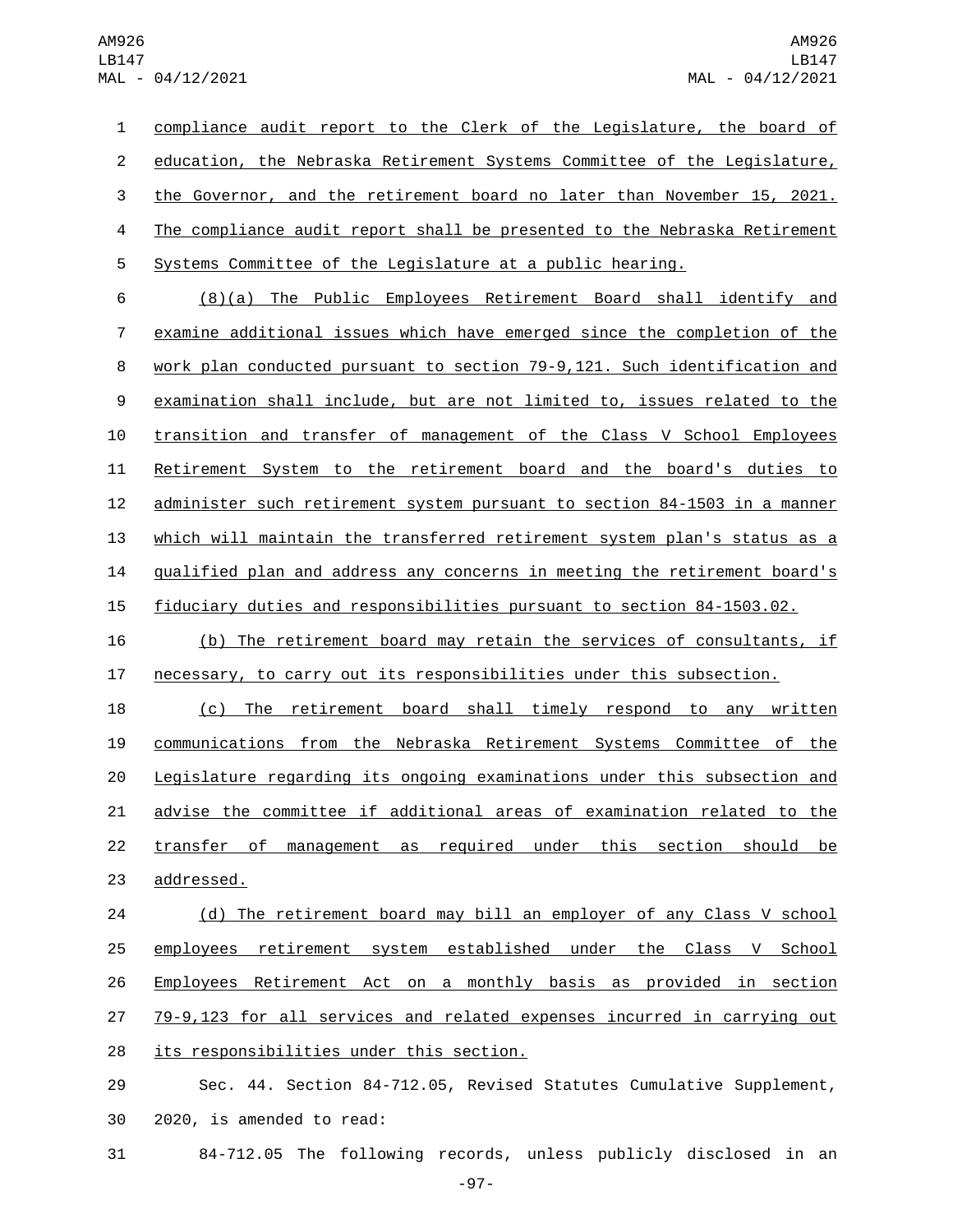open court, open administrative proceeding, or open meeting or disclosed by a public entity pursuant to its duties, may be withheld from the 3 public by the lawful custodian of the records:

 (1) Personal information in records regarding a student, prospective student, or former student of any educational institution or exempt school that has effectuated an election not to meet state approval or accreditation requirements pursuant to section 79-1601 when such records are maintained by and in the possession of a public entity, other than routine directory information specified and made public consistent with 20 U.S.C. 1232g, as such section existed on February 1, 2013, and 11 regulations adopted thereunder;

 (2) Medical records, other than records of births and deaths and except as provided in subdivision (5) of this section, in any form concerning any person; records of elections filed under section 44-2821; and patient safety work product under the Patient Safety Improvement Act;

 (3) Trade secrets, academic and scientific research work which is in progress and unpublished, and other proprietary or commercial information which if released would give advantage to business competitors and serve 19 no public purpose;

 (4) Records which represent the work product of an attorney and the public body involved which are related to preparation for litigation, labor negotiations, or claims made by or against the public body or which are confidential communications as defined in section 27-503;

 (5) Records developed or received by law enforcement agencies and other public bodies charged with duties of investigation or examination of persons, institutions, or businesses, when the records constitute a part of the examination, investigation, intelligence information, citizen complaints or inquiries, informant identification, or strategic or tactical information used in law enforcement training, except that this subdivision shall not apply to records so developed or received:

(a) Relating to the presence of and amount or concentration of

-98-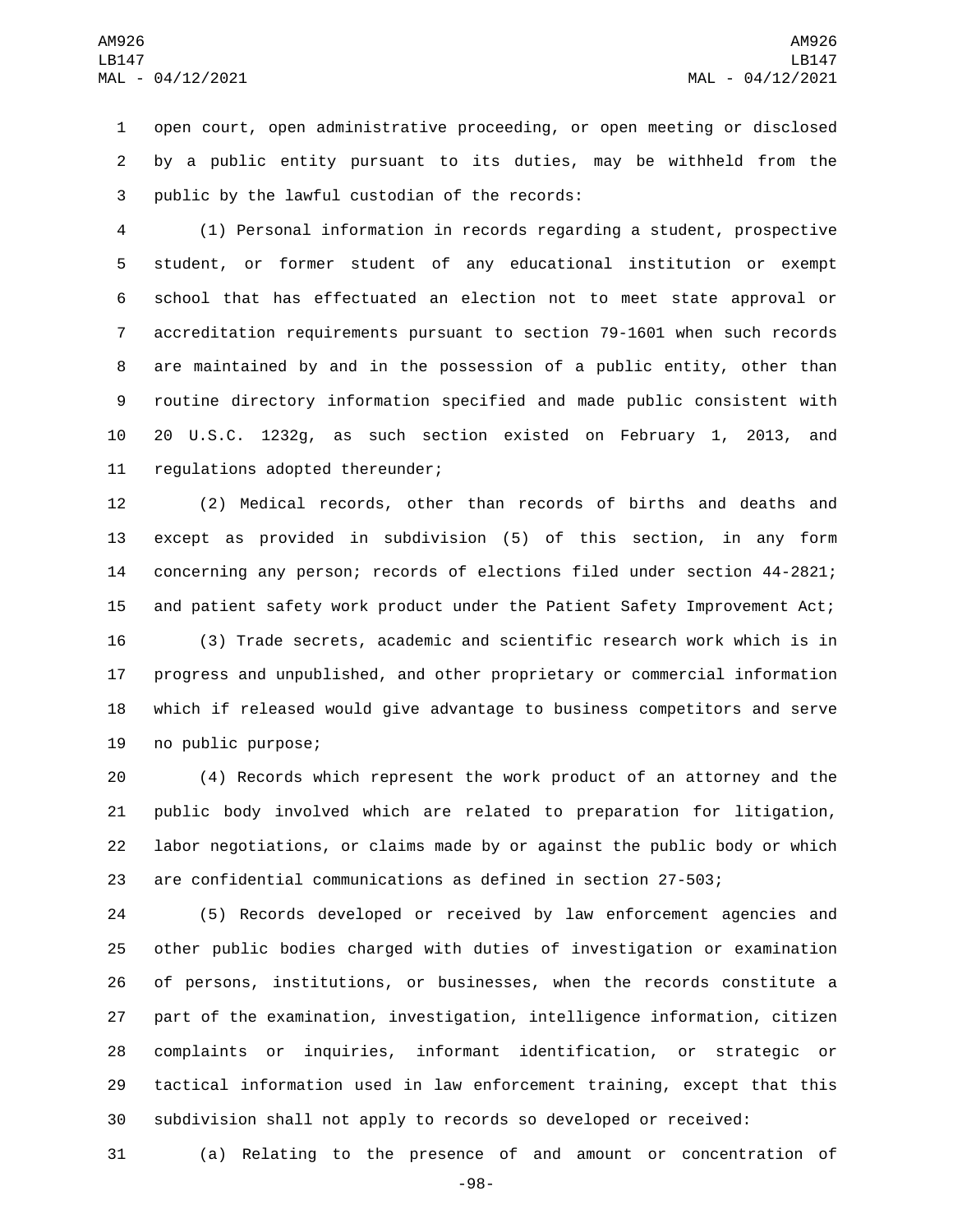alcohol or drugs in any body fluid of any person; or

 (b) Relating to the cause of or circumstances surrounding the death of an employee arising from or related to his or her employment if, after an investigation is concluded, a family member of the deceased employee makes a request for access to or copies of such records. This subdivision does not require access to or copies of informant identification, the names or identifying information of citizens making complaints or inquiries, other information which would compromise an ongoing criminal investigation, or information which may be withheld from the public under another provision of law. For purposes of this subdivision, family member means a spouse, child, parent, sibling, grandchild, or grandparent by 12 blood, marriage, or adoption;

 (6) Appraisals or appraisal information and negotiation records concerning the purchase or sale, by a public body, of any interest in real or personal property, prior to completion of the purchase or sale;

 (7) Personal information in records regarding personnel of public bodies other than salaries and routine directory information;

 (8) Information solely pertaining to protection of the security of public property and persons on or within public property, such as specific, unique vulnerability assessments or specific, unique response plans, either of which is intended to prevent or mitigate criminal acts the public disclosure of which would create a substantial likelihood of endangering public safety or property; computer or communications network schema, passwords, and user identification names; guard schedules; lock combinations; or public utility infrastructure specifications or design drawings the public disclosure of which would create a substantial likelihood of endangering public safety or property, unless otherwise 28 provided by state or federal law;

 (9) Information that relates details of physical and cyber assets of critical energy infrastructure or critical electric infrastructure, including (a) specific engineering, vulnerability, or detailed design

-99-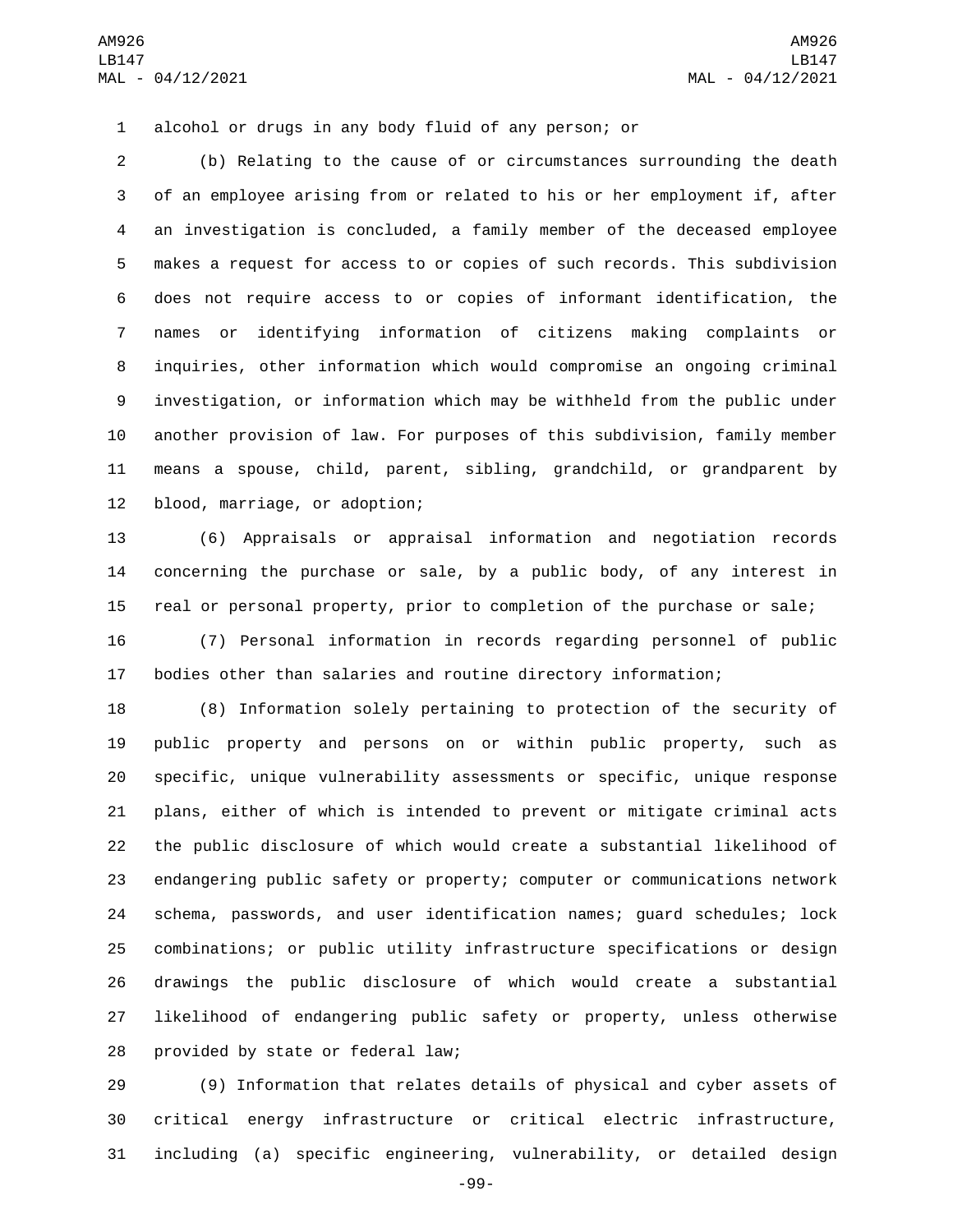information about proposed or existing critical energy infrastructure or critical electric infrastructure that (i) relates details about the production, generation, transportation, transmission, or distribution of energy, (ii) could be useful to a person in planning an attack on such critical infrastructure, and (iii) does not simply give the general location of the critical infrastructure and (b) the identity of personnel whose primary job function makes such personnel responsible for (i) providing or granting individuals access to physical or cyber assets or (ii) operating and maintaining physical or cyber assets, if a reasonable person, knowledgeable of the electric utility or energy industry, would conclude that the public disclosure of such identity could create a substantial likelihood of risk to such physical or cyber assets. Subdivision (9)(b) of this section shall not apply to the identity of a chief executive officer, general manager, vice president, or board member of a public entity that manages critical energy infrastructure or critical electric infrastructure. The lawful custodian of the records must provide a detailed job description for any personnel whose identity is withheld pursuant to subdivision (9)(b) of this section. For purposes of subdivision (9) of this section, critical energy infrastructure and critical electric infrastructure mean existing and proposed systems and assets, including a system or asset of the bulk-power system, whether physical or virtual, the incapacity or destruction of which would negatively affect security, economic security, public health or safety, 24 or any combination of such matters;

 (10) The security standards, procedures, policies, plans, specifications, diagrams, access lists, and other security-related records of the Lottery Division of the Department of Revenue and those persons or entities with which the division has entered into contractual relationships. Nothing in this subdivision shall allow the division to withhold from the public any information relating to amounts paid persons or entities with which the division has entered into contractual

-100-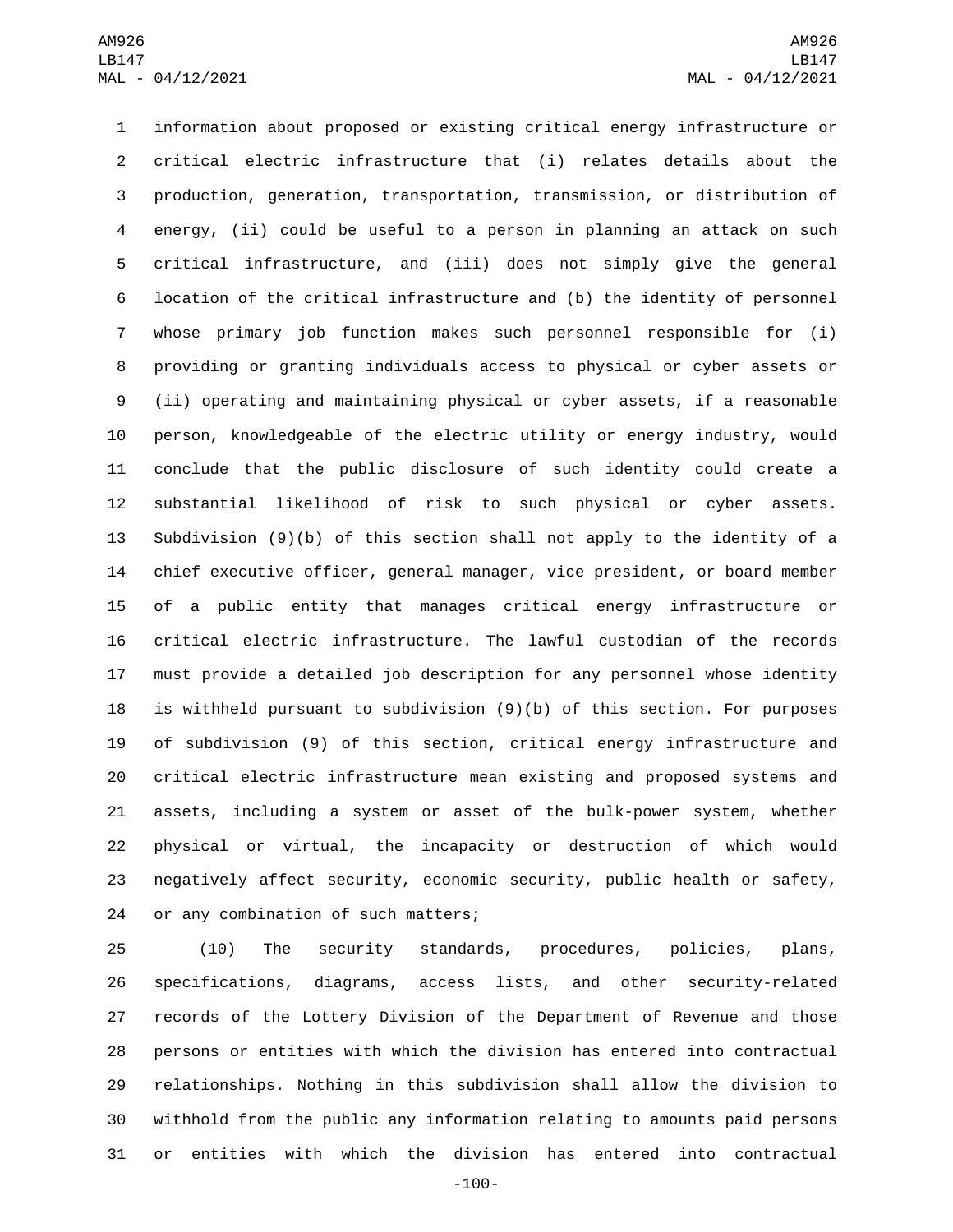relationships, amounts of prizes paid, the name of the prize winner, and the city, village, or county where the prize winner resides;

 (11) With respect to public utilities and except as provided in sections 43-512.06 and 70-101, personally identified private citizen account payment and customer use information, credit information on 6 others supplied in confidence, and customer lists;

 (12) Records or portions of records kept by a publicly funded library which, when examined with or without other records, reveal the identity of any library patron using the library's materials or services;

 (13) Correspondence, memoranda, and records of telephone calls related to the performance of duties by a member of the Legislature in whatever form. The lawful custodian of the correspondence, memoranda, and records of telephone calls, upon approval of the Executive Board of the Legislative Council, shall release the correspondence, memoranda, and records of telephone calls which are not designated as sensitive or confidential in nature to any person performing an audit of the Legislature. A member's correspondence, memoranda, and records of confidential telephone calls related to the performance of his or her legislative duties shall only be released to any other person with the 20 explicit approval of the member;

 (14) Records or portions of records kept by public bodies which would reveal the location, character, or ownership of any known archaeological, historical, or paleontological site in Nebraska when necessary to protect the site from a reasonably held fear of theft, vandalism, or trespass. This section shall not apply to the release of information for the purpose of scholarly research, examination by other public bodies for the protection of the resource or by recognized tribes, the Unmarked Human Burial Sites and Skeletal Remains Protection Act, or the federal Native American Graves Protection and Repatriation Act;

 (15) Records or portions of records kept by public bodies which maintain collections of archaeological, historical, or paleontological

-101-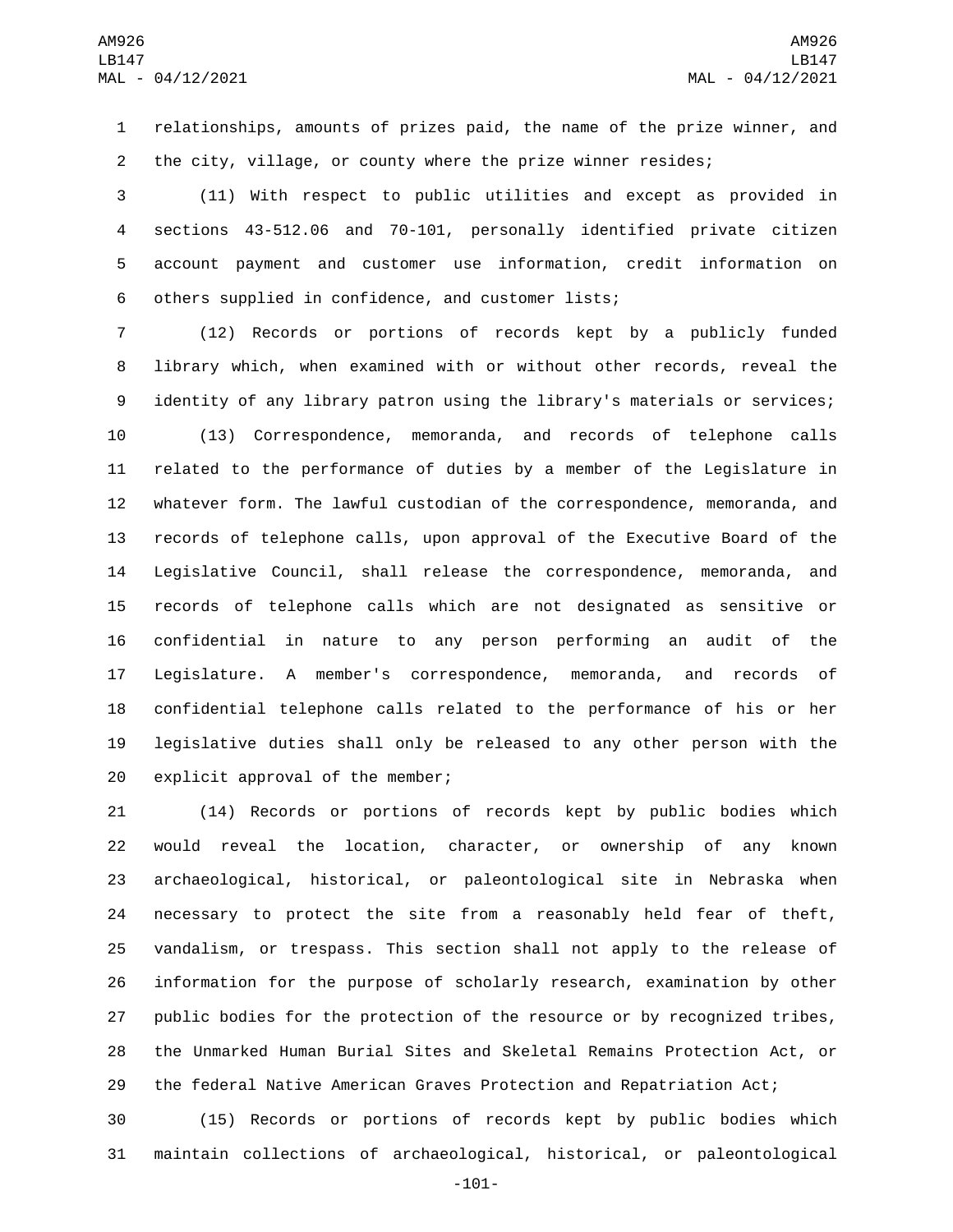significance which reveal the names and addresses of donors of such articles of archaeological, historical, or paleontological significance unless the donor approves disclosure, except as the records or portions thereof may be needed to carry out the purposes of the Unmarked Human Burial Sites and Skeletal Remains Protection Act or the federal Native 6 American Graves Protection and Repatriation Act;

 (16) Library, archive, and museum materials acquired from nongovernmental entities and preserved solely for reference, research, or exhibition purposes, for the duration specified in subdivision (16)(b) of 10 this section, if:

 (a) Such materials are received by the public custodian as a gift, 12 purchase, bequest, or transfer; and

 (b) The donor, seller, testator, or transferor conditions such gift, purchase, bequest, or transfer on the materials being kept confidential 15 for a specified period of time;

 (17) Job application materials submitted by applicants, other than finalists or a priority candidate for a position described in section 85-106.06 selected using the enhanced public scrutiny process in section 85-106.06, who have applied for employment by any public body as defined in section 84-1409. For purposes of this subdivision, (a) job application materials means employment applications, resumes, reference letters, and school transcripts and (b) finalist means any applicant who is not an applicant for a position described in section 85-106.06 and (i) who reaches the final pool of applicants, numbering four or more, from which the successful applicant is to be selected, (ii) who is an original applicant when the final pool of applicants numbers less than four, or (iii) who is an original applicant and there are four or fewer original 28 applicants;

 (18)(a) Records obtained by the Public Employees Retirement Board pursuant to section 84-1512 and (b) records maintained by the board of education of a Class V school district and obtained by the board of

-102-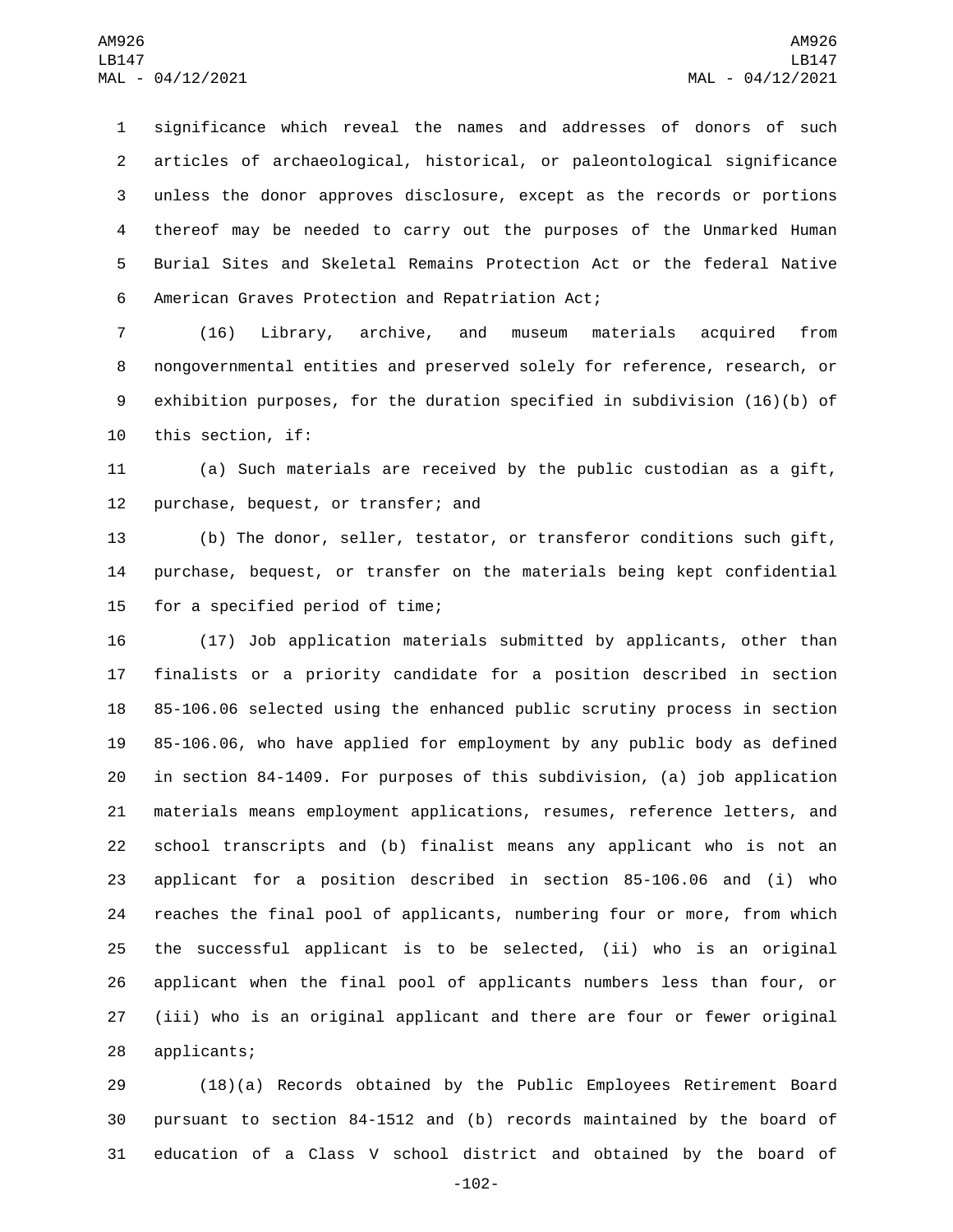1 trustees or the Public Employees Retirement Board for the administration 2 of a retirement system provided for under the Class V School Employees 3 Retirement Act pursuant to section 79-989;

4 (19) Social security numbers; credit card, charge card, or debit 5 card numbers and expiration dates; and financial account numbers supplied 6 to state and local governments by citizens;

7 (20) Information exchanged between a jurisdictional utility and city 8 pursuant to section 66-1867;

 (21) Draft records obtained by the Nebraska Retirement Systems Committee of the Legislature and the Governor from Nebraska Public Employees Retirement Systems pursuant to subsection (4) of section 12 84-1503;

 (22) All prescription drug information submitted pursuant to section 71-2454, all data contained in the prescription drug monitoring system, and any report obtained from data contained in the prescription drug 16 monitoring system; and

 (23) Information obtained by any government entity, whether federal, state, county, or local, regarding firearm registration, possession, sale, or use that is obtained for purposes of an application permitted or required by law or contained in a permit or license issued by such entity. Such information shall be available upon request to any federal, 22 state, county, or local law enforcement agency.

23 Sec. 45. Section 84-1501, Revised Statutes Cumulative Supplement, 24 2020, is amended to read:

25 84-1501 (1) The Public Employees Retirement Board is hereby 26 established.

27 (2)(a) The board shall consist of eight appointed members until 28 September 1, 2024, and nine appointed members beginning September 1, 29  $2024$ , as described in this subsection, and the state investment officer 30 as a nonvoting, ex officio member. Six of the appointed members until 31 September 1, 2024, and seven of the appointed members beginning September

-103-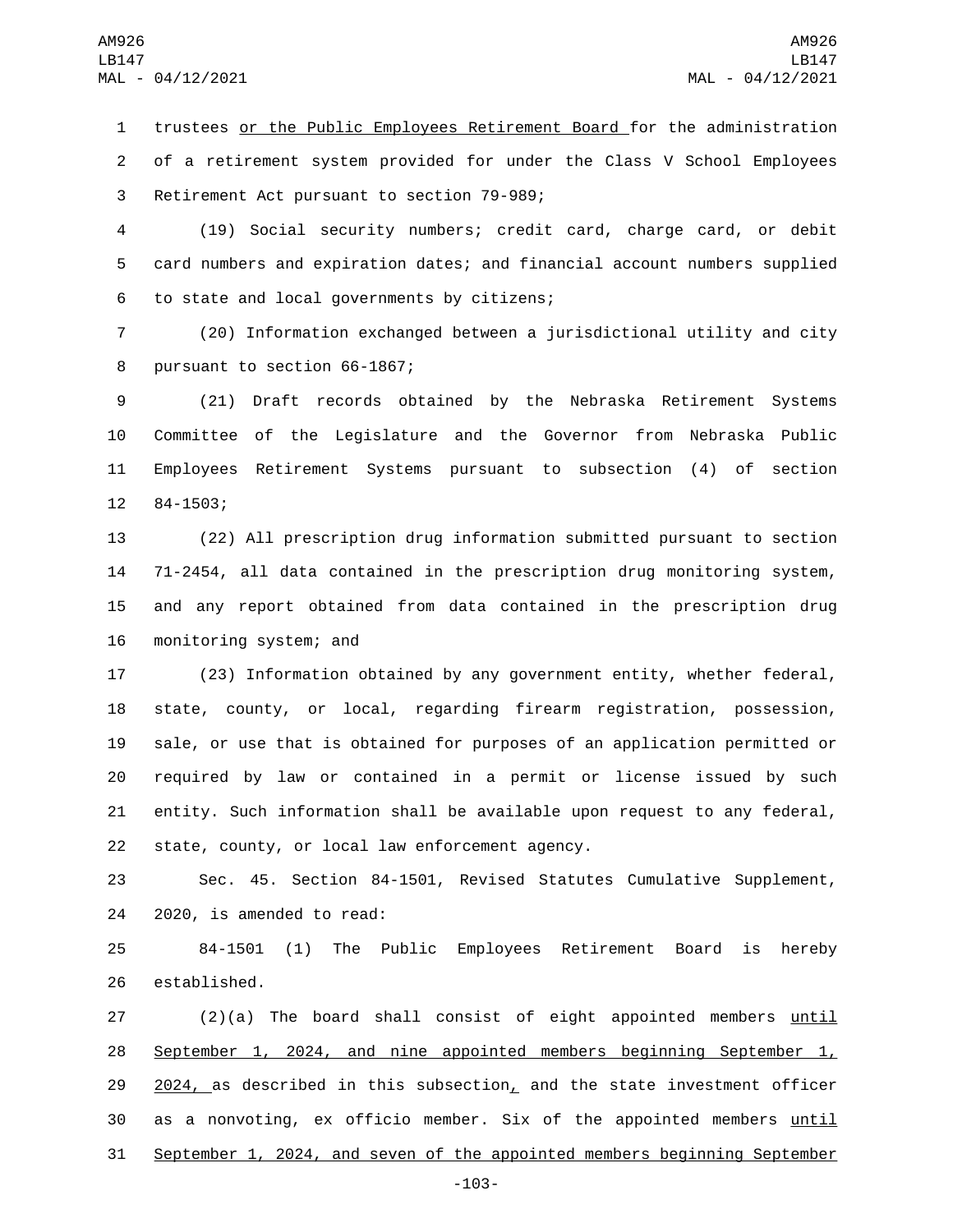1, 2024, shall be active or retired participants in the retirement systems administered by the board, and two of the appointed members (i) shall not be employees of the State of Nebraska or any of its political subdivisions and (ii) shall have at least ten years of experience in the management of a public or private organization or have at least five years of experience in the field of actuarial analysis or the 7 administration of an employee benefit plan.

8 (b) The six appointed members who are participants in the <u>retirement</u> 9 systems shall be as follows:

10 (i) Two of the appointed members shall be participants in the School 11 Employees Retirement System of the State of Nebraska and shall include 12 one administrator and one teacher;

13 (ii) One of the appointed members shall be a participant in the 14 Nebraska Judges Retirement System as provided in the Judges Retirement 15 Act;

16 (iii) One of the appointed members shall be a participant in the 17 Nebraska State Patrol Retirement System;

18 (iv) One of the appointed members shall be a participant in the 19 Retirement System for Nebraska Counties; and

20 (v) One of the appointed members shall be a participant in the State 21 Employees Retirement System of the State of Nebraska; and  $-$ 

22 (vi) Beginning September 1, 2024, one of the appointed members shall 23 be a participant who is a teacher in a retirement system established 24 under the Class V School Employees Retirement Act.

25 (c) Appointments to the board shall be made by the Governor and 26 shall be subject to the approval of the Legislature. All appointed 27 members shall be citizens of the State of Nebraska.

 (3)(a) Except as otherwise provided in this subsection, all members shall serve for terms of five years or until a successor has been appointed and qualified. The terms shall begin on January 1 of the 31 appropriate year.

-104-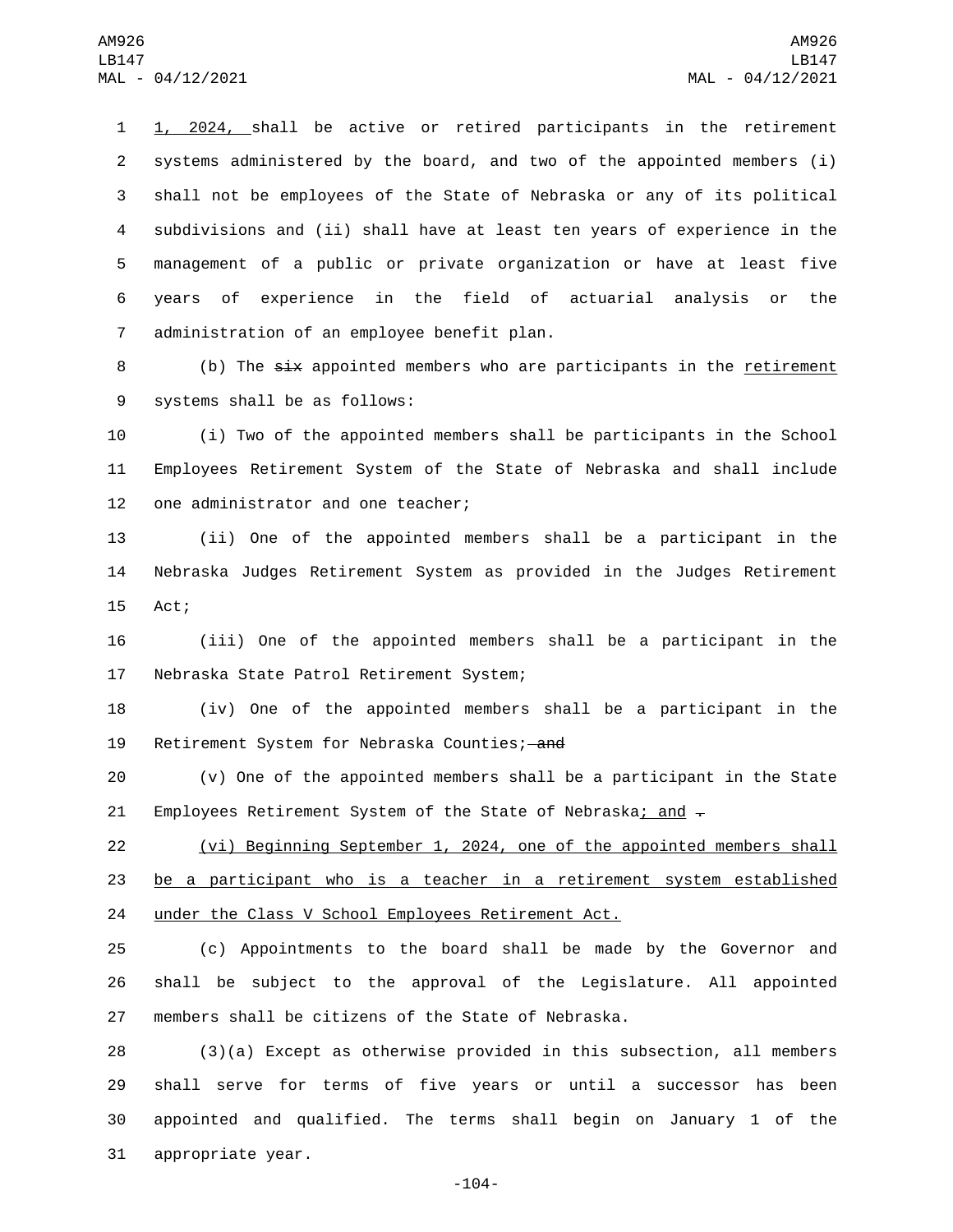1 (b) To ensure an experienced and knowledgeable board, the terms of 2 the appointed members shall be staggered as follows:

3 (i) One of the two members described in subdivisions (2)(a)(i) and 4 (ii) of this section shall be appointed to serve for a five-year term 5 which begins in 2017;

6 (ii) One of the two members described in subdivisions  $(2)(a)(i)$  and 7 (ii) of this section shall be appointed to serve for a five-year term 8 which begins in 2018;

9 (iii) The participant in the School Employees Retirement System of 10 the State of Nebraska who is a teacher shall be appointed for a five-year 11 term which begins in 2019;

 (iv) The participant in the School Employees Retirement System of the State of Nebraska who is an administrator and the participant in the State Employees Retirement System of the State of Nebraska shall be appointed for a five-year term which begins in 2020;

16 (v) The participant in the Retirement System for Nebraska Counties 17 and the participant in the Nebraska Judges Retirement System shall be 18 appointed to serve for a five-year term which begins in 2021;—and

 (vi) The participant in the Nebraska State Patrol Retirement System shall be appointed to serve for a three-year term which begins in 2020, and his or her successor shall be appointed to serve for a five-year term 22 which begins in 2023; and  $\overline{z}$ 

23 (vii) The participant in a retirement system established under the 24 Class V School Employees Retirement Act shall be appointed to serve for a 25 <u>fifty-two month term which begins September 1, 2024, and hi</u>s or her 26 successor shall be appointed to serve for a five-year term which begins 27 in 2029.

28 (4) In the event of a vacancy in office, the Governor shall appoint 29 a person to serve the unexpired portion of the term subject to the 30 approval of the Legislature.

31 (5) The appointed members of the board may be removed by the

-105-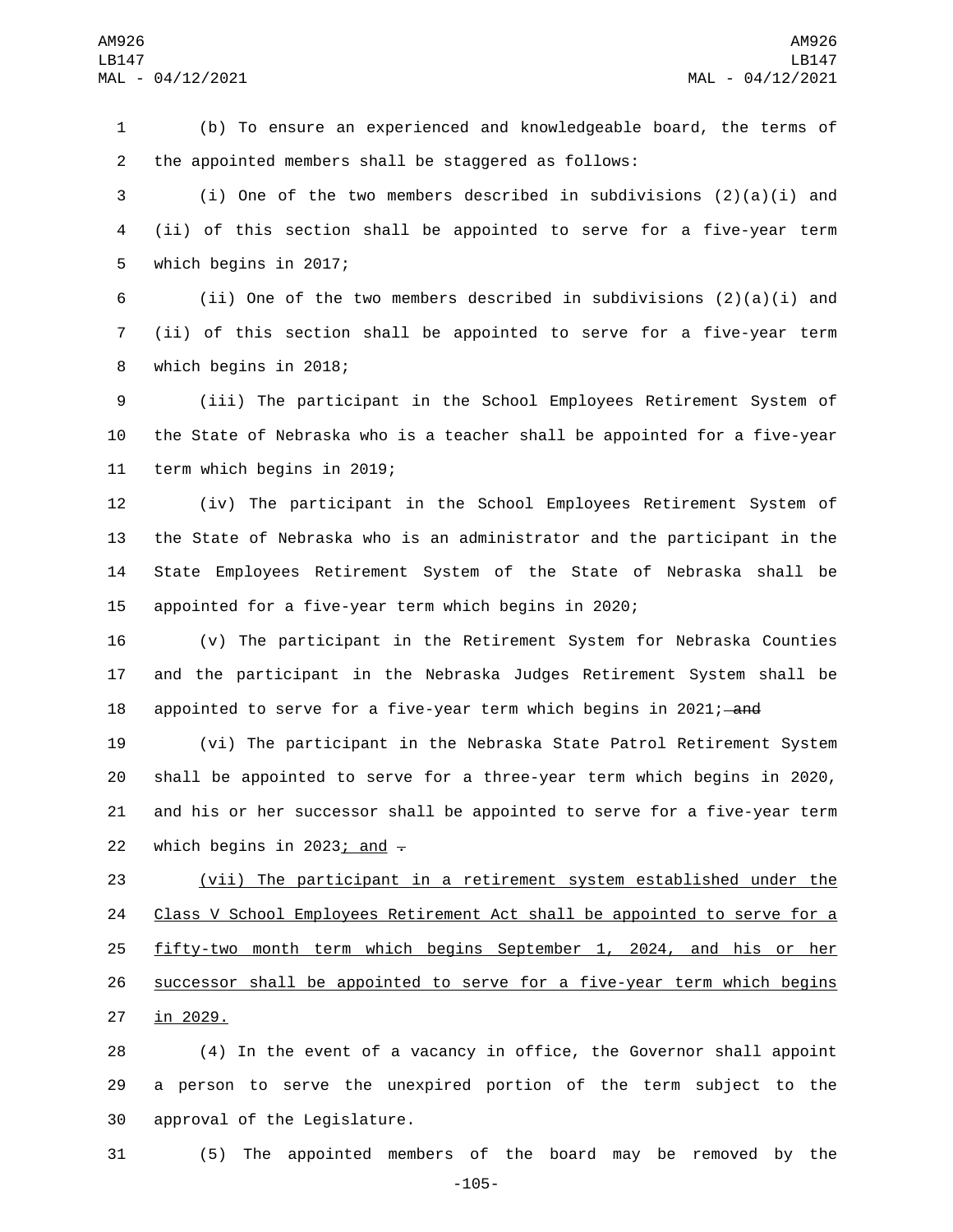Governor for cause after notice and an opportunity to be heard.

 Sec. 46. Section 84-1503, Revised Statutes Cumulative Supplement, 3 2020, is amended to read:

 84-1503 (1) It shall be the duty of the Public Employees Retirement 5 Board:

 (a) To administer the retirement systems provided for in the County Employees Retirement Act, the Judges Retirement Act, the Nebraska State 8 Patrol Retirement Act, the School Employees Retirement Act, and the State 9 Employees Retirement Act, and, beginning September 1, 2024, the Class V School Employees Retirement Act. The agency for the administration of the retirement systems and under the direction of the board shall be known and may be cited as the Nebraska Public Employees Retirement Systems;

 (b) To appoint a director to administer the systems under the direction of the board. The appointment shall be subject to the approval of the Governor and a majority of the Legislature. The director shall be qualified by training and have at least five years of experience in the administration of a qualified public or private employee retirement plan. The director shall not be a member of the board. The salary of the director shall be set by the board. The director shall serve without term 20 and may be removed by the board;

 (c) To provide for an equitable allocation of expenses among the retirement systems administered by the board, and all expenses shall be provided from the investment income earned by the various retirement funds unless alternative sources of funds to pay expenses are specified by law;

 (d) To administer the deferred compensation program authorized in 27 section 84-1504;

 (e) To hire an attorney, admitted to the Nebraska State Bar Association, to advise the board in the administration of the retirement systems listed in subdivision (a) of this subsection;

(f) To hire an internal auditor to perform the duties described in

-106-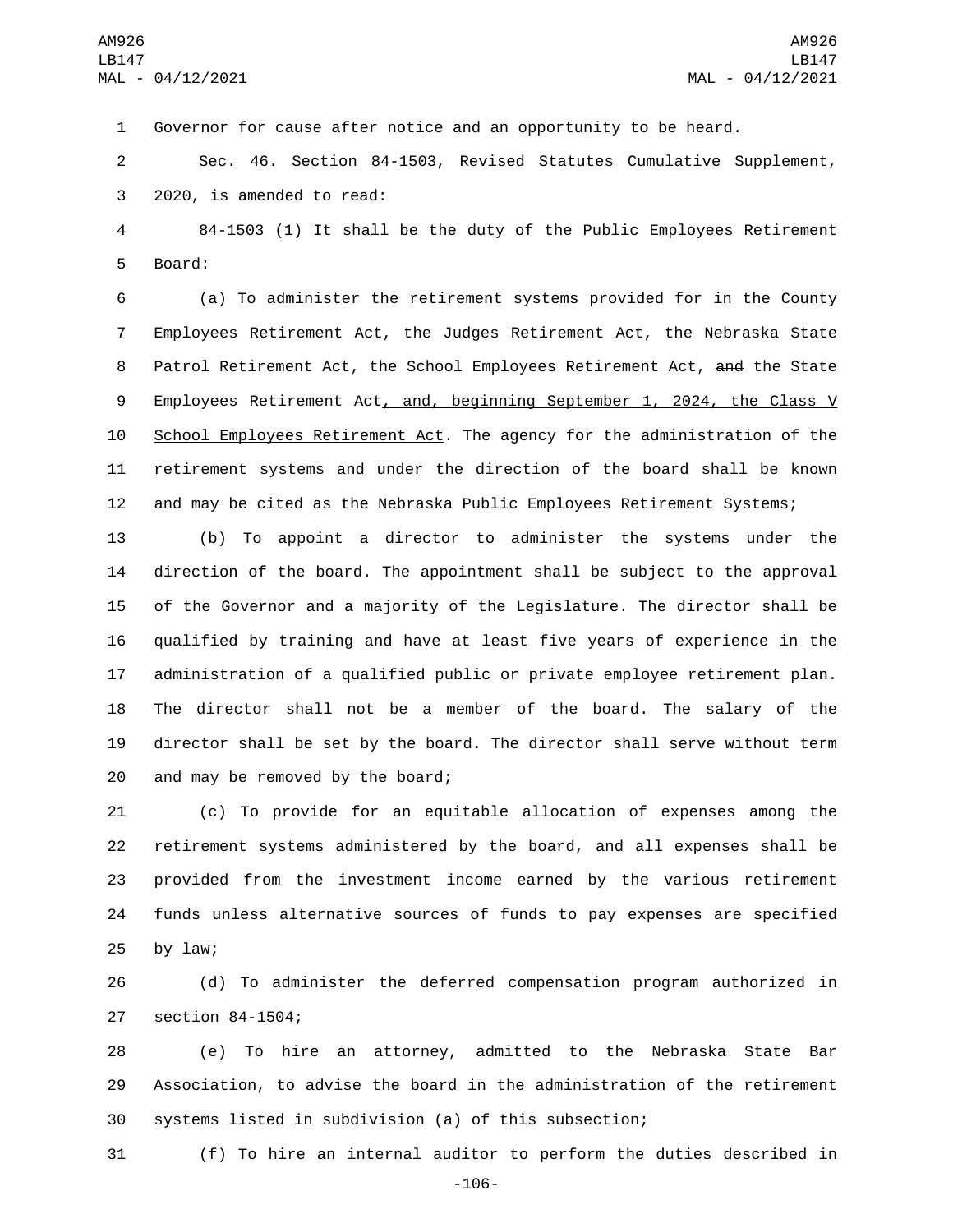section 84-1503.04 who meets the minimum standards as described in 2 section 84-304.03;

 (g) To adopt and implement procedures for reporting information by employers, as well as testing and monitoring procedures in order to verify the accuracy of such information. The information necessary to determine membership shall be provided by the employer. The board may adopt and promulgate rules and regulations and prescribe such forms necessary to carry out this subdivision. Nothing in this subdivision shall be construed to require the board to conduct onsite audits of political subdivisions for compliance with statutes, rules, and regulations governing the retirement systems listed in subdivision (1)(a) of this section regarding membership and contributions; and

 (h) To prescribe and furnish forms for the public retirement system plan reports required to be filed pursuant to sections 2-3228, 12-101, 14-567, 14-1805.01, 14-2111, 15-1017, 16-1017, 16-1037, 19-3501, 23-1118, 23-3526, 71-1631.02, and 79-987 through December 31, 2017.

 (2) In administering the retirement systems listed in subdivision 18  $(1)(a)$  of this section, it shall be the duty of the board:

 (a) To determine, based on information provided by the employer, the prior service annuity, if any, for each person who is an employee of the county on the date of adoption of the retirement system;

 (b) To determine the eligibility of an individual to be a member of the retirement system and other questions of fact in the event of a dispute between an individual and the individual's employer;

 (c) To adopt and promulgate rules and regulations, as the board may 26 deem necessary, for the management of the board;

 (d) To keep a complete record of all proceedings taken at any 28 meeting of the board;

 (e) To obtain, by a competitive, formal, and sealed bidding process through the materiel division of the Department of Administrative Services, actuarial services on behalf of the State of Nebraska as may be

-107-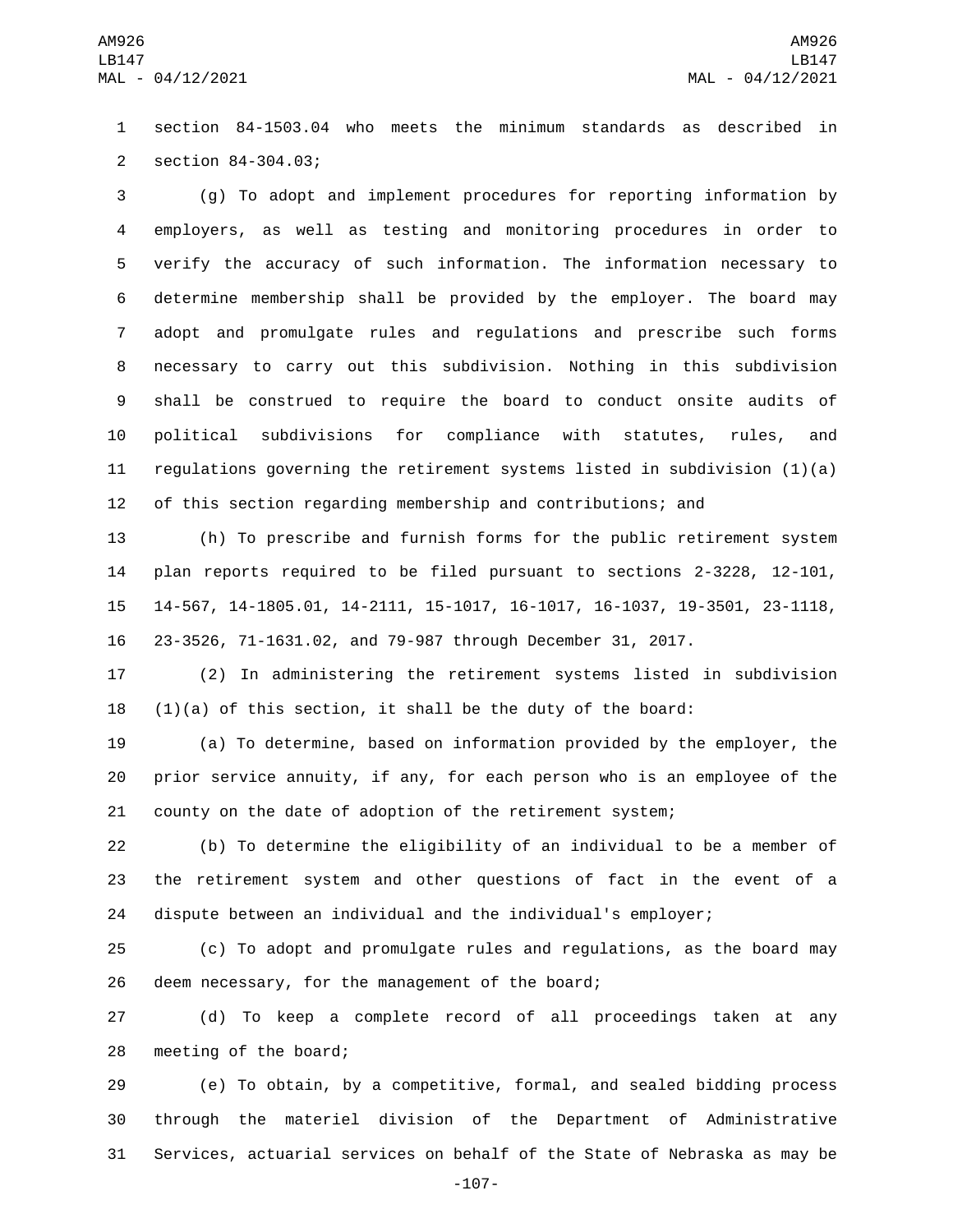necessary in the administration and development of the retirement systems, including, but not limited to, preparation of an annual actuarial valuation report of each of the defined benefit and cash balance plans administered by the board. Such annual valuation reports shall be presented by the actuary to the Nebraska Retirement Systems Committee of the Legislature at a public hearing or hearings. Any contract for actuarial services shall contain a provision allowing the actuary, without prior approval of the board, to perform actuarial studies of the systems as requested by entities other than the board, if notice, which does not identify the entity or substance of the request, is given to the board, all costs are paid by the requesting entity, results are provided to the board, the Nebraska Retirement Systems Committee of the Legislature, and the Legislative Fiscal Analyst upon being made public, and such actuarial studies do not interfere with the actuary's ongoing responsibility to the board. The term of the contract shall be for up to three years. A competitive, formal, and sealed bidding process shall be completed at least once every three years, unless the board determines that such a process would not be cost effective under the circumstances and that the actuarial services performed have been satisfactory, in which case the contract may also contain an option for renewal without a competitive, formal, and sealed bidding process for up to two additional three-year periods. An actuary under contract for the State of Nebraska shall be a member of the American Academy of Actuaries and meet the academy's qualification standards to render a statement of 25 actuarial opinion;

 (f) To direct the State Treasurer to transfer funds, as an expense of the retirement systems, to the Legislative Council Retirement Study Fund. Such transfer shall occur beginning on or after July 1, 2005, and at intervals of not less than five years and not more than fifteen years and shall be in such amounts as the Legislature shall direct;

(g) To adopt and promulgate rules and regulations, as the board may

-108-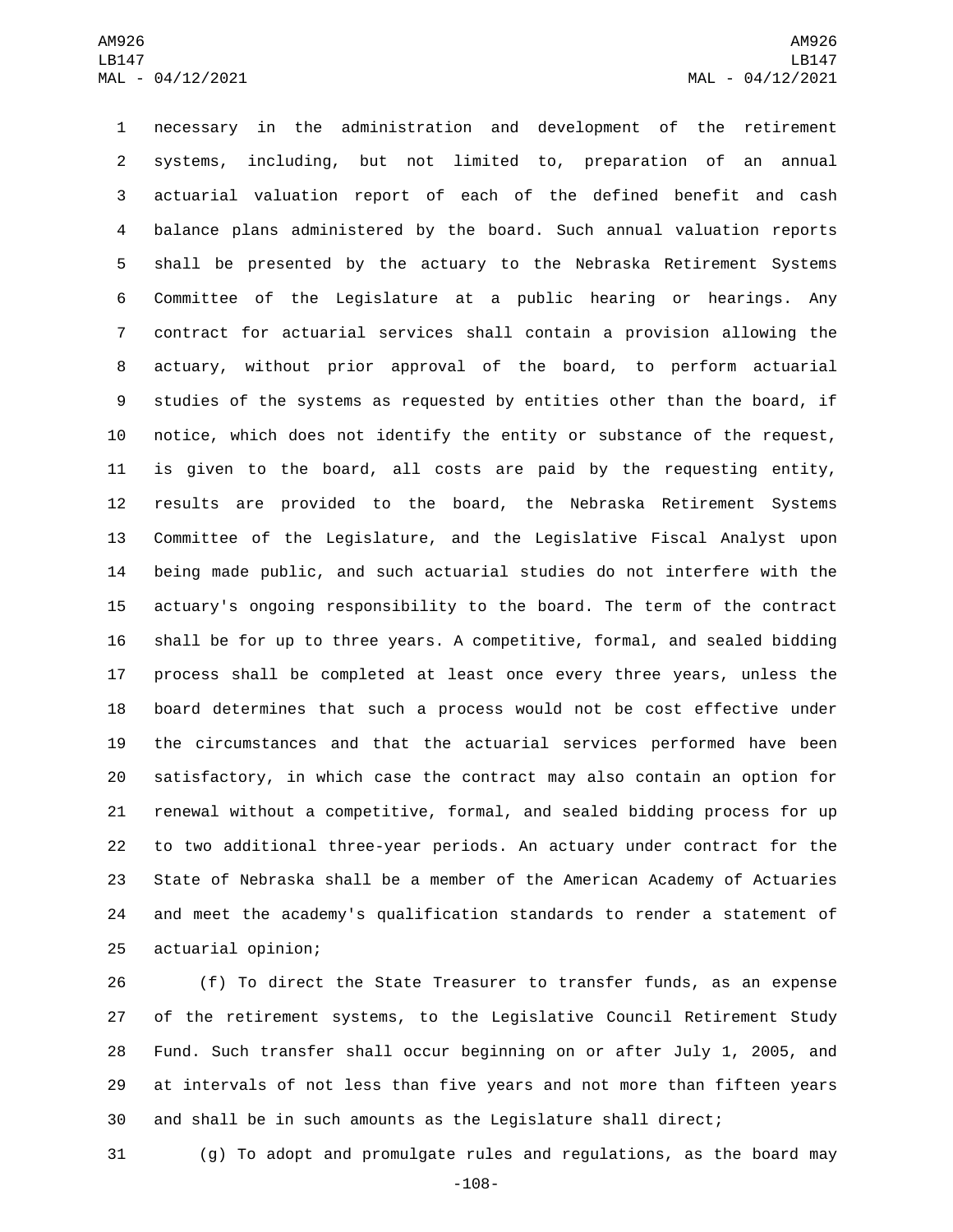deem necessary, to carry out the provisions of each retirement system described in subdivision (1)(a) of this section, which includes, but is not limited to, the crediting of military service, direct rollover 4 distributions, and the acceptance of rollovers;

 (h) To obtain auditing services for a separate compliance audit of the retirement systems to be completed by December 31, 2020, and from time to time thereafter at the request of the Nebraska Retirement Systems Committee of the Legislature, to be completed not more than every four years but not less than every ten years. The compliance audit shall be in addition to the annual audit conducted by the Auditor of Public Accounts. The compliance audit shall include, but not be limited to, an examination of records, files, and other documents and an evaluation of all policies and procedures to determine compliance with all state and federal laws. A copy of the compliance audit shall be given to the Governor, the board, and the Nebraska Retirement Systems Committee of the Legislature and shall be presented to the committee at a public hearing;

 (i) To adopt and promulgate rules and regulations, as the board may deem necessary, for the adjustment of contributions or benefits, which includes, but is not limited to: (i) The procedures for refunding contributions, adjusting future contributions or benefit payments, and requiring additional contributions or repayment of benefits; (ii) the process for a member, member's beneficiary, employee, or employer to dispute an adjustment to contributions or benefits; (iii) establishing materiality and de minimus amounts for agency transactions, adjustments, and inactive account closures; and (iv) notice provided to all affected persons. Following an adjustment, a timely notice shall be sent that describes the adjustment and the process for disputing an adjustment to 28 contributions or benefits;

 (j)(i) To amend the deferred compensation plan to require that in the event of a member's death, except as provided in section 42-1107, the death benefit shall be paid to the following, in order of priority:

-109-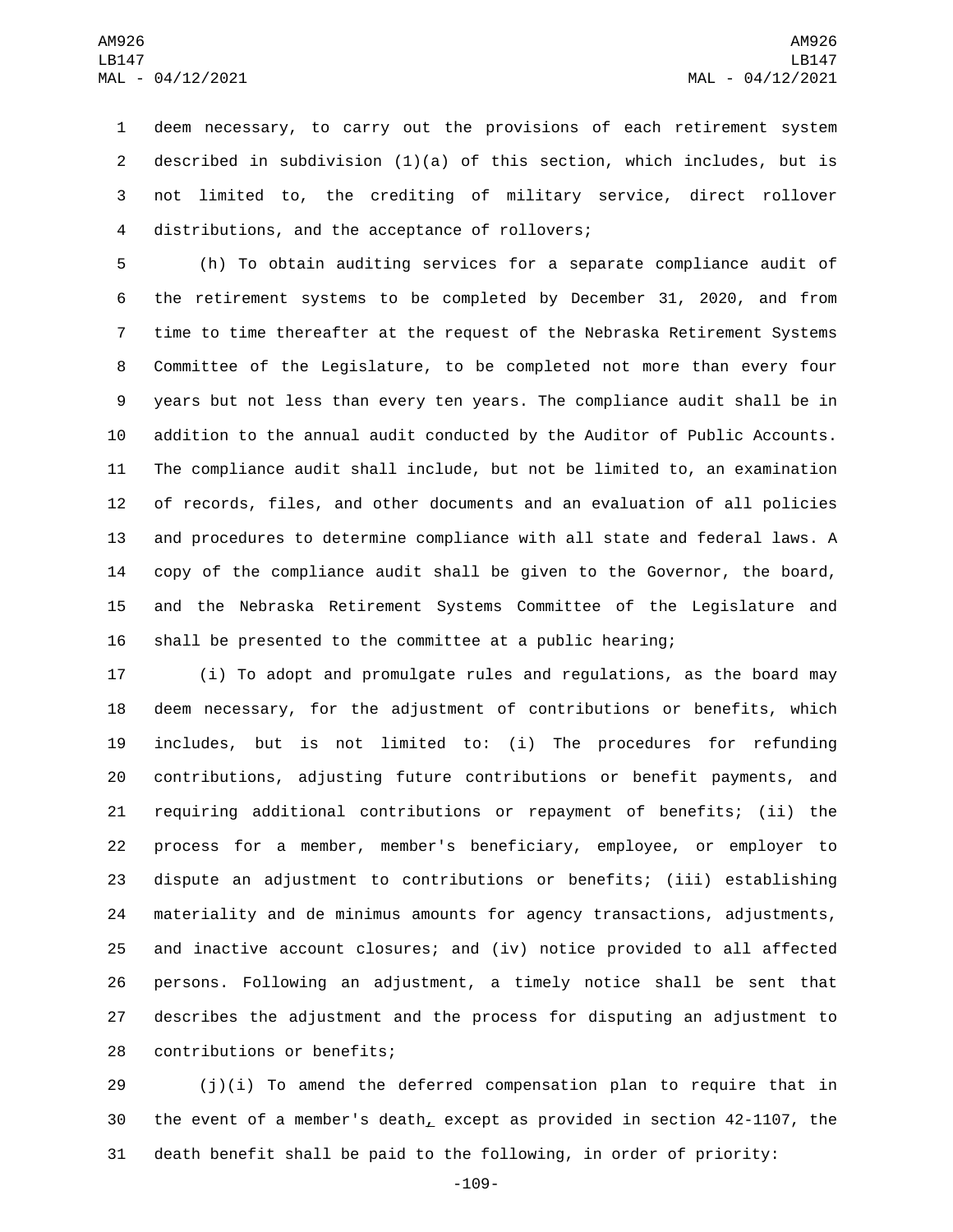(A) To the member's surviving designated beneficiary on file with 2 the board;

 (B) To the spouse married to the member on the member's date of death if there is no surviving designated beneficiary on file with the 5 board; or

 (C) To the member's estate if the member is not married on the member's date of death and there is no surviving designated beneficiary 8 on file with the board; and

 (ii) The priority designations described in subdivision (2)(j)(i) of this section shall not apply if the member has retired under a joint and 11 survivor benefit option;

 (k) To make a thorough investigation through the director or the director's designee, of any overpayment of a benefit, when in the judgment of the director such investigation is necessary, including, but not limited to, circumstances in which benefit payments are made after the death of a member or beneficiary and the retirement system is not made aware of such member's or beneficiary's death. In connection with any such investigation, the board, through the director or the director's designee, shall have the power to compel the attendance of witnesses and the production of books, papers, records, and documents, whether in hardcopy, electronic form, or otherwise, and issue subpoenas for such purposes. Such subpoenas shall be served in the same manner and have the same effect as subpoenas from district courts; and

 (l) To administer all retirement system plans in a manner which will maintain each plan's status as a qualified plan pursuant to the Internal Revenue Code, as defined in section 49-801.01, including: Section 401(a) (9) of the Internal Revenue Code relating to the time and manner in which benefits are required to be distributed, including the incidental death 29 benefit distribution requirement of section  $401(a)(9)(G)$  of the Internal Revenue Code; section 401(a)(25) of the Internal Revenue Code relating to the specification of actuarial assumptions; section 401(a)(31) of the

-110-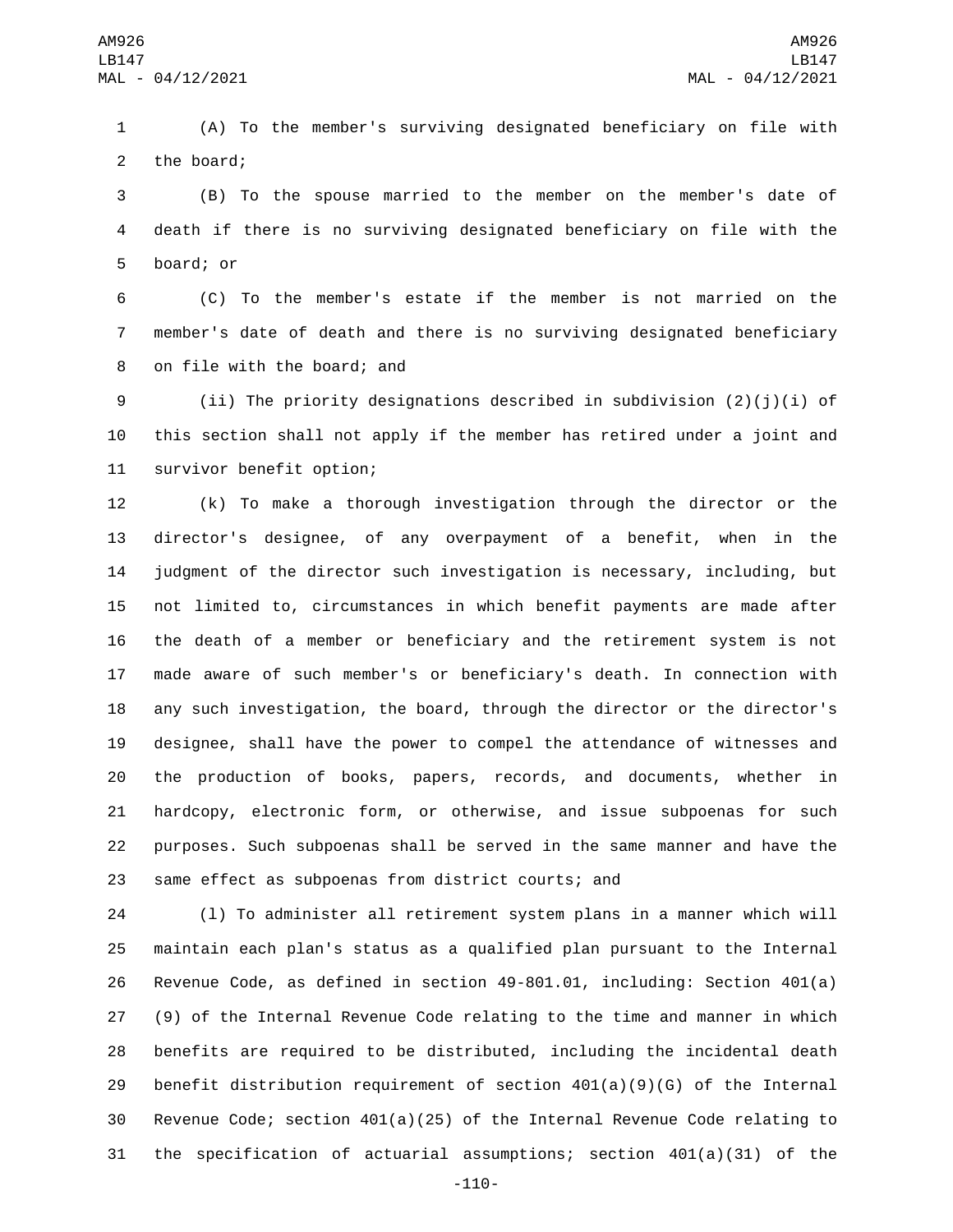Internal Revenue Code relating to direct rollover distributions from eligible retirement plans; section 401(a)(37) of the Internal Revenue Code relating to the death benefit of a member whose death occurs while performing qualified military service; and section 401(a) of the Internal Revenue Code by meeting the requirements of section 414(d) of the Internal Revenue Code relating to the establishment of retirement plans for governmental employees of a state or political subdivision thereof. The board may adopt and promulgate rules and regulations necessary or appropriate to maintain such status including, but not limited to, rules or regulations which restrict discretionary or optional contributions to 11 a plan or which limit distributions from a plan.

 (3) By March 31 of each year prior to 2020, and by April 10 of each year beginning in 2020, the board shall prepare a written plan of action and shall present such plan to the Nebraska Retirement Systems Committee of the Legislature at a public hearing. The plan shall include, but not be limited to, the board's funding policy, the administrative costs and other fees associated with each fund and plan overseen by the board, member education and informational programs, the director's duties and limitations, an organizational structure of the office of the Nebraska Public Employees Retirement Systems, and the internal control structure of such office to ensure compliance with state and federal laws.

 (4)(a) Beginning in 2016, and at least every four years thereafter in even-numbered years or at the request of the Nebraska Retirement Systems Committee of the Legislature, the board shall obtain an experience study. Within thirty business days after presentation of the experience study to the board, the actuary shall present the study to the Nebraska Retirement Systems Committee at a public hearing. If the board does not adopt all of the recommendations in the experience study, the board shall provide a written explanation of its decision to the Nebraska Retirement Systems Committee and the Governor. The explanation shall be delivered within ten business days after formal action by the board to

-111-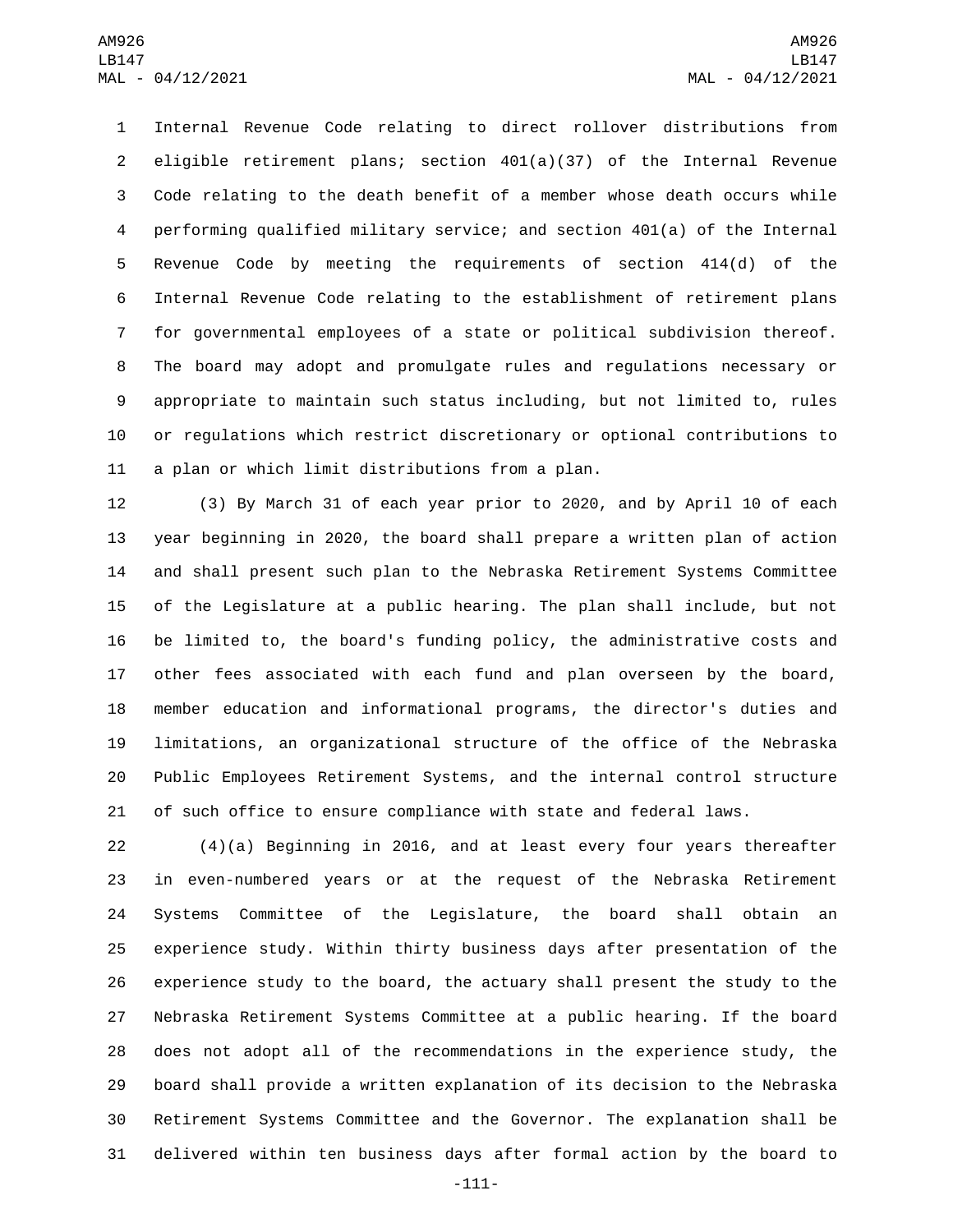1 not adopt one or more of the recommendations.

 (b) The director shall provide an electronic copy of the first draft and a final draft of the experience study and annual valuation reports to the Nebraska Retirement Systems Committee and the Governor when the director receives the drafts from the actuary. The drafts shall be deemed confidential information. The draft copies obtained by the Nebraska Retirement Systems Committee and the Governor pursuant to this section shall not be considered public records subject to sections 84-712 to 9 84-712.09.

 (c) For purposes of this subsection, business days shall be computed by excluding the day the request is received, after which the designated period of time begins to run. A business day shall not include a Saturday or a Sunday or a day during which the Nebraska Public Employees 14 Retirement Systems office is closed.

 (5) It shall be the duty of the board to direct the State Treasurer to transfer funds, as an expense of the retirement system provided for under the Class V School Employees Retirement Act, to and from the Class V Retirement System Payment Processing Fund and the Class V School Employees Retirement Fund for the benefit of a retirement system provided for under the Class V School Employees Retirement Act to implement the provisions of section 79-986. The agency for the administration of this provision and under the direction of the board shall be known and may be cited as the Nebraska Public Employees Retirement Systems.

 (6) Pursuant to section 79-9,121, it shall be the duty of the board to carry out the work plan, file the report, and contract with, bill, and 26 receive payment from an the employer of any Class V school employees retirement system established under the Class V School Employees 28 Retirement Act and which existed on January 1, 2019, for all services performed in the conduct, completion, and report of such work plan regarding the transfer of management of any such Class V school employees 31 retirement system.

-112-